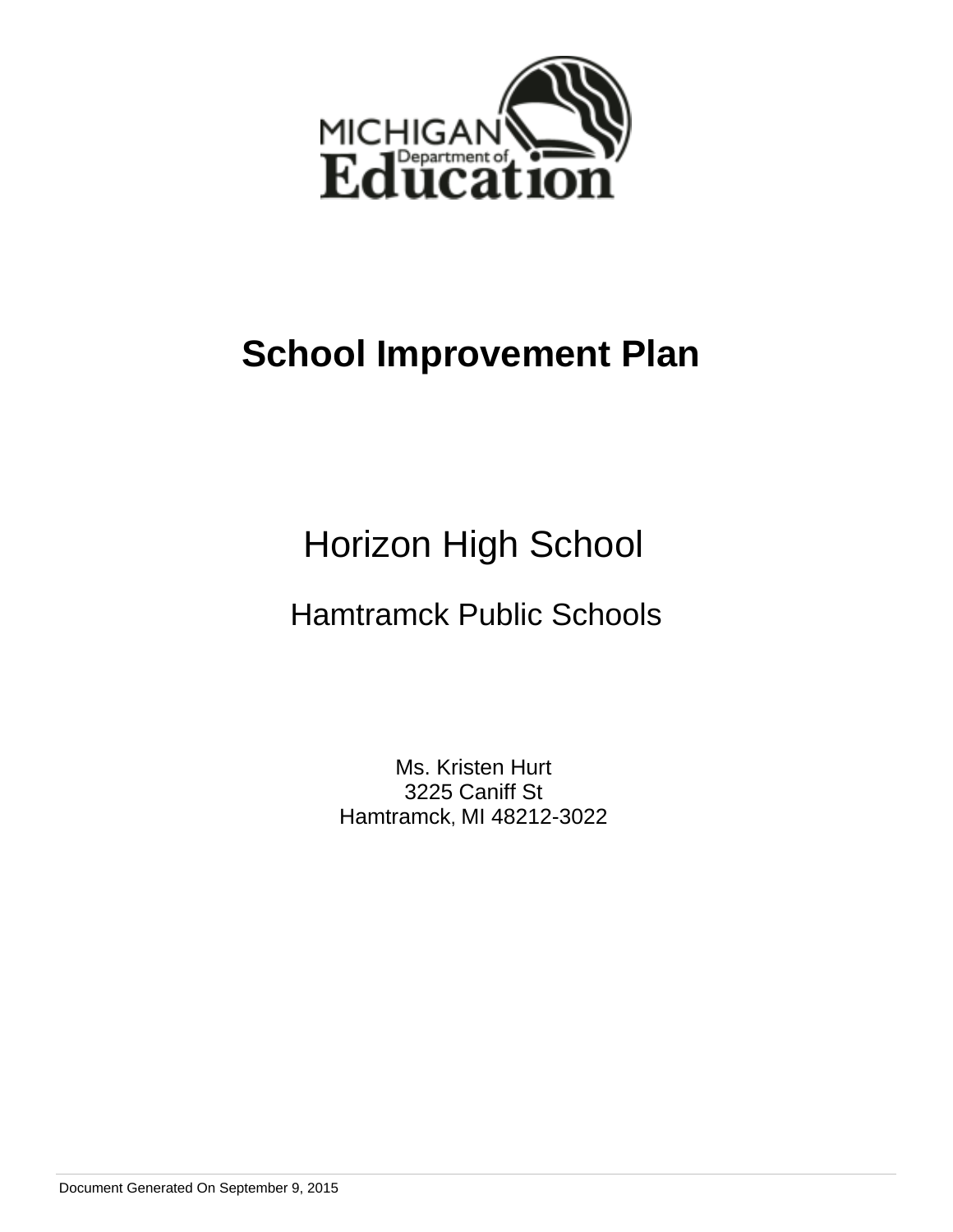## **TABLE OF CONTENTS**

## **Executive Summary**

## **Improvement Plan Stakeholder Involvement**

## **School Data Analysis**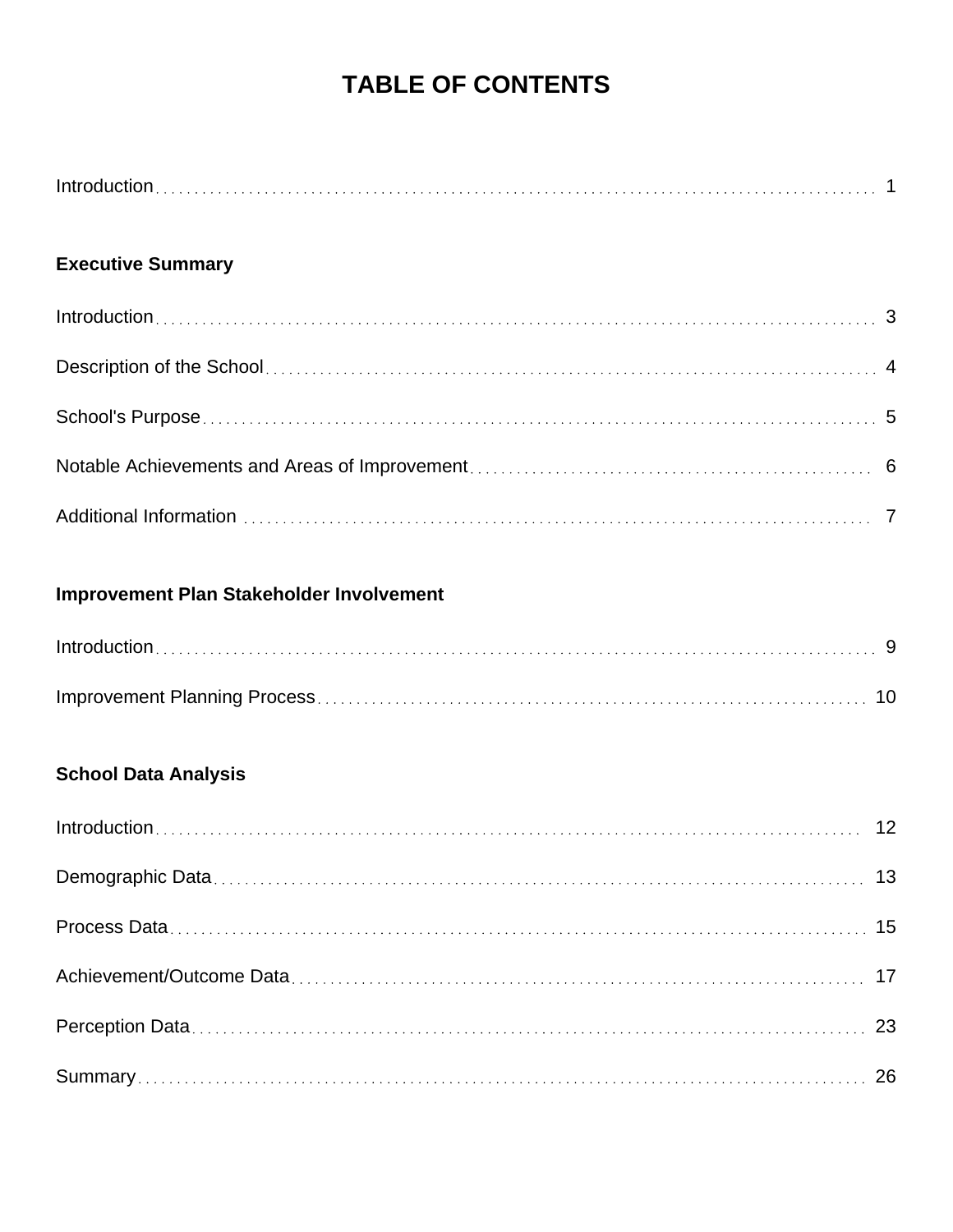## **School Additional Requirements Diagnostic**

| $Introduction \dots 29$ |  |
|-------------------------|--|
|                         |  |

## **Title I Schoolwide Diagnostic**

| Component 9: Timely and Additional Assistance to Students Having Difficulty Mastering the           | 73 |
|-----------------------------------------------------------------------------------------------------|----|
| Component 10: Coordination and Integration of Federal, State and Local Programs and Resources<br>76 |    |
|                                                                                                     |    |

## **Horizon Alternative 2015-2016**

| Goal 2: All students at Horizon Alternative Education will increase proficiency in mathematical skills. 2015-2016 94 |  |
|----------------------------------------------------------------------------------------------------------------------|--|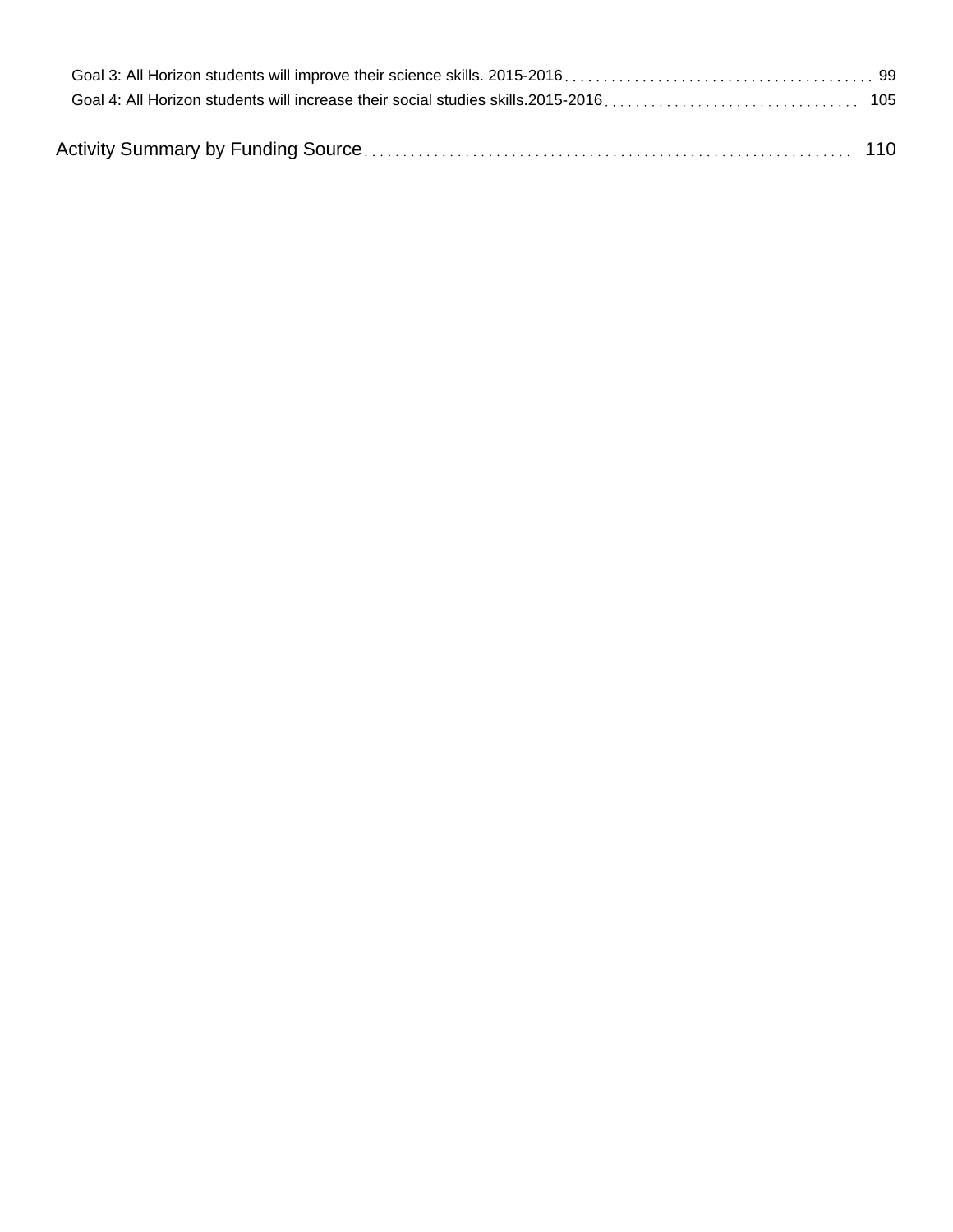## **Introduction**

The SIP is a planning tool designed to address student achievement and system needs identified through the school's comprehensive needs assessment (CNA). Additionally, the SIP provides a method for schools to address the school improvement planning requirements of Public Act 25 of the Revised School Code and the Elementary and Secondary Education Act (ESEA) as applicable.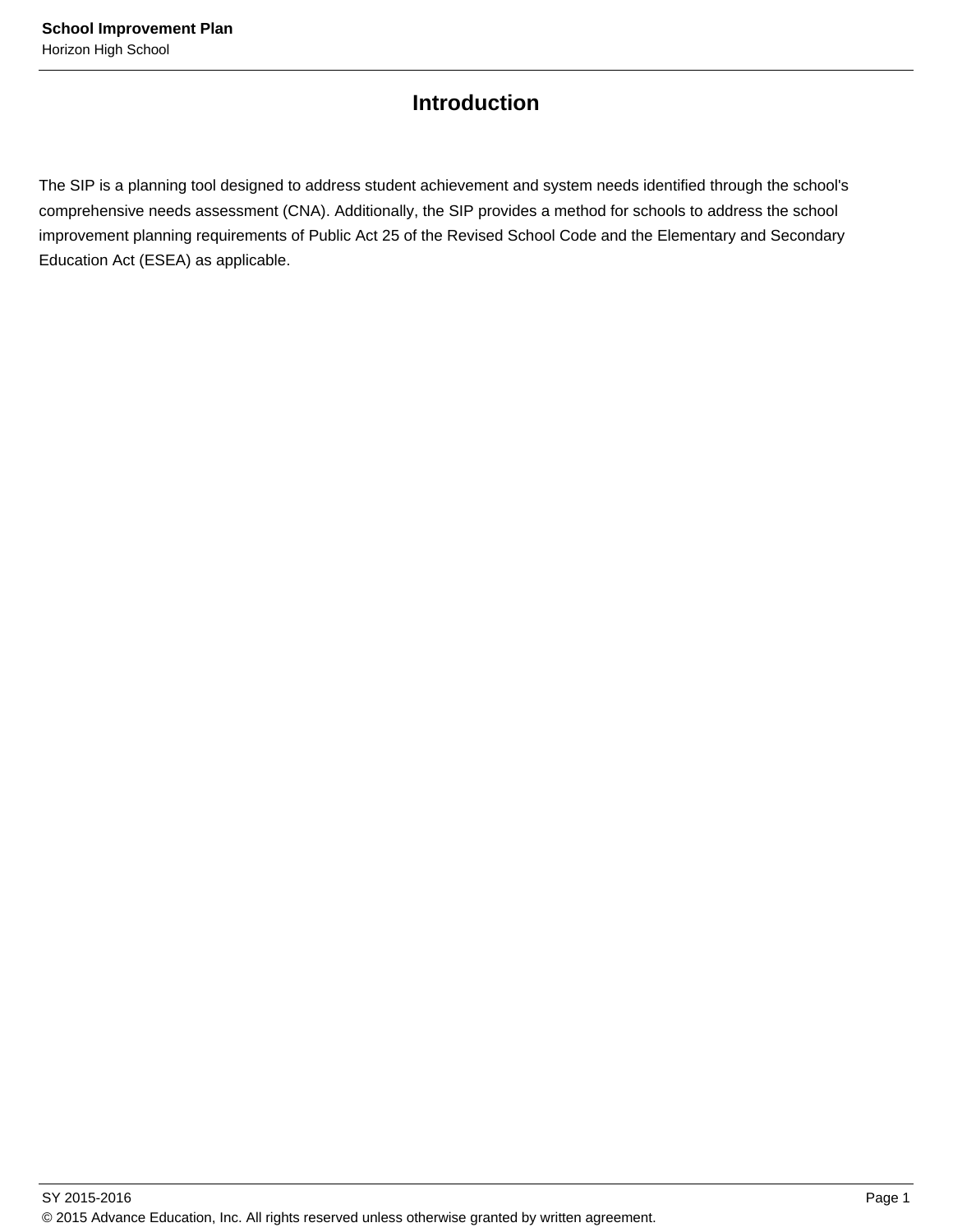# **Executive Summary**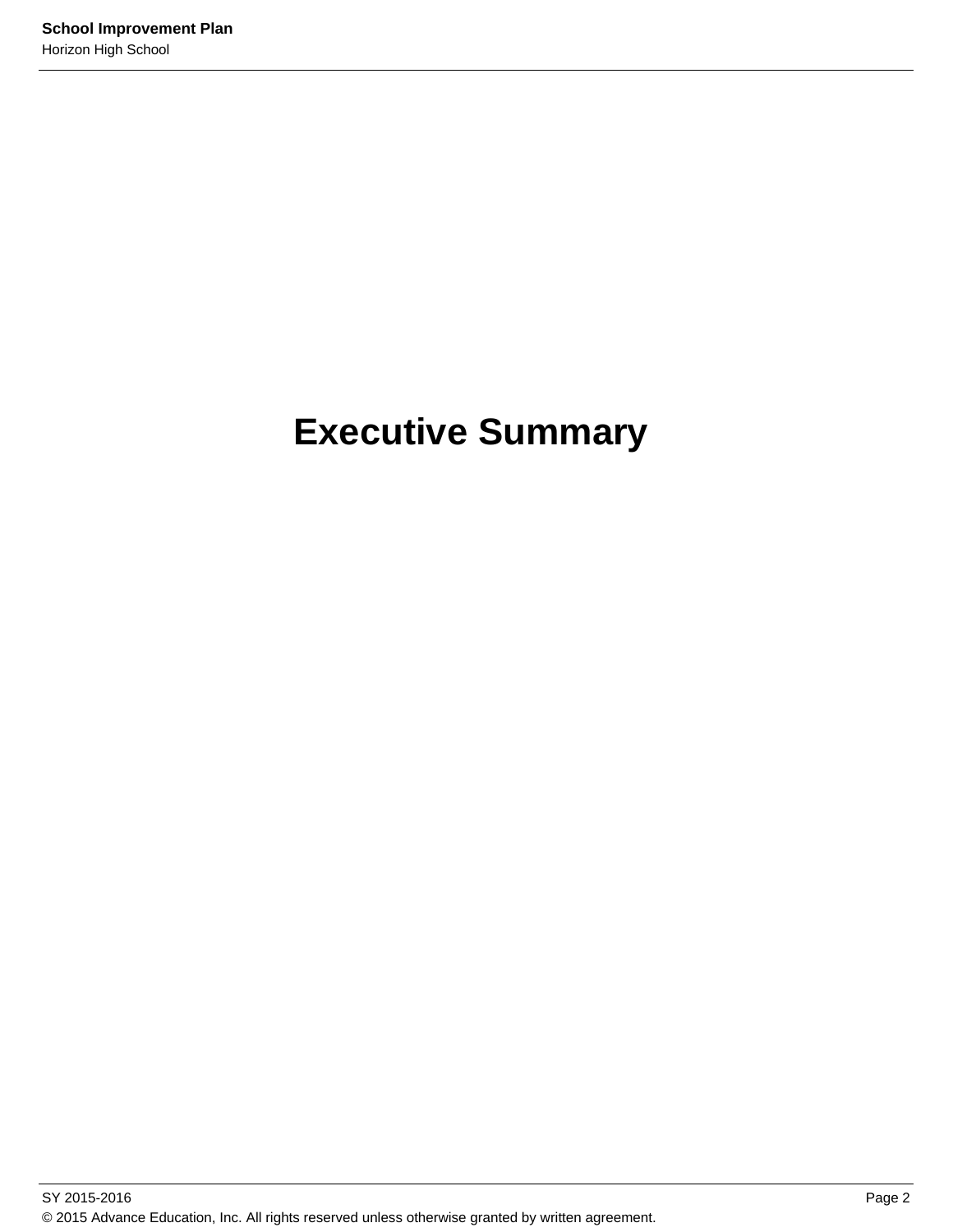## **Introduction**

Every school has its own story to tell. The context in which teaching and learning takes place influences the processes and procedures by which the school makes decisions around curriculum, instruction, and assessment. The context also impacts the way a school stays faithful to its vision. Many factors contribute to the overall narrative such as an identification of stakeholders, a description of stakeholder engagement, the trends and issues affecting the school, and the kinds of programs and services that a school implements to support student learning.

The purpose of the Executive Summary (ES) is to provide a school with an opportunity to describe in narrative form the strengths and challenges it encounters. By doing so, the public and members of the school community will have a more complete picture of how the school perceives itself and the process of self-reflection for continuous improvement. This summary is structured for the school to reflect on how it provides teaching and learning on a day to day basis.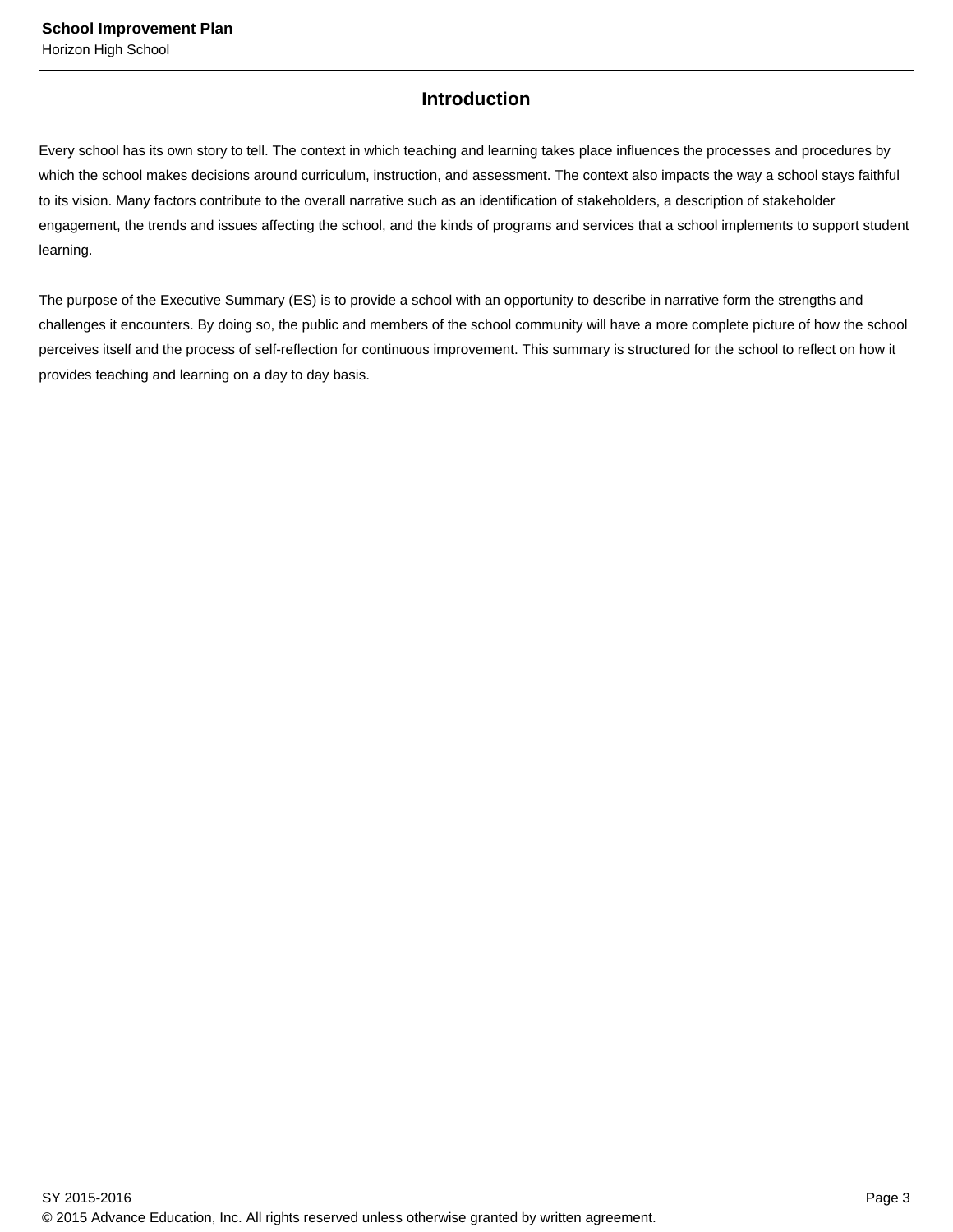## **Description of the School**

**Describe the school's size, community/communities, location, and changes it has experienced in the last three years. Include demographic information about the students, staff, and community at large. What unique features and challenges are associated with the community/communities the school serves?**

 Horizon High School is a small alternative program that serves 130 students in a traditional school setting and 30 students in a blended online program at its building located in the center of Hamtramck, Michigan and receives students referred by Hamtramck High School, drug rehabilitation facilities, courts, and surrounding districts. Students are primarily Asian-American (Bengali) students who have recently arrived (less than five years) to the United States, African American students, Arabic- American, and Bosnian-American students. Our special needs student population is also a growing demographic. The majority of our student population live in poverty with over 90% receiving free or reduced lunch. Unique features of the Horizon program include an experienced staff, strong collaborations with community programs such as Youth Mentorship (Henry Ford Museum), Growth Works, Hamtramck Drug Free Coalition, the Henry Ford Health System, and Destination Hamtramck 48212.

 The staff is made up of a single teacher for each core class (math, English, social studies, science, and physical education). Much of the teaching staff are veteran teachers. The science and physical education teachers have 16+ years of teaching experience. The math teacher has 4 years of teaching experience. The English teacher has 6 years of teaching experience. the teachers than teach elective courses in their college major and minors. With the supervision of a core certified teacher, students are also able to engage in blended online courses in every discipline which affords the student variety and flexibility with the added support of a teacher, if necessary.

 In addition to teachers, the building is supported by a full time Director/Principal, Online Student Liaison/ Dean of Students, and 1 paraprofessional to provide support to students. The small staff allows for a tight knit educational community that is able to respond and adapt to change quickly.

 The three most noted challenges of serving this community of students and parents are overcoming poor attendance, behavior related issues, and low student achievement.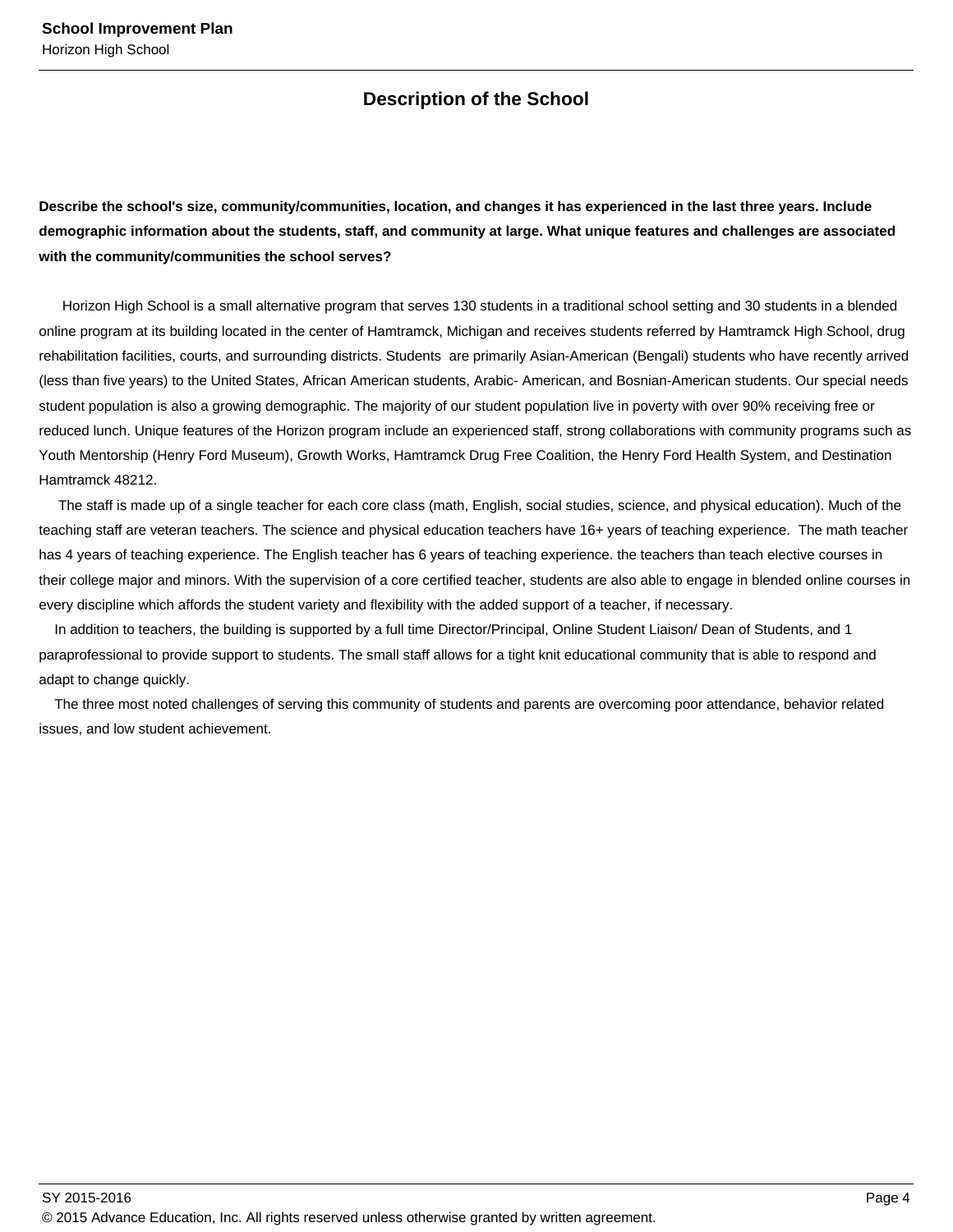## **School's Purpose**

**Provide the school's purpose statement and ancillary content such as mission, vision, values, and/or beliefs. Describe how the school embodies its purpose through its program offerings and expectations for students.**

As educational community in diverse and pluralistic society, it is our primary responsibility to put all students in the best position to learn and achieve at the highest level possible. In order for us to accomplish this, we must focus on three areas:

1) We must insure that we are valuing and addressing the uniqueness of every student with the basic belief that all students can learn and achieve.

2) We must provide teachers with all the tools and training to put them in the best position to teach. They have the most direct impact on student achievement and must be prepared to assist all students to reach their full potential.

3) It is our responsibility to manage all other necessary responsibilities and resources to support the first two areas by using data and researched best practices to guide all of our decisions regarding our policies and procedures.

Mission Statement

Horizon High School is committed to providing students with varied and differentiated opportunities geared to heightening internal motivation in a small, supportive environment. Students will develop proficiencies in the academic, social, and communication skills necessary to become productive and responsible individuals in an increasingly diverse and technological society. Beliefs Statement

1. We will provide every student with a safe and comfortable learning environment, both physically and emotionally.

2. We will model tolerance and respect for all individuals

3. We will expect a culture of personal responsibility and achievement from all staff and students.

The educational program at Horizon High School embodies its purpose through the unique approach to preparing students. Attention to meeting the individual needs of each student, whether academic, socio-emotional, physical, as well as academic involves a commitment by staff to be constantly vigilant in monitoring and analyzing students' achievement and well being. This is demonstrated by the numerous interventions and enrichment activities. For example, Seminar Class (a daily 30 minute period for all students) allows teachers to get to know a small group of students more in depth and to help challenge and influence them through a variety of activities and experiences. Service Learning projects are one way that Forum Class engages students in a broader picture of the world. Another example is the Responsible Thinking Process and Responsible Thinking Center(RTC). Students who are unable to manage behaviors go to the RTC where they receive help in developing plans and strategies to help them return and be successful in classes where they have been removed. Finally, the Horizon staff strive to collaborate with community groups and others who are able to provide resources for our students and families.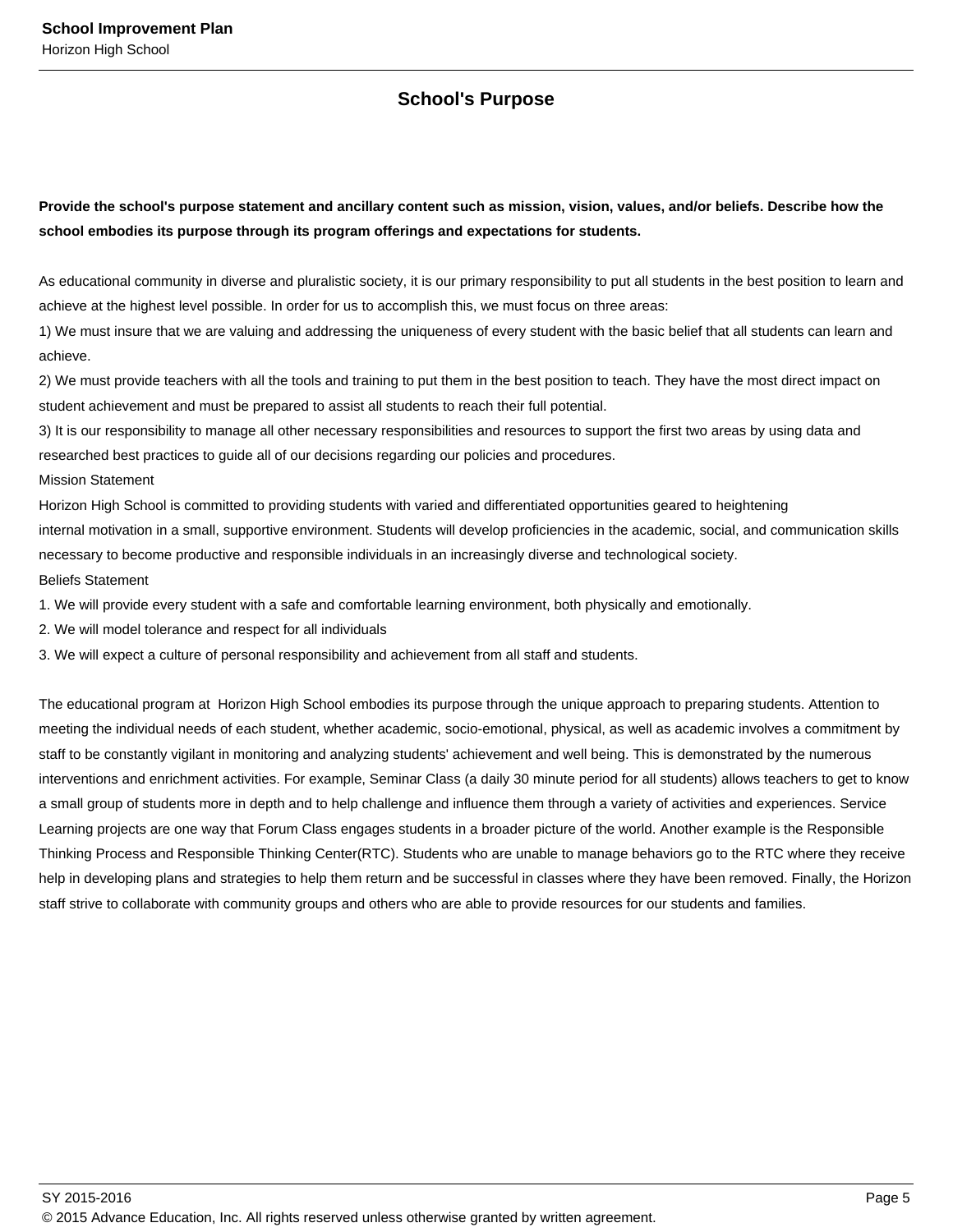## **Notable Achievements and Areas of Improvement**

**Describe the school's notable achievements and areas of improvement in the last three years. Additionally, describe areas for improvement that the school is striving to achieve in the next three years.**

Notable Achievements and Areas of Improvement Implementation of Responsible Thinking Process(RTP) Implementation of Positive Behavior Intervention Supports (PBIS) Scheduled participation in the Henry Ford Youth Mentorship Program Support from the William D. Ford Career Tech Program (vocational training) Service Learning Projects (Food drive, blood drive, literacy tutoring)

Areas for Improvement Increased use of instructional technology by students and staff Increase student achievement Increase reading levels of all students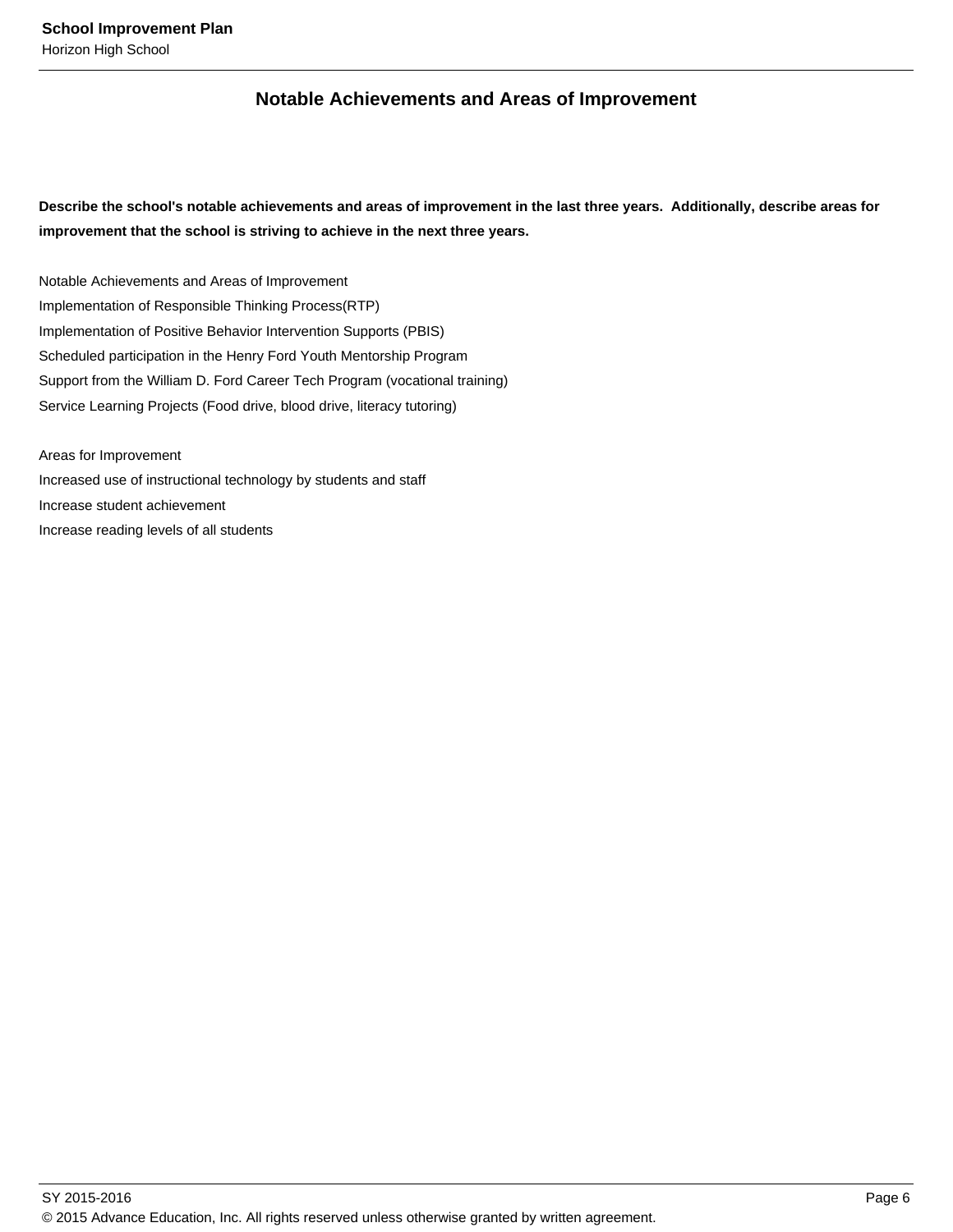## **Additional Information**

**Provide any additional information you would like to share with the public and community that were not prompted in the previous sections.**

Nothing to add.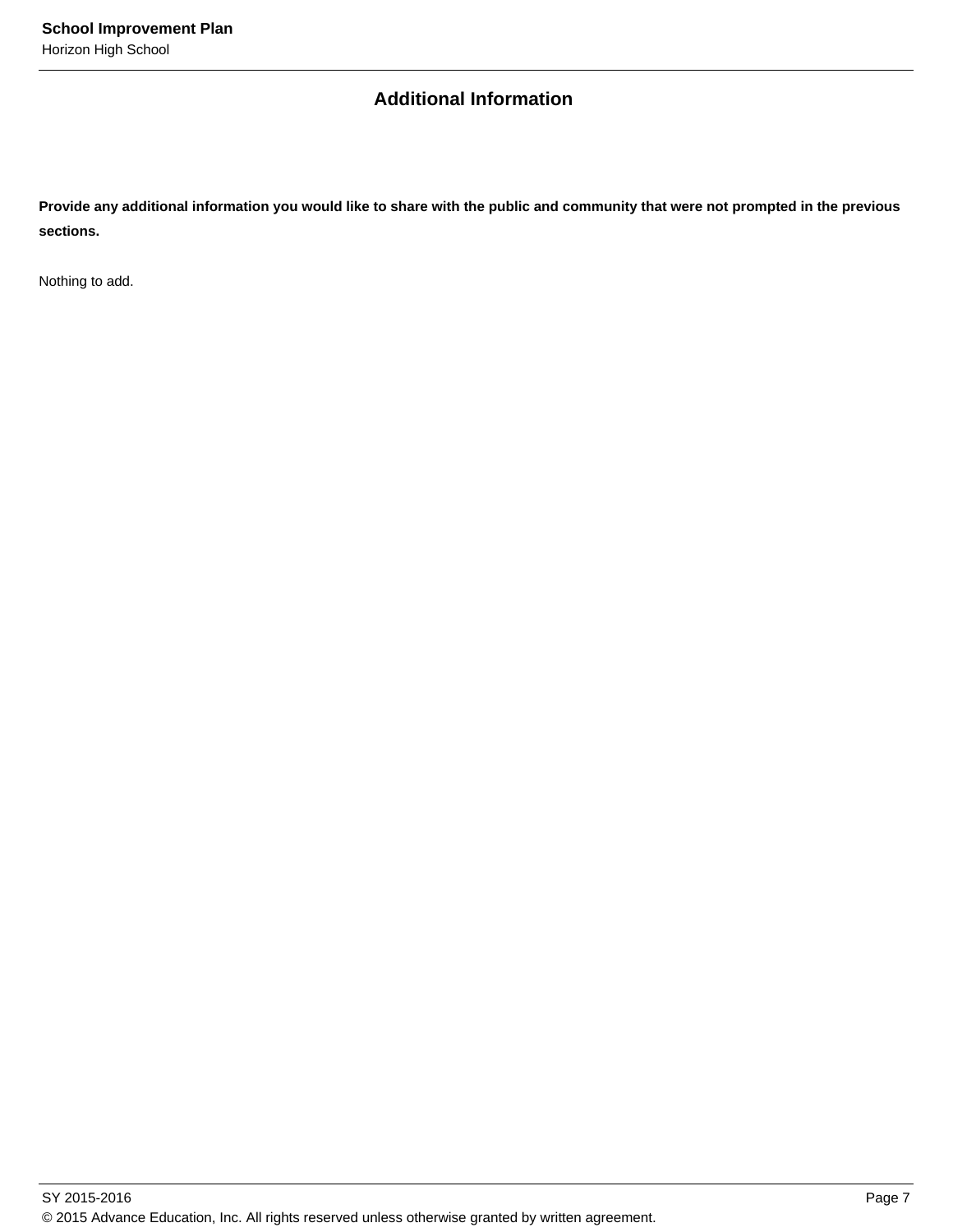# **Improvement Plan Stakeholder Involvement**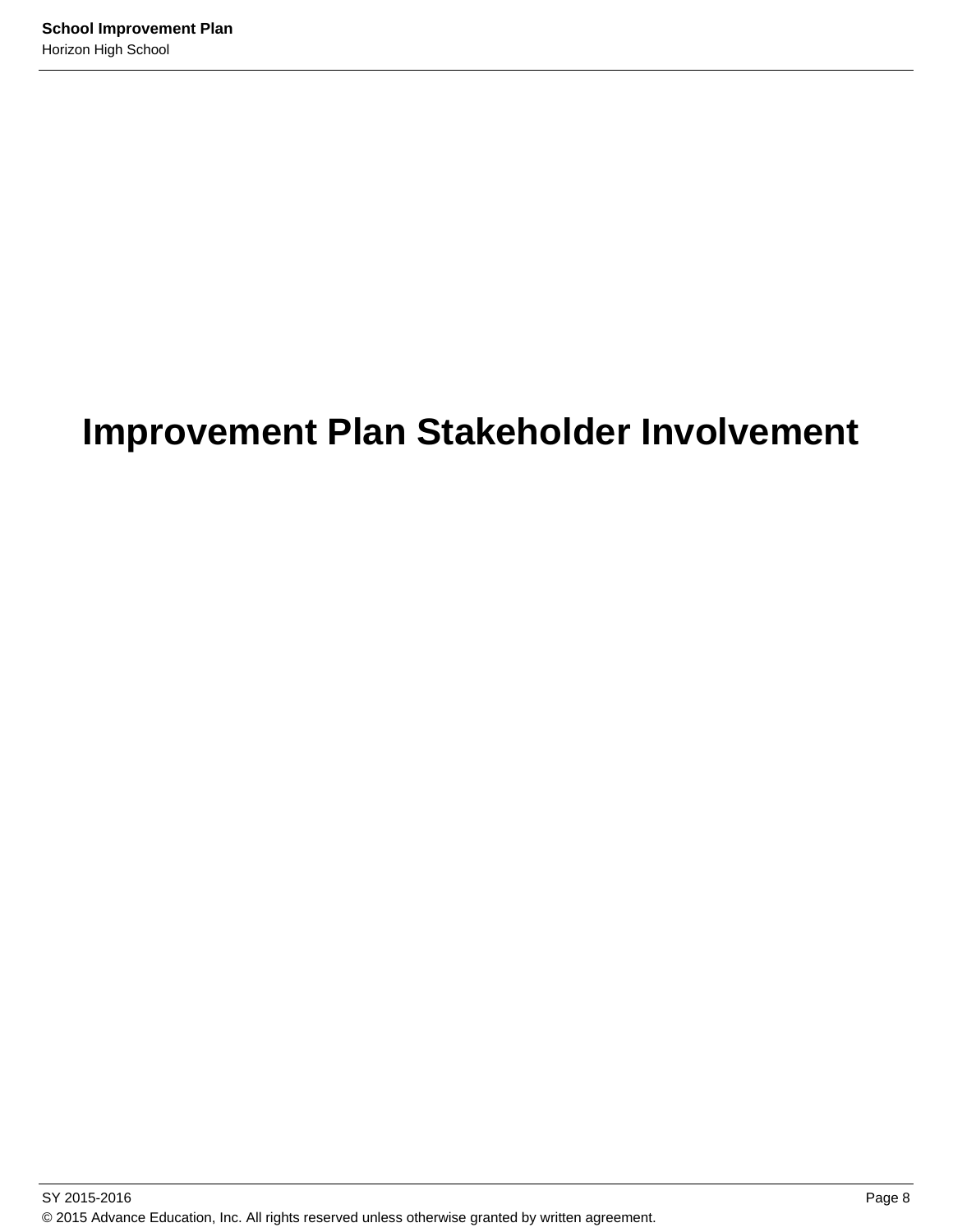## **Introduction**

The responses should be brief, descriptive, and appropriate for the specific section. It is recommended that the responses are written offline and then transferred into the sections below.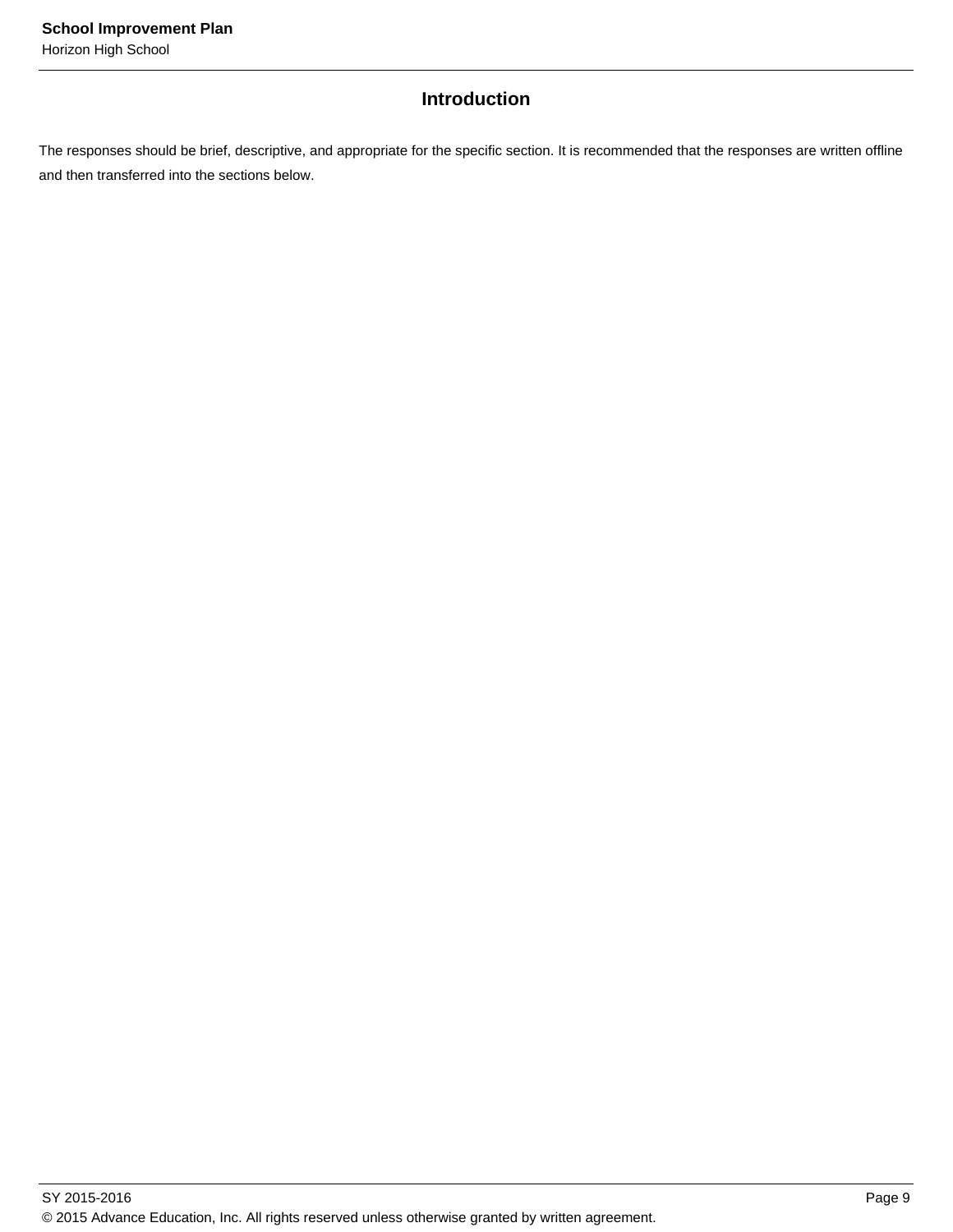## **Improvement Planning Process**

#### Improvement Planning Process

**Describe the process used to engage a variety of stakeholders in the development of the institution's improvement plan. Include information on how stakeholders were selected and informed of their roles, and how meetings were scheduled to accommodate them.** 

Horizon High School has a process in place to ensure that a variety of stakeholders are involved in the development of the school improvement plan. Primary stakeholders include parents, students, teachers, administrators, counselors, social workers, business and community collaborators, Wayne State University, and other school and District staff. Teachers and administrators assigned to Horizon have the primary responsibility of developing and implementing the school improvement plan. The plan is developed around student achievement data and survey data from students, parents, and staff. Discussions during staff and PLC meetings help to focus on the selection of goals, strategies, and activities to implement. Meetings are generally scheduled after school hours with opportunity for parents and other community members input during Open House and Parent/Teacher Meetings that are held during the evening.

The plan is monitored by the District Curriculum & Instruction Department.Potential stakeholders were contacted using various methods. Flyers were passed out at various fundraisers, visiting parents to our building were given information about upcoming meetings and events, e-mails were sent to parents addresses, parents were sent an automated voicemail, and newsletters were sent home. We also invited several members of our outreach community to attend our meetings.

## **Describe the representations from stakeholder groups that participated in the development of the improvement plan and their responsibilities in this process.**

We relied on our faculty to generate our school improvement plan. The faculty met monthy to discuss possible programs for the 2015-2016 school year, to correlate and extrapolate TABE Reading and Mathematics scores, to identify goals for the 2015-2016 school year, and to brainstorm over possible needs to support student learning. All teachers, Dean of Students, the Principal and staff are directly involved in the development of the improvement plan. This group has primary responsibility to write, communicate and implement the plan. Other stakeholder groups such as parents, business and community collaborators are responsible to give input through surveys, discussions, email, letters, and phone calls. The District is also responsible to monitor and provide feedback and support for the building process.

## **Explain how the final improvement plan was communicated to all stakeholders, and the method and frequency in which stakeholders receive information on its progress.**

The final school improvement plan is communicated to stakeholders in a variety of ways. All staff receive an electronic version from which they may print a hard copy if desired. Printed copies are available for parents at Parent/Teacher Conferences and Open House as well as on line at the District website. Horizon High School staff will also spend time in their opening school staff meetings to discuss the major school improvement goals, strategies and activities so that there is a unified understanding of the direction of the building for the school year. A copy of the School Improvement Plan is available from our administrative assistant. It is placed in a location where all can see it upon entering the building and are able to request to peruse it. An newsletter was also sent home informing parents that if would like a copy, we would be happy to provide it to them.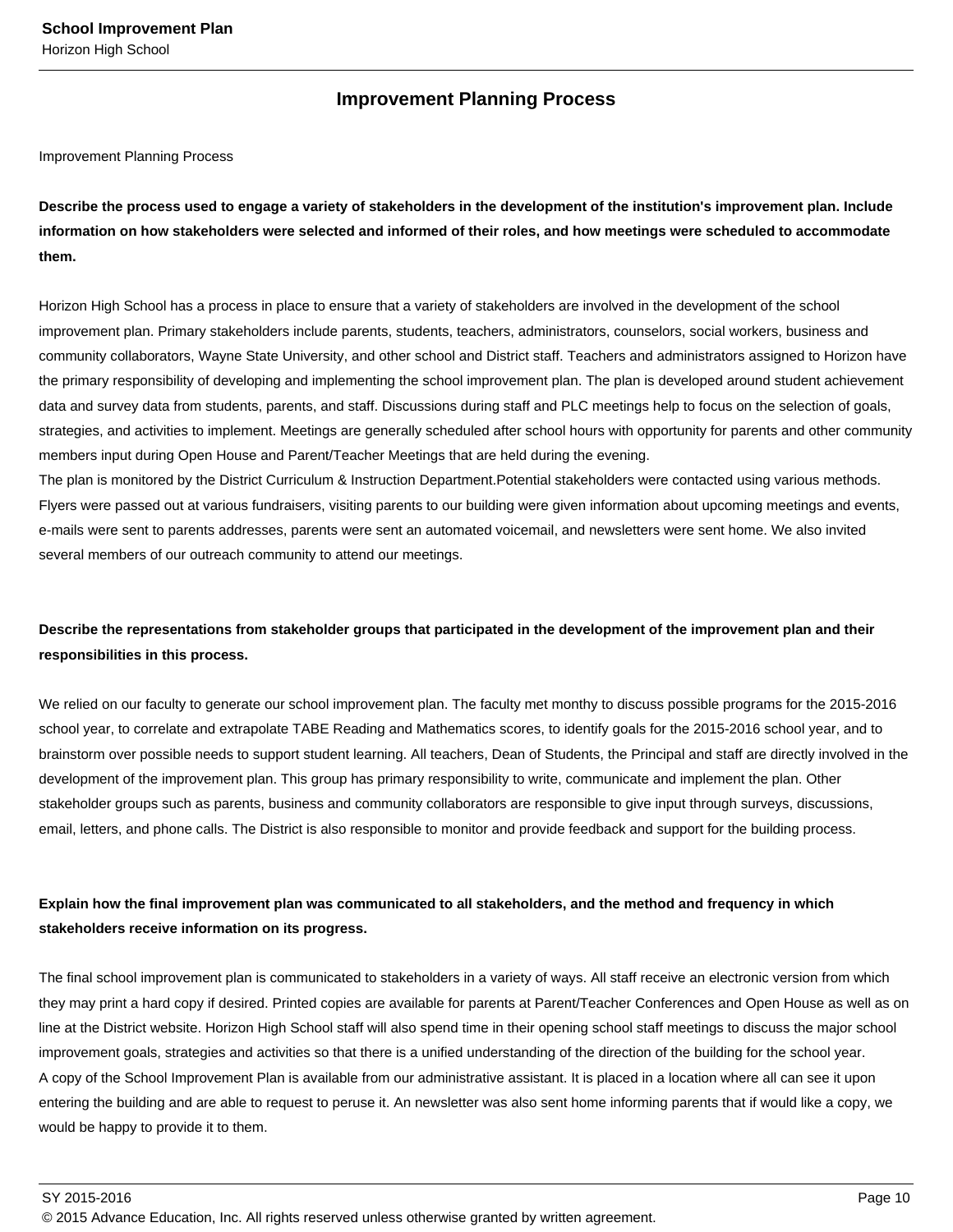# **School Data Analysis**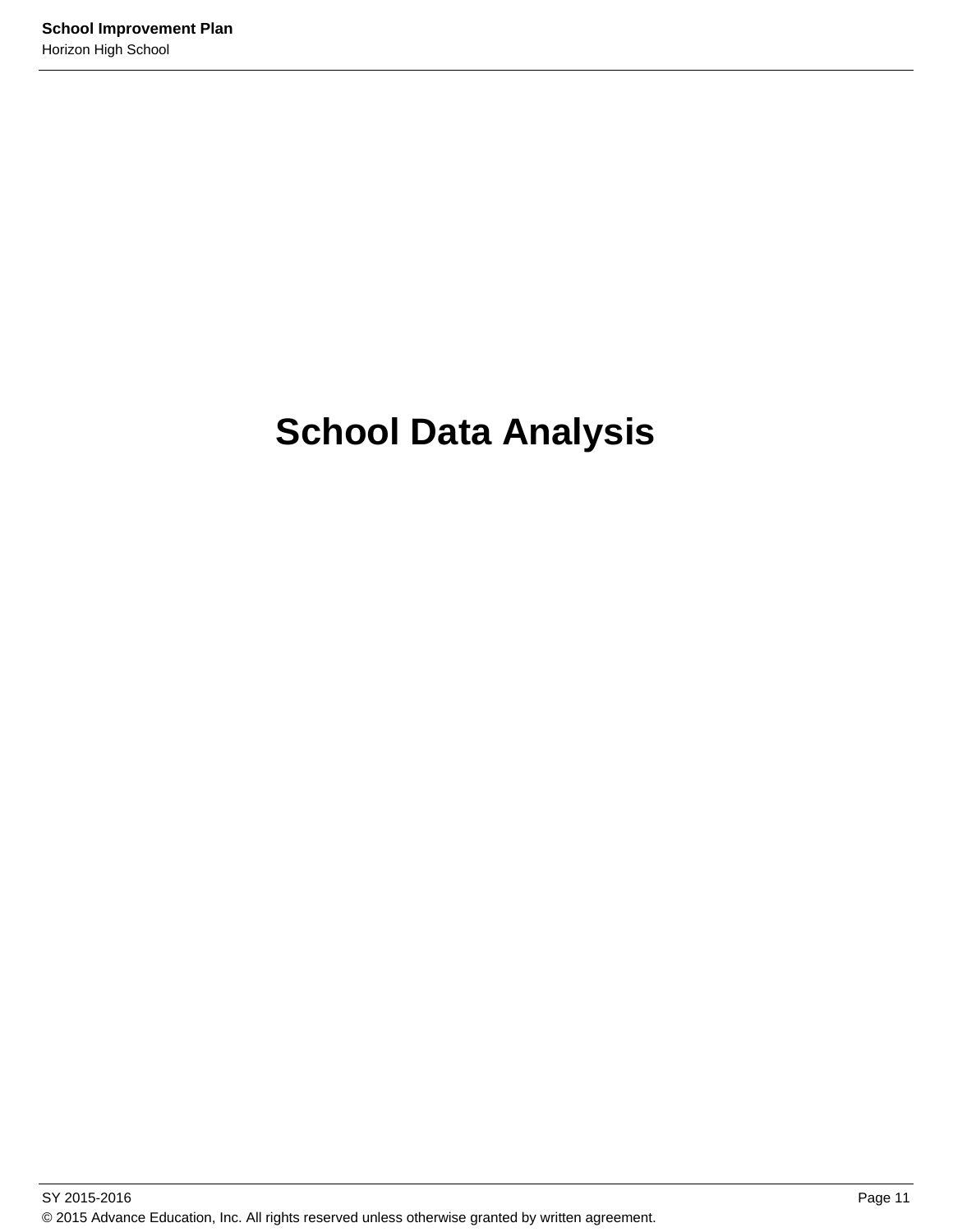## **Introduction**

The School Data Analysis (SDA) is a diagnostic tool intended to facilitate rich and deep collaborative discussions among staff members about school data. The SDA can serve as a guide to determine a school's strengths and challenges as well as directions for improvement based on an analysis of data and responses to a series of data - related questions in content areas. This data collection and analysis process should include the identification of achievement gaps as well as reflections on possible causes for these gaps. This diagnostic represents the various types of data that should be continuously collected, reviewed, analyzed and evaluated. Completion of the SDA is one piece of a school's comprehensive needs assessment process.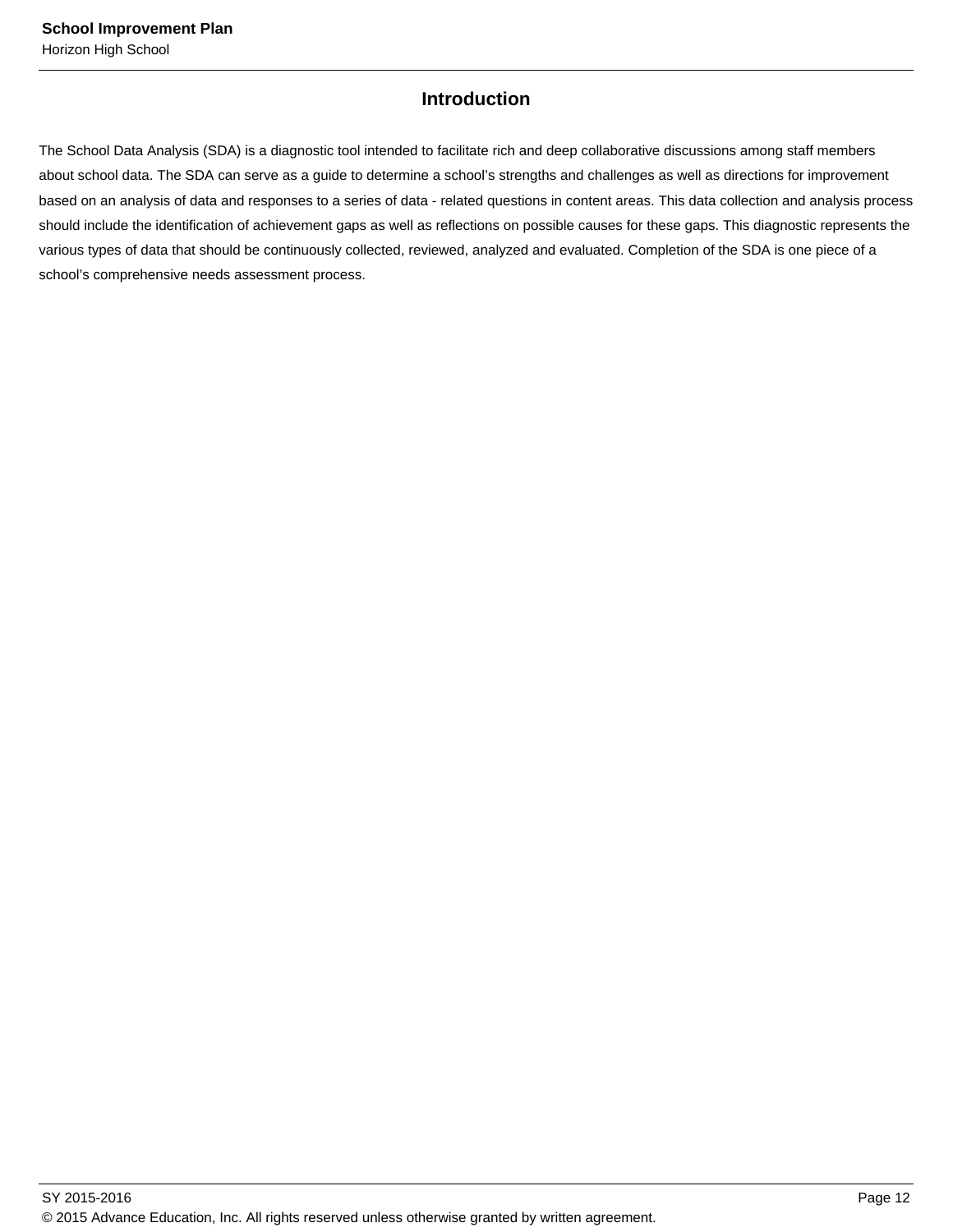## **Demographic Data**

Demographic data is data that provides descriptive information about the school community. Examples may include enrollment, attendance, grade levels, race/ethnicity, gender, students with disabilities, English learners, socio-economic status, graduation rate, suspensions/expulsions, etc.

#### **Student Demographic Data**

**1. In looking at the three year trend in student enrollment data, what challenges have been identified?**

Enrollment district-wide seems to be leveling off from a multi-year decline but the number of students referred to Horizon remains consistent. Although there is high student turnover, the number of teachers needed remains constant.

## **Student Demographic Data**

**2. In looking at the three year trend in student attendance data, what challenges have been identified?**

Student achievement has a direct correlation to attendance in our building data. Our population is primarily coming from families liveing at or near the poverty line. Many of our students have only recently arrived in the United States with little or no formal education and are reading far below grade level. Although class numbers remain fairly constant, there is a problem with student turnover in classes. However, the higher number of absences a student has, the lower their classroom achievement is in for both full and non-full academic year students

## **Student Demographic Data**

**3. In looking at the three year trend in student behavior data (discipline referrals, suspensions and expulsions), what challenges have been identified?**

Student behavior referrals (ODRs) and suspensions were compared to student grade reports to determine what the impact was on student achievement.

## **Student Demographic Data**

**4. What action(s) could be taken to address any identified challenges with student demographic data?**

There are several actions to address the achievement challenges our students face. More intervention steps could be added to the PBIS tiers, fully implementing resources like Reading Plus, and improving the Responsible Thinking Process (RTP) process are some examples.

## **Teacher/School Leader(s) Demographic Data**

**5. As you review the number of years of teaching and administrative experience of the school leader(s) in your building, what impact might this have on student achievement?**

The teacher/leaders in this building all have over +15 years of experience and the impact is felt throughout the building with students entering classrooms that offer a suportive, welcoming, and stimulating instruction on a daily basis.

SY 2015-2016 Page 13

<sup>© 2015</sup> Advance Education, Inc. All rights reserved unless otherwise granted by written agreement.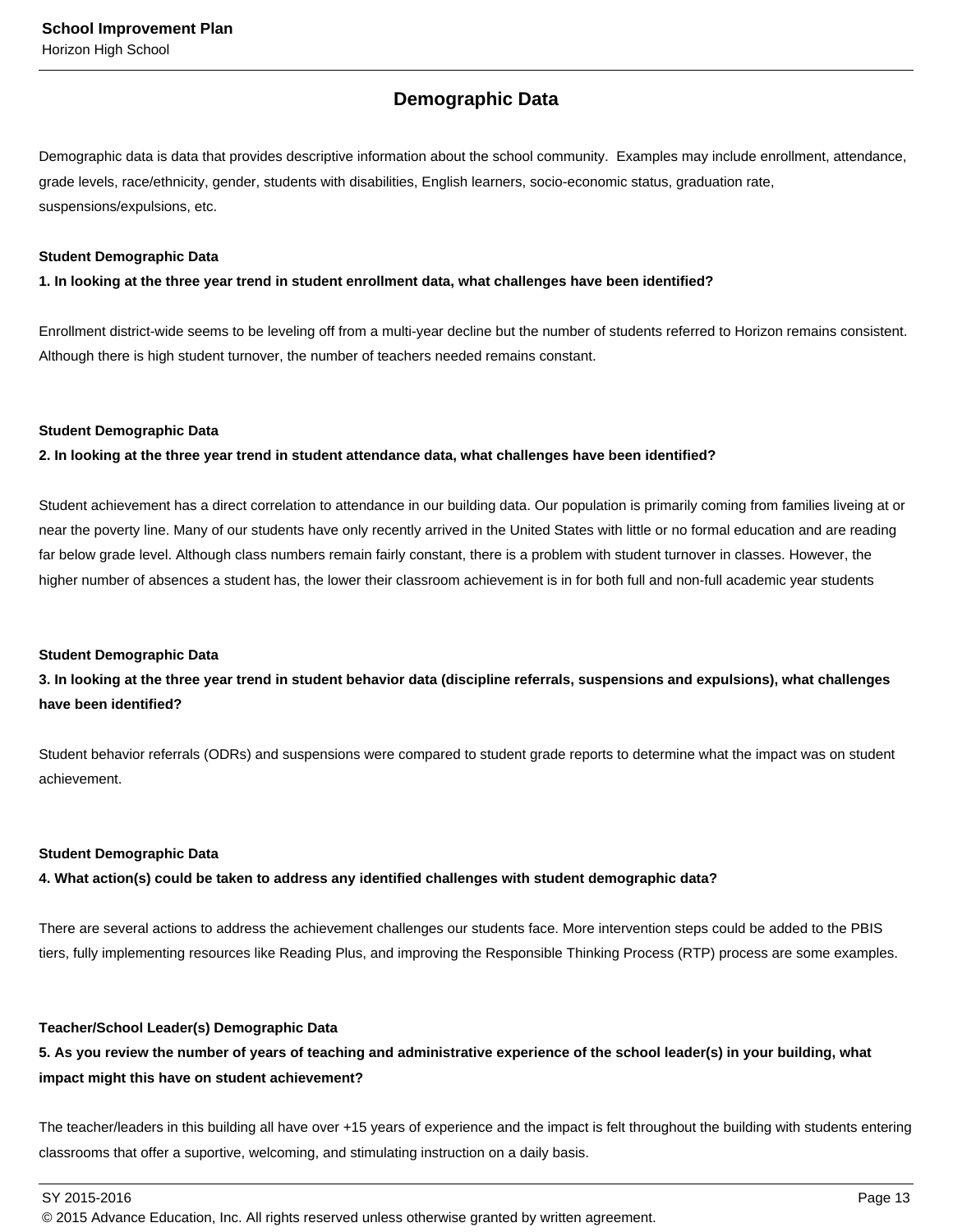## **Teacher/School Leader(s) Demographic Data**

## **6. As you review the number of years of teaching experience of teachers in your building, what impact might this have on student achievement?**

All of our faculty have five or more years of teaching experience. The students respond well to instruction, but arrive at our school with minimal test scores in all core areas.

## **Teacher/School Leader(s) Demographic Data**

## **7. As you review the total number of days for school leader absences and note how many were due to professional learning and /or due to illness, what impact might this have on student achievement?**

Teacher absences are a problem for some members of the faculty, however, the majority of our faculty qualifies for "Perfect Attendance" incentives throughout the school year. We have one teacher who is attending Professional Development for her Masters in Educational Leadership and unfortunately our substiture teacher pool is not the best. We work together to make sure lesson plans are being followed by the guest teacher in the event of an absence.

## **Teacher/School Leader(s) Demographic Data**

**8. As you review the total number of days for teacher absences due to professional learning and/or illness, what impact might this have on student achievement?**

The date we have collected does not seem to be affected due to teacher absentism. Our teachers do not have excessive absences.

## **Teacher/School Leader(s) Demographic Data**

## **9. What actions might be taken to address any identified challenges regarding teacher/school leader demographics?**

We have no challenges with teacher/school leader demographics. We choose the most highly qualified candidate with no preferences to race, ethnicity, or religion.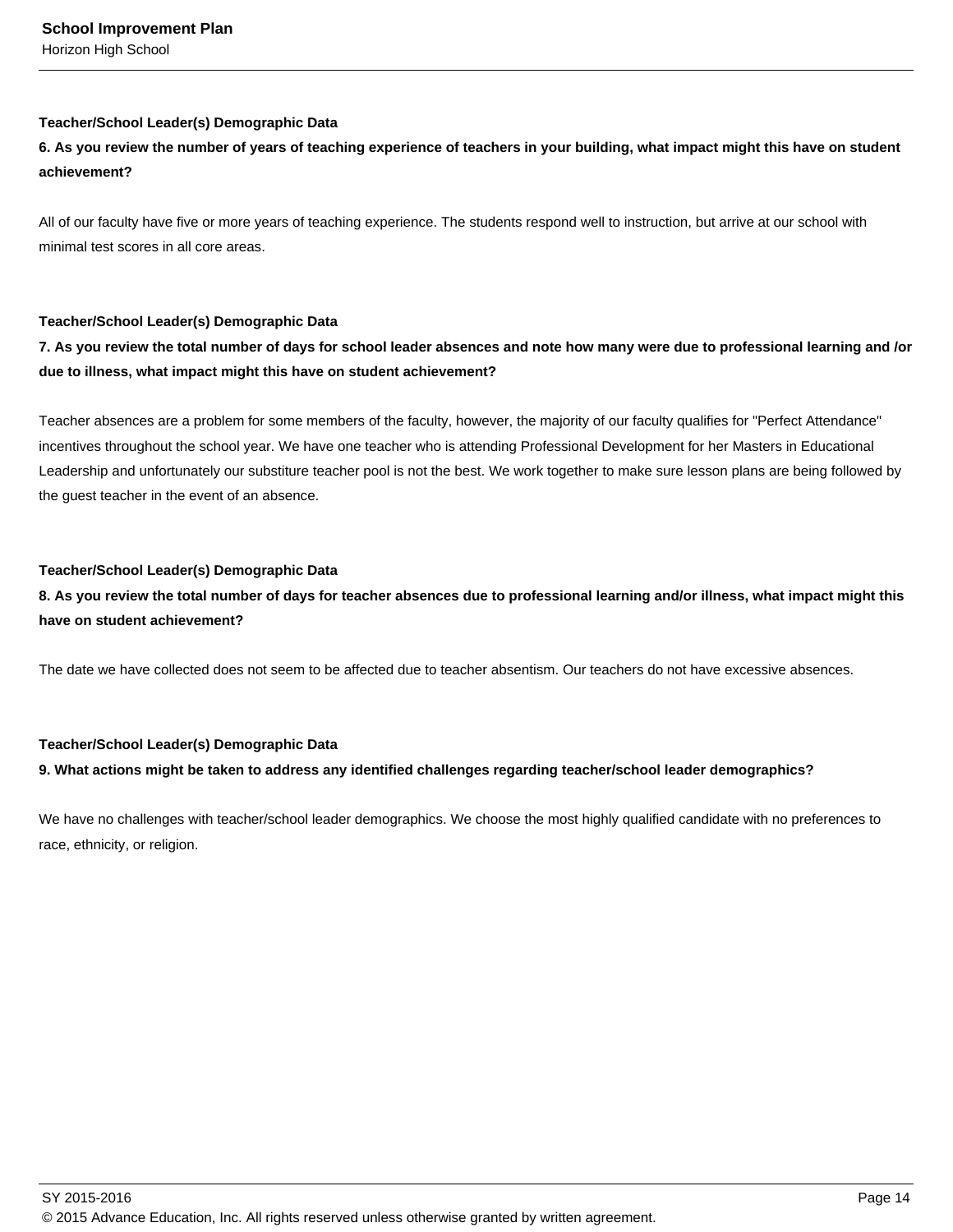## **Process Data**

Process data is information about the practices and procedures schools use to plan, deliver and monitor curriculum, instruction and assessment.

## **10. In reviewing the results of the School Systems Review or the Interim Self Assessment/Self Assessment, what strands/standards/indicators stand out as strengths?**

School Leadership Teacher Certification Faculty & Staff Dedication to Students Daily Seminars Learning Strategies Positive Learning Environment

## **11. In reviewing the results of the School Systems Review or the Interim Self Assessment/Self Assessment, what strands/standards/indicators stand out as challenges?**

Students in our school are reading far below grade level reading. This causes them to achieve below the state level in every subject.

## **12. How might these challenges impact student achievement?**

We are implementing a reading program that is targeted towards ELL students who speak a non-Romantic language and a program that addresses the needs of an adolescent who was not read to in early childhoold or who never learned to read in the primary grades.

## **13. What actions could be taken and incorporated into the School Improvement Plan to address these challenges from the School Systems Review or the Interim Self Assessment/Self Assessment.**

We will test the students reading levels more frequently and assign 45 minutes/day to teaching reading skills.

14. How do you ensure that students with disabilities have access to the full array of intervention programs available i.e. Title I, Title **III, Section 31a, IDEA, credit recovery, extended learning opportunities?**

We do not have students who are identified as Special Needs at this time.

## **15. Describe the Extended Learning Opportunities that are available for students and in what grades they are available?**

All teachers are available after school for tutoring. Several members of the staff stay up to four additional hours two times a week for tutoring

and online instruction.

 $\,$  SY 2015-2016  $\,$  Page 15  $\,$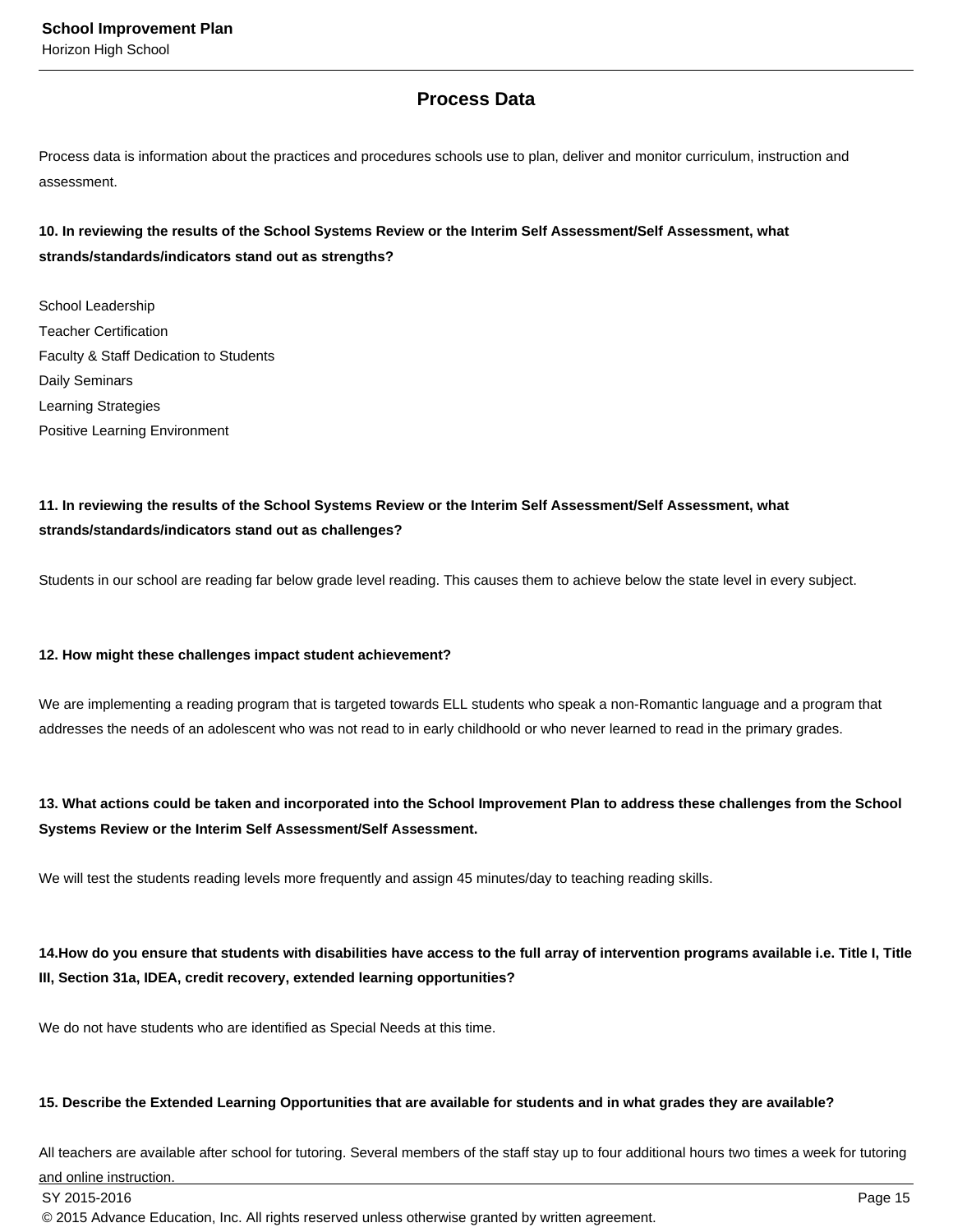## **16. What is the process for identifying students for Extended Learning Opportunities and how are parents notified of these opportunities?**

At this time, all students are able to participate in afterschool programs due to our small student population.

## **17. What evidence do you have to indicate the extent to which the state content standards are being implemented with fidelity i.e. horizontal and vertical alignment, in all content courses and grade levels?**

All teachers submit lesson plans to the principal a week in advance of instruction. The principal makes daily visits to each classroom and expects the AIM of instruction to be clearly visible to all students. All teachers in our building are aware of the Common Core Standards, the New Generation Standards for Science, and Michigan Yes! for math. End of Course assessments given at the beginning, middle, and end of each course.

## **18. How does your school use health survey/screener results (i.e. MIPHY) to improve student learning? Answer only if you completed a health survey/ screener.**

We did not complete a health survey/screener.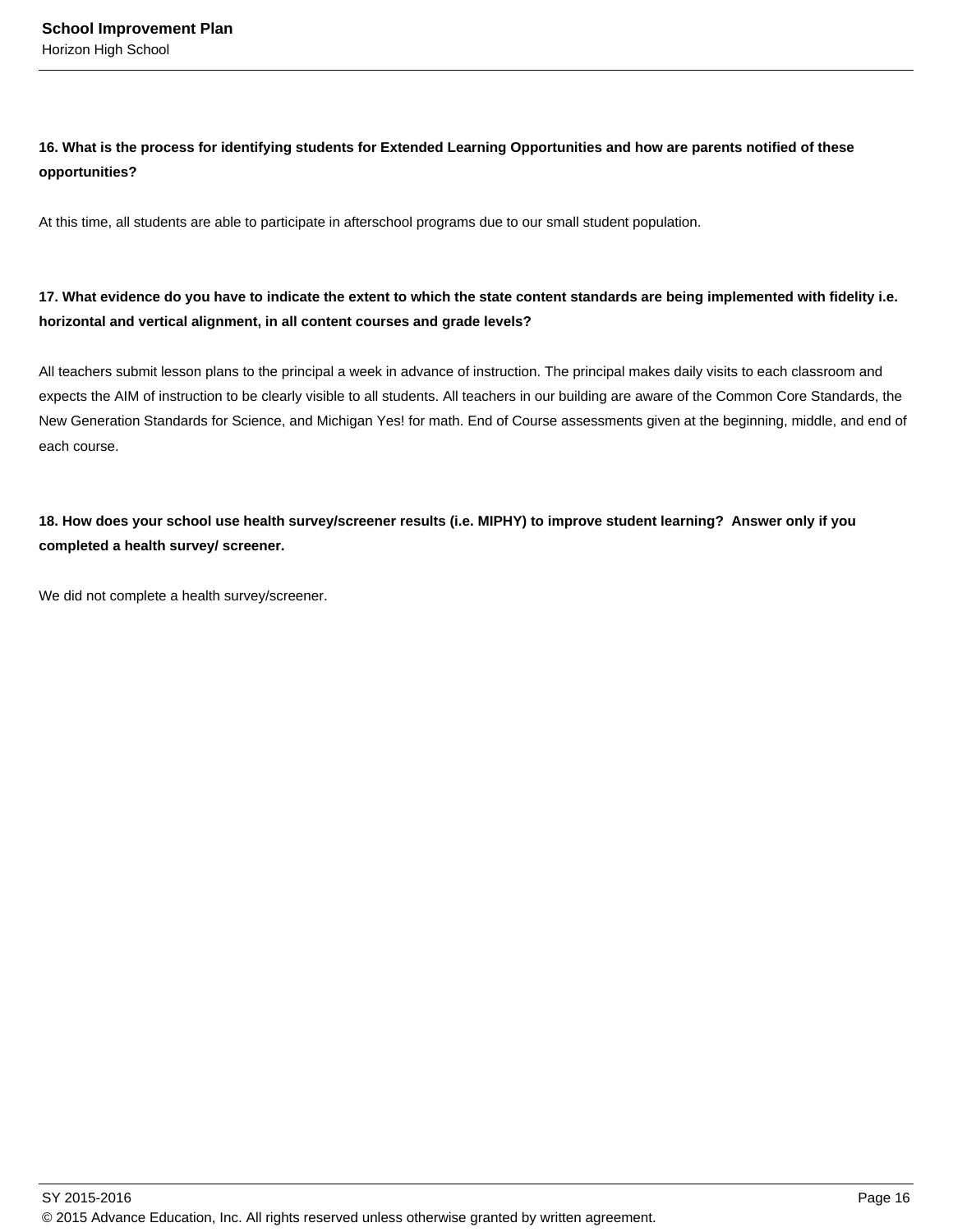## **Achievement/Outcome Data**

Achievement/outcome data tell us what students have learned. These include classroom-level, benchmark, interim and formative assessment data as well as summative data such as standardized test scores from annual district and state assessments. If the school completed the Student Performance Diagnostic for the AdvancED External Review, please insert 'See Student Performance Diagnostic' in each text box.

## **19a. Reading- Strengths**

The majority of our students are reading at second grade level.

## **19b. Reading- Challenges**

Some of our students are not literate in any language.

**19c. Reading- Trends**

Our students are not proficient in reading.

## **19d. Reading- Summary**

**Summarize how these challenges will be addressed in your School Improvement Plan. Indicate Not Applicable (NA) if there is no challenge or this challenge will not be addressed at this time in the School Improvement Plan. Indicate the relevance or impact on tiered instruction if appropriate.**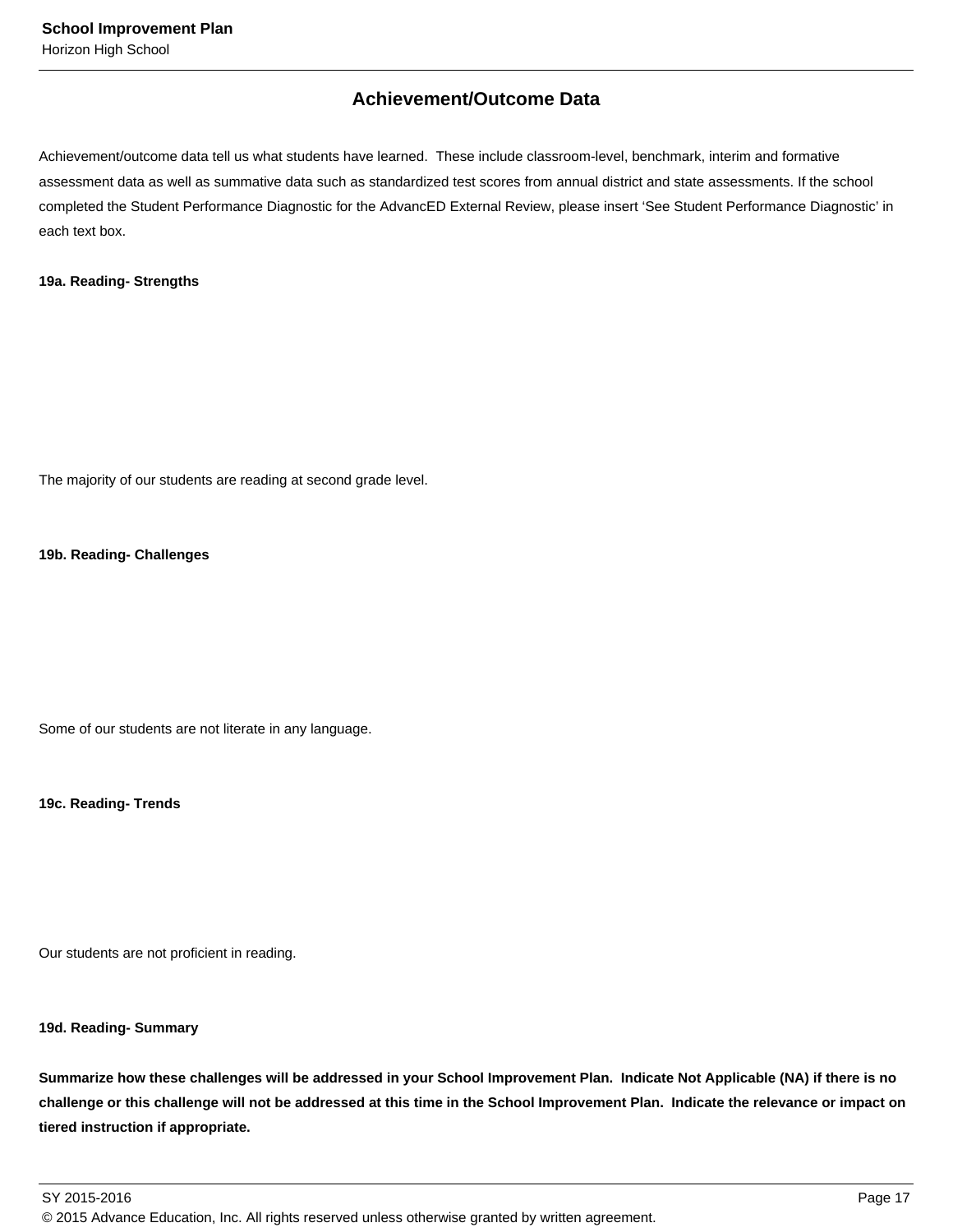The focus of Horizon High School 2015-2016 will be student literacy. In order to achieve this goal, we will have to overcome numerous challenges.

| Challenge 1: Students are not literate in any language | Plan: All students will be enrolled in a 45 minute    |
|--------------------------------------------------------|-------------------------------------------------------|
|                                                        | reading course every day that is at his/her           |
|                                                        | reading level.                                        |
| Challenge 2: Students are reading at a second grade    | Plan: English Language Arts, Social Studies, and      |
| level.                                                 | Science will be integrated to improve                 |
|                                                        | vocabulary and comprehension skills.                  |
| Challenge 3: Students are Newcomers                    | Plan: Employ a full-time ELL teacher in our building. |

#### **20a. Writing- Strengths**

The majority of our students can verbally express a story. The vocabulary of many of our students is far below grade level.

#### **20b. Writing- Challenges**

Many of our students are not literate in any language and most are reading at or below a 2nd grade level. Writing is not a daily habit. The alphabet used by many of our students is not an English based alphabet.

## **20c. Writing- Trends**

None of our students scored proficient in Writing on the ACT.

## **20d. Writing- Summary**

**Summarize how these challenges will be addressed in your School Improvement Plan. Indicate Not Applicable (NA) if there is no challenge or this challenge will not be addressed at this time in the School Improvement Plan. Indicate the relevance or impact on tiered instruction if appropriate.**

Horizon faculty is dedicated to improving the writing skills for our students. We feel this will be centered upon improving the students ability to

SY 2015-2016 Page 18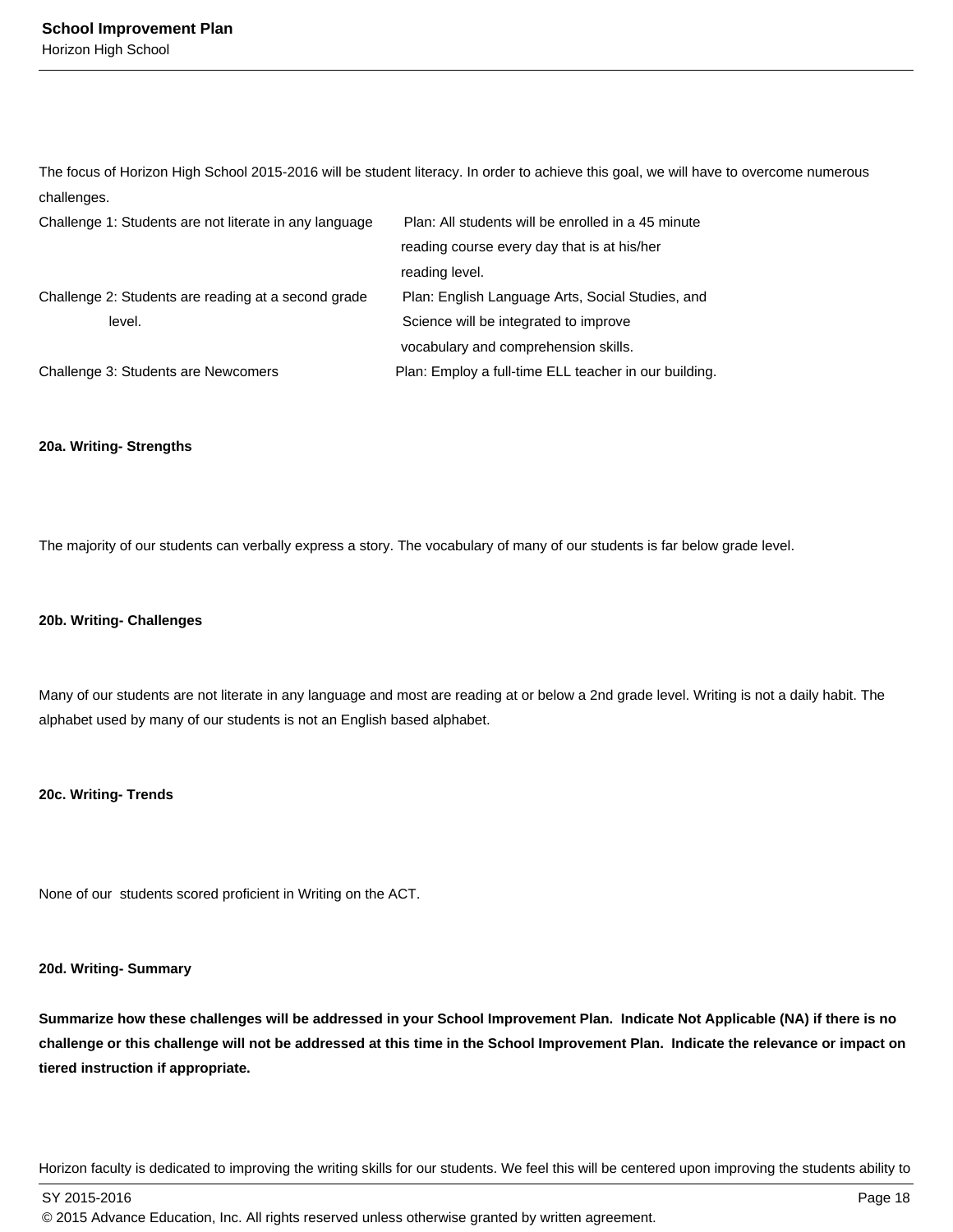#### **School Improvement Plan**

Horizon High School

read and comprehend various texts. We have developed a plan that will feel will meet this goal.

The focus of Horizon High School 2015-2016 will be student literacy. In order to achieve this goal, we will have to overcome numerous challenges.

| Challenge 1: Students are not literate in any language | Plan: All students will be enrolled in a 45 minute |
|--------------------------------------------------------|----------------------------------------------------|
|                                                        | reading course every day that is at his/her        |
|                                                        | reading level.                                     |
| Challenge 2: Students are reading at a second grade    | Plan: English Language Arts, Social Studies, and   |
| level.                                                 | Science will be integrated to improve              |
|                                                        | vocabulary and comprehension skills.               |
| Challenge 3: Students are Newcomers                    | Plan: Employ a full-time ELL teacher in our        |
|                                                        | building.                                          |
| Challenge 4: Low English vocabulary                    | Plan: ELA classes will have a Latin root based     |
|                                                        | vocabulary program that all core will              |
|                                                        | support.                                           |

#### **21a. Math- Strengths**

Our students are proficient in math at a 2nd grade level.

## **21b. Math- Challenges**

Early math skills were not taught or learned. Students do not know their multiplication tables. Students unable to read story problems. Students have deficits in critical thinking skills.

## **21c. Math- Trends**

Our students do not score proficient in statewide math tests.

#### **21d. Math- Summary**

## **Summarize how these challenges will be addressed in your School Improvement Plan. Indicate Not Applicable (NA) if there is no**

SY 2015-2016 Page 19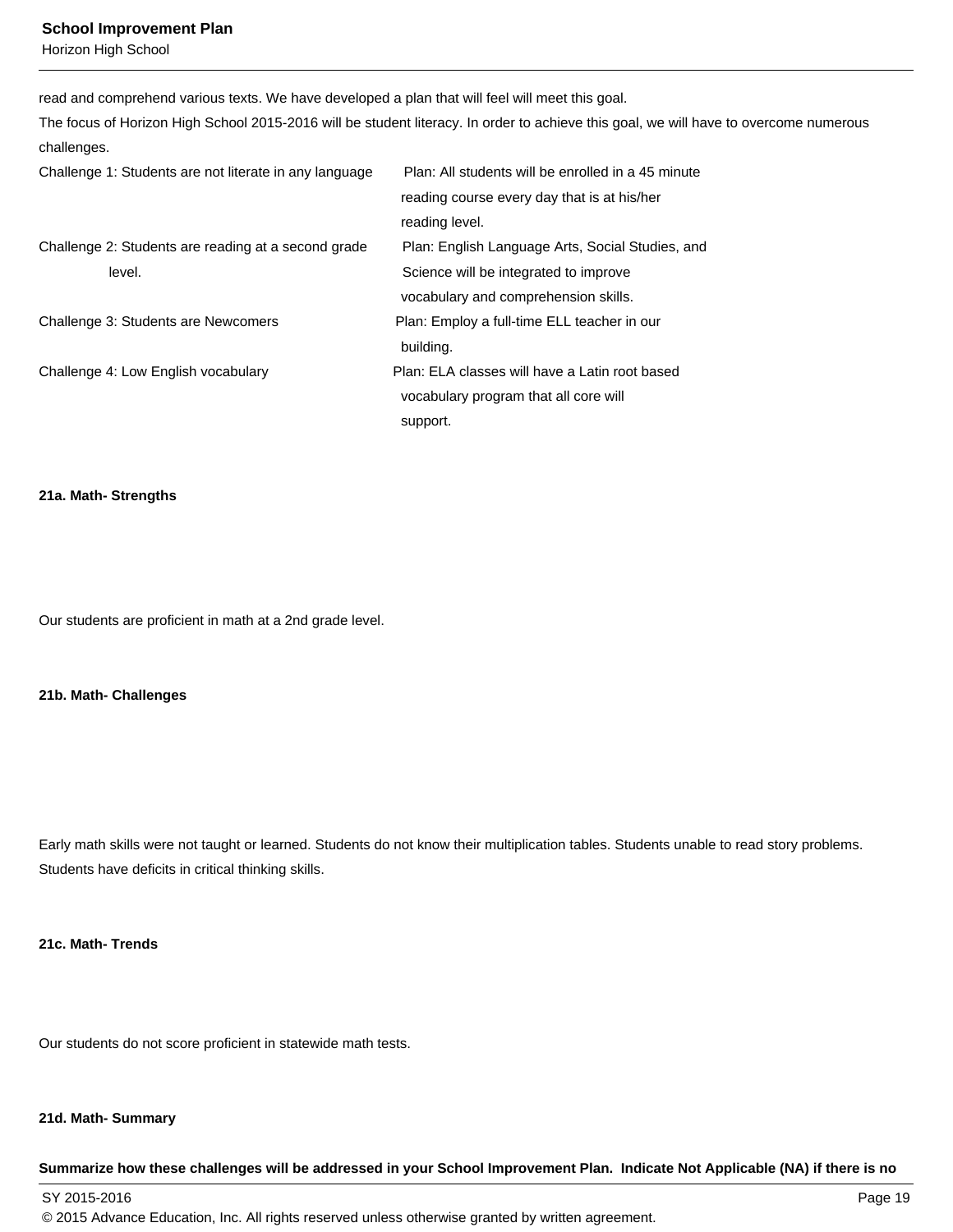**challenge or this challenge will not be addressed at this time in the School Improvement Plan. Indicate the relevance or impact on tiered instruction if appropriate.**

The teachers and administrators of Horizon High School have taken several steps to improve student math proficiency:

- 1. The implementation of a proven math program Alpha II Learning. All students will participate in this program.
- 2. Online courses to support instruction of math basics.
- 3. Tutoring available on Friday mornings for three hours.
- 4. After school tutoring available to all students.
- 5. ELA, Science, and Social Studies will integrate more graphs and charts into instruction.

## **22a. Science- Strengths**

Students are able to participate in hands-on learning activities.

#### **22b. Science- Challenges**

Students lack the critical thinking skills to evaluate data generated in an experiment. Students lack fundamental reading skills needed to read expository text and interpret meaning. Students are unable to explain what occurred in an experiment due to lack of spoken English skills. Students find it hard to persevere in determining a solution to a problem.

## **22c. Science- Trends**

Students score non-proficients on statewide exams.

## **22d. Science- Summary**

**Summarize how these challenges will be addressed in your School Improvement Plan. Indicate Not Applicable (NA) if there is no challenge or this challenge will not be addressed at this time in the School Improvement Plan. Indicate the relevance or impact on tiered instruction if appropriate.**

Horizon faculty is dedicated to improving the science skills for our students. We feel this will be centered upon improving the students ability to read and comprehend various texts. We have developed a plan that will feel will meet this goal.

The focus of Horizon High School 2015-2016 will be student literacy. In order to achieve this goal, we will have to overcome numerous challenges.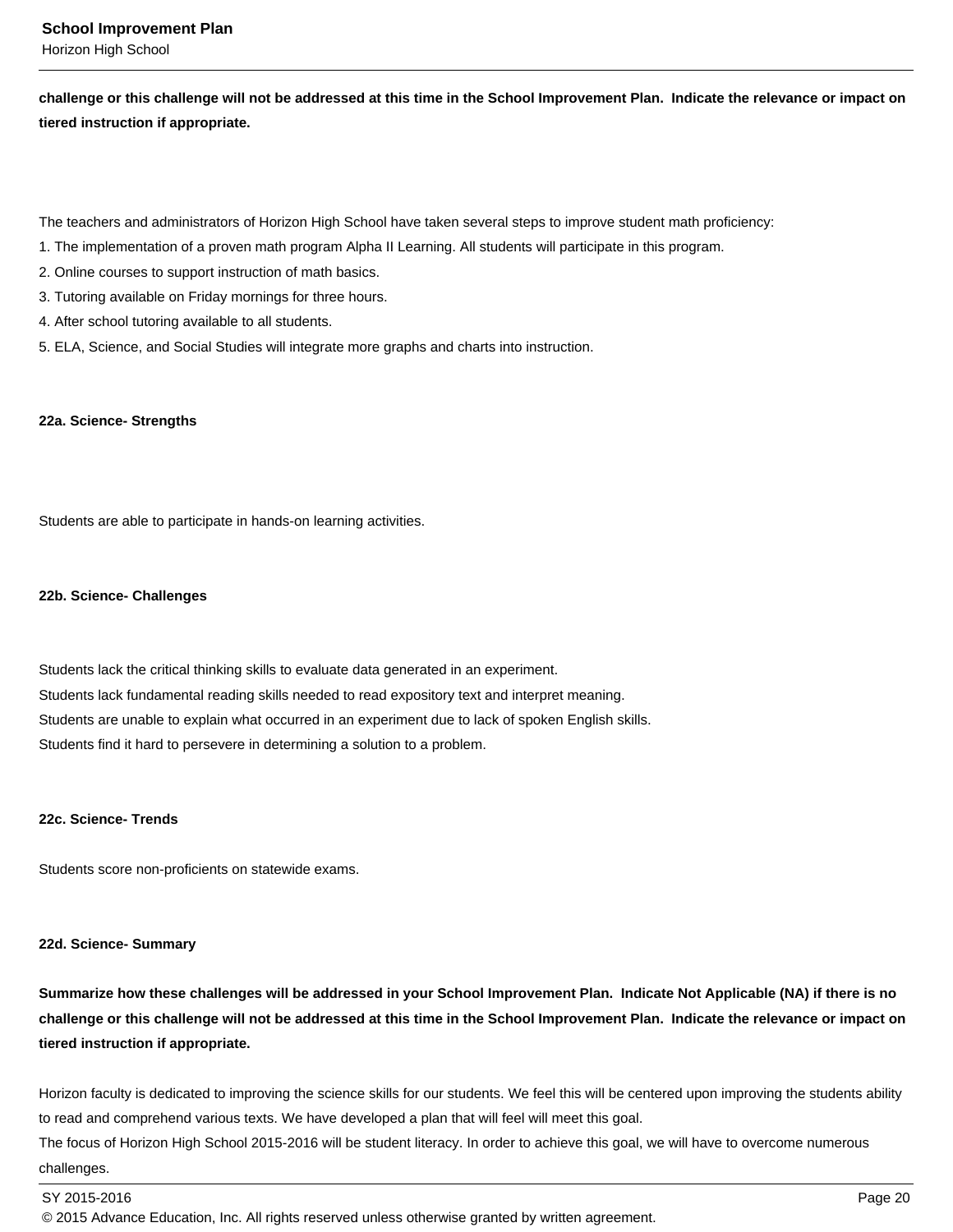#### **School Improvement Plan**

Horizon High School

| Challenge 1: Students are not literate in any language | Plan: All students will be enrolled in a 45 minute |
|--------------------------------------------------------|----------------------------------------------------|
|                                                        | reading course every day that is at his/her        |
|                                                        | reading level.                                     |
| Challenge 2: Students are reading at a second grade    | Plan: English Language Arts, Social Studies, and   |
| level.                                                 | Science will be integrated to improve              |
|                                                        | vocabulary and comprehension skills.               |
| Challenge 3: Students are Newcomers                    | Plan: Employ a full-time ELL teacher in our        |
|                                                        | building.                                          |
| Challenge 4: Low English vocabulary                    | Plan: ELA classes will have a Latin root based     |
|                                                        | vocabulary program that all core will              |
|                                                        | support.                                           |

#### **23a. Social Studies- Strengths**

Many of the students are aware of news events occurring around the world. Students are able to verbally express what they have read in a Social Studies text with some assistance.

#### **23b. Social Studies- Challenges**

Challenge 1: Students are not literate in any language Challenge 2: Students are reading at a second grade (we are a 9 through 12 high school) Challenge 3: Students are Newcomers Challenge 4: Low English vocabulary

#### **23c. Social Studies- Trends**

Students score non-proficient on statewide exams.

#### **23d. Social Studies- Summary**

**Summarize how these challenges will be addressed in your School Improvement Plan. Indicate Not Applicable (NA) if there is no challenge or this challenge will not be addressed at this time in the School Improvement Plan. Indicate the relevance or impact on tiered instruction if appropriate.**

Horizon faculty is dedicated to improving the reading and writing skills for our students. The ability to read and write is pivotal to success in Social Studies. We feel an intergrated learning experience, centered upon improving the students ability to read and comprehend various texts, will lead to improvement in Social Studies proficiency. We have developed a plan that will feel will meet this goal.

The focus of Horizon High School 2015-2016 will be student literacy. In order to achieve this goal, we will have to overcome numerous challenges.

Challenge 1: Students are not literate in any language Plan: All students will be enrolled in a 45 minute

#### SY 2015-2016 Page 21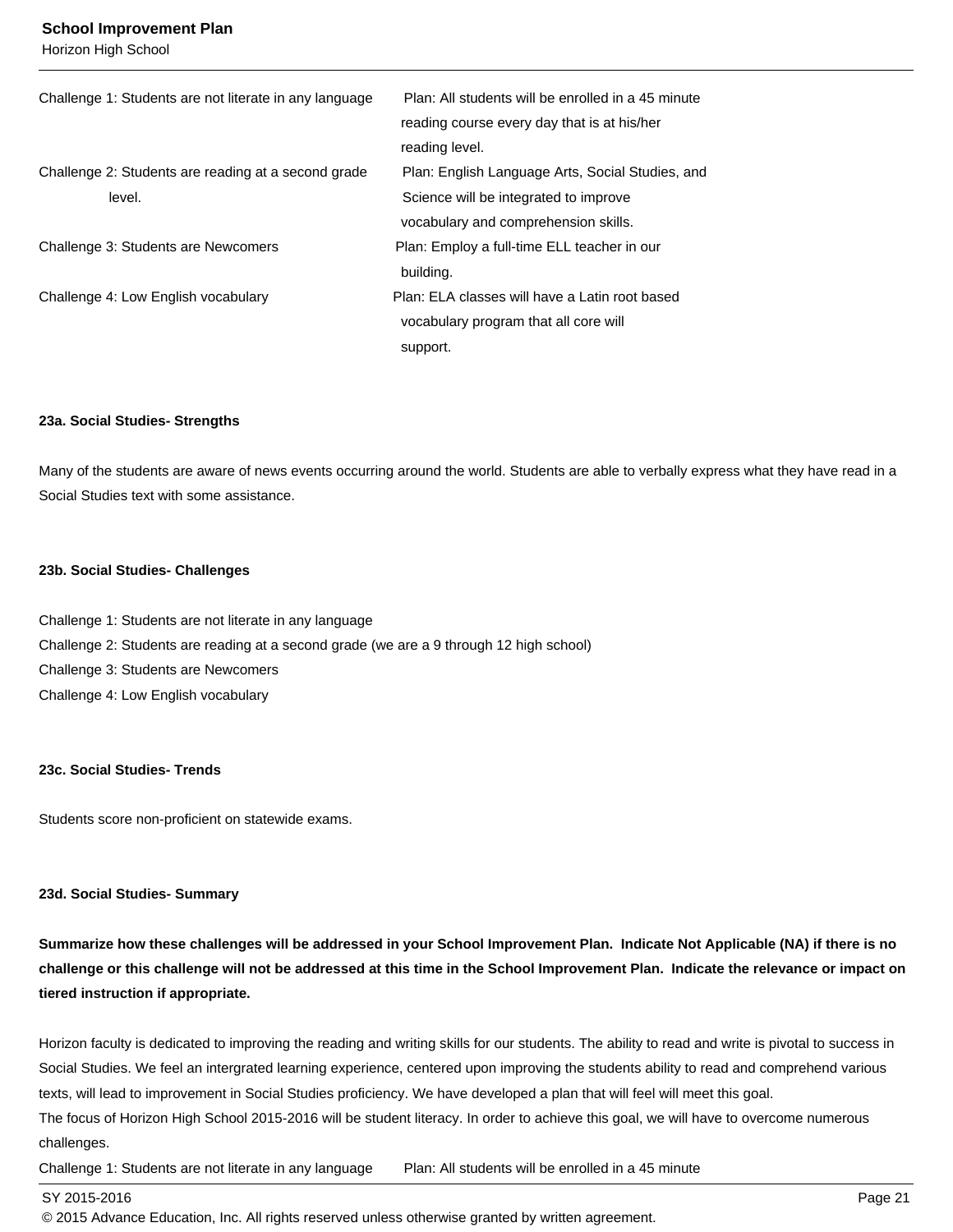## **School Improvement Plan**

Horizon High School

|                                                     | reading course every day that is at his/her      |
|-----------------------------------------------------|--------------------------------------------------|
|                                                     | reading level.                                   |
| Challenge 2: Students are reading at a second grade | Plan: English Language Arts, Social Studies, and |
| level.                                              | Science will be integrated to improve            |
|                                                     | vocabulary and comprehension skills.             |
| Challenge 3: Students are Newcomers                 | Plan: Employ a full-time ELL teacher in our      |
|                                                     | building.                                        |
| Challenge 4: Low English vocabulary                 | Plan: ELA classes will have a Latin root based   |
|                                                     | vocabulary program that all core will            |
|                                                     | support.                                         |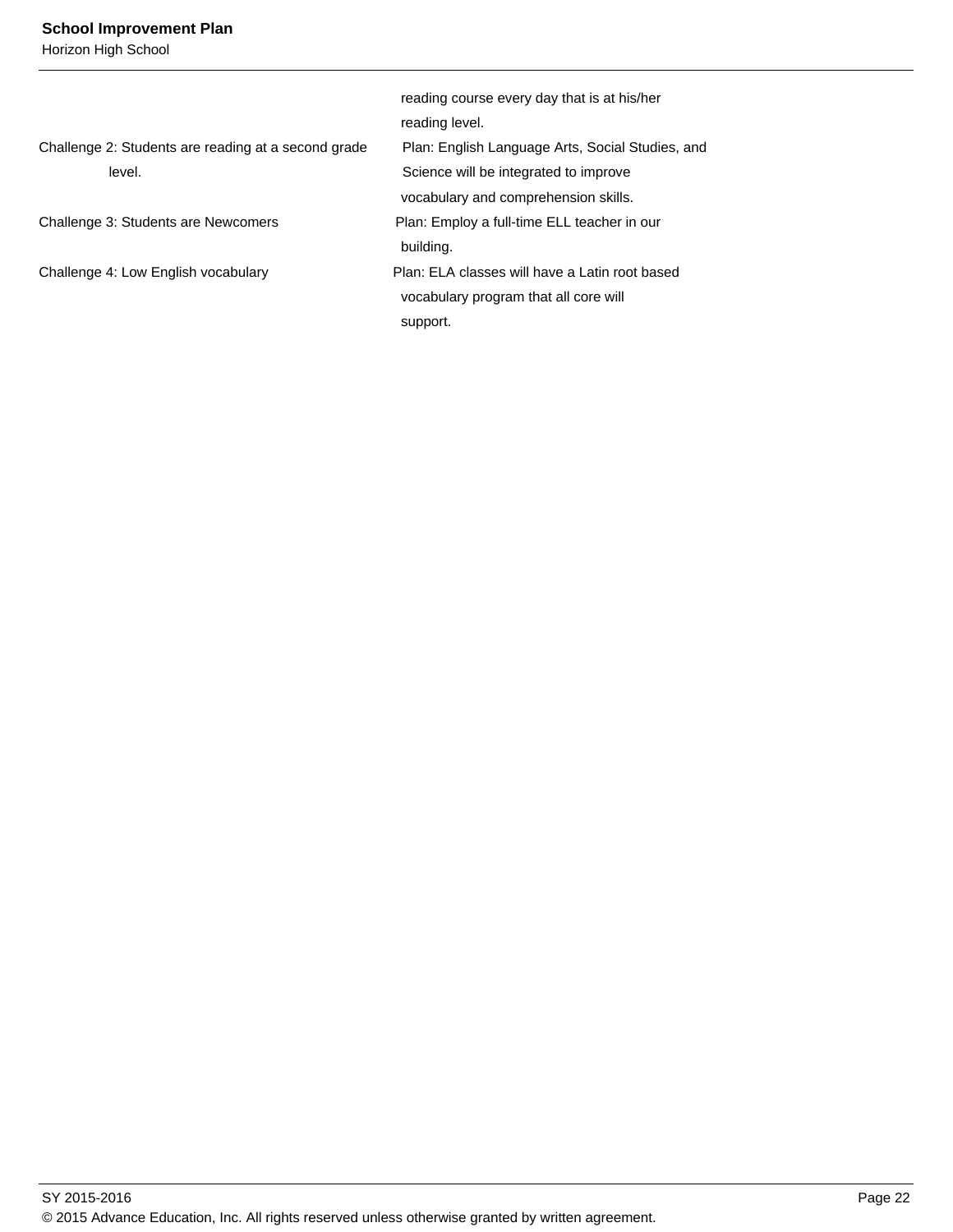## **Perception Data**

Perception data is information collected that reflects the opinions and views of stakeholders. If the school completed the Stakeholder Feedback Diagnostic for the AdvancED External Review, please insert 'See Stakeholder Feedback Diagnostic' in each text box for survey feedback already collected from students, parents and staff.

#### **24a. Student Perception Data**

## **Which area(s) indicate the overall highest level of satisfaction among students?**

All my teachers use tests, projects, and portfolios to check my understanding of what was taught. In my school, the principal and teachers have high expectations of me. Seminar helped me do better in my classes. My teachers care about me and my education.

## **24b. Student Perception Data**

## **Which area(s) indicate the overall lowest level of satisfaction among students?**

In my school, reading is the focus in all classes.

## **24c. Student Perception Data**

## **What actions will be taken to improve student satisfaction in the lowest area(s)?**

Literacy skills and reading enrichment programs will be promoted across grade levels and content areas.

## **25a. Parent/Guardian Perception Data**

## **What area(s) indicate the overall highest level of satisfaction among parents/guardians?**

90% of parents reported that they strongly agreed that they feel welcome at Horizon.

#### **25b. Parent/Guardian Perception Data**

## **What area(s) indicate the overall lowest level of satisfaction among parents/guardians?**

30% of parents felt that they are not receiving the necessary guidance to help increase their child's reading ability

SY 2015-2016 Page 23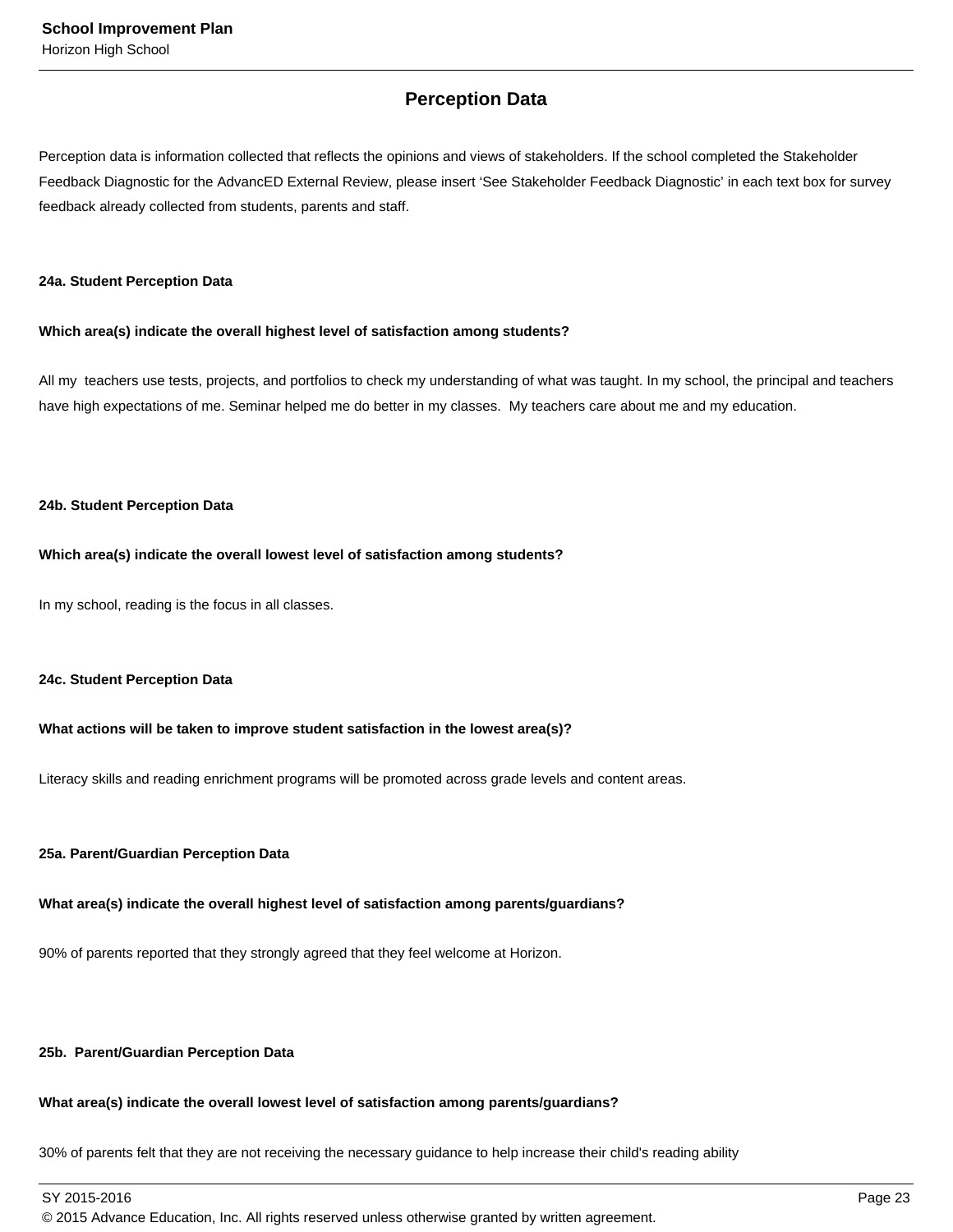#### **25c. Parent/Guardian Perception Data**

#### **What actions will be taken to improve parent/guardian satisfaction in the lowest area(s)?**

Workshops, seminars and classes are planned to help parents become better readers and to assist them in strategies to help their students become readers.

#### **26a. Teacher/Staff Perception Data**

## **What area(s) indicate the overall highest level of satisfaction among teachers/staff?**

80% of the staff believed that a positive school climate was created during the 2014/1015 school year.

#### **26b. Teacher/Staff Perception Data**

#### **What area(s) indicate the overall lowest level of satisfaction among teachers/staff?**

60% of the staff believed they are not given the necessary professional development in the content area of reading.

#### **26c. Teacher/Staff Perception Data**

## **What actions will be taken to improve teacher/staff satisfaction in the lowest area(s)?**

Ongoing professional development will be implemented in the 2015/2016 school year to ensure continuous improvement in reading across the curriculum.

## **27a. Stakeholder/Community Perception Data**

## **What area(s) indicate the overall highest level of satisfaction among stakholders/community?**

80% of stakeholders believed Horizon High School has become a positive educational community in the city of Hamtramck.

## **27b. Stakeholder/Community Perception Data**

## **What area(s) indicate the overall lowest level of satisfaction among stakeholders/community?**

40% of stakeholders believe that literacy and reading achievement have not been targeted as an area of improvement.

SY 2015-2016 Page 24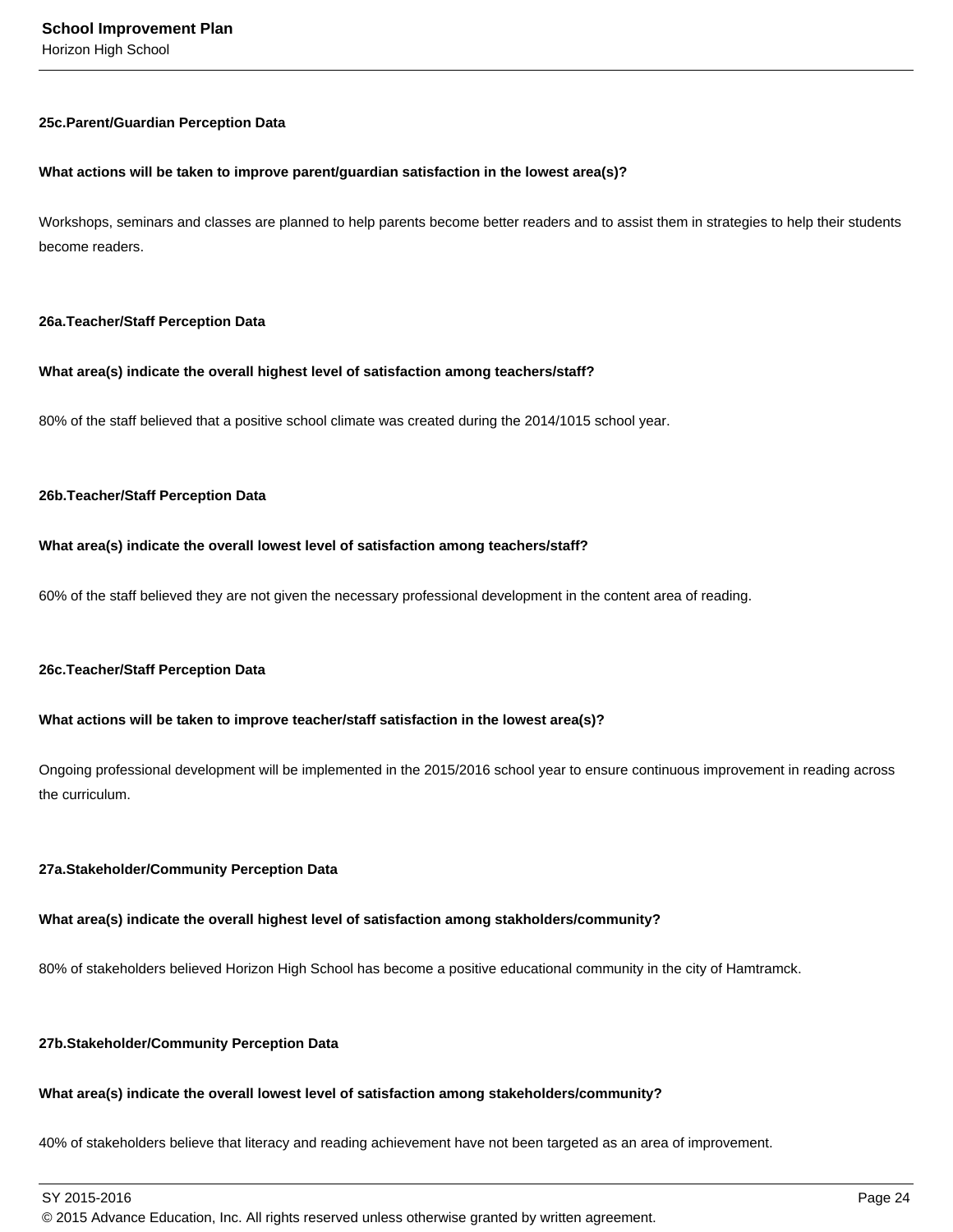Horizon High School

## **27c. Stakeholder/Community Perception Data**

## **What actions will be taken to improve the level of stakeholder/community satisfaction in the lowest area(s)?**

Our goals and plans to increase literacy and reading skills will be presented to the community at large. Volunteers from local businesses and colleges/universities and area literacy councils will play an active role in our improvement plan.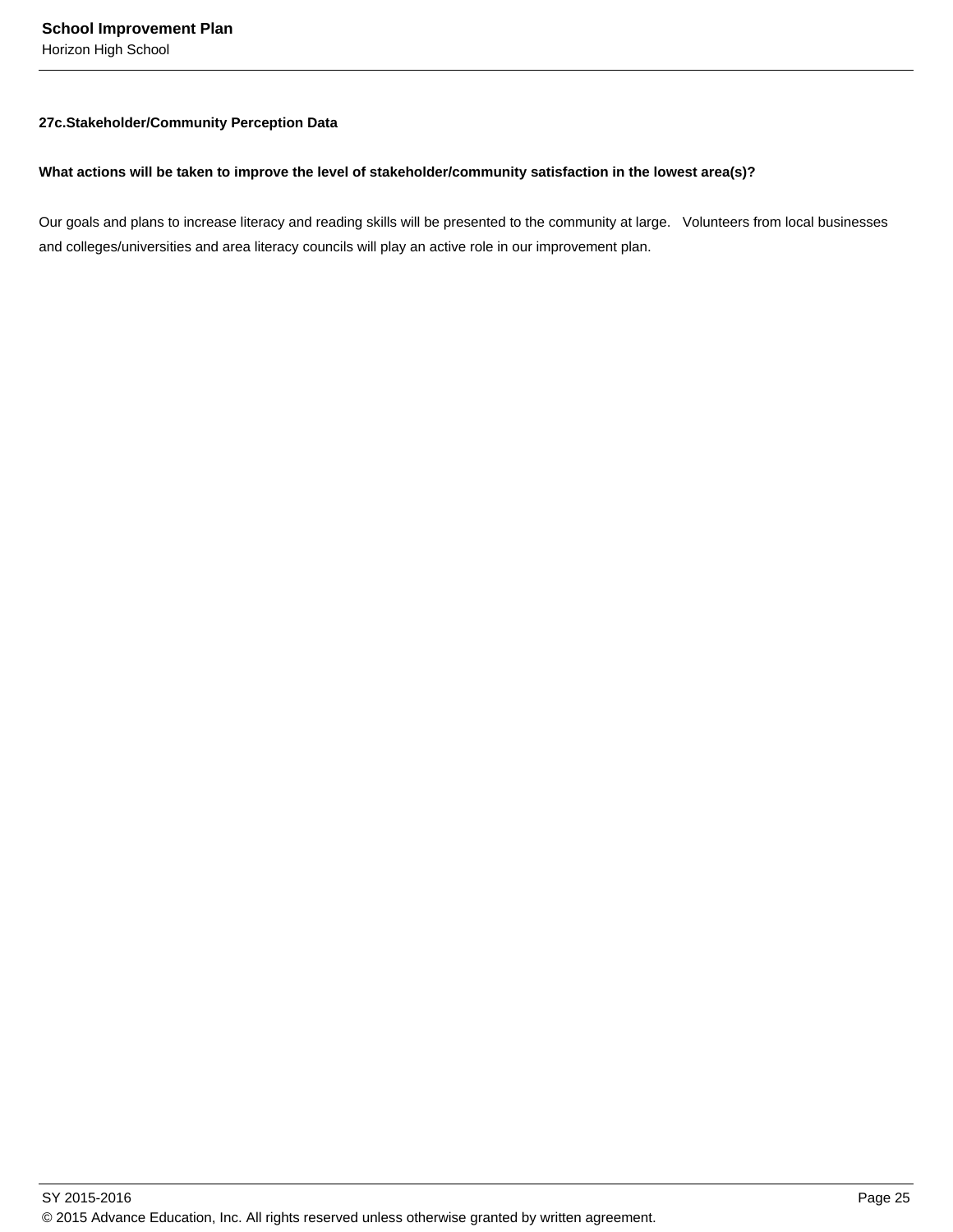## **Summary**

## **28a. Summary**

**Briefly summarize the strengths and challenges identified in the four kinds of data-demographic, process, achievement/outcomes and perception.**

Our strength identified in the four kinds of data-demographic, process, achievement/outcomes and perceptions is that the staff has created a positive school climate with the implementation of the daily seminar period and implementation of the C.A.R.E. program. Students, teachers, parents and stakeholders have witnesses a change in the culture of Horizon High School. The challenge that remains is the need to focus on literacy, improved parental involvement, and increased math scores.

#### **28b. Summary**

## **How might the challenges identified in the demographic, process and perception data impact student achievement?**

The challenge of students reading far below grade level directly impacts student achievement. If students are unable to read at a satisfactory grade level they will not be able to score well on statewide assessments, do well on college entrance assessments, or comprehend information that is presented in text.

## **28c. Summary**

**How will these challenges be addressed in the School Improvement Plan's Goals, Measurable Objectives, Strategies and Activities for the upcoming year? For Priority Schools, which of these high need areas will inform the Big Ideas and the Reform/Redesign Plan?**

The focus of Horizon High School 2015-2016 will be student literacy. In order to achieve this goal, we will have to overcome numerous challenges.

| Goal 1: Students will improve one grade | Plan: All students will be enrolled in a 45 minute                            | Assessment: TABE       |
|-----------------------------------------|-------------------------------------------------------------------------------|------------------------|
| level in reading.                       | reading course every day that is at his/her                                   |                        |
|                                         | reading level.                                                                |                        |
| Goal 2: Students will improve fluency   | Plan: English Language Arts, Social Studies, and                              | Assessment: TABE & NWA |
| and comprehension.                      | Science will be integrated to improve                                         |                        |
|                                         | vocabulary and comprehension skills.                                          |                        |
| Goal 3: Improve ELL communication       | Plan: Employ a full-time ELL teacher in our building. Assessment: TABE & WiDA |                        |
| skills                                  | and weekly STARS meetings with teachers.                                      |                        |
| Goal 4: Students will improve one grade | Plan: Implement Alpha II Learning Math program                                | Assessment: TABE, SAT, |
|                                         |                                                                               | <b>MISTEP</b>          |
|                                         |                                                                               |                        |

level in Math.

SY 2015-2016 Page 26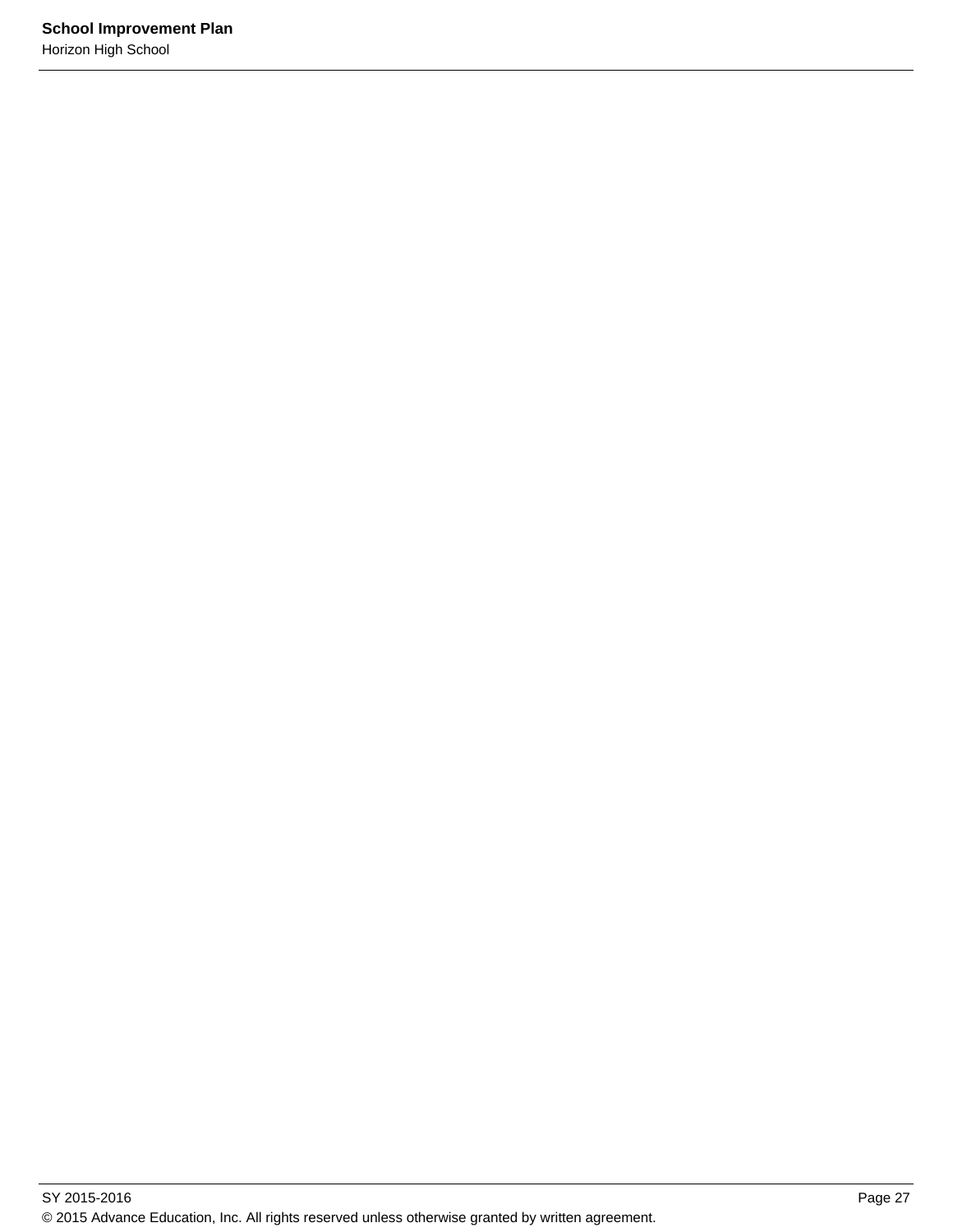# **School Additional Requirements Diagnostic**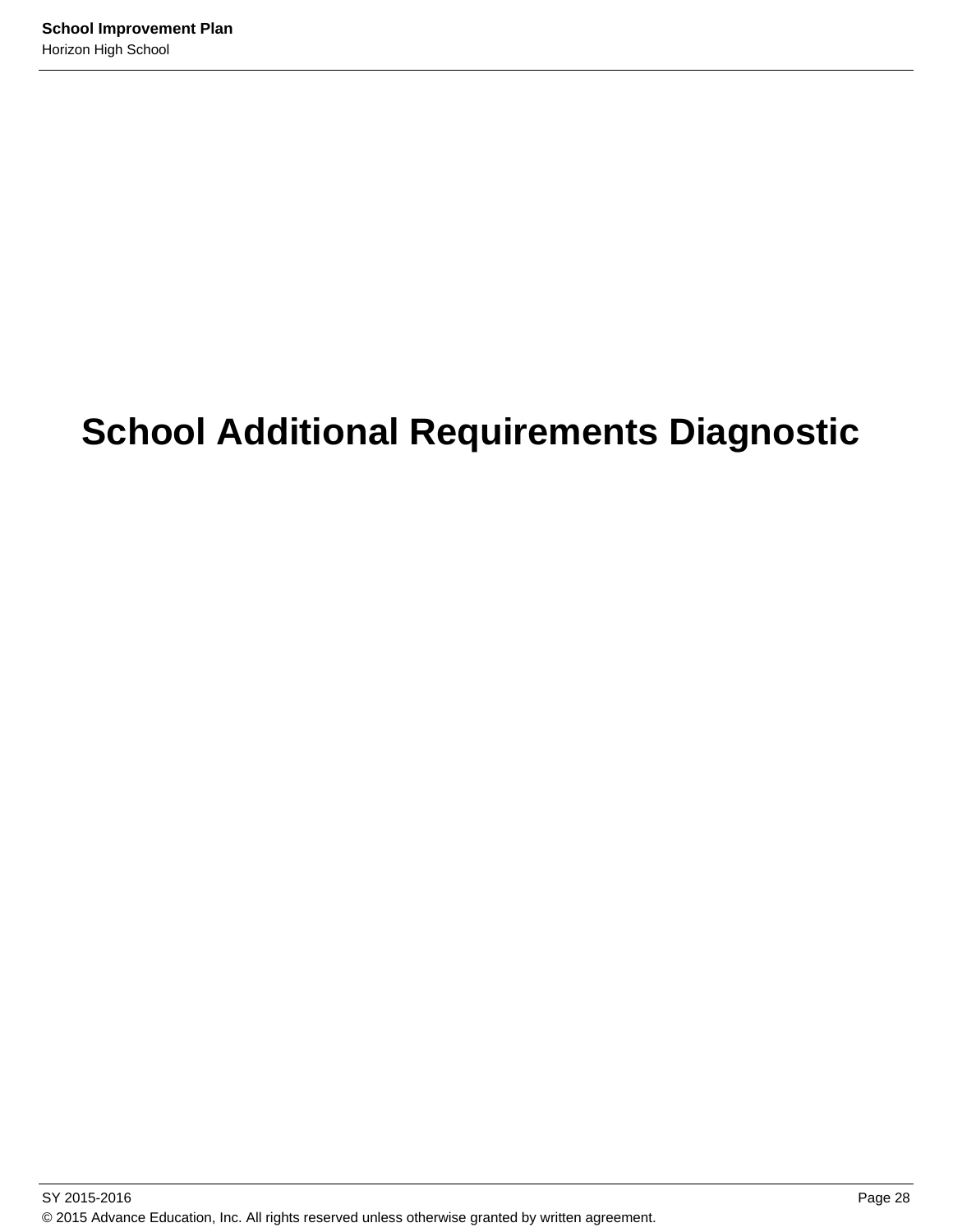## **Introduction**

This diagnostic contains certification requirements for Michigan schools. This diagnostic must be completed by all schools.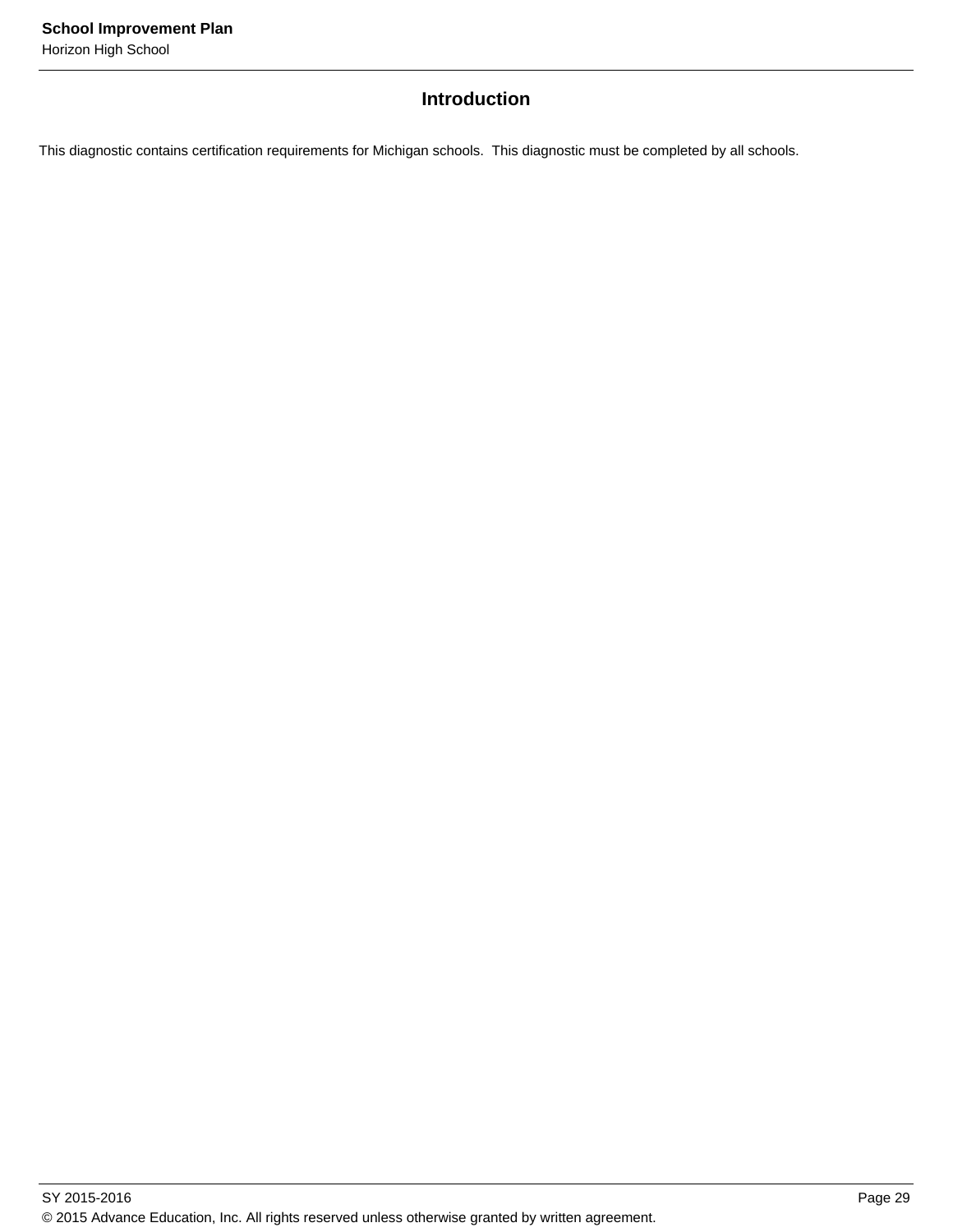## **School Additional Requirements Diagnostic**

| Label | Assurance                                                  | <b>Response</b> | ⊦Comment        | <b>Attachment</b> |
|-------|------------------------------------------------------------|-----------------|-----------------|-------------------|
|       | Literacy and math are tested annually in grades  Yes<br>ັບ |                 | Nothing to add. |                   |

| Label | Assurance                                                                                                                                                                         | <b>Response</b> | <b>Comment</b>                                                             | <b>Attachment</b> |
|-------|-----------------------------------------------------------------------------------------------------------------------------------------------------------------------------------|-----------------|----------------------------------------------------------------------------|-------------------|
|       | lOur school published a fully compliant annual<br>report. (The Annual Education Report (AER)<br>satisfies this). If yes, please provide a link to the<br>report in the box below. | Yes             | http://www.hamtramck.k12.mi.us/<br>documents/annual education re<br>l port |                   |

| Label | Assurance                                                                                     | <b>Response</b> | <b>Comment</b>  | Attachment |
|-------|-----------------------------------------------------------------------------------------------|-----------------|-----------------|------------|
|       | Our school has the 8th grade parent approved<br>Educational Development Plans (EDPs) on file. | 'Yes            | Nothing to add. |            |

| Label | ⊺Assurance                                                                                         | <b>Response</b> | <b>Comment</b>                                                           | <b>Attachment</b> |
|-------|----------------------------------------------------------------------------------------------------|-----------------|--------------------------------------------------------------------------|-------------------|
|       | Our school reviews and annually updates the<br>IEDPs to ensure academic course work<br>lalignment. | 'Yes            | <b>Faculty meets daily with students</b><br>to review academic progress. |                   |

| Label | <b>Assurance</b>                                                                                                                                                                                                                                                                                                                                                                                                                                                                                                                                                                                                                                                                                                                                                                                                                                                    | <b>Response</b> | <b>Comment</b>  | <b>Attachment</b> |
|-------|---------------------------------------------------------------------------------------------------------------------------------------------------------------------------------------------------------------------------------------------------------------------------------------------------------------------------------------------------------------------------------------------------------------------------------------------------------------------------------------------------------------------------------------------------------------------------------------------------------------------------------------------------------------------------------------------------------------------------------------------------------------------------------------------------------------------------------------------------------------------|-----------------|-----------------|-------------------|
|       | The institution complies with all federal laws<br>and regulations prohibiting discrimination and<br>with all requirements and regulations of the<br>U.S. Department of Education. It is the policy of<br>this institution that no person on the basis of<br>race, color, religion, national origin or ancestry,<br>age, gender, height, weight, marital status or<br>disability shall be subjected to discrimination in<br>any program, service or activity for which the<br>institution is responsible, or for which it receives<br>financial assistance from the U.S. Department<br>of Education.<br>References: Title VI of the Civil Rights Act of<br>1964, Section 504 of the Rehabilitation Act of<br>1973, The Age Discrimination Act of 1975, The<br>Americans with Disabilities Act of 1990, Elliott-<br>Larsen prohibits discrimination against religion. | <b>Yes</b>      | Nothing to add. |                   |

| ∣Label | Assurance                                                                                                                                                                                                                                            | <b>Response</b> | <b>Comment</b>                                                                                      | <b>Attachment</b> |
|--------|------------------------------------------------------------------------------------------------------------------------------------------------------------------------------------------------------------------------------------------------------|-----------------|-----------------------------------------------------------------------------------------------------|-------------------|
|        | The institution has designated an employee to<br>coordinate efforts to comply with and carry out<br>Inon-discrimination responsibilities. If yes, list<br>the name, position, address and telephone<br>Inumber of the employee in the comment field. | IYes            | Mr. Thomas Niczay,<br>l Superintendent<br>3201 Roosevelt,<br>Hamtramck, MI 48212<br>1(313) 872.9270 |                   |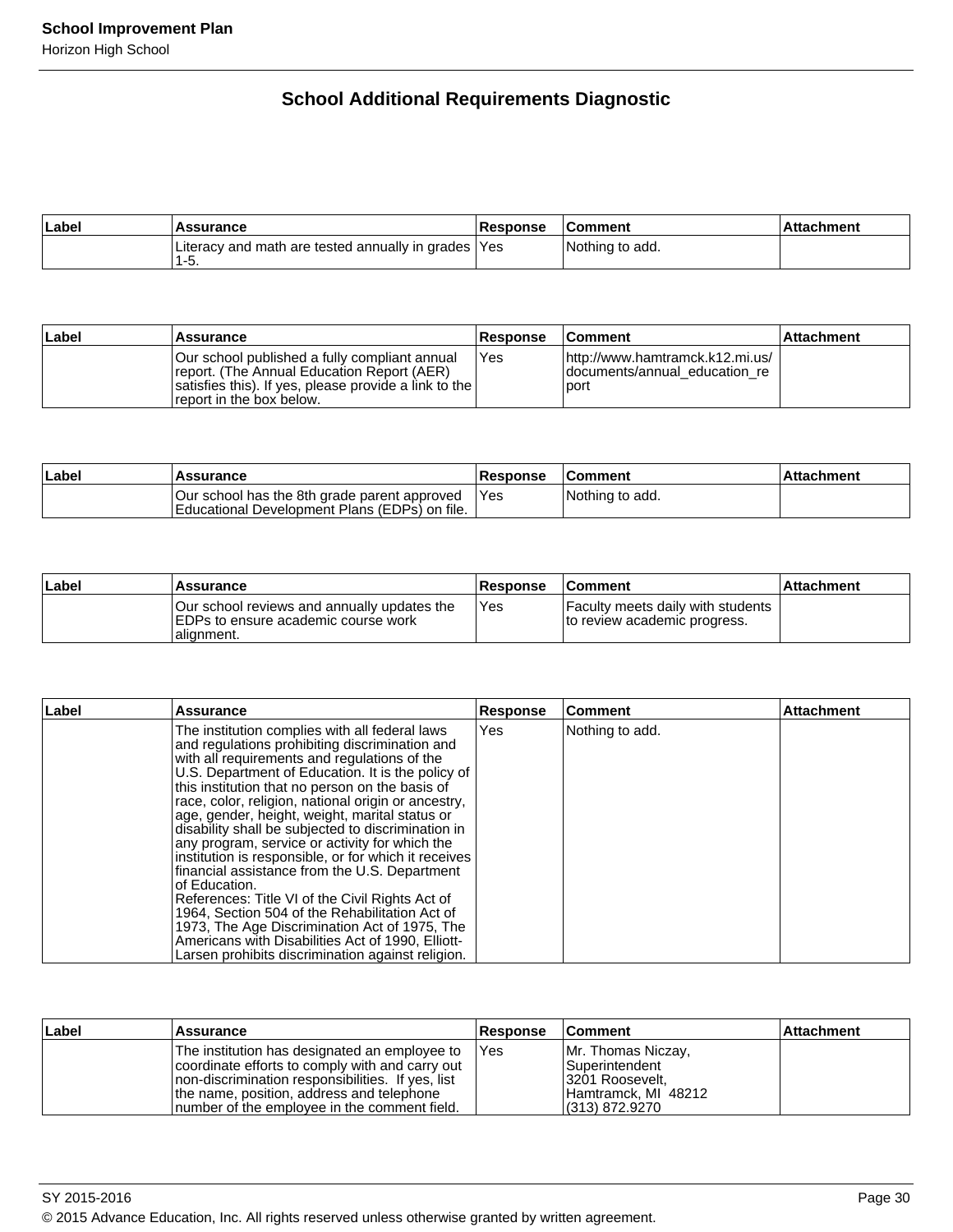## **School Improvement Plan**

Horizon High School

| ∣Label | Assurance                                                                                                                                                                                                                       | <b>Response</b> | <b>Comment</b> | <b>Attachment</b>                         |
|--------|---------------------------------------------------------------------------------------------------------------------------------------------------------------------------------------------------------------------------------|-----------------|----------------|-------------------------------------------|
|        | The institution has a School-Parent Involvement lYes<br>Plan (that addresses Section 1118 activities)<br>that is aligned to the District's Board Policy. If<br>lyes, please attach the School-Parent<br>Involvement Plan below. |                 |                | 12015 Parental<br><b>Involvement Plan</b> |

| Label | <b>Assurance</b>                                                                                                | Response | <b>Comment</b> | ⊺Attachment                                        |
|-------|-----------------------------------------------------------------------------------------------------------------|----------|----------------|----------------------------------------------------|
|       | The institution has a School-Parent Compact. If IYes<br>yes, please attach the School-Parent Compact<br>'below. |          |                | 12015 Parent-<br>Student-School<br><b>ICompact</b> |

| ∣Label | Assurance                                                                                           | Response | <b>Comment</b>  | ⊺Attachment |
|--------|-----------------------------------------------------------------------------------------------------|----------|-----------------|-------------|
|        | The School has additional information<br>Inecessary to support your improvement plan<br>(optional). | Nc       | Nothing to add. |             |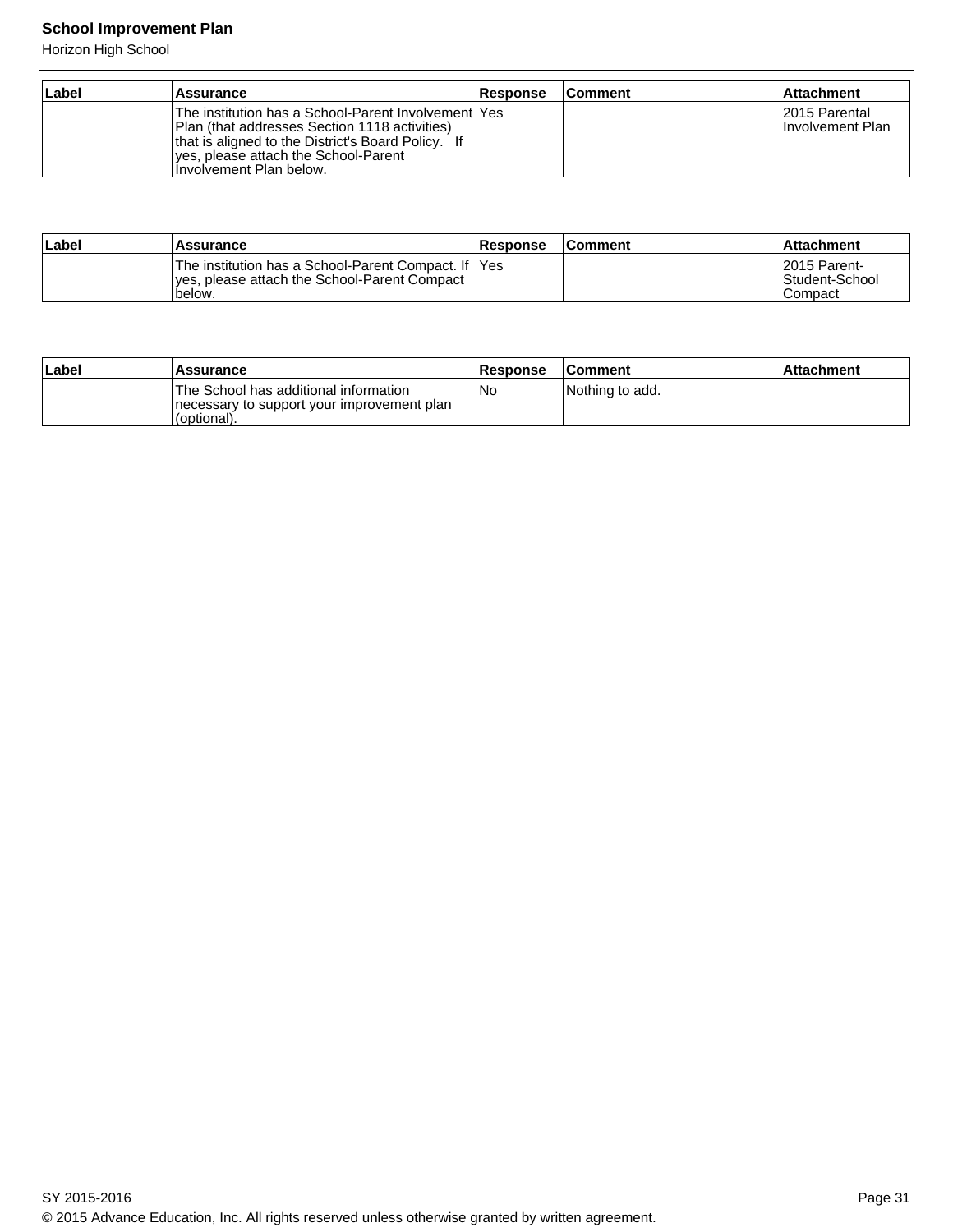# **Title I Schoolwide Diagnostic**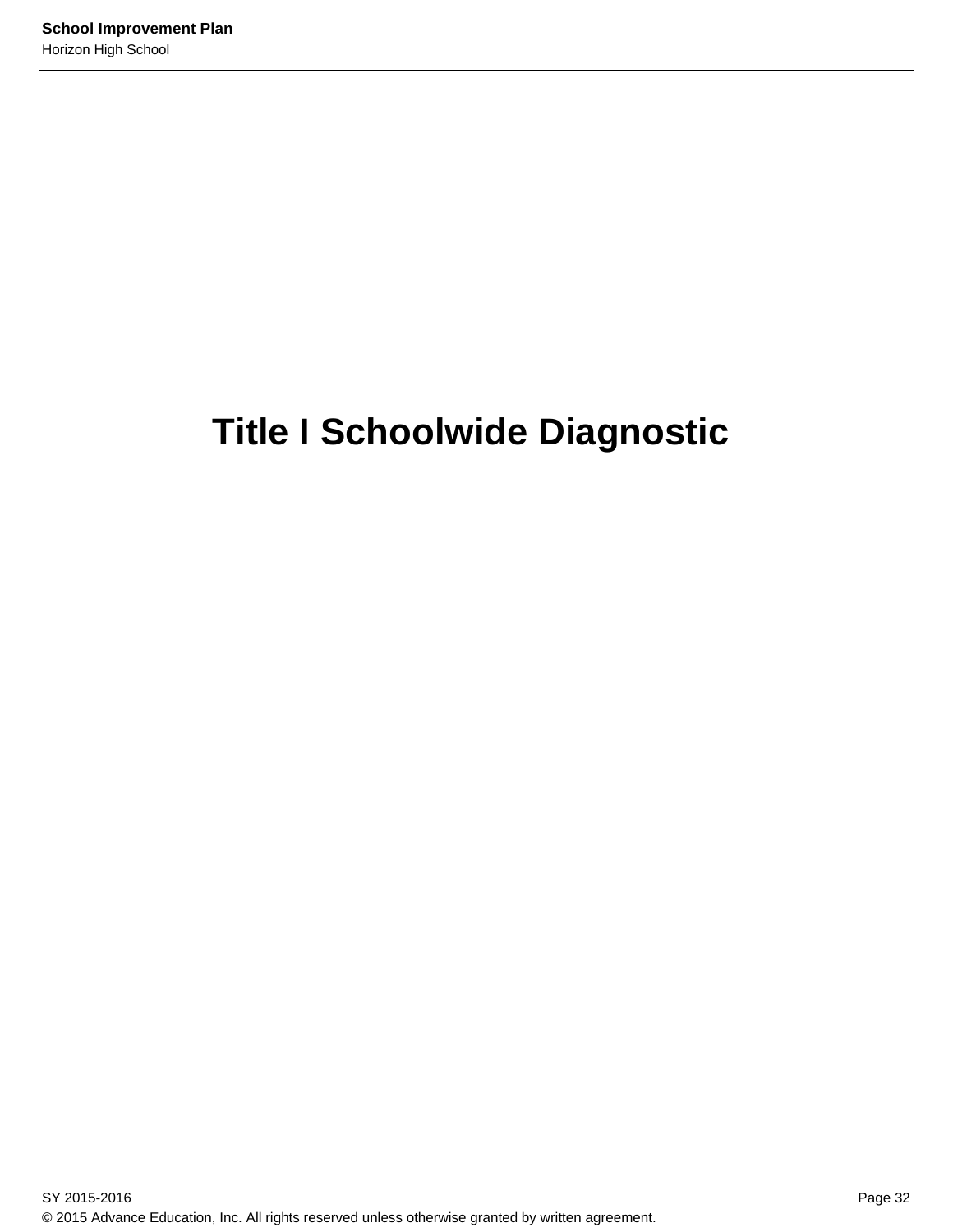# **Introduction**

This diagnostic tool is aligned to requirements for Title I Schoolwide schools. As described in sections 1111(b)(1), 1114 (b)(1)(A) and 1309(2) of the Elementary and Secondary Education Act (ESEA), the Comprehensive Needs Assessment (CNA) requirement is met by completing a School Data Analysis (SDA) and School Process Profile (SPP). The Comprehensive Needs Assessment must be completed prior to creating a new plan or annually updating an existing school improvement plan. Use the results of the Comprehensive Needs Assessment to develop Goals/Objectives/Strategies and Activities. Ensure that the Comprehensive Needs Assessment addresses all four types of data: student achievement data, school programs/process data, perceptions data (must include teachers and parents; student data is encouraged), and demographic data. The Comprehensive Needs Assessment must also take into account the needs of migratory children as defined in Title I, Part C, Section 1309(2).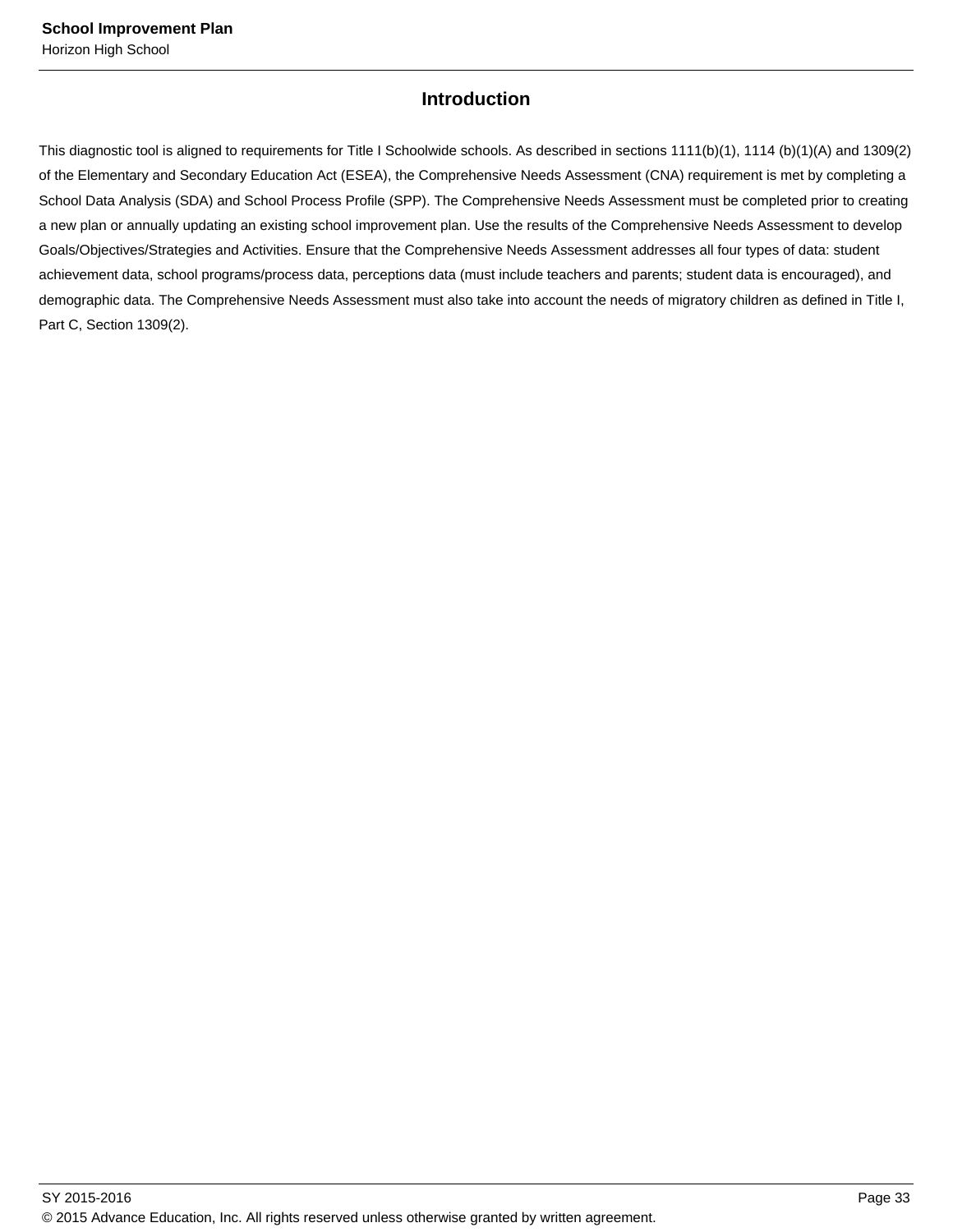# **Component 1: Comprehensive Needs Assessment**

#### **1. How was the comprehensive needs assessment process conducted?**

 The initial comprehensive needs assessment (CNA) for the 2015-2016 Horizon High School was drafted during the fall of the 2014-2015 school year. During this time, a group (comprised of administrators, parents, and other school-based stakeholders) was identified to represent the School Improvement Team as well as serve on various school-based committees in order to give the staff opportunity to have input towards the decision-making process at Horizon High School. Committee chairs were selected and charged with the responsibility of holding monthly meetings (or as needed) with their teams (consisting of parents and stakeholders) to evaluate the effectiveness of their roles in promoting exemplary academic and extracurricular standards. Also, at the initial CNA meeting, the following data was reviewed and discussed so that programs could be altered or implemented to increase student achievement: 2014 ACT assessment results and initial TABE score results were analyzed and discussed to begin to formulate the 2015-2016 School Improvement Plan. This data was then compared in March 2015 to the continued TABE results.and 2014-2015 ACT, and the MI-Step (baseline/initial). All assessments supported the conclusion that none of our students are proficient in any core subject.

The need for additional assessment tools was cited as a high priority for the previous school year and will continue to be this year due to the trend towards data-driven decision making. The SIT also determined that readily available and quick assessment data were needed to make timely interventions with struggling students. As a result the TABE (Test of Adult Basic Education) 9 and 10 assessments were recommended to create an EFL (Educational Functioning Level) base line and to monitor progress throughout the school year. TABE assessments have been utilized for establishing a reading and math grade levels for Hamtramck Adult Education Participants for over 20 years. The assessments can be administered every 40-90 days and take 1 hour and 18 minutes thus making them an efficient method of monitoring student progress. The TABE will be given a total of four times throughout the school year; in the first week of school, at the end of Marking 1, Marking 2, Marking 3 and Marking 4. The compiled data from all the assessments will be used to modify the curriculum and methods of instruction delivery to benefit students most in need as established at intake.

Teacher's will also administer a state generated End of Course (EOC) exam at the beginning, middle, and end of course to determine student growth in the specific subject content and teacher effectiveness. Teachers must show a 25% improvement in each student's growth in his/her semester long class. This exam will be taken online using IlluminatEd software and can only be unlocked by a school administrator. Using this process, the school administrator, teachers, and students will have immediate feedback on subject knowledge. This will allow for immediate, directed intervention of the teacher and/or student. Parents will also be aware of their student's progress.

The data was explained by a staff member in parent friendly language exempting educational jargon so that parents could easily interpret the results. Parents were encouraged to attend the first Title I meeting of the year (October 2014) and suggestions were made to have a parent governing body on matters concerning parental involvement and student support throughout the school reform process. Having parent representatives present at the Comprehensive Needs Assessment meeting provided a means of informing the parents of our students via word of mouth as their possible involvement in the school reform process and on the School Improvement Team.

It was agreed upon by members of the School Improvement Team that the head of the newly created parent group would represent the voice of Horizon's parent population in the development, implementation, and evaluation of the school Improvement Plan. For the parents who did not attend the initial CNA meeting, a data workshop was scheduled for November 2014 to discuss the 2014-2015 initial TABE results. Also during this time, the need for additional assessment tools that would render a better picture of their child's strengths and weaknesses. This meeting also offered a platform to ask questions as to future programming initiatives.

SY 2015-2016 Page 34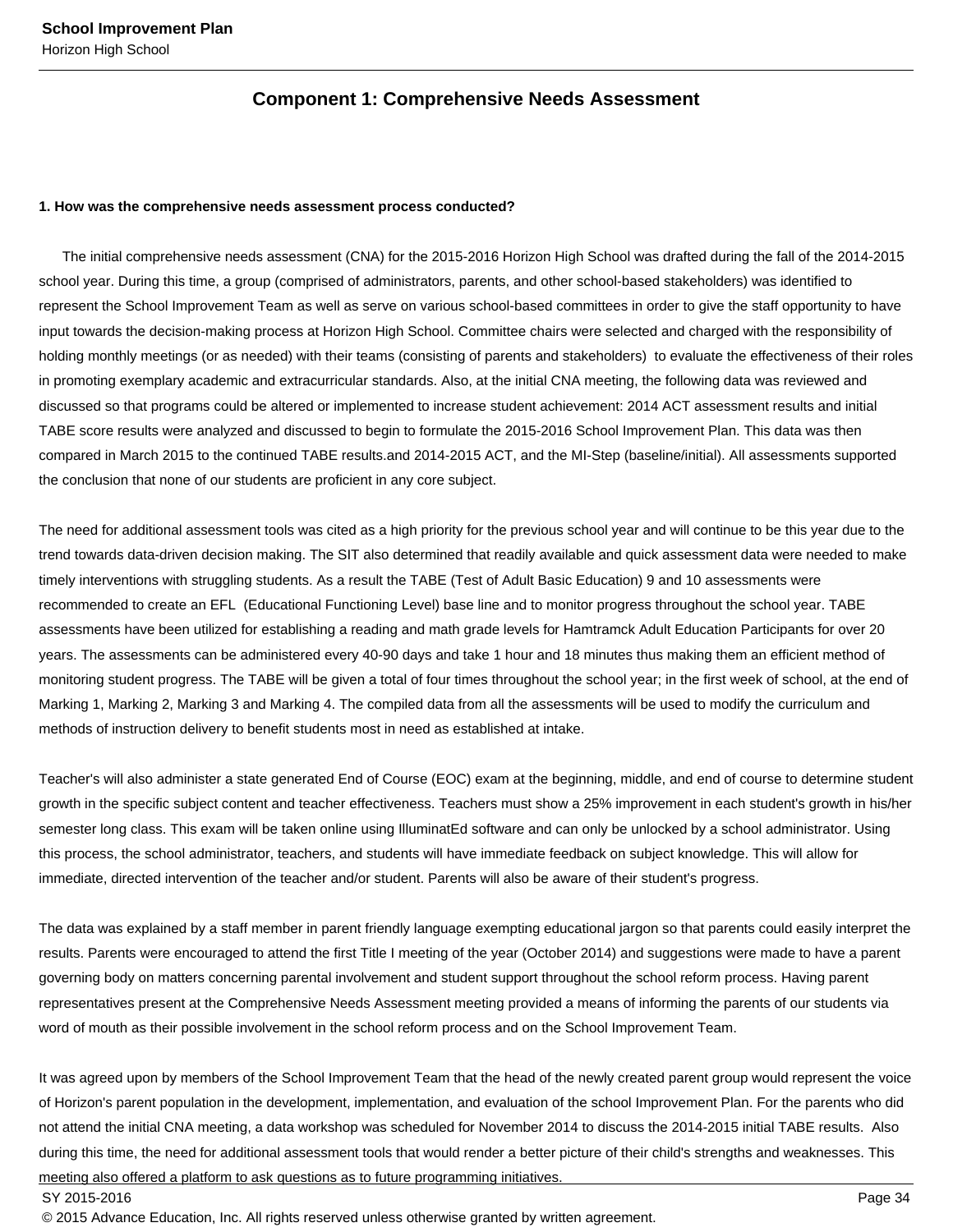Once our parent group was formed, the parents were encouraged to attend a School Improvement Team orientation in October 2014 which the duties of the school improvement team were disclosed. Additionally, the School Improvement Plan was reviewed and information pertaining to the school's logistical policies and procedures for future planning purposes were also addressed. The SIT team met three more additional times: February 2015, March 2015, and July 2015 to review the proposed 2015-2016 School Improvement Plan.

The chief responsibility of the School Improvement Team is to spearhead the school's reform and redesign initiatives. This entity provides a structure in which major decisions affecting the planning, monitoring , and evaluation of school reforms are made collaboratively. During the first scheduled school improvement meeting of the 2014-2015 school year, Horizon's School improvement Team, sought to establish a detailed set of aims and objectives which supported the school's mission of becoming a leader in the delivery of S.T.E.A.M Instructional Program Model and its vision of operating as a safe haven for youth, adults, and families. Another measure of success put into place by the School Improvement Team is the notion of engaging students in inquiry-based learning opportunities, under the watchful eye of competent, supportive adults; the School Improvement Teams encompasses a reflection of the school's goal of developing students into self-directed, life-long learners.

As a means of gauging the effectiveness of school-wide operations, Horizon's School Improvement Team divided its workload into smaller, more manageable, focus areas:

1) Cooperative Culture Team (Perception Priority) This priority was addressed with daily seminars to improve on the students & teachers emotional learning goals; focus was on improving attendance and student goal setting.

2) Creating Effective Classroom Environment Team (Professional Development Priority) Professional Development that focused on improving achievement in: Reading, Writing, Science, Social Studies, and Math.

3) Student/Teacher Academic Reading Support (STARS) Team (ELL Literacy Priority) Research has shown that English Language Learners (ELL) must be given opportunities to speak English. This

one-on- way, low stress engagement with a teacher in a small group setting once/week is intended to give students the necessary "extra time" for language acquisition.

4) Data Collection Team (Demographic Priorities) This team creates surveys, generates the data collected from these surveys, and makes presentations/suggestions based upon this data. for teachers, parents, and students to facilitate learning and understanding between all three groups.

5) School to Work Team (Subgroup Priorities) This group will strive to find job shadowing for all students who display good attendance (80%), academic achievement (2.0 and above), and low disciplinary referrals (no level 2's or 3's).

6) ELL/Parent/Family Involvement Team (Parental Involvement Priority) This team will establish six after-school events that all of the stakeholders of Horizon High School will participate; Summer Fiesta!, Ferryboat Title I Trip, Winter Celebration Party, etc. All SIT teams contain parental members. School survey data, standardized assessment data is shared with parents to ensure that decision- making is data driven.

7) Attendance Tracking (Perception Priority) This group will hourly track student attendance and contact parents immediately via email, phone, and letter.

The School Leadership Team provides support to the various constituent groups within the school community as well as manages the day-today building operations to ensure that the goals reflected in the School Improvement Plan are met. This team met weekly to monitor the progress of each sub-committee. Under the umbrella of School Profile and Collaborative Process, SIT representative, in coordination with the Communities-in-Schools Liaison, conduct the following responsibilities: work to establish partnerships that are beneficial to student growth and achievement; plan and organize activities and event s that promote a healthy school environment and increased parent participation. Additionally, these S.I.T. representatives examine the school's policies and procedures to ensure that they align with the schools mission,

SY 2015-2016 Page 35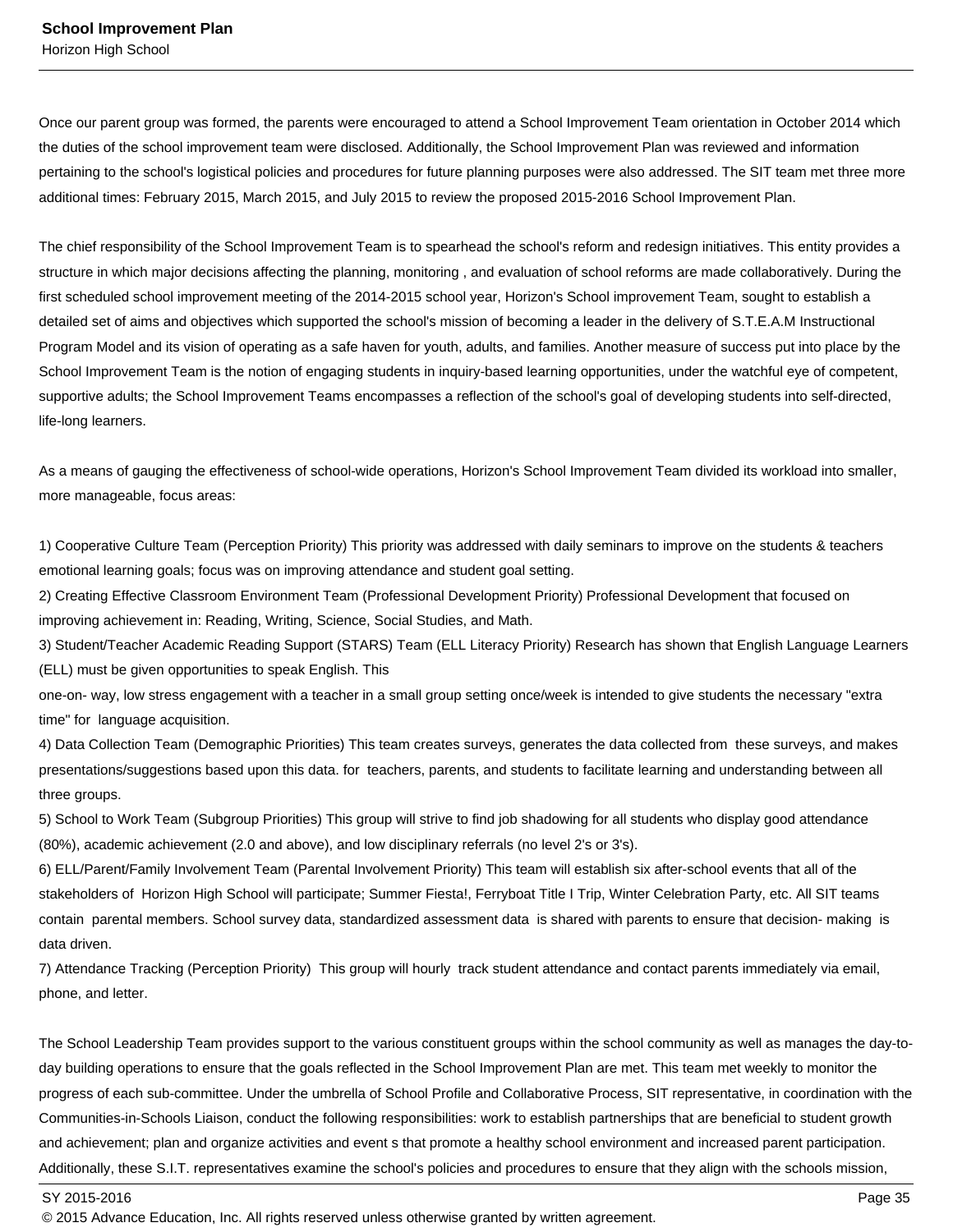vision, and beliefs. Parent group representatives were encouraged to assist in the programmatic efforts performed by this entity. They were also invited (postage signage, verbally, by way of email) to present their ideas about improving the schools culture and climate to the monthly School Improvement Team meeting held at the school.

S.I.T. members are to provide support and advocacy of Curricular Planning and Evaluation and Instructional Assessment and Effectiveness monitors the facilitation of instructional lesson and unit plans to make certain that they align to the school's "big ideas". Additionally, S.I.T. members, parents, and staff-at-large routinely and systematically analyze district and state data in an attempt to coordinate services and programs to drive student achievement. Each committee, under the guidance of the leadership committee, collected and reviewed an array of aggregate data references inclusive of, but not limited to: instructional and assessment data (M-STEP/SAT, MI-ACCESS, teacher made assessments, TABE scores, and anecdotal notes; climate and culture data (stakeholder surveys), school demographic data (attendance, free/reduced lunch, household income, special education, and retention); program/process data, facilities inventories, and crisis management data as a means of identifying areas of success and those requiring modification of eradication.

In December of 2014, the School Improvement Team (including parent representation), inclusive of all sub-committees, reconvened to consolidate its data findings, prioritize its modus operandi, and to construct a strategic plan of action regarding school reform strategies, and School Improvement Plan revisions. All documents were written in easy to understand language in order to make the documents reader friendly to parents. The data discussions allow staff an opportunity to offer input in the school's decision making process for the purpose of increasing student achievement. The School Improvement Team meets quarterly to provide teachers, staff, and parents an additional platform to give input regarding: data results from aforementioned assessments and building operations (such as teacher schedules, field trip planning, and program analysis or implementation). The Leadership Team has the autonomy to meet at its discretion. On a quarterly basis, time is set-aside for Horizon staff to conduct data digs and dialogue about their findings during the district mandated staff meetings. Parents are invited to attend these quarterly meetings to offer input on the functionalities of the school or to review data results. Additionally, all parents were asked to complete an online Five Essentials survey during the months of October-December 2014, in which they gave authentic feedback on program services, school culture and climate, and administrative and staff accessibility.

# **2. What were the results of the comprehensive needs assessment process? What information was concluded as a result of analyzing perception, student achievement, school programs/process, and demographic data?**

The results of the comprehensive needs assessment needs process supported the conclusion that most of our students are struggling with literacy proficiency. None of our students was assessed proficient on any standardized test in Reading, Writing, Math, Science, or Social Studies. The TABE data concluded that the majority of our students in our high school are reading below a 5th grade reading level. The data that was reviewed to create the CNA for the 2015-2016 School year were the: 2013 and 2014 ACT, 2015 M-STEP, TABE, graduation rates, disciplinary referrals, demographics, and parent/teacher/student surveys.

The 2015 ACT Assessment results have not been released as of July 28, 2015. The results of the 2013 and 2014 ACT assessments were used to develop the 2015-2016 CNA.

Demographic Codes ACT:

- 0 Hawaiian Native/Pacific Islander
- 1 American Indian
- 2 Asian/Pacific Islander
- 3 Black
- 4 Hispanic

SY 2015-2016 Page 36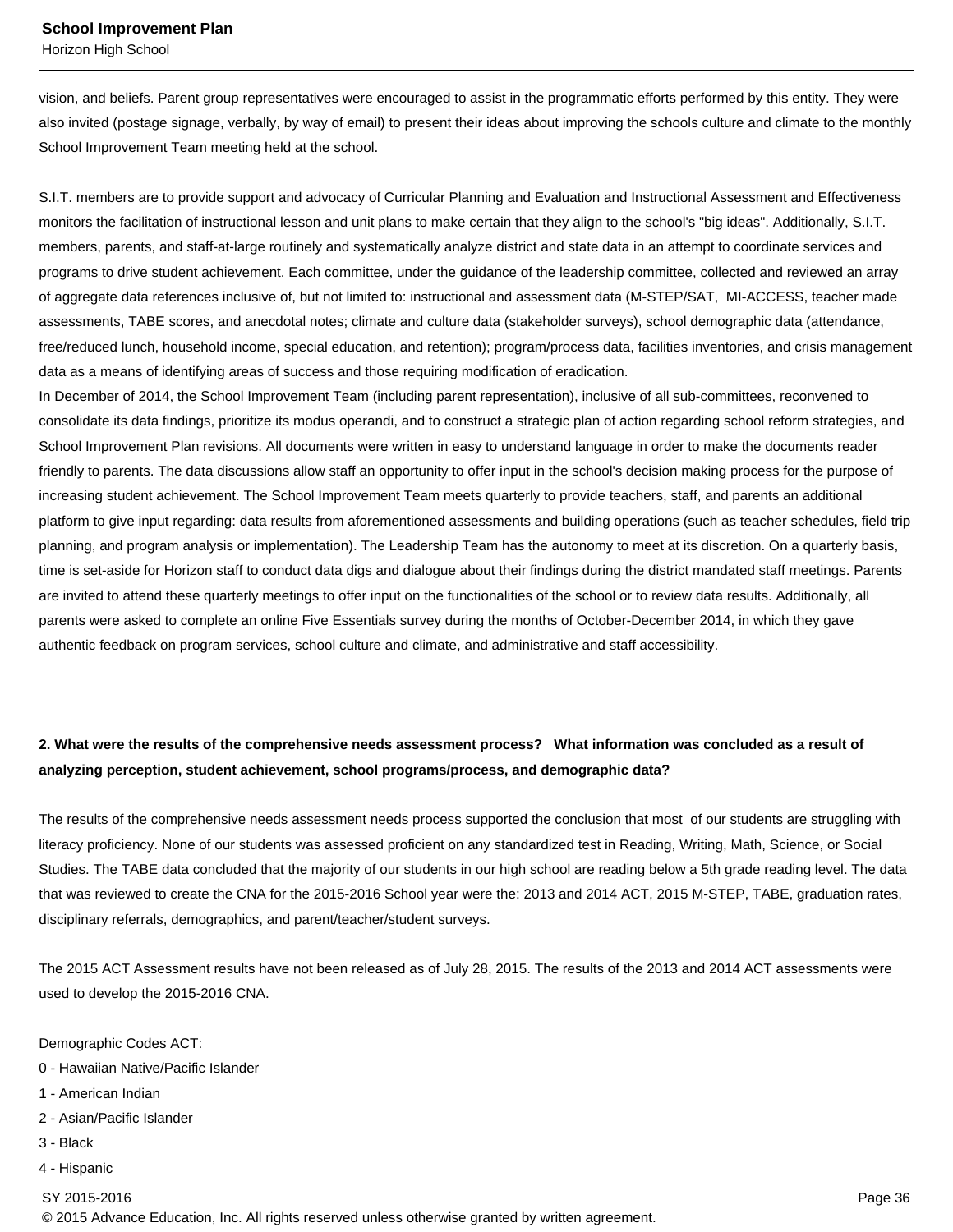Horizon High School

- 5 White
- 6 Two or more races
- 7 Other
- 8 Unknown

2014 ACT ASSESSMENT DATA:

Demographics

27 Students were seated for the 2014 ACT Assessment

- 17 Male
- 10 Female

0 Identified as 0 - Hawaiian Native/Pacific Islander

- 0 Identified as 1 American Indian
- 6 Identified as 2- Asian/Pacific Islander
- 17 Identified as 3 Black
- 0 Identified as 4 Hispanic
- 4 Identified as 5 White (includes Arabic Americans)
- 0 Identified as 6 Two or more races
- 0 Identified as 7 Other
- 0 Identified as 8 Unknown

ACT determines the following scores to indicate College Readiness in English, Math, Reading, and Science:

|         | <b>ACT College</b> | Average Michigan       | Average Horizon        | Average Hamtramck High |
|---------|--------------------|------------------------|------------------------|------------------------|
|         | Ready Score        | <b>Composite Score</b> | <b>Composite Score</b> | School Composite Score |
| English | 18                 | 19.1                   | 10                     | 14.5                   |
| Math    | 22                 | 19.1                   | 14                     | 16.6                   |
| Reading | 22                 | 19.9                   | 14                     | 15.8                   |
| Science | 23                 | 20.0                   | 13                     | 17.0                   |

# English Proficiency

There was a 44% gap between the college ready score and Horizon High School. There was a 48% gap between the State of Michigan score and Horizon High School. There was a 31% gap between the other local high school score and Horizon High School.

# Math Proficiency

There was a 33% gap between the college ready score and Horizon High School. There was a 27% gap between the State of Michigan score and Horizon High School. There was a 16% gap between the other local high school score and Horizon High School.

# Reading Proficiency

There was a 33% gap between the college ready score and Horizon High School. There was a 30% gap between the State of Michigan score and Horizon High School. There was a 11% gap between the other local high school score and Horizon High School.

# SY 2015-2016 Page 37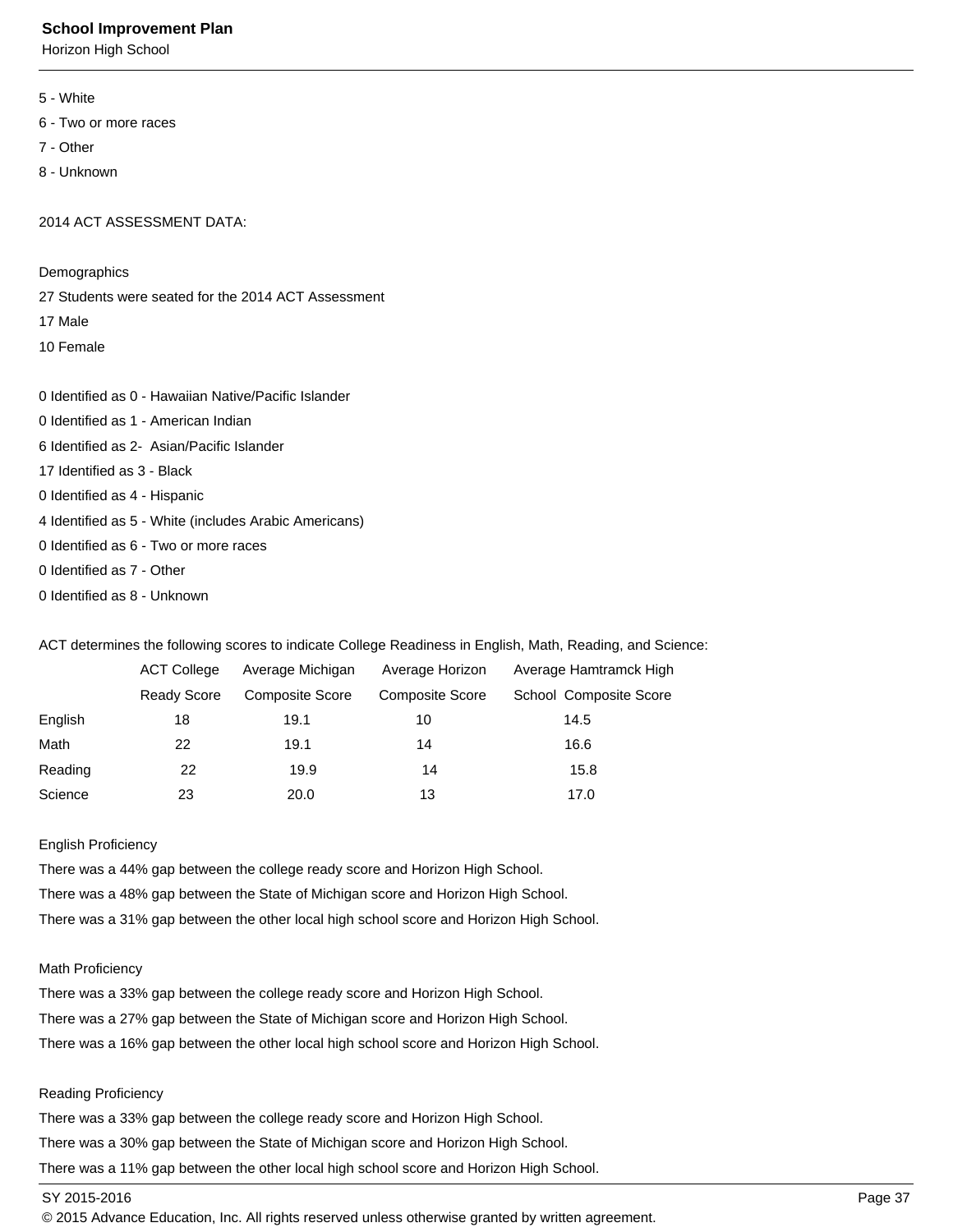Horizon High School

### Science Proficiency

There was a 43% gap between the college ready score and Horizon High School.

There was a 35% gap between the State of Michigan score and Horizon High School.

There was a 23% gap between the other local high school score and Horizon High School.

# 2014 ACT Assessment Data

## **Demographics**

- 24 Students were seated for the 2013 ACT Assessment
- 14 Male
- 10 Female
- 0 Identified as 0 Hawaiian Native/Pacific Islander
- 0 Identified as 1 American Indian
- 2 Identified as 2- Asian/Pacific Islander
- 20 Identified as 3 Black
- 0 Identified as 4 Hispanic
- 2 Identified as 5 White (includes Arabic Americans)
- 0 Identified as 6 Two or more races
- 0 Identified as 7 Other
- 0 Identified as 8 Unknown

ACT determines the following scores to indicate College Readiness in English, Math, Reading, and Science:

|         | <b>ACT College</b> | Average Michigan       | Average Horizon        | Average Hamtramck High        |
|---------|--------------------|------------------------|------------------------|-------------------------------|
|         | Ready Score        | <b>Composite Score</b> | <b>Composite Score</b> | <b>School Composite Score</b> |
| English | 18                 | 19.1                   | 11                     | 14.1                          |
| Math    | 22                 | 19.1                   | 14                     | 16.7                          |
| Reading | 22                 | 19.9                   | 13                     | 15.3                          |
| Science | 23                 | 20.0                   | 14                     | 16.5                          |

#### English Proficiency

There was a 39% gap between the college ready score and Horizon High School. There was a 42% gap between the State of Michigan score and Horizon High School. There was a 22% gap between the other local high school score and Horizon High School.

### Math Proficiency

There was a 36% gap between the college ready score and Horizon High School. There was a 37% gap between the State of Michigan score and Horizon High School. There was a 16% gap between the other local high school score and Horizon High School.

### Reading Proficiency

There was a 41% gap between the college ready score and Horizon High School. There was a 35% gap between the State of Michigan score and Horizon High School. There was a 15% gap between the other local high school score and Horizon High School.

## SY 2015-2016 Page 38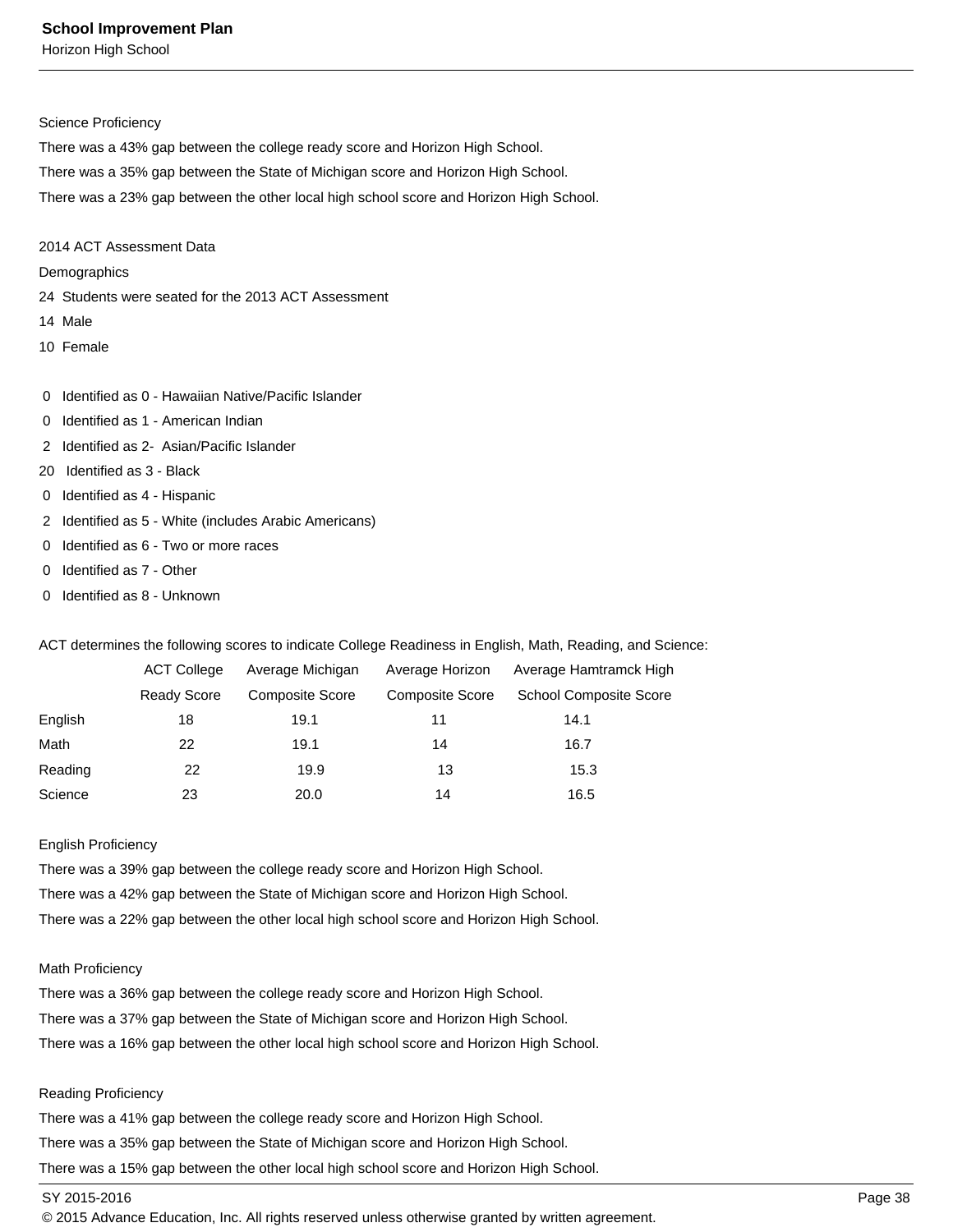Horizon High School

#### Science Proficiency

There was a 39% gap between the college ready score and Horizon High School. There was a 30% gap between the State of Michigan score and Horizon High School. There was a 15% gap between the other local high school score and Horizon High School.

Only 26% of the 2013 United States Cohort met all four of ACT College Readiness Benchmarks in English, Math, Reading, and Science. 0% of the Horizon High School Students met the ACT benchmarks to be deemed College Ready.

2014-2015 TABE data: (TABE was a new intervention tool in the 2014-2015 school year)

### READING - TOTAL POPULATION 40 STUDENTS (n=40)

## PRE-INSTRUCTION

|    |                  |       |           |                                       |           | Students % Student Students % Student Students % student Students % Student |           |            |
|----|------------------|-------|-----------|---------------------------------------|-----------|-----------------------------------------------------------------------------|-----------|------------|
|    | Reading          |       |           | population Reading population Reading |           | population Reading                                                          |           | population |
|    | Level 0-1        |       | Level 2-4 |                                       | Level 3-5 |                                                                             | Level 6-8 |            |
| M1 | 12               | 30%   | 17        | $42.5 \%$                             | 8         | <b>20%</b>                                                                  |           | 7.5%       |
|    | POST-INSTRUCTION |       |           |                                       |           |                                                                             |           |            |
| M4 | 13               | 32.5% | 15        | 37.5%                                 | 6         | 15%                                                                         | 6         | 15%        |

60% of students had no increase/no change in reading grade level

10% of students increased 1 reading grade level

10% of students increased 2 reading grade levels

12.5% of students increased 3 reading grade levels

7.5% of students increased 4 reading grade levels

# MATH - TOTAL POPULATION 39 STUDENTS

### PRE-INSTRUCTION

|      |           |                    |           | Students % Student Students % Student Students % student Students % Student |           |                    |           |            |
|------|-----------|--------------------|-----------|-----------------------------------------------------------------------------|-----------|--------------------|-----------|------------|
|      | Math      | population Reading |           | population                                                                  | Math      | population Reading |           | population |
|      | Level 0-1 |                    | Level 2-4 |                                                                             | Level 3-5 |                    | Level 6-8 |            |
| M1 7 |           | 18%                | 21        | 54%                                                                         |           | 18%                | 4         | 10%        |
|      |           | POST-INSTRUCTION   |           |                                                                             |           |                    |           |            |
| M4   | 5         | 13%                | 22        | 56%                                                                         | 9         | <b>23%</b>         |           | 8%         |

64% of students no increase in math grade level

28% increased 1 math grade level

8% increased 2 math grade levels

### The 2015 M-STEP

The 2015 MI-STEP was taken to gather baseline data in all subject content areas. At this time, there is not a determined proficiency level. There were assessments taken in the four core subject areas: English, Math, Social Studies, and Science.

SY 2015-2016 Page 39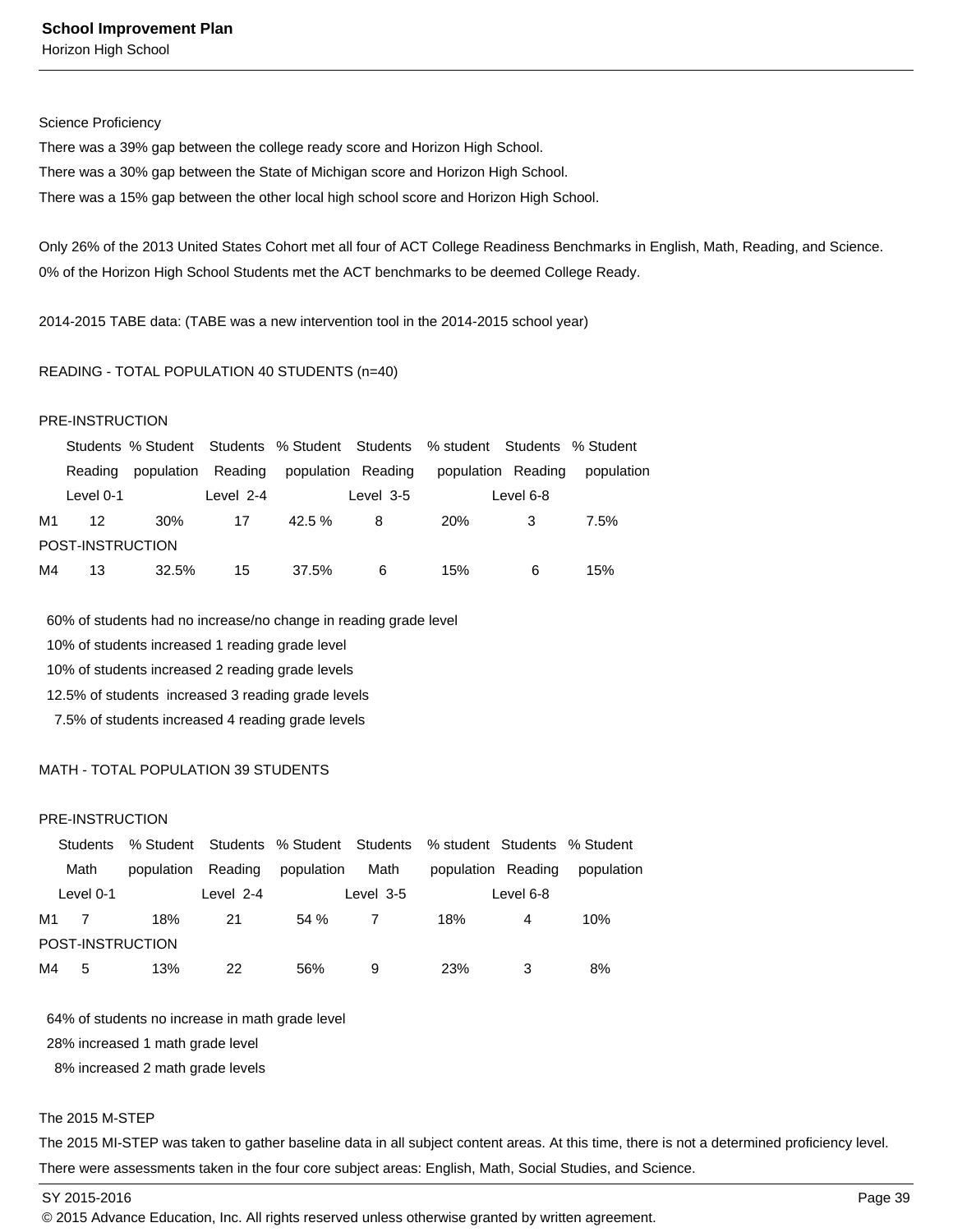Horizon High School

51 Horizon High School Students took the English MI-STEP Assessment;

32 Boys

19 Girls

There was a possible 50 points available on the MI-STEP English Assessment. This is the percentage breakdown of Horizon High School:

|                   | <b>Number Scoring</b> | % of $n = 51$    |
|-------------------|-----------------------|------------------|
|                   | in Range              | Scoring in Range |
|                   |                       |                  |
| Scores (0 to 5)   | 9                     | 17.6%            |
| Scores (6 to 10)  | 27                    | 52.9%            |
| Scores (11 to 15) | 8                     | 15.7%            |
| Scores (16 to 20) | 5                     | 9.8%             |
| Scores (20-25)    | 2                     | 3.9%             |
| Scores (>25)      | 0                     | %<br>0           |
|                   |                       |                  |

District and State MI-STEP Data was not available when creating 2015 CNA.

## DEMOGRAPHIC DATA

There are 112 students at Horizon High School as of December 2014. Of these students 65 are male and 47 are female.

- Identified as 0 Hawaiian Native/Pacific Islander
- Identified as 1 American Indian
- 18 Identified as 2- Asian/Pacific Islander
- 62 Identified as 3 Black
- \_\_\_\_ Identified as 4 Hispanic
- 32 Identified as 5 White (includes Arabic Americans)
- \_\_\_\_ Identified as 6 Two or more races
- \_\_\_\_ Identified as 7 Other
- Identified as 8 Unknown

Through the CEO program, 100% of the students qualify for free lunch. The racial makeup is as follows:

- 62 African American
- 18 Asian American
- 32 European American (includes Arab Americans)
- Latino or Hispanic
- Native American

There were 138 students at Horizon High School as of December 2013. Of these students 71 are male and 67 are female.

- \_\_\_\_ Identified as 0 Hawaiian Native/Pacific Islander
- Identified as 1 American Indian
- Identified as 2- Asian/Pacific Islander

## SY 2015-2016 Page 40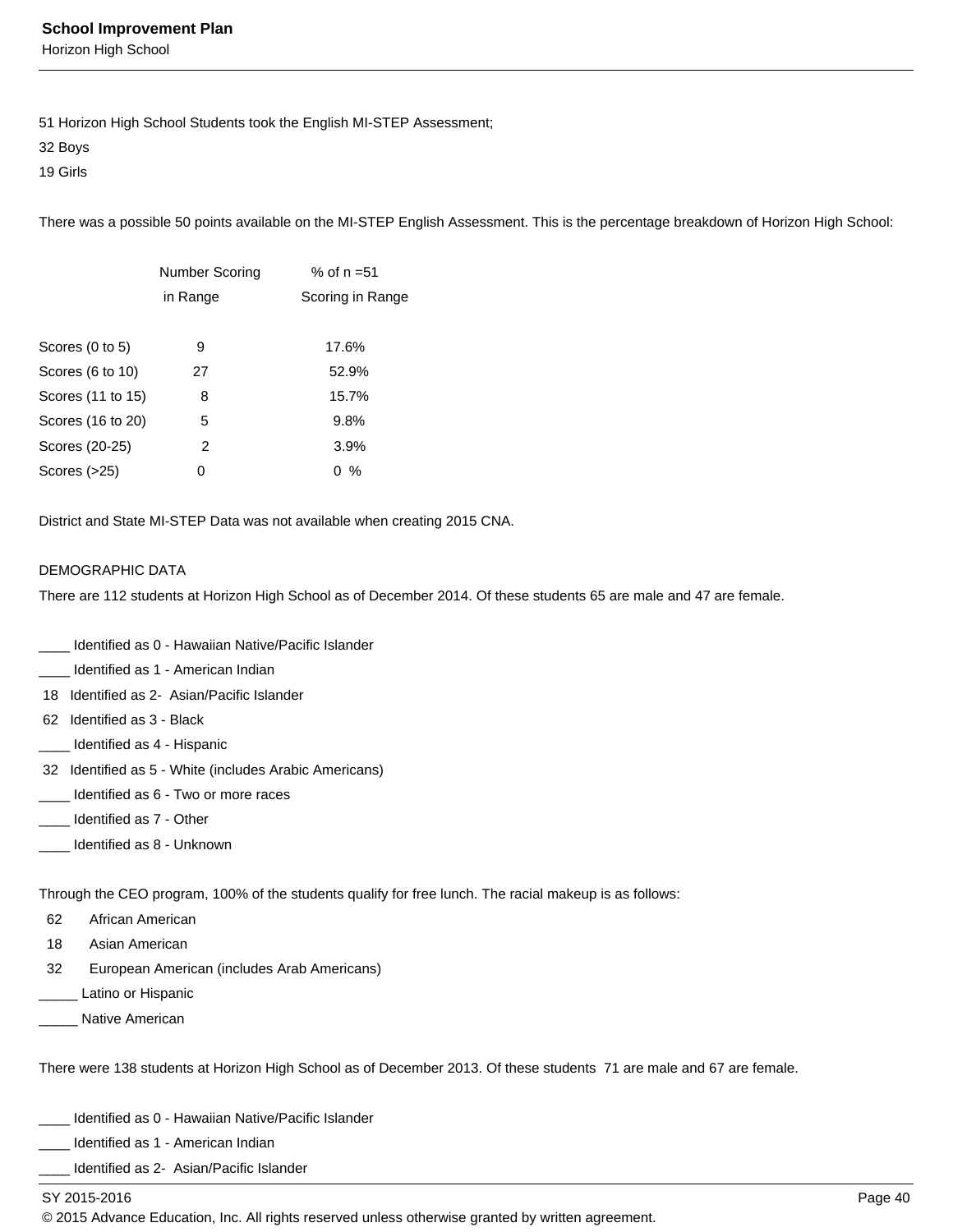Horizon High School

|  |  | 82 Identified as 3 - Black |
|--|--|----------------------------|
|--|--|----------------------------|

- \_\_\_\_ Identified as 4 Hispanic
- 56 Identified as 5 White (includes Arabic Americans)
- \_\_\_\_ Identified as 6 Two or more races
- \_\_\_\_ Identified as 7 Other
- \_\_\_\_ Identified as 8 Unknown

Through the CEO program, 100% of the students qualify for free lunch. The racial makeup is as follows:

- 82 African American
- Asian American
- 56 European American (includes Arab Americans)
- \_ Latino or Hispanic
- Native American

In the 2013- 2014 School Year

|                                                  | Prior   | Current |
|--------------------------------------------------|---------|---------|
| Students Proficient on MME (in all subjects) <5% |         | $< 5\%$ |
| <b>ACT Composite Score</b>                       | 12.8    | 12.9    |
| <b>ACT College Readiness Benchmarks</b>          | $< 5\%$ | <5%     |
| 4 year Graduation Rate                           | 18.37%  | 23.73%  |
| Dropout Rate                                     | 44.90%  | 40.68%  |

There were 139 students at Horizon High School as of December 2012. Of these students are 73 male and 66 are female.

- \_\_\_\_ Identified as 0 Hawaiian Native/Pacific Islander
- \_\_\_\_ Identified as 1 American Indian
- Identified as 2- Asian/Pacific Islander
- 88 Identified as 3 Black
- Identified as 4 Hispanic
- 51 Identified as 5 White (includes Arabic Americans)
- \_\_\_\_ Identified as 6 Two or more races
- \_\_\_\_ Identified as 7 Other
- \_\_\_\_ Identified as 8 Unknown

Through the CEO program, 100% of the students qualify for free lunch. The racial makeup is as follows:

- 88 African American
- \_\_\_\_\_ Asian American
- 51 European American (includes Arab Americans)
- \_ Latino or Hispanic
- \_\_\_\_\_ Native American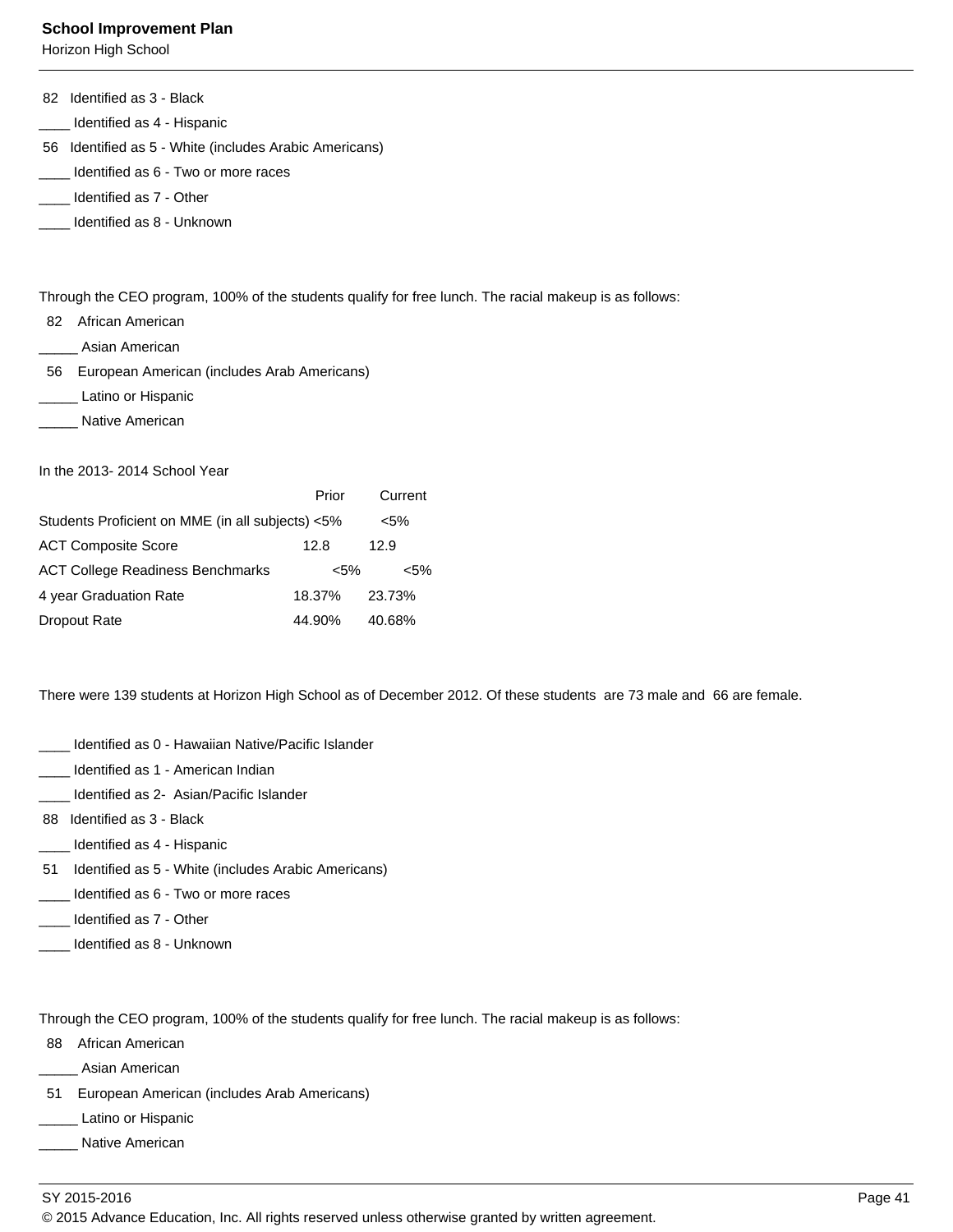Horizon High School

The average daily attendance for students is 76% for the 2014-2015 school year. The average daily attendance for students is 52.9% for the 2013-2014 school year. The average daily attendance for students is 57% for the 2012-2013 school year.

### DISCIPLINE DATA

Based on the 2014-2015 Behavioral Incidents Report, the following data was collected: There were 12 referrals due to insubordination There were 6 suspensions due to use/refusal to stop usage of electronic devices. There were 16 referrals due to the use of electronic devices. There were 6 suspensions due to fighting There were 24 referrals due to disruptive behavior There were 7 referrals due to profanity or foul language There were 8 suspensions due to skipping to school

This is a total of 20 out-of-school suspensions.

During the 2013-2014 school year, Horizon had 48 suspensions compared to 69 in the 2012-2013 school year. This data reflects the uniform disciplinary approach regarding violation of student code of conduct which was heavily enforced during the 2013-2014 school year. Also the participation in after-school programs and extended learning opportunities being contingent on non-violations of student code of conduct played a factor in lowering our behavioral infractions. A reduction of over 50% in out of school suspensions in the 2014-2015 school year could be correlated to the focus upon emotional learning due to daily seminar and team building activities.

# STUDENT ACHIEVEMENT DATA

#### 2013-2014

#### Reading Gap

11.54% of all eleventh graders scored at or above proficiency on the Michigan Merit Exam (MME) required assessments, leaving 12.97% gap between our school and the district's proficiency rate of 24.51%.

14.04% of all eleventh graders scored at or above proficiency on the American College Testing (ACT) required assessments, leaving 1.3% gap between our school and the district's proficiency rate of 15.34%.

## WRITING GAP

0% of all eleventh graders scored at or above proficiency on the Michigan Merit Exam (MME) required assessments, leaving 16.73.% gap between our school and the district's proficiency rate of 16.73 %.

9.81% of all eleventh graders scored at or above proficiency on the American College Testing (ACT) required assessments, leaving 3.95% gap between our school and the district's proficiency rate of 13.76 %.

### MATHEMATICS GAP

0% of all eleventh graders scored at or above proficiency on the Michigan Merit Exam (MME) required assessments, leaving 5.84% gap between our school and the district's proficiency rate of 5.84%

13.89% of all eleventh graders scored at or above proficiency on the American College Testing (ACT) required assessments, leaving 2.08% gap between our school and the district's proficiency rate of 15.97%.

## SCIENCE GAP

0% of all eleventh graders scored at or above proficiency on the Michigan Merit Exam (MME) required assessments, leaving 2.33% gap

### SY 2015-2016 Page 42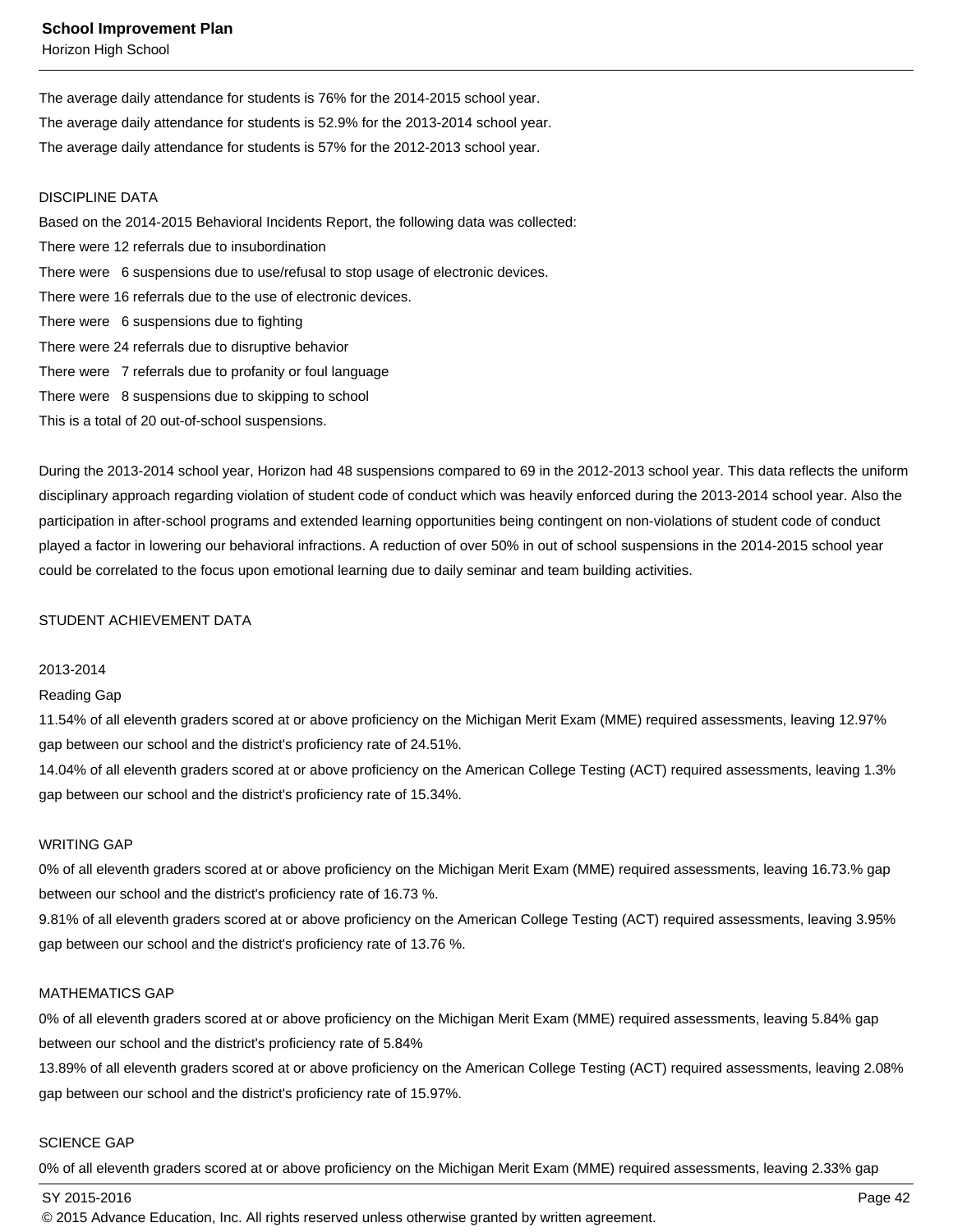between our school and the district's proficiency rate of 2.33 %.

## SCHOOL PERCEPTION DATA

## PARENTS-STRENGTHS

In response to 49 surveys taken by parents regarding programs and services, 98% of the parents felt that the program met their needs as well as the needs of their children. 41 believe that the Administrative staff organizes the school well. 49 believe that Horizon's teachers do a great job, 38 believe the staff is friendly, 44 believe the school and yard are kept clean, 43 believe Horizon is safe, 44 believe that they play a part in decision making at Horizon. Parents are pleased with the way that the new administration is working to change the school culture at Horizon High School.

# PARENT-WEAKNESSES/AREAS OF NEED

Parents feel that weekly progress reports would be beneficial to their child's educational growth. Parents feel that communication between the school and home could be more effective. Parents feel that the process of early pick-ups need to be revisited (too difficult to pick up their child early).

# STAFF STRENGTHS

100% of instructional staff completed the 2014-2015 Five Essentials Survey. After analysis of the staff surveys, the following strengths were noted: Staff feels that we set strong standards for student behavior. Staff feels that administration has a strong presence throughout the building and are effective leaders Staff feels that the administrators knows what is going on in the classrooms and understands how children learn. Staff holds the belief that administrators communicate a clear vision for the school.

## STAFF- AREAS OF CONCERN

After analysis of the 2014-2015 Five Essentials staff surveys, the following areas of concern were noted: The parental involvement component found two concerns: involving attendance at parent-teacher conferences and helping their children learn had a rating of Very Weak from the teacher's perception. 80% of the staff would like to be involved in shared decision making.

# STUDENT-STRENGTHS

68% if students completed surveys

Students report that they receive adequate academic support from peers An average of 86% of students feel that teachers connect with them in the classroom and support their academic goals An average of 89% if students feel that they are provided clear learning goals and instruction that supports achievement. An average of 79% if students feel that their teachers expect them to do their best to meet academic standards.

59% of students did not feel safe outside the school and 48% did not feel safe traveling to and from school. 33% of students rated human and social resources in the community as weak. 32% would like to be challenged academically.

## AREAS OF PRIORITY:

Subgroup priorities: Horizon will focus on the bottom 30% subgroup in all content areas

Perception priorities: Horizon will focus on parent involvement specifically communication between home and school. In addition, we will place student safety and shared-decision making a priority.

Demographic priorities: Horizon will focus on attendance and behavior as priority areas.

## SY 2015-2016 Page 43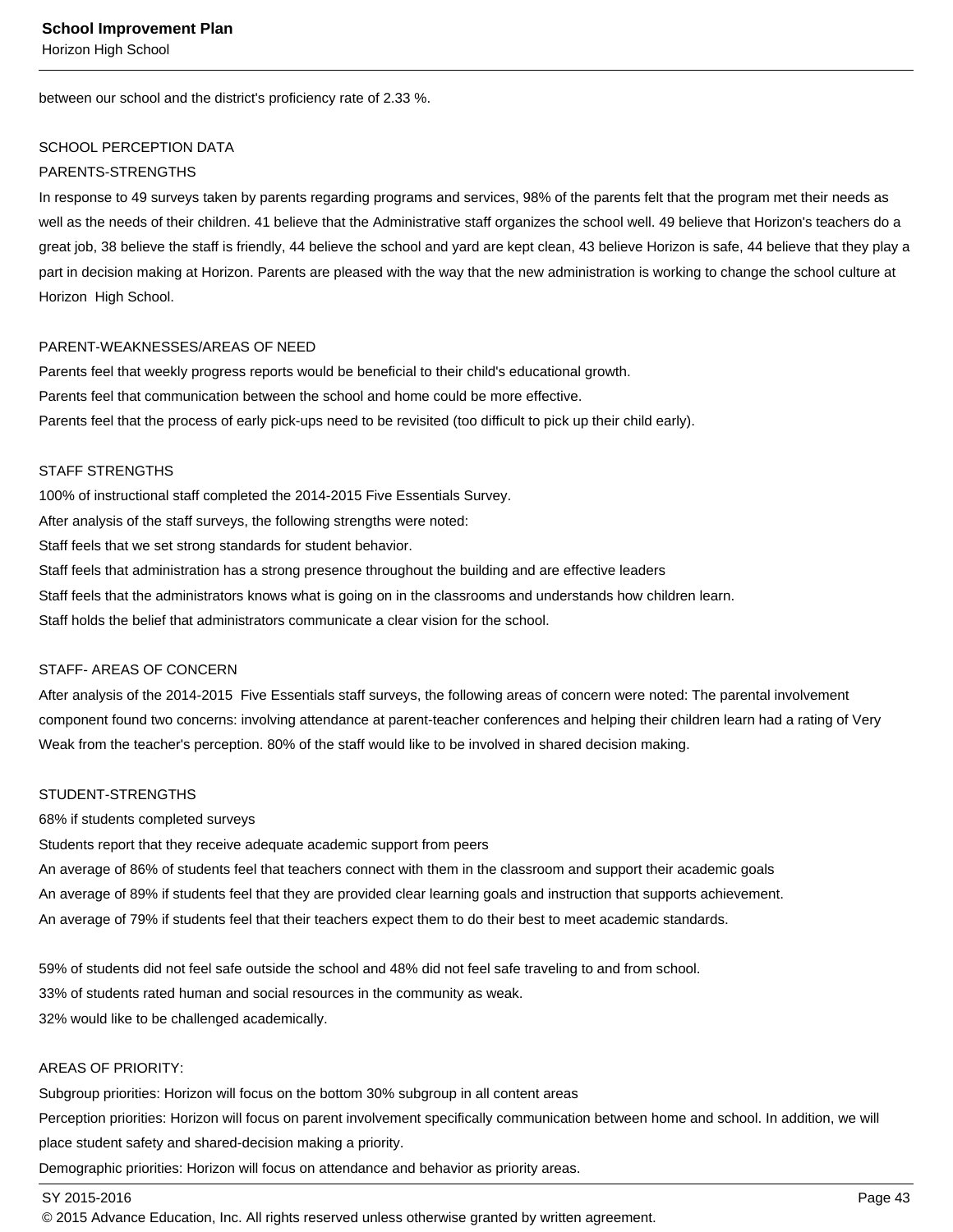Professional development priorities: Horizon will focus on building the staff capacity in all content areas with a focus on STEAM. Program/Process priorities: Horizon has set data management and information management as a priority.

# STUDENT ACHIEVEMENT CONCLUSION:

Horizon students are below proficiency in all subject areas. We will focus on the following:

Reading: Comprehension of Narrative and ExpositoryText and Word Study

Writing: Writing genres, writing process, Personal Style, Grammar Usage, and Spelling.

Mathematics: Numbers and Operations, Geometry, Fractions, Multiplication and Division, Algebra and Mathematical Connections. Science: Interpreting Graphs & Charts, Science processes with respect to: Earth Science, Physical Science, Biology and Chemistry Social Studies: Geographical and Historical Perspectives, Civics and Extended Cultural Experiences

# PROGRAM AND PROCESS CONCLUSION:

Horizon will focus on data and information management, specifically providing support for data driven decision making in instruction and content delivery.

# PERCEPTION CONCLUSION:

Horizon will focus on safety, parent involvement, communication, and shared decision making among all stakeholders. "Building School Community" this priority will continue to be addressed with daily seminars to improve on the students & teachers emotional learning goals; focus will remain on improving attendance and student goal setting. ELL/ Parental Involvement (Parental Involvement Priority) This team will establish six after-school events that all of the stakeholders of the Horizon High School learning community; Summer Fiesta!, Ferryboat Title I Trip, Winter Celebration Party, etc

# PROFESSIONAL DEVELOPMENT CONCLUSION:

Horizon teachers and administration will focus on "Creating Effective Classroom Environments" by choosing Professional Development that focused on improving achievement in: Reading, Writing, Science, Social Studies, and Math.

# SUBGROUP CONCLUSION:

Student/Teacher Academic Reading Support (STARS) (ELL Literacy/Subgroup Priority) Research has shown that English Language Learners (ELL) must be given opportunities to speak English. This one on one, low stress engagement with a teacher in a small group setting once/week is intended to give students the necessary "extra time" for language acquisition. Due to our flexible scheduling, students will come in on Friday mornings for 90 minutes of spoken English activities to build vocabulary and confidence in spoken English.

# DEMOGRAPHIC CONCLUSION:

Horizon will focus on increasing positive behavior and daily attendance. The "Be Here, Stay Here, and Learn Here" Team (Demographic Priorities) This team creates surveys, generates the data collected from these surveys, and makes presentations/suggestions based upon this data. for teachers, parents, and students to facilitate learning and understanding between all three groups.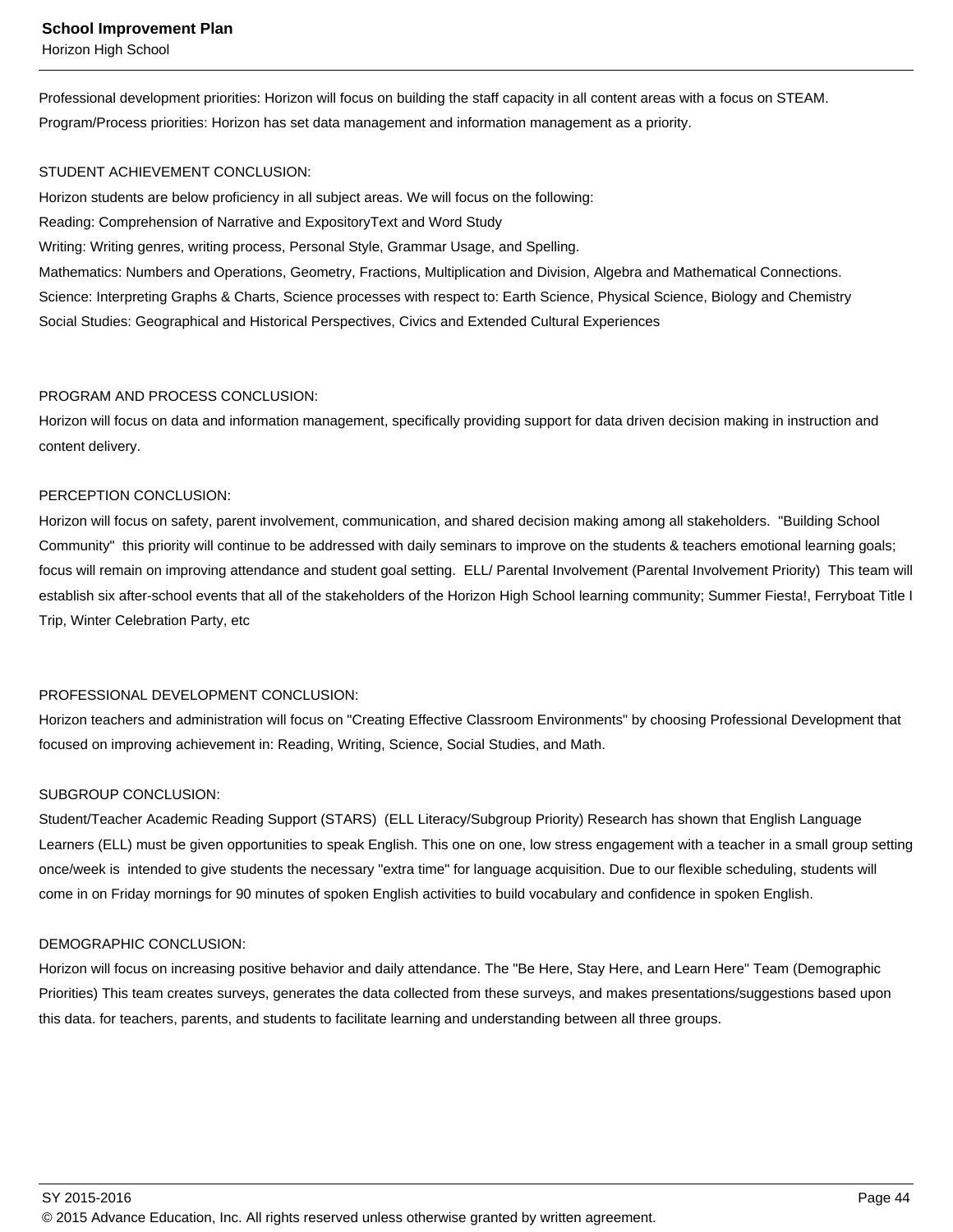# **3. How are the school goals connected to priority needs and the needs assessment process? It is clear that a detailed analysis of multiple types of data was conducted to select the goals.**

Through analysis of the results of the comprehensive needs assessment, HAE has determined that our goals are to improve proficiency in reading, writing, math, science and social studies. Through the use of research based strategies and greater differentiation in the classroom, increased professional development activities in all content areas, as well as, school culture and climate, and increased teacher collaboration to support such practices, these goals will be met.

# **4. How do the goals address the needs of the whole school population? How is special recognition paid to meeting the needs of children who are disadvantaged?**

We now realize differentiated instruction and integrated instruction is needed to help close the academic gap for our students. We are also in the process of creating modules where each core curriculum is reinforcing the same vocabulary, reading comprehension, and critical thinking skills.Using the practices of the Literacy Collaboration, teachers will collaborate each week to: Insure that Tier I (Sight Words) are known to all students, generate Tier II (descriptive and linking) vocabulary common to all subject areas, and be made aware of Tier III (content area) vocabulary to be used in each specific course of study.

The following goals address the needs of students with special recognition being paid to bottom 30% subgroup (based upon assessment data). Horizon High School has chosen to tier interventions in all core content areas. In addition, the STEAM reform initiative will support students in becoming proficient by the end of eleventh grade, in science, technology, engineering, art, and mathematics content, practices, and processes, while integrating STEAM content with other reading, writing, and social studies.

Students will answer complex questions, investigate global issues, solve real-world problems, and meet real world challenges while engaging in meaningful, purposeful, and relevant hands-on inquiry based, problem-based and/or project-based learning experiences throughout the school..

# FRIDAY TEACHER SCHEDULE:

- 8:30 10:00 Faculty Meeting: discussion of events, mini professional development, data analysis, seminar schedule.
- 10:00 11:30 ALL teachers assigned students from TABE results to engage in oral communication on a prescribed topic by the STARS coordinator.
- 11:30- 12:00 Lunch
- 12:00 3:30 Common Planning ALL subject areas to create integrated and differentiated instruction for students.
- TIER I Strategies for ALL students Explicit systemic and systematic instruction, cooperative learning, differentiated instruction, project-based learning, and weekly extended teacher tutoring time.
- TIER II Strategies for Targeted Students small group differentiated instruction, cooperative learning, , and guided reading.
- TIER III INTENSIVE Intervention Strategies- one-on-one support through push in pull out services, extended day, and individualized teacher instruction at a set weekly appointment time per week,

<sup>© 2015</sup> Advance Education, Inc. All rights reserved unless otherwise granted by written agreement.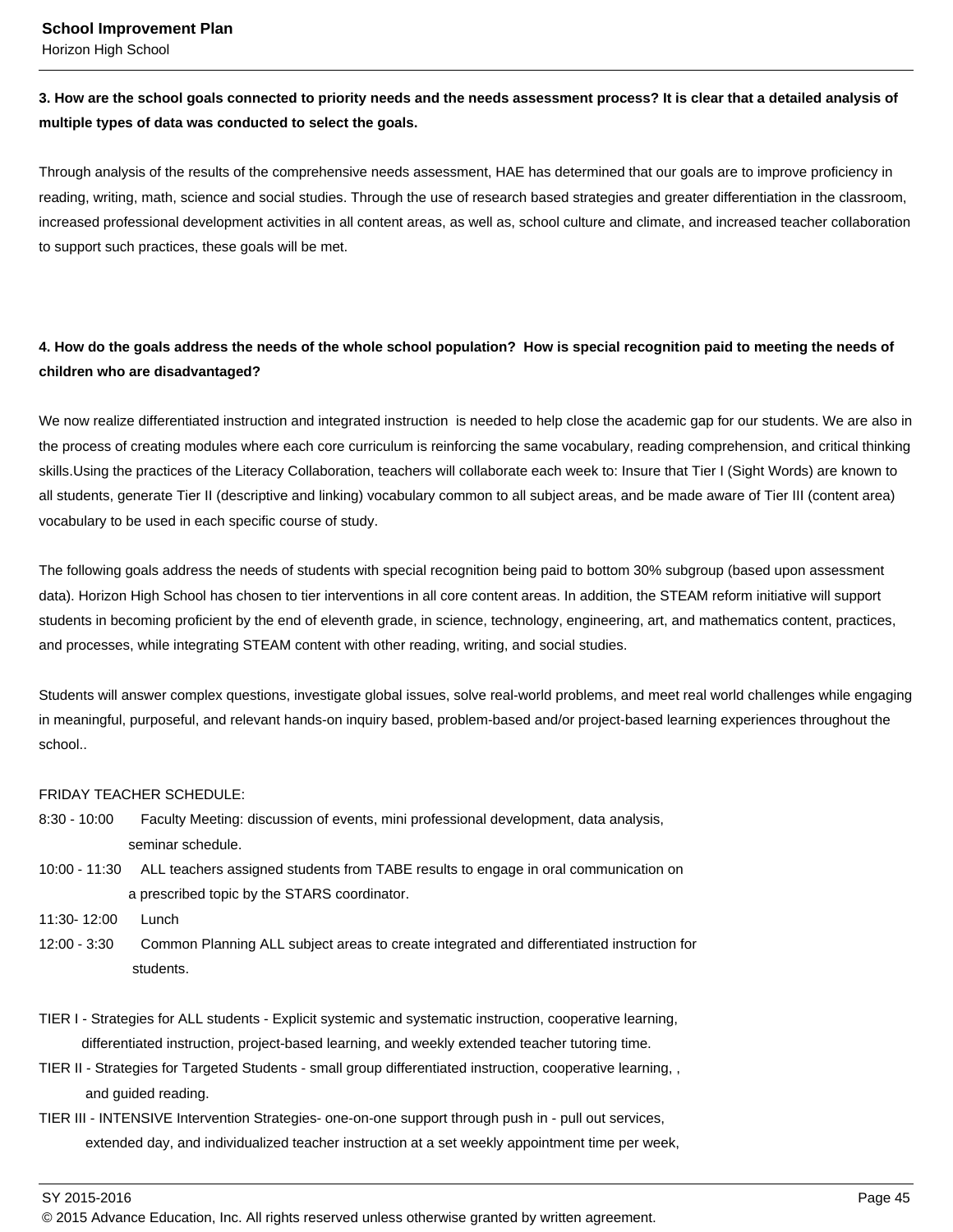### WRITING GOAL:

TIER I - Strategies for ALL students - Explicit systemic and systematic instruction, cooperative learning, differentiated instruction, projectbased learning, and weekly extended teacher tutoring time.

TIER II - Strategies for Targeted Students - small group differentiated instruction, cooperative learning, , and guided reading. TIER III - INTENSIVE Intervention Strategies- one-on-one support through push in - pull out services, extended day, and individualized teacher instruction at a set weekly appointment time per week,

### MATHEMATICS GOAL

TIER I - Strategies for ALL students - Explicit systemic and systematic instruction, cooperative learning, differentiated instruction, projectbased learning, and weekly extended teacher tutoring time.

TIER II - Strategies for Targeted Students - small group differentiated instruction, cooperative learning, , and guided reading. TIER III - INTENSIVE Intervention Strategies- one-on-one support through push in - pull out services, extended day, and individualized teacher instruction at a set weekly appointment time per week.

### SCIENCE GOAL

TIER I - Strategies for ALL students - Explicit systemic and systematic instruction, cooperative learning, differentiated instruction, projectbased learning, and weekly extended teacher tutoring time.

TIER II - Strategies for Targeted Students - small group differentiated instruction, cooperative learning, , and guided reading. TIER III - INTENSIVE Intervention Strategies- one-on-one support through push in - pull out services, extended day, and individualized teacher instruction at a set weekly appointment time per week..

## SOCIAL STUDIES

TIER I - Strategies for ALL students - Explicit systemic and systematic instruction, cooperative learning, differentiated instruction, projectbased learning, and weekly extended teacher tutoring time.

TIER II - Strategies for Targeted Students - small group differentiated instruction, cooperative learning, , and guided reading.

TIER III - INTENSIVE Intervention Strategies- one-on-one support through push in - pull out services, extended day, and individualized teacher instruction at a set weekly appointment time per week,

# CULTURE AND CLIMATE GOAL

All Horizon Alternative students will participate in a seminar period and restorative circles to create and foster a positive school culture and climate.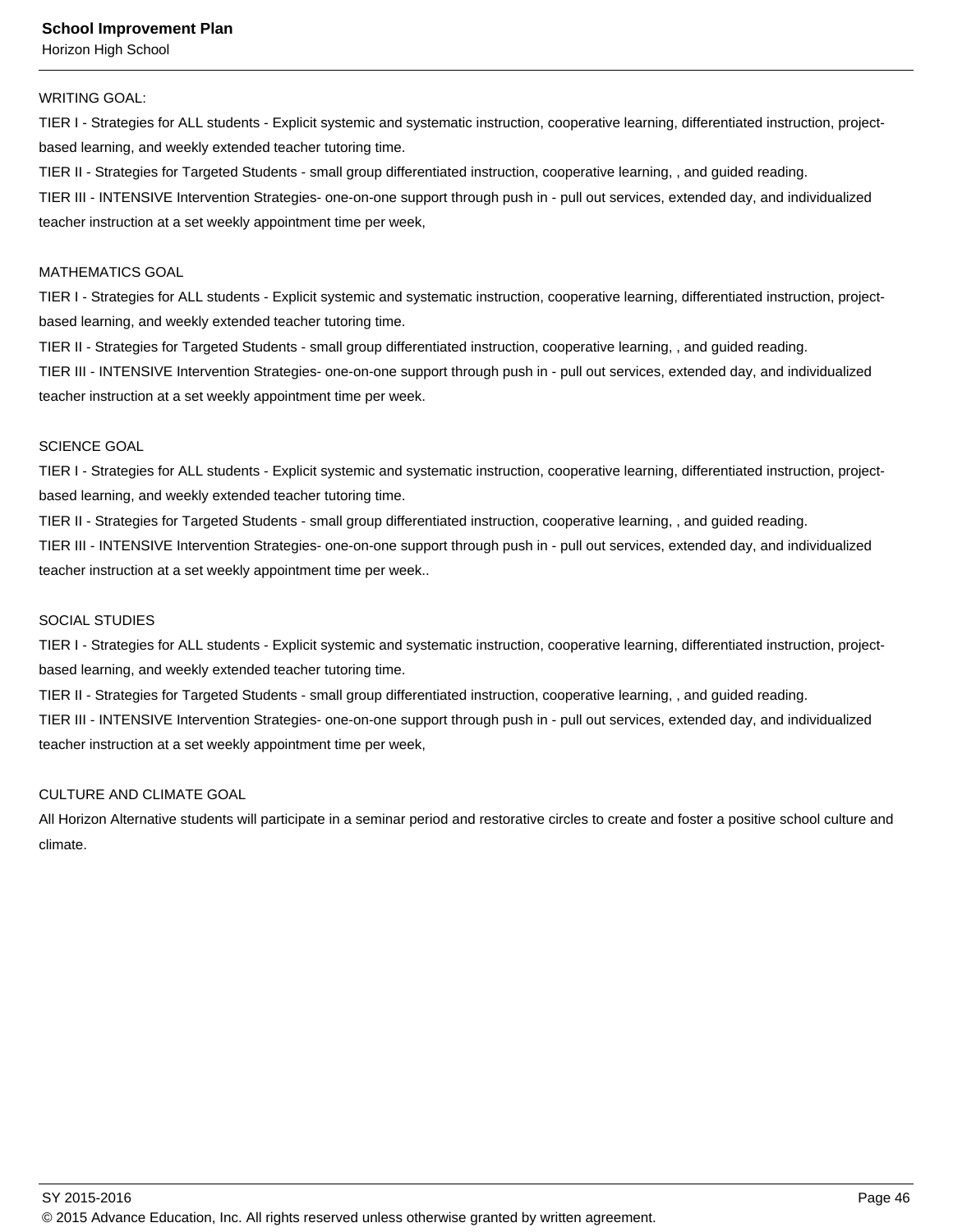# **Component 2: Schoolwide Reform Strategies**

## **1. Describe the strategies in the schoolwide plan which focus on helping ALL students reach the State's standards.**

The overarching comprehensive research-based concept/program that the school improvement team is implementing is differentiated instruction combined with integrated instruction. Students are evaluated by a variety of sumnative and formative assessments. Instructional decisions are set in motion using various instructional strategies and interventions. This process is on-going, flexible and responsive to student needs.

As shown in the Comprehensive Needs Assessment (CNA) Horizon Alternative School did not meet the state standards in any of the content areas based upon the state assessment. In response to this, all strategies identified in the plan have a primary focus of increasing all student's levels of proficiency in reaching state standards in all content areas. Specific strategies have been targeted school wide. The twelve researched based power strategies are used in all core content areas and elective classes. They will focus on peer partnering, reading, writing, scholarly research, and three stages of thinking: self to self, self to partner, and self to large group. Instructional:

The Twelve Power Strategies: Peer Conversations, Scheduled Note-Taking, Picture Inductive Model, Pen-In-Hand, Graphic Organizers, Data Set, Question Chunk Annotate, Word Splash, Think Aloud, Think First, Rubric Check, Scholarly Research. This is based on research. Additionally, the following researched based strategies will be use to provide targeted instruction to individual students in their areas of need in order to close achievement gaps:

Reading: 45 Minute daily OdysseyWare online reading program, 12 Power Reading Strategies, Tier I, II, III Vocabulary, Integrated & Differentiated Instruction, group read alouds.

Writing: 45 Minute daily OdysseyWare online reading program, 12 Power Reading Strategies, Tier I, II, III

 Vocabulary, Integrated & Differentiated Instruction, group read alouds, daily writing prompts with student editing.

Math: Alpha 2, Blended Learning, STEAM projects

Science: Benchmarks/Checkpoints, context-dependent vocabulary, STEAM projects, online reading by teacher of textbook, and interpreting graphical information

Social Studies: Benchmarks/Checkpoints, Common Core Standards, Developing Expository Writing Skills.

Team Lesson Planning to identify areas where engagement, alignment, and rigor are in place in each classroom. Teacher support is given to help make this transition seamless across the student population.

# **2. Describe how the research-based methods and strategies in the schoolwide plan increase the quality and quantity of instruction (which accelerates and enriches the curriculum).**

High Schools That Work will be the program that we will be implementing. High Schools That Work (HSTW) has identified a set of Key Practices that impact student achievement through development of multiple programs of study that prepare students for postsecondary studies and careers. These Key Practices provide direction and meaning to comprehensive school improvement:

SY 2015-2016 Page 47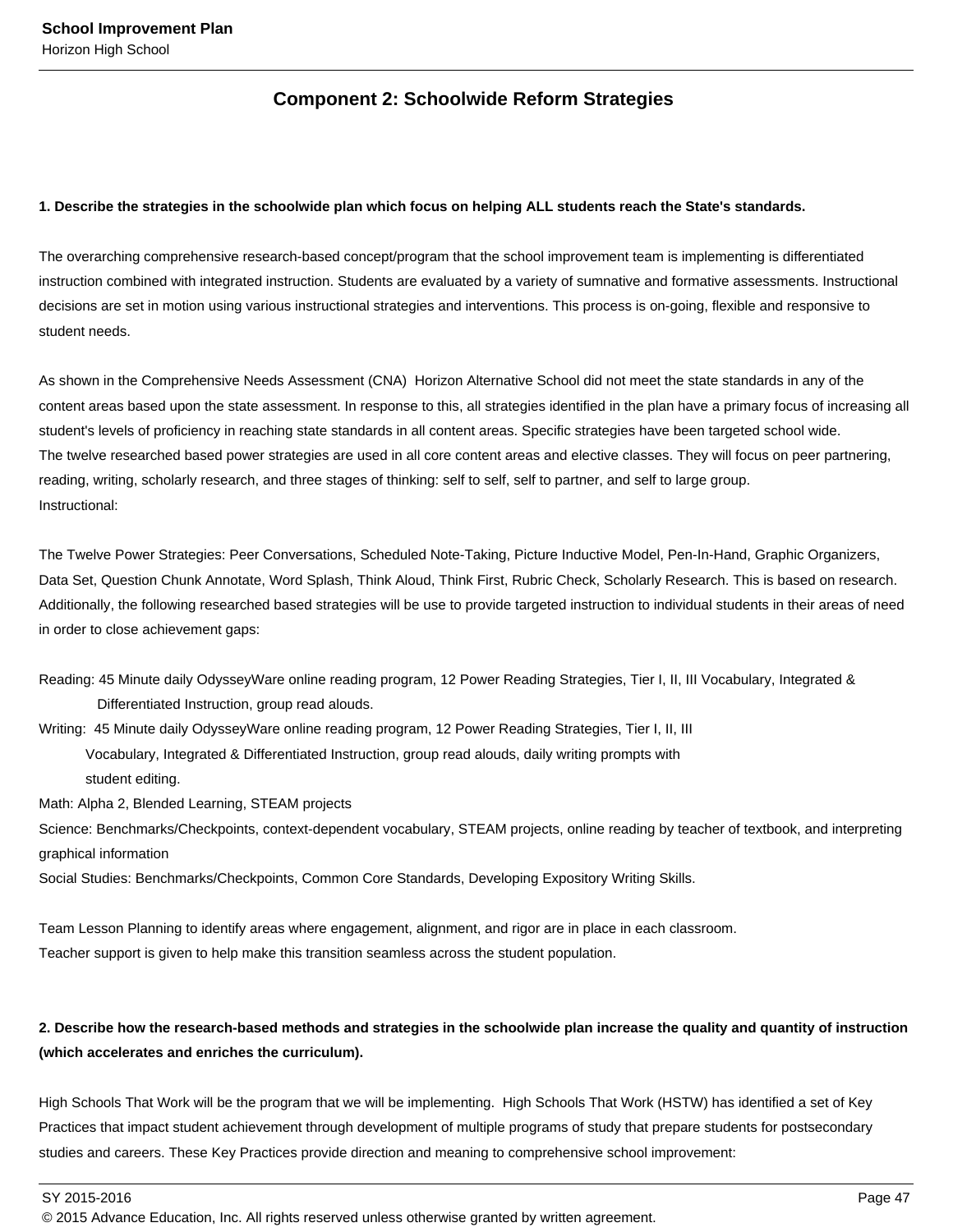1) High expectations: Motivate more students to meet higher standards by integrating high expectations into classroom practices and providing frequent feedback.

2) Program of study: Require each student to complete an upgraded academic core and a concentration.

3) Academic studies: Teach more students the essential concepts of the college-preparatory curriculum by encouraging them to apply academic content and skills to real-world problems and projects.

4) Career-technical studies: Provide more students access to intellectually challenging career-technical studies in high-demand fields that emphasize the higher-level academic and problem-solving skills needed in the workplace and in further education.

5) Work-based learning: Enable students and their parents to choose from programs that integrate challenging high school studies and workbased learning and are planned by educators, employers and students.

6) Teachers working together: Provide cross-disciplinary teams of teachers time and support to work together to help students succeed in challenging academic and career/technical studies.

7) Students actively engaged: Engage students in academic and career-technical classrooms in rigorous and challenging proficient-level assignments using research-based instructional strategies and technology.

8) Guidance: Involve students and their parents in a guidance and advisement system that develops positive relationships and ensures completion of an accelerated program of study with an academic or career-technical concentration.

9) Extra help: Provide a structured system of extra help to assist students in completing accelerated programs of study with high-level academic and technical content.

10) Culture of continuous improvement: Use data continually to improve school culture, organization, management, curriculum and instruction to advance student learning.

Teachers will have a weekly common planning time to incorporate all components of effective teaching practices.

# EMOTIONAL LEARNING

Due to the success of the implementation of the C.A.R.E.; Strategies to Bridge the Achievement Gap in the 2014-2015 school year, on increasing student attendance and graduation rate and a decrease in disciplinary referrals, We will continue the use of C.A.R.E. C.A.R.E, a researched-based and developed through the collaborative effort of teachers, education support professionals, researchers, community advocates, parents, and practitioners, "C.A.R.E: Strategies for Closing the Achievement Gaps" offers concrete ways to examine and change classroom curriculum and classroom practices. C.A.R.E stands for Culture, Abilities, Resilience, and Effort. As we learn about the cultures students bring to school, and how to connect these cultures to what students learn, we must also learn about the culture that permeates school and who it advantages or disadvantages certain students. As we learn about the abilities students possess and how to build on them, we must also learn about what abilities are valued in school and look at alternative ways to assess what students have learned and can do. As we learn how students are resilient and how to direct that resilience and how to direct that resilience toward academic achievement, we must also learn how resilience can manifest itself as a rejection of school success and how protective factors differ in different contexts. Finally, we must discover how students find the motivation to put effort into their studies and discover ways to foster that effort.

SY 2015-2016 Page 48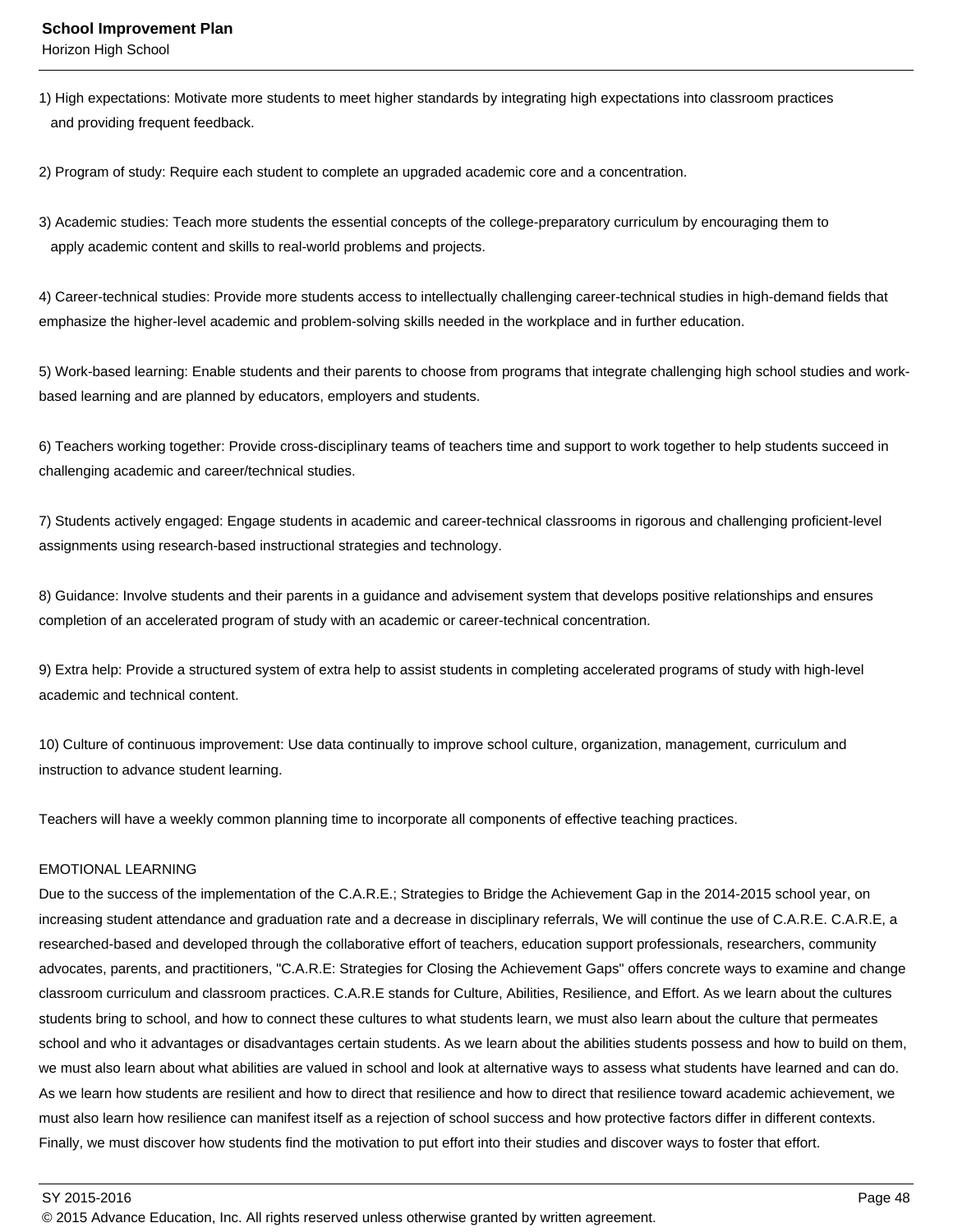Students will have extended classroom time in all core classes and electives.

Students will have access to additional individual tutorial time and focused, small group learning sessions on a weekly basis.

### THE TWELVE POWER STRATEGIES (Supported by IRRE & CAL:(Center for Applied Linguistics)

The 12 research-based strategies that increase quantity and quality of instruction are: peer conversations, structured note-taking, picture inductive model, pen-in-hand, graphic organizers, data set, question-chunk-annotate, word splash, think aloud, think first, rubric check, scholarly research.

### Literacy Strategy Research References

#### Literacy in general

Biancarosa, C. & Snow, C.E. (2006). Reading next: A vision for action and research in middle and high school literacy-A report to Carnegie Corporation of New York, Washington, DC: Alliance of Excellent Education. http://www.all4ed.org/files/WritingNext.pdf

Graham,S. & Perin, D. (2007). Writing next: Effective Strategies to improve writing of adolescents in middle an high schools - A report to Carnegie Corporation of New York, Washington, DC: Alliance of Excellent Education. http://www.all4ed.org/files/ WritingNext.pdf

### 12 Power Strategies

### Peer Conversations

- Kagan, S. (2001). Kagan structures: Research and rationale. Kagan Online Magazine. Retrieved from http://www.kaganonline.com/free\_articles/research\_and\_rationale/282/Kagan-Structures-Research and-Rationale- Cooperative learning theory, Multiple Intelligences Theory, Brain Compatible Learning, Expectation Theory, Learned Optimism Theory, Flow Theory, Vgotsky's Theory, Behavior Theory, Transference Theory
	- Cooperative learning theory posits that students learn best when they can encourage and tutor each other, when they are held accountable, when they all participate about equally, and when there is a great deal of active, interactive engagement.
	- Students have "more brain activity in more places in the brain when students are interacting."
	- Pushes thinking skills, higher-order thinking
	- Strengthens social skills and relations as part of the 21st century skillset

National Governor Association Center for Best Practices (NGA Center), Council of Chief State Officers (CCSSO). (2010). Common core state standards for English language arts and literacy in history, social studies, science, and technical subjects. Washington, DC: Author. - "to become college and career ready, students must have ample opportunities to take part in a variety of rich, structured conversations-part of a whole class, in small groups, and with a partner-built around important content."

- Johnson, R.T. & Johnson, D.W. (n.d) Encouraging student/student interactions. Retrieved from http://narst.org/publications/research/encourage2.cfm
	- "Reports on over 600 research studies, dating back to the 1800's which compare learning in cooperative, competitive and individualistic goal structure have been collected at the Cooperative leaning Center at the University of Minnesota. From these studies it had been concluded that having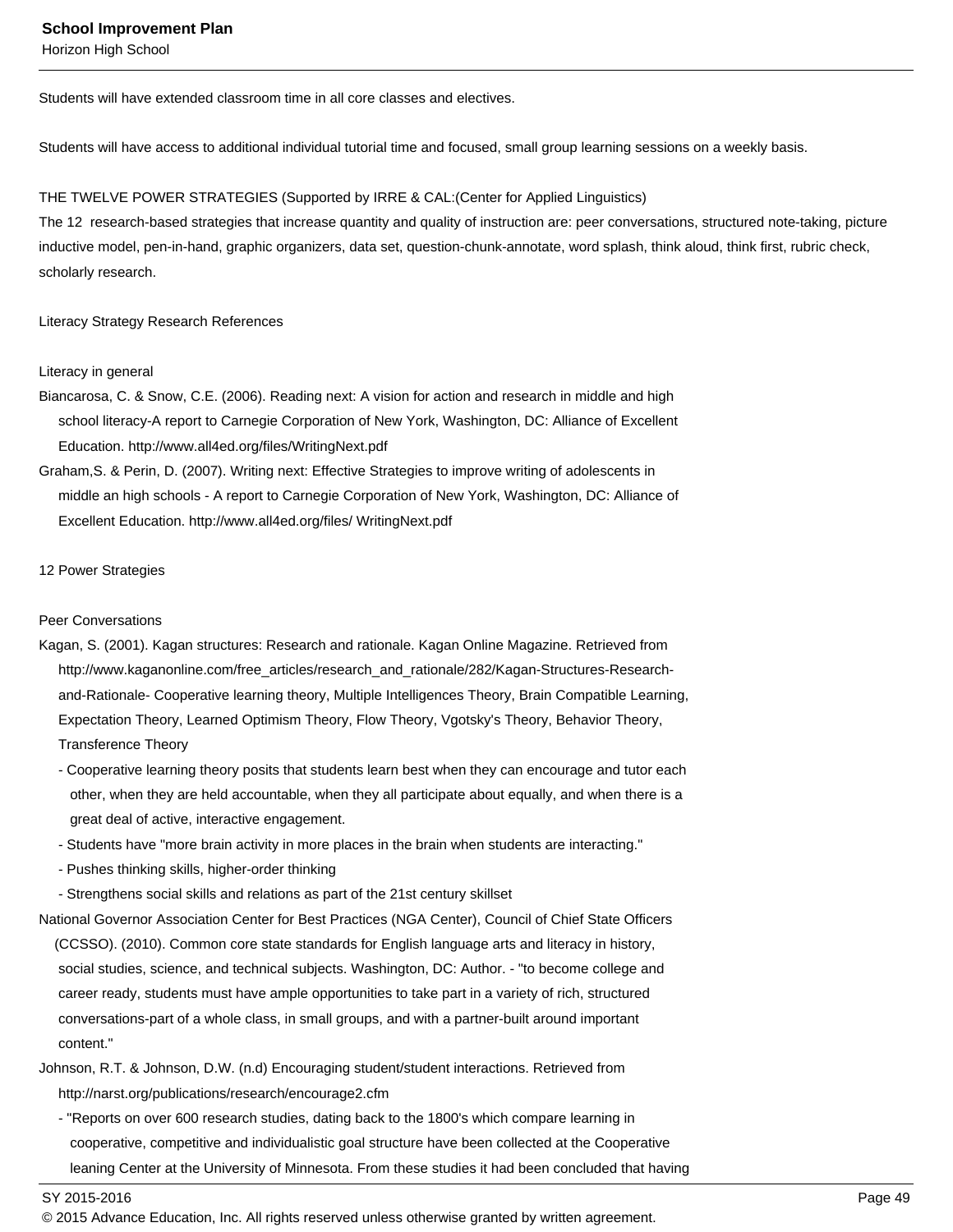students work together cooperatively is much more powerful than having students work alone, competitively, or individually (Johnson & Johnson 1982, Johnson, Maruyama, Johnson, Nelson & Skon, 1981).

Some of the findings include:

- "More students learn more material when they work together, cooperatively, than when students compete or work alone, individualistically."
- "More students are motivated to learn more material when they work together, cooperatively, than when students compete or work alone, individualistically (and the motivation tends to be more intrinsic)."
- "Students have more positive attitudes when they work together cooperatively than when they compete or work alone,

individualistically.

 -Students are more positive about the subject being studied, the teacher, themselves as learners in that class, and are more accepting of each other (male or female, handicapped or not, bright or struggling, or from different ethnic backgrounds) when they work together cooperatively."

### Structured Notetaking

- Fisher, D., Frey, N., & Williams, D. (2002, November). Seven Literacy Strategies that Work. Educational Leadership, 60, 3. Retrieved from http://pbs.org/teacherline/courses/rdla220/docs/fisher.pdf
	- Many students do not have a variety of study habits or a firm grasp of note-taking
	- Notetaking is not simply a way to record facts; it also leads to a deeper student engagement and reflection
- Buehl, D. (2000). Classroom Strategies for Interactive Learning (2nd Ed.) Newark, DE: IRA
	- Helps students become more effective note takers.
	- Assist students in understanding the content of their reading or listening.
	- Without explicit instruction and guidance, many students stop at writing down words or phrases word for word without follow-up analysis and synthesis
- Marzano, R., Pickering, D.J., & Polluck, J.E. (2001). Classroom instruction that works: Research-based
	- strategies for increasing student achievement. Alexandria, VA:ASCD
	- Help increase student performance because both teacher and student involved in the process
	- Gain a larger understanding of the concepts presented
	- Ask students to analyze notes and put their understanding in their own words.

## Graphic Organizers

Fisher, D., Frey, N., & Williams, D. (2002, November). Seven Literacy Strategies that Work. Educational Leadership, 60, 3. Retrieved from http://pbs.org/teacherline/courses/rdla220/docs/fisher.pdf

-Provide students with visual information that compliments the class discussion or text.

Willis, S. (2005). The theoretical and empirical basis for graphic organizer instruction. Retrieved from:

http://hoover.k12.al.us/hcsnet/rfbms/makessense%207.4/donotopenfolder/implmnt/

- dontopen/msstrats/stuf/TheoreticBasis.pdf
- Cognitive and Schema theory; Cognitive Load Theory; Dual Coding Theory
- "When students learn something new, they must be able to retain the information for later use.
- "graphic organizers make it easier to link new information to existing knowledge and help students build the schema they need to understand new concepts (Guastello, Beasley, & Sinatra, 2000)."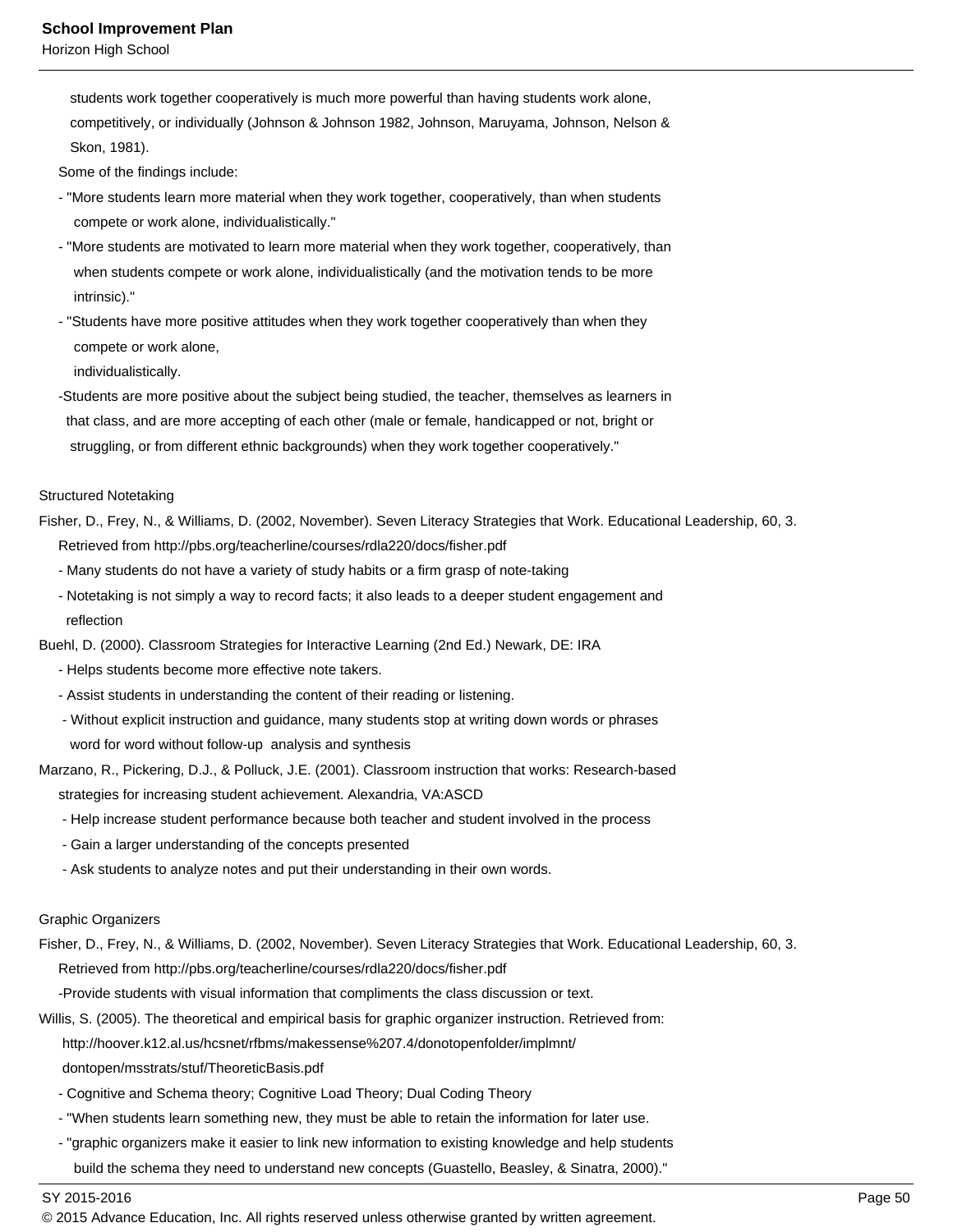- Marzano, R., Pickering, D.J., & Polluck, J.E. (2001). Classroom instruction that works: Research-based strategies for increasing student achievement. Alexandria, VA:ASCD
	- Graphic organizers "enhance the development of non-linguistic representations in students and therefore, enhance the development of the content."

# Think First

- Silver, H.F., Dewing, R.T., & Perini, M.J. (2012). The core six: Essential strategies for achieving excellence with the common core. Alexandria, VA:ASCD.
	- "slows down the thinking process."
	- "provides the scaffolding emerging writers need as they learn to produce high-quality responses on demand."
- Graham,S. & Perin, D. (2007). Writing next: Effective Strategies to improve writing of adolescents in middle an high schools - A report to Carnegie Corporation of New York, Washington, DC: Alliance of Excellent Education. http://www.all4ed.org/files/ WritingNext.pdf
	- "engages students in activities designed to help them generate or organize ideas for their composition."
	- "engaging adolescents in such activities before they write a first draft improves the quality of their writing."
	- "include gathering possible information for a paper through reading or developing a visual representation of their ideas before sitting down to work."

## Question-Chunk-Annotate (QCA)

- Although it is not completly inductive it does engage student in thinking about the reading before engaging, requiring students to make connections to what they know and understand about a subject. They are also beginning to engage by predicting what they think the article is going to address to help answer the overarching question (Hiebert, 2010).
- All students must be asked and expected to engage with texts that may challenge their levels of development in reading comprehension if they are to continue to grow and refine their skills. QCA is a strategy that assists students in being successful with more challenging texts. It breaks the reading down into accessible pieces in which they have the time and space to stop, think, and connect with what is read (Guthrie, McRaie, & Klauda, 2007).
- Engaged silent reading is purposeful, asking students to think, annotate and interact with the text leads to greater comprehension (van den Broek & Kendeou, 2008).
- Research has shown that students who believe they are competent readers and can be successful in reading a piece of text are more likely to persevere in the face of difficulties or challenges when they read silently. Breaking the reading into smaller chunks helps to motivate and encourage students as well as to push themselves with the confidence needed to be successful (Codington, 2009, Guthrie, Codington, & Wigfield, 2009).

## Inductive Learning (Data Set, Word Splash, PIM)

- -Marzano, (2010), identifies making inferences as a foundational process that underlies higher-order thinking and 21st century skills.
- Hilda Taba (Taba, Durkin, Fraenkel, & McNaughton, 1971) Pioneering work on inductive learning along with Bruce Joyce (Models of Teaching, 2004, 7th edition) were concerned that education was placing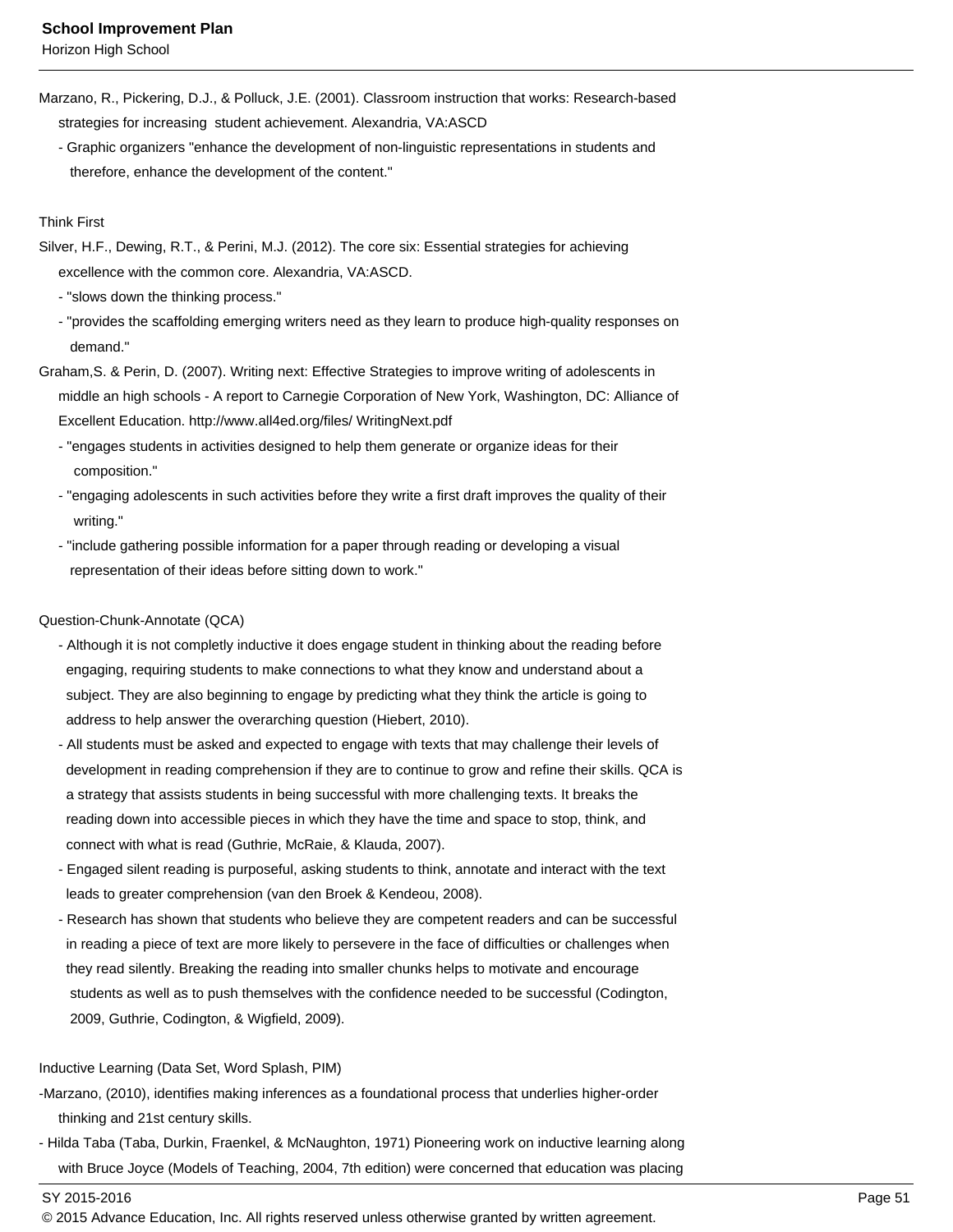too much emphasis on memorization of discrete facts and

 not enough emphasis on critical and conceptual thinking. Taba and Joyce both proposed that teachers shift from giving students information to helping them discover the relationships between big ideas and key details that make up lessons, units, and disciplines. This processencourages students to develop their natural powers of inductive reasoning, moving from specific details to bigger ideas to broad generalizations.- New meta-analytic research on effective teaching practices (Dean et al, 2012) suggests that teaching students how to classify information and how to generate and test hypothesis -core skills built into Taba's and Joyce's models- both raise student achievement.

-John Hattie, 2009 - Meta-Analysis of highly effective teachers and strategies that required students to think and draw conclusions had the greatest impact on growth.

-Marzano, Pickering, and Pollock (2001) Classroom Instruction that Works

-Gentner, Loewenstien, Thompson, & Forbes, 2009, Research shows that novice learners often fail to make connections between what they are learning and what they already learned, strategies that require them to approach the concepts and ideas from what they know adn begin to stretch and build relationships to what they do know increases the learning and sticking power of the interaction. This inductive approach and strategies associated with it (PIM,Data Set, Word Splash) provide the students these opportunities to make these connections and to manipulate the data received in ways that make sense to them.

#### Inductive Strategies

### Big Picture

- Induces students to classification of data and processing of information
- Utilizes fundamental higher-order thinking skills
- Teaches how to think (a learning strategy)
- Promotes deeper understanding and greater retention of knowledge and concepts
- Increases achievement; raises intellectual capacity

#### Strategies Utilized

- Versatile (learner ability, ages, disciplines)
- Easy to adjust level of difficulty (reading load, conceptual load)
- Builds knowledge base, vocabulary
- Foster inquiry
- Teaches a method of approaching/processing new information
- Promotes active engagement, collaborative work, negotiating knowledge, learning how others think
- Provides opportunities for multiple reads; literacy-rich Many entry points to pique interest Many ways to be successful
- Teaches/causes practice in all levels of thinking (i.e., knowledge, comprehension, compare/contrast, analysis, synthesis, application,evaluation).
- Provides enjoyable and interesting information.

# **3. Describe how the research-based reform strategies in the schoolwide plan align with the findings of the comprehensive needs assessment.**

Based on the Comprehensive Needs Assessment we found that most of our students did not meet state standards for proficiency in any subject. After further analysis we found that nearly a 3rd of the students were not "close to proficient".

The following supports are in place for Reading/Writing

The following strategies are used building wide to support literacy in all subjects:

SY 2015-2016 Page 52

<sup>© 2015</sup> Advance Education, Inc. All rights reserved unless otherwise granted by written agreement.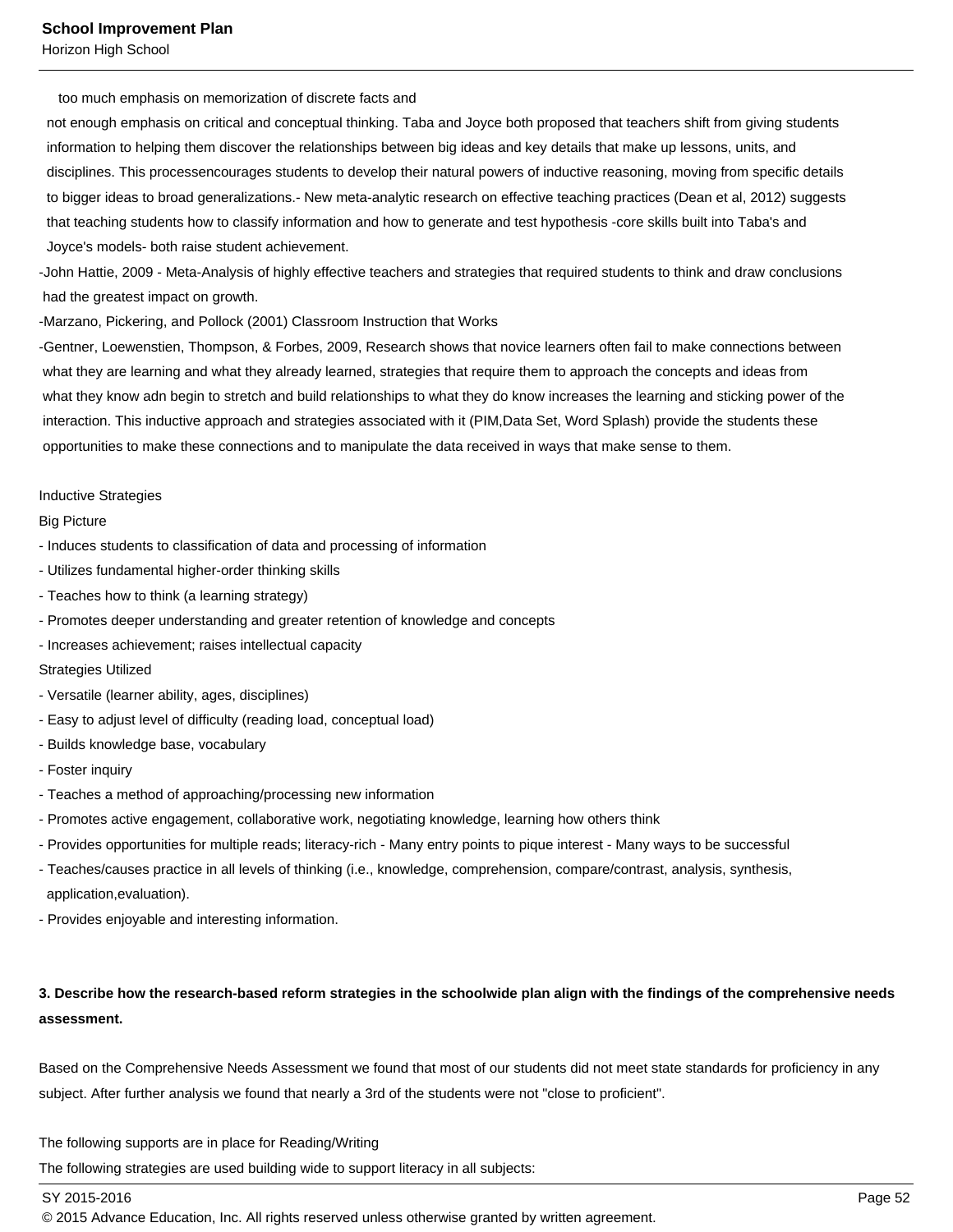Literacy in general

- Biancarosa, C. & Snow, C.E. (2006). Reading next: A vision for action and research in middle and high school literacy-A report to Carnegie Corporation of New York, Washington, DC: Alliance of Excellent Education. http://www.all4ed.org/files/WritingNext.pdf
- Graham,S. & Perin, D. (2007). Writing next: Effective Strategies to improve writing of adolescents in middle an high schools A report to Carnegie Corporation of New York, Washington, DC: Alliance of Excellent Education. http://www.all4ed.org/files/ WritingNext.pdf

## Structured Notetaking

- Fisher, D., Frey, N., & Williams, D. (2002, November). Seven Literacy Strategies that Work. Educational Leadership, 60, 3. Retrieved from http://pbs.org/teacherline/courses/rdla220/docs/fisher.pdf
	- Many students do not have a variety of study habits or a firm grasp of notetaking
	- Notetaking is not simply a way to record facts; it also leads to a deeper student engagement and reflection
- Buehl, D. (2000). Classroom Strategies for Interactive Learning (2nd Ed.) Newark, DE: IRA
	- Helps students become more effective note takers.
	- Assist students in understanding the content of their reading or listening.
	- Without explicit instruction and guidance, many students stop at writing down words or phrases word for word without follow-up analysis and synthesis
- Marzano, R., Pickering, D.J., & Polluck, J.E. (2001). Classroom instruction that works: Research-based strategies for increasing student achievement. Alexandria, VA:ASCD
	- Help increase student performance because both teacher and student involved in the process
	- Gain a larger understanding of the concepts presented
	- Ask students to analyze notes and put their understanding in their own words.

## Graphic Organizers

Fisher, D., Frey, N., & Williams, D. (2002, November). Seven Literacy Strategies that Work. Educational Leadership, 60, 3.

Retrieved from http://pbs.org/teacherline/courses/rdla220/docs/fisher.pdf

-Provide students with visual information that compliments the class discussion or text.

Willis, S. (2005). The theoretical and empirical basis for graphic organizer instruction. Retrieved from:

- http://hoover.k12.al.us/hcsnet/rfbms/makessense%207.4/donotopenfolder/implmnt/dontopen/msstrats/stuf/TheoreticBasis.pdf
- Cognitive and Schema theory; Cognitive Load Theory; Dual Coding Theory
- "When students learn something new, they must be able to retain the information for later use.
- "graphic organizers make it easier to link new information to existing knowledge and help students build the schema they need to understand new concepts (Guastello, Beasley, & Sinatra, 2000)."
- Marzano, R., Pickering, D.J., & Polluck, J.E. (2001). Classroom instruction that works: Research-based strategies for increasing student achievement. Alexandria, VA:ASCD
	- Graphic organizers "enhance the development of non-linguistic representations in students and therefore, enhance the development of the content."

# Peer Conversations

- Kagan, S. (2001). Kagan structures: Research and rationale. Kagan Online Magazine. Retrieved from http://www.kaganonline.com/ free\_articles/research\_and\_rationale/282/Kagan-Structures-Research-and-Rationale
	- Cooperative learning theory, Multiple Intelligences Theory, Brain Compatible Learning, Expectation Theory, Learned Optimism Theory, Flow Theory, Vgotsky's Theory, Behavior Theory, Transference Theory

<sup>© 2015</sup> Advance Education, Inc. All rights reserved unless otherwise granted by written agreement.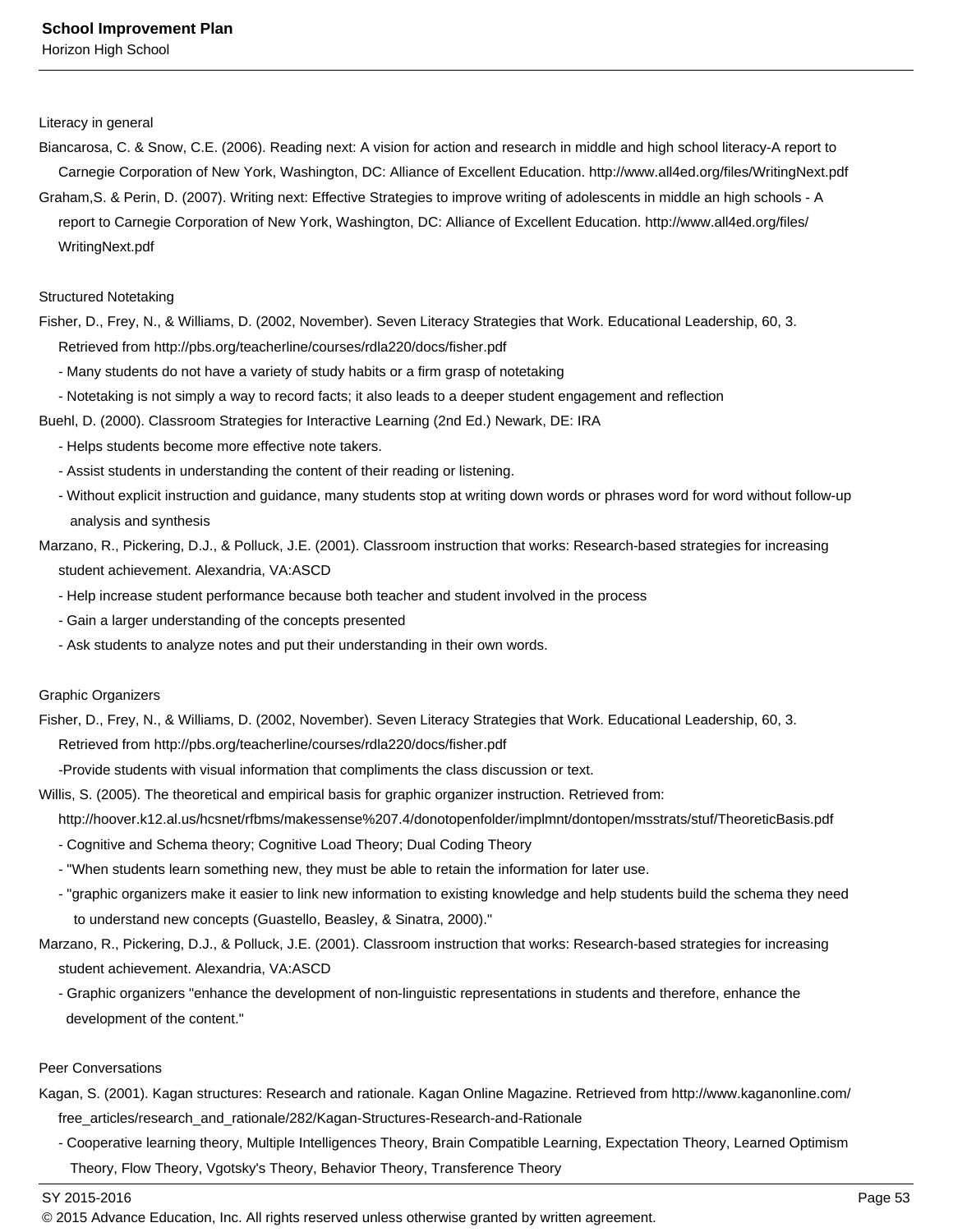- Cooperative learning theory posits that students learn best when they can encourage and tutor each other, when they are held accountable, when they all participate about equally, and when there is a great deal of active - Students have "more brain activity in more places in the brain when students are interacting."
- Pushes thinking skills, higher-order thinking
- Strengthens social skills and relations as part of the 21st century skillset
- National Governor Association Center for Best Practices (NGA Center), Council of Chief State Officers (CCSSO). (2010). Common core state standards for English language arts and literacy in history, social studies, science, and technical subjects. Washington, DC: Author. - "to become college and career ready, students must have ample opportunities to take part in a variety of rich, structured conversations-part of a whole class, in small groups, and with a partner-built around important content."
- Johnson, R.T. & Johnson, D.W. (n.d) Encouraging student/student interactions. Retrieved from http://narst.org/publications/research/ encourage2.cfm
	- "Reports on over 600 research studies, dating back to the 1800's which compare learning in cooperative, competitive and individualistic goal structure have been collected at the Cooperative leaning Center at the University of Minnesota. From these studies it had been concluded that having students work together cooperatively is much more powerful than having students work alone, competitively, or individually (Johnson & Johnson 1982, Johnson, Maruyama, Johnson, Nelson & Skon, 1981).

Some of the findings include:

- "More students learn more material when they work together, cooperatively, than when students compete or work alone, individualistically."
- "More students are motivated to learn more material when they work together, cooperatively, than when students compete or work alone, individualistically (and the motivation tends to be more intrinsic)."
- "Students have more positive attitudes when they work together cooperatively than when they compete or work alone, individualistically.
- -Students are more positive about the subject being studied, the teacher, themselves as learners in that class, and are more accepting of each other (male or female, handicapped or not, bright or struggling, or from different ethnic backgrounds) when they work together cooperatively."

# Think First

Silver, H.F., Dewing, R.T., & Perini, M.J. (2012). The core six: Essential strategies for achieving excellence with the common core. Alexandria, VA:ASCD.

- "slows down the thinking process."

- "provides the scaffolding emerging writers need as they learn to produce high-quality responses on demand."

Graham,S. & Perin, D. (2007). Writing next: Effective Strategies to improve writing of adolescents in middle an high schools - A report to Carnegie Corporation of New York, Washington, DC: Alliance of Excellent Education. http://www.all4ed.org/files/ WritingNext.pdf

- "engages students in activities designed to help them generate or organize ideas for their composition."
- "engaging adolescents in such activities before they write a first draft improves the quality of their writing."
- "include gathering possible information for a paper through reading or developing a visual representation of their ideas before sitting down to work."

#### Question-Chunk-Annotate (QCA)

- Although it is not completley inductive it does engage student in thinking about the reading before engaging, requiring students to make connections to what they know and understand about a subject. They are also beginning to engage by predicting what they think the article is going to address to help answer the overarching question (Hiebert, 2010).

<sup>© 2015</sup> Advance Education, Inc. All rights reserved unless otherwise granted by written agreement.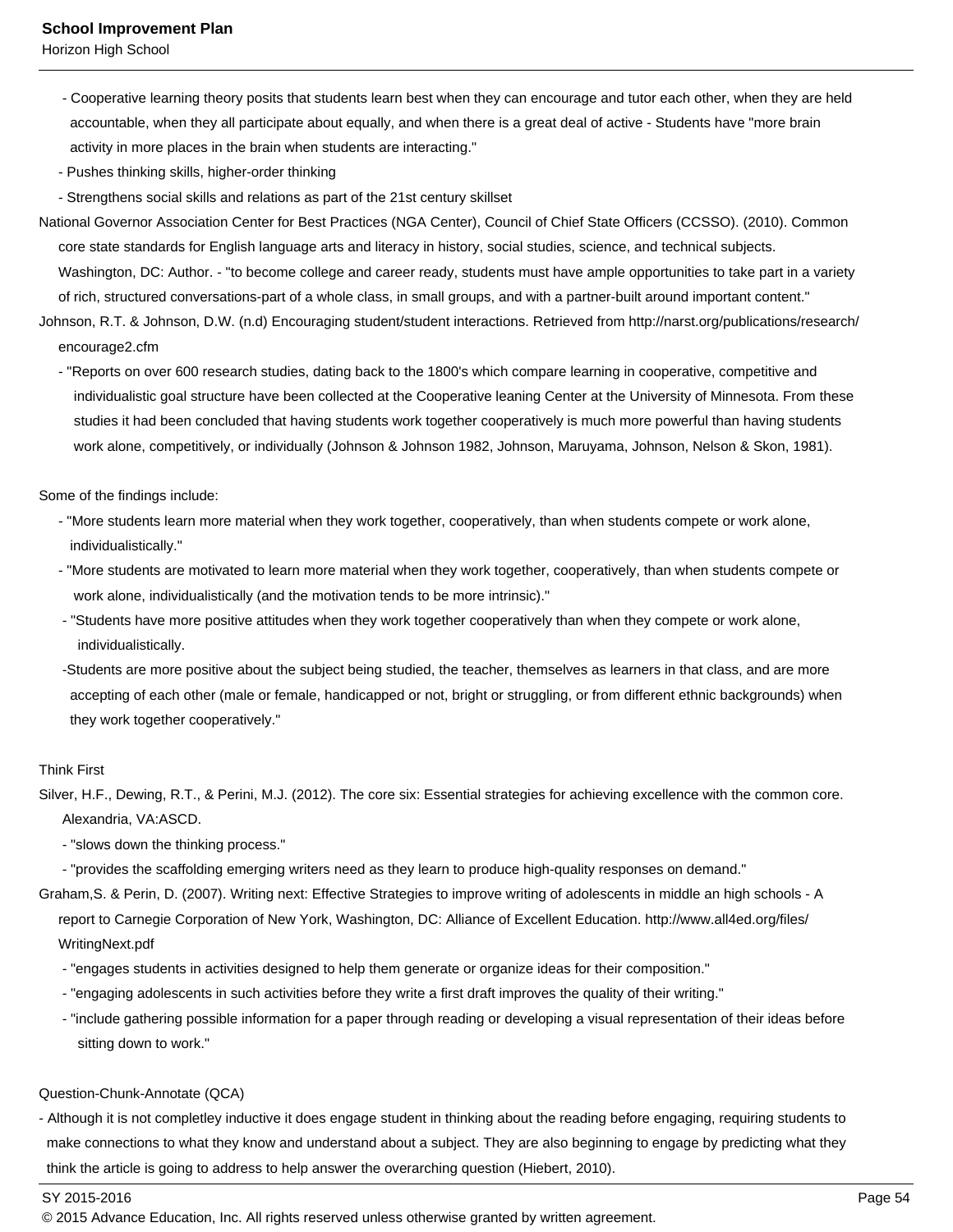- All students must be asked and expected to engage with texts that may challenge their levels of development in reading comprehension if they are to continue to grow and refine their skills. QCA is a strategy that assists students in being successful with more challenging texts. It breaks the reading down into accessible pieces in which they have the time and space to stop, think, and connect with what is read (Guthrie, McRaie, & Klauda, 2007).
- Engaged silent reading is purposeful, asking students to think, annotate and interact with the text leads to greater comprehension (van den Broek & Kendeou, 2008).
- Research has shown that students who believe they are competent readers and can be successful in reading a piece of text are more likely to persevere in the face of difficulties or challenges when they read silently. Breaking the reading into smaller chunks helps to motivate and encourage students as well as to push themselves with the confidence needed to be successful (Codington, 2009, Guthrie, Codington, & Wigfield, 2009).

### Inductive Learning (Data Set, Word Splash, PIM)

-Marzano, (2010), identifies making inferences as a foundational process that underlies higher-order thinking and 21st century skills. - Hilda Taba (Taba, Durkin, Fraenkel, & McNaughton, 1971) Pioneering work on inductive learning along with Bruce Joyce (Models of Teaching, 2004, 7th edition) were concerned that education was placing too much emphasis on memorization of discrete facts and not enough emphasis on critical and conceptual thinking. Taba and Joyce both proposed that teachers shift from giving students information to helping them discover the relationships between big ideas and key details that make up lessons, units, and disciplines. This process encourages students to develop their natural powers of inductive reasoning, moving from specific details to bigger ideas to broad generalizations.

- New meta-analytic research on effective teaching practices (Dean et al, 2012) suggests that teaching students how to classify information and how to generate and test hypothesis -core skills built into Taba's and Joyce's models- both raise student achievement.
- John Hattie, 2009 Meta-Analysis of highly effective teachers and strategies that required students to think and draw conclusions had the greatest impact on growth.
- -Marzano, Pickering, and Pollock (2001) Classroom Instruction that Works

-Gentner, Loewenstien, Thompson, & Forbes, 2009, Research shows that novice learners often fail to make connections between what they are learning and what they already learned, strategies that require them to approach the concepts and ideas from what they know and begin to stretch and build relationships to what they do know increases the learning and sticking power of the interaction. This inductive approach and strategies associated with it (PIM,Data Set, Word Splash) provide the students these opportunities to make these connections and to manipulate the data received in ways that make sense to them.

#### Inductive Strategies

#### Big Picture

- Induces students to classification of data and processing of information
- Utilizes fundamental higher-order thinking skills
- Teaches how to think (a learning strategy)
- Promotes deeper understanding and greater retention of knowledge and concepts
- Increases achievement; raises intellectual capacity

#### Strategies Utilized

- Versatile (learner ability, ages, disciplines)
- Easy to adjust level of difficulty (reading load, conceptual load)
- Builds knowledge base, vocabulary
- Foster inquiry

## SY 2015-2016 Page 55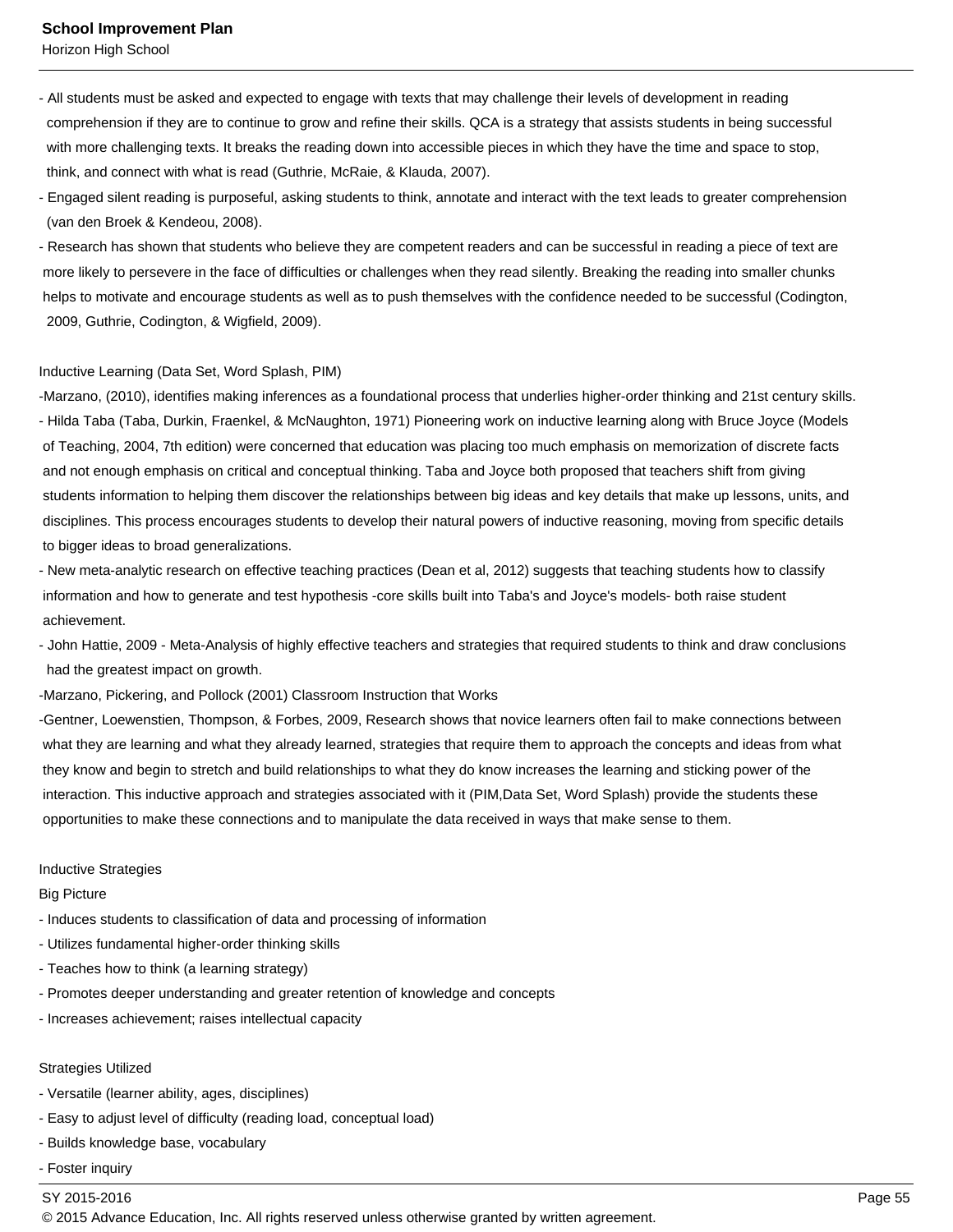Horizon High School

- Teaches a method of approaching/processing new information
- Promotes active engagement, collaborative work, negotiating knowledge, learning how others think
- Provides opportunities for multiple reads; literacy-rich Many entry points to pique interest Many ways to be successful
- Teaches/causes practice in all levels of thinking (i.e., knowledge, comprehension, compare/contrast, analysis, synthesis, application, evaluation).
- Provides enjoyable and interesting information.

# **4. Describe the strategies in the schoolwide plan which provide a level of INTERVENTIONS for students who need the most instructional support in all major subgroups participating in the schoolwide program.**

Flexibility and precision will drive our extended day program. We will be:

- 1. Extended day through after school tutoring in all core subject areas.
- 2. Students will have access to computer labs on Friday am to work on online courses and tutoring by appointment only in Friday am.
- 3. All students will be required to take a grade level reading course.
- 4. All students reading at or below a sixth grade reading level in the high school setting are required to attend STARS reading program on Friday am with assigned grade level teacher.
- 5. Needs are identified by ongoing formative assessment, test scores, TABE scores and M-STEP results.

# SEMINAR

Each student will be assigned to a specific member of the faculty. They will meet with this faculty member every day in a small group setting for 45 minutes to discuss each student's grades, attendance, and motivation. The group will be given a team building activity to work on together as the teacher performs individualized interviews. Strategies will be discussed, agreed to, and implemented. Notes of the meeting will be logged for future reference.

Horizon High School will provide many opportunities for students who are experiencing difficulty mastering the State's academic achievement assessment standards. Identified students receive additional assistance in specific targeted areas. For additional support, classroom teachers provide differentiated instruction with flexible grouping, small group interventions, and after-school reading improvement programs.

## Reading:

Students will be assessed to determine what his/her individual reading level using the TABE results. Teachers will be given the e-book: "Improving Adolescent Literacy: Content Area Strategies at Work" by Douglas Fisher & Nancy Frey. Teachers will be expected to implement reading strategies in every lesson. Strategies will be implemented daily in the classroom to improve reading skills. Support is delivered by classroom teachers throughout the course.

Teachers will be given CAL's "What's Different About Teaching Reading to English Language Learners?" Study Guide to encourage working with small groups of students to provide increased support for ELL students. Students will be required to attend Reading Lab a minimum of 45 minutes/day.

Identified students will work with their assigned teacher for 90 minutes once/week in a small group setting (maximum 7 students).

#### Math:

SY 2015-2016 Page 56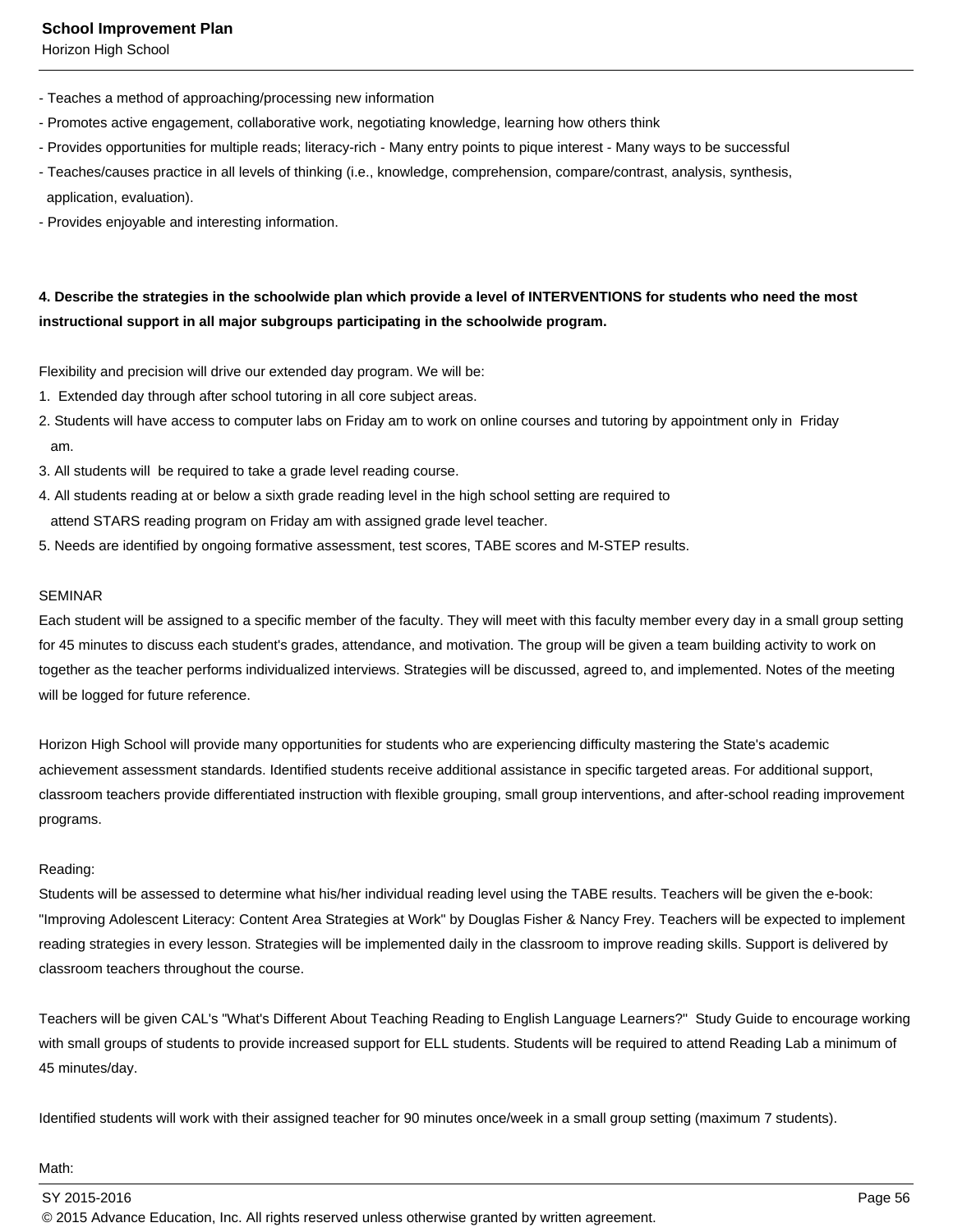Using the work of Jessica Venezia, we will implement Blended Learning Math Intervention Program (BLMIP). Based on current research and results of a teacher survey, the intervention program utilized three key components to student success in the 21st century: 1) personalized learning assessment program to enhance differentiated instruction, 2) effective direct classroom instruction and 3) partnership for the 21st century skills and online tools all combined within a blended learning model.

A set time of 20 minutes per class period will be dedicated to students who need additional instruction. This need will be assessed by the teacher in a tangible way. Study Island, a computer software program, will also be available for individualized math support. This blended learning model included the following characteristics:

- 1) a shift from lecture-centered to student-centered instruction in which students become active and interactive learners,
- 2) increase in interaction between student-instructor, student-student, student-content and student-outside resources and
- 3) integrated formative and summative assessment mechanisms for students and instructors.

The required components of the BLMIP to ensure student success were: 1) Students' constant access to all learning content, 2) the ability to consistently compare their progress against the learning outcomes, 3) able to continuously receive supporting feedback on this progress, 4) staff's consistent access to information on student progress, 5) students participate in interactive learning opportunities during face-to-face learning sessions, 6) students and teachers use asynchronous collaborative learning which extends the face to face learning, 7) the utilization of researched technological tools to enhance student support and provide teachers with time saving processes that enable them to regularly conduct data analysis and stay up to date on student progress. The key to the success of the BLMIP is that feedback is consistent and timely so that a student can continue working on a track that is individualized to his or her specific needs.

### Science:

After school tutoring, flexible grouping, and instruction catered to individual learning style and Gardner's Seven Intelligences.

Alternative assessment and project-based learning implemented in all classrooms. Hands-on activities to support learning on a weekly basis.

Credit Recovery is offered as a course selection throughout the school year. OdysseyWare is the platform that is offered at Horizon High School which is monitored by a teacher who is also present to offer assistance.

## Identification and Exit Criteria:

All of the assistance is provided for students who are experiencing difficulty meeting the State academic standards. Entrance guidelines, such as a 3 or 4 on the MEAP or scoring below college readiness on the EXPLORE, or identification through 31A at risk indicators as used to identify 9th grade students. Students currently in the building will be continuously monitored by their assigned academic adviser. Students who are scoring proficient will be exited and if they are still experiencing difficulty, they may continue in targeted assistance and/or receive additional supports.

## **5. Describe how the school determines if these needs of students are being met.**

Students will be formally assessed four times a year using the TABE. Students will also be given informal reading level assessments every month using Illuminate software to generate online student assessments.

Every student in the school will be assigned a teacher from the six member faculty. The faculty will: monitor grades and progress of the student on a weekly basis, oversee attendance issues, contact parent and/or guardian at the first indication of a problem, tutor student if necessary in core area that is problematic, and meet with student on a weekly basis to evaluate how the student assesses their own

SY 2015-2016 Page 57

<sup>© 2015</sup> Advance Education, Inc. All rights reserved unless otherwise granted by written agreement.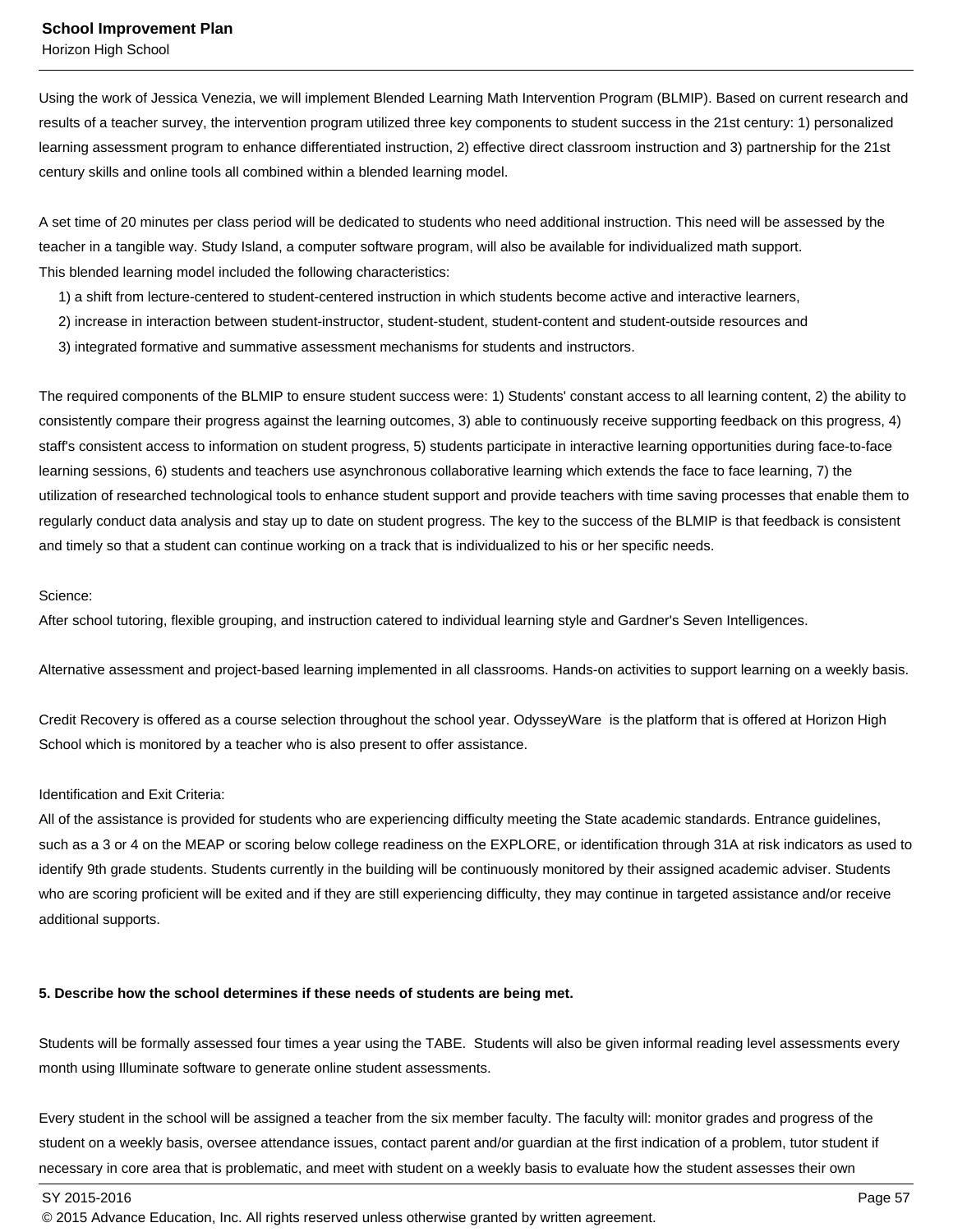progress. Teachers will be required to enter grades from each assignments no later than the following Monday. Data will be monitored through Illuminated/Gradebook software. Progress report checks and review of data will take place with the entire team of teachers.

Parents will have continuous access to their child's grades, attendance, and behavior through parent connect and weekly phone calls.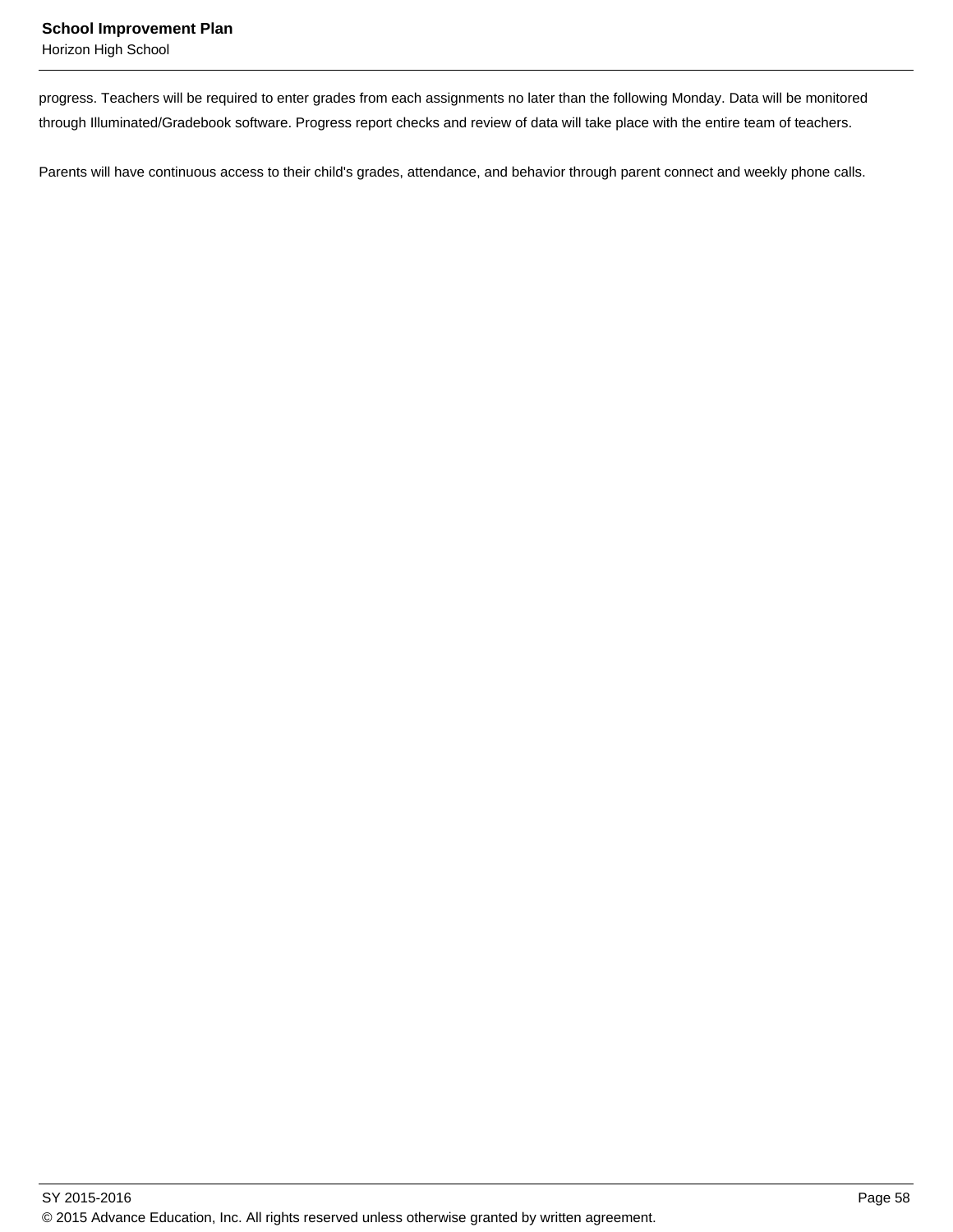# **Component 3: Instruction by Highly Qualified Staff**

| Label | Assurance                                                                                                                                                                                                                                                                                                                            | Response | ∣Comment                                                                                                                                                                                                      | <b>Attachment</b> |
|-------|--------------------------------------------------------------------------------------------------------------------------------------------------------------------------------------------------------------------------------------------------------------------------------------------------------------------------------------|----------|---------------------------------------------------------------------------------------------------------------------------------------------------------------------------------------------------------------|-------------------|
|       | 1. Do all of the instructional paraprofessionals<br>meet the NCLB requirements for highly<br>qualified? Provide an assurance statement. If<br>no, what is the number that is not highly<br>qualified and what is being done to address<br>this?<br>NOTE: A schoolwide program must have all<br>highly qualified instructional staff. | Yes      | The one paraprofessional is<br>highly qualified, meeting the<br>requirements for NCLB for the<br>current position.<br>she has 60+ hours of higher<br>education credits and has passed<br>Ithe Work Keys Test. |                   |

| ∣Label | Assurance                                                                                                                                                                                                                                                                                                  | <b>Response</b> | ∣Comment                                                                                                                                                                                                                                                                                                                                                                                                                                                                                                                                                                    | <b>Attachment</b> |
|--------|------------------------------------------------------------------------------------------------------------------------------------------------------------------------------------------------------------------------------------------------------------------------------------------------------------|-----------------|-----------------------------------------------------------------------------------------------------------------------------------------------------------------------------------------------------------------------------------------------------------------------------------------------------------------------------------------------------------------------------------------------------------------------------------------------------------------------------------------------------------------------------------------------------------------------------|-------------------|
|        | 2. Do all of the teachers meet the NCLB<br>requirements for highly qualified? Provide an<br>assurance statement. If no, what is the number<br>that is not highly qualified and what is being<br>done to address this?<br>NOTE: A schoolwide program must have all<br>highly qualified instructional staff. | Yes             | All Horizon Alternative Education<br>staff, 6 teachers are highly<br>qualified as mandated by the No<br>Child Left<br>Behind Act of 2001. Staff is<br>contacted prior to the expiration<br>of certification to ensure that they<br>hold<br>necessary certification to and are<br>qualified to teach their assigned<br>grade level and/or content area.<br>All<br>Horizon staff possess a minimum<br>of a Bachelors degree and a valid<br>teaching certificate for the state of<br>Michigan. One has achieved their<br>Masters and two are in the<br>progress of completion. |                   |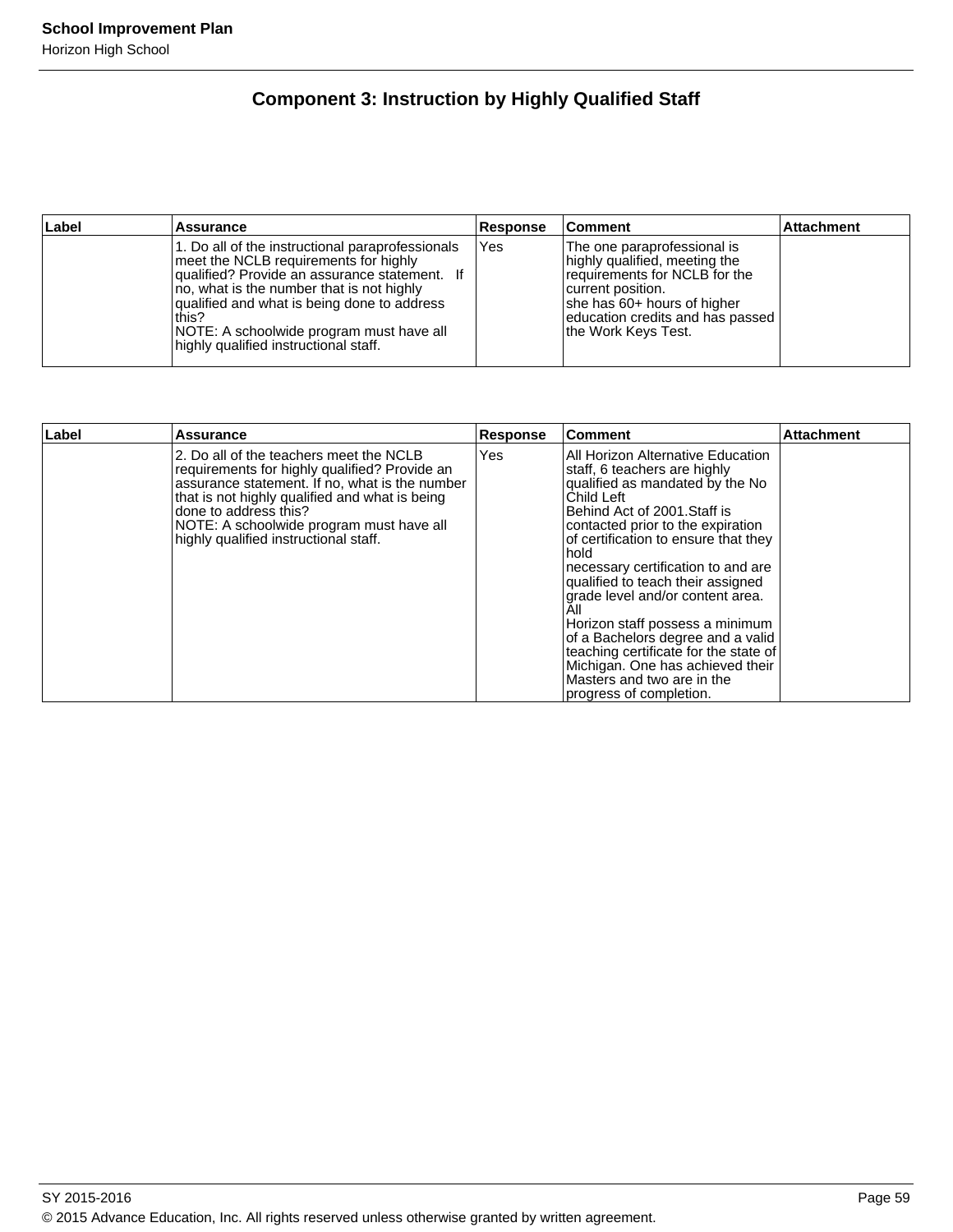# **Component 4: Strategies to Attract Highly Qualified Teachers**

### **1. What is the school's teacher turnover rate for this school year?**

During the 2014-2015 school year, we lost our Social Studies teacher at the beginning of the school year. We filled this position, but the teacher left due to illness. Their position was filled by a veteran teacher from within our district who retired at the end of this school year. This means that we will be replacing one out of six teachers for the 2015-2016 school year, or a turnover rate of 17%.

### **2. What is the experience level of key teaching and learning personnel?**

Teaching Experience: 0-5=2 6-10=1 11-15=1 16-19=1 20+=1

# **3. Describe the specific initiatives the SCHOOL has implemented to attract and retain high quality teachers regardless of the turnover rate.**

Horizon provides regular professional input into building activities and program via our School Improvement Team, staff surveys and monthly meetings.Teachers will also have a common, once a week planning block of three and 1/2 hours. Horizon has implemented a Social/Emotional Instruction component to lesson inappropriate student behavior. Teachers and administrators collaborate on all curriculum and professional development activities. Teachers are strongly supported by the administrator.

# **4. Describe the specific initiatives the DISTRICT has implemented to attract and retain highly qualified teachers regardless of the turnover rate.**

The Hamtramck Public Schools District offers teachers a competitive salary and benefit package.

-The district provides new teachers a highly qualified, tenured mentor for the first four years of employment.

-The district includes teachers in the continuous improvement planning process and other school initiatives and activities

-The district abides by NCLB legislation in hiring all staff.

-The district and/or building offers a safe and secure working environment via our safety committee, class size limits, district wide initiatives, monthly student behavior meetings, student code of conduct, staff ethical code of conduct agreement, and parent-student-teacher compact.

-The district offers each staff member opportunities to enrich/enhance his/her skill base through professional development, staff leadership opportunities and the necessary training, stipends for additional responsibilities and education.

-The district offers each teacher a paid daily preparatory period.

-The district has implemented a Public Relations Committee to attract and retain a stable student census to prevent staff lay offs.

-The district is an equal opportunity employer that accepts unsolicited applications from any interested candidate.

-The district utilizes the skills and talents of the teaching staff to drive our GLCE drive curricula and teaching resources.

-The district provides the teaching staff technology resources to increase efficiency and enhance instruction.-

SY 2015-2016 Page 60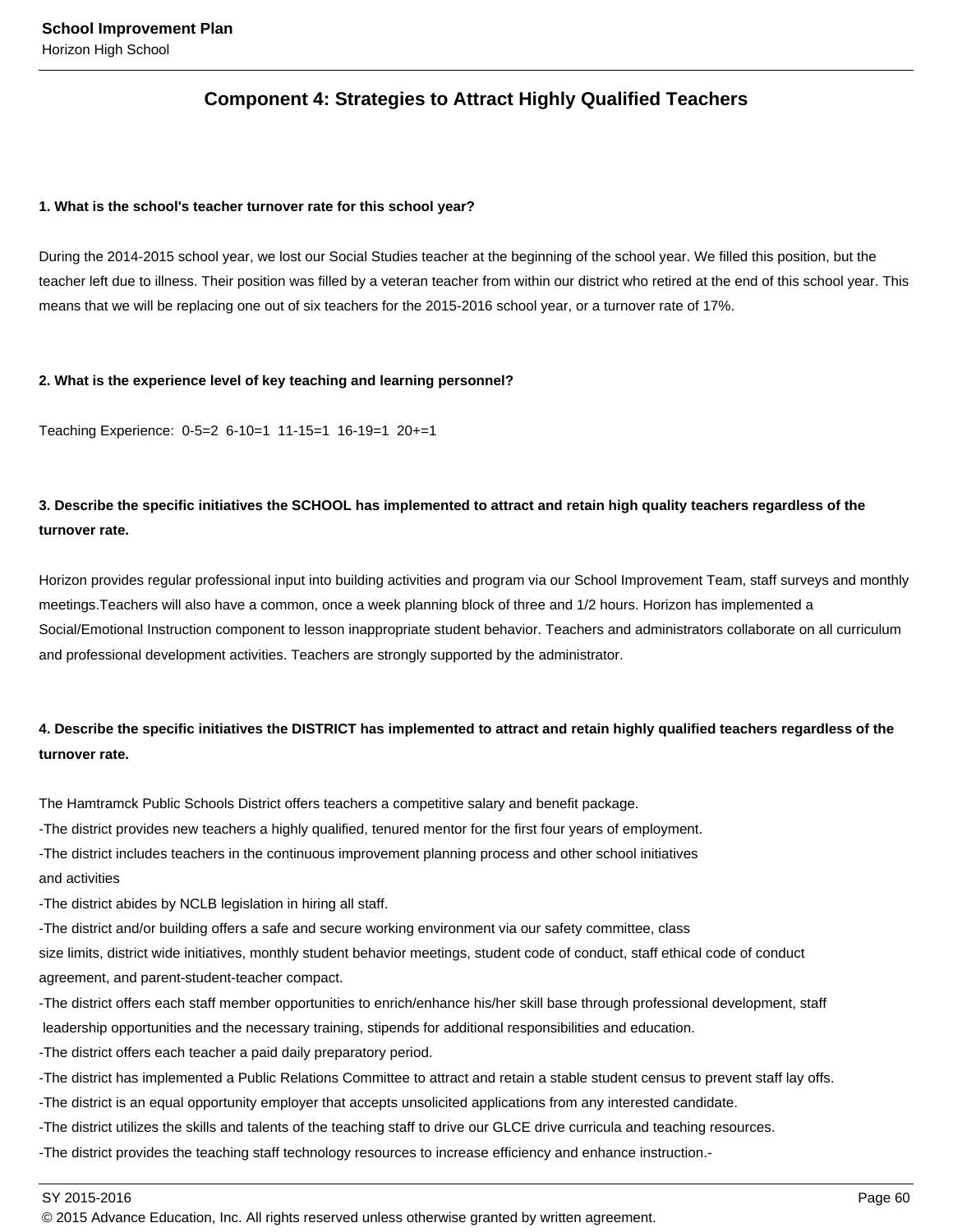# **5. If there is a high turnover rate, what initiatives has the school implemented to attempt to lower the turnover rate of highly qualified teachers?**

The turnover rate at our school is not due to teacher dissatisfaction. It was due to illness and retirement. We have a small faculty, so losing a small number reflects as a high percentage. We strive to make all educators feel valued, respected, and appreciated. We celebrate all special occasions and events. We collaborate with and listen to each others ideas and concerns.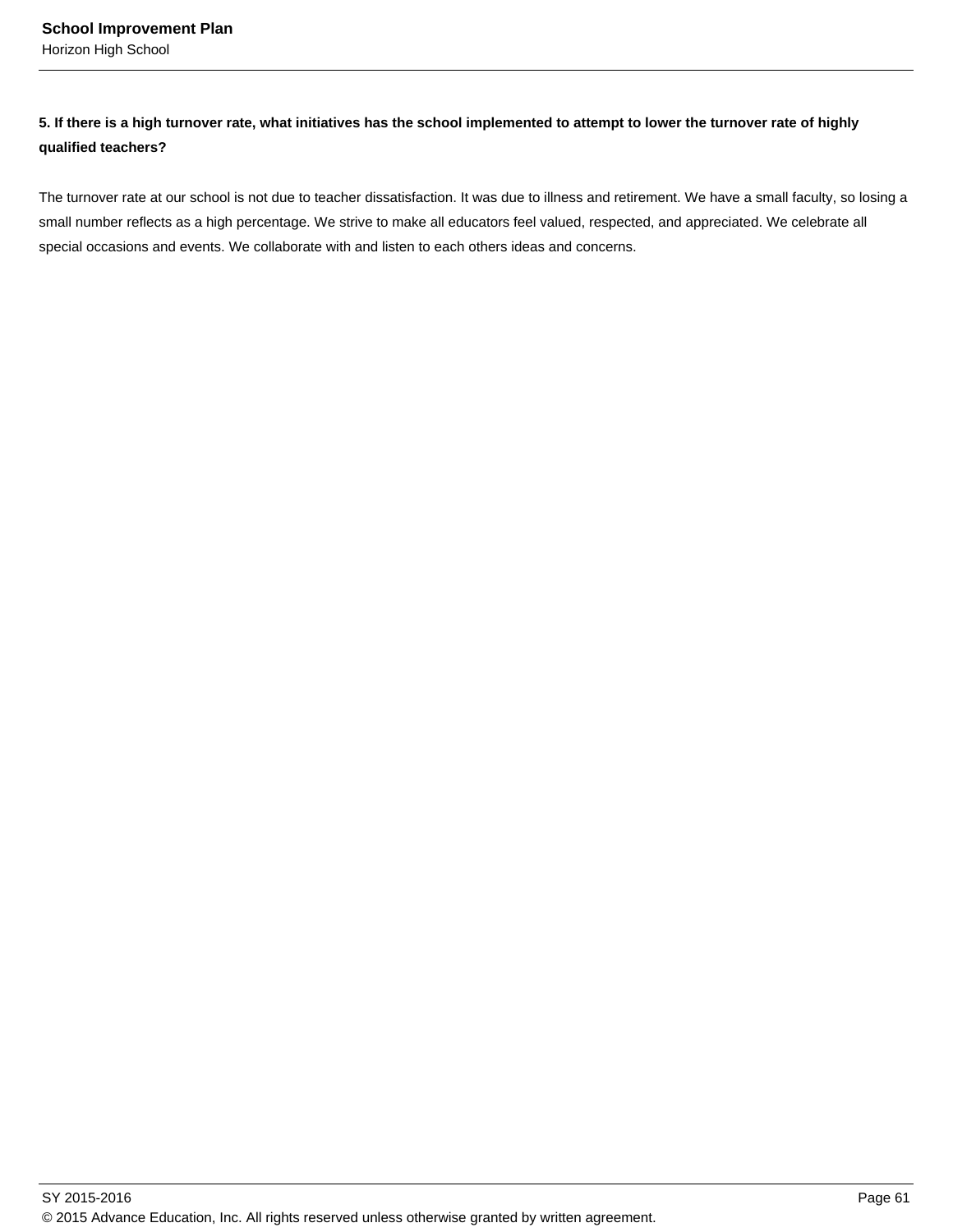# **Component 5: High Quality and Ongoing Professional Development**

**1. Describe the professional learning that the staff will receive that is aligned with the comprehensive needs assessment process and the goals of the school improvement plan.**

Horizon High School staff will receive ongoing sustainable professional development that is aligned with our comprehensive need assessment and the goals of the school improvement plan. The following professional learning activities have been selected to help our staff improve practices.

Horizon High School's comprehensive needs assessment indicated that all core content areas are in need of focus for our professional learning. Our school has selected to model Beyond Basics a reading level advancement program, High Schools That Work to create integrated and differentiated classroom learning environments, Our Counselor/Restorative practices coordinator will oversee implementation of our school improvement plan by overseeing student achievement, attendance, and maintaining contact with parents via mail and email. The staff also receives ongoing and sustained professional development that is aligned with the comprehensive needs assessment and with the goals of the school improvement plan during weekly staff development sessions, as well as, district scheduled professional development days as indicated by the attached professional development calendar.

Our professional learning community (PLC) are aligned to the goals identified in our comprehensive needs assessment. Content subject area teachers create, monitor, and analyze local and state assessment data. The also enter weekly student growth data into MISTAR Gradebook. Our PLC meetings are centered on: creating common assessments, planning common lessons, analyzing student learning progress, evaluating instructional strategies, and assessing Common Core Standards as aligned with the growth mindset mission of the school. Or PLC will discuss research and to implement research-based strategies; focusing on: Explicit Systemic Instruction, Guided Reading, Cooperative Learning, Inquiry-based instruction, CARE strategies, Restorative Practices, Attendance, and Parental Involvement. The goal is to provide a structure for deepening staff's understanding of our reform strategies.

Staff is encouraged to participate at various out of district professional development trainings. Those staff members who attend outside conferences and workshops are encouraged to review new instructional strategies with other staff members during weekly common planning time. Additional staff development will be provided as staff monitors and revises school improvement plan.

## **2. Describe how this professional learning is "sustained and ongoing."**

The faculty and staff at Horizon High School are dedicated to student learning. The desire to have all students succeed has caused the faculty and staff to adopt a common planning model All education staff will meet on a weekly basis to plan, coordinate, brainstorm integrated lessons that will incorporate the following strategies:

#### 1) Marzano's Classroom Instruction That Works

Will be incorporated into weekly common lesson planning time (every Friday 12PM to 3:00PM

SY 2015-2016 Page 62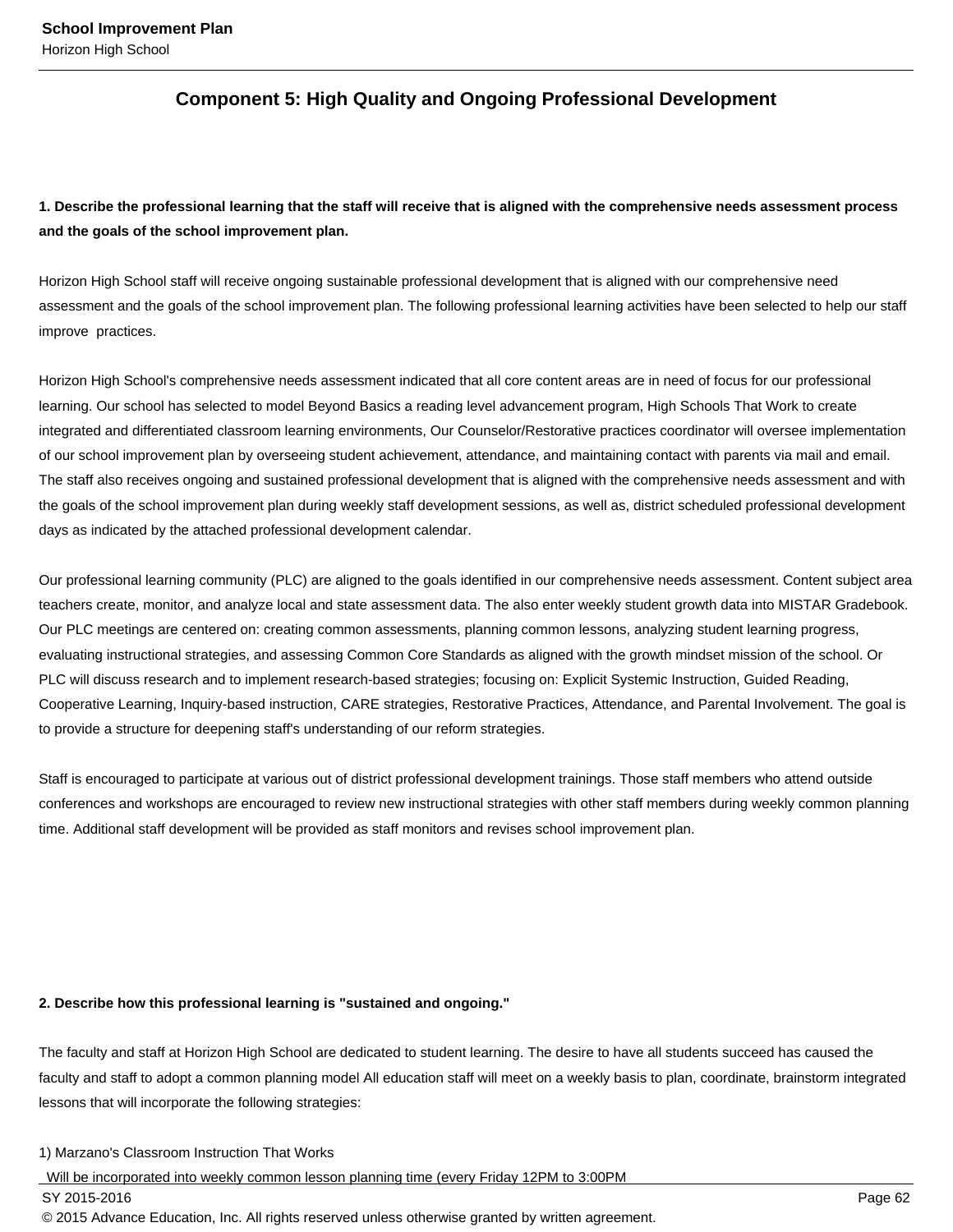# 2) Lucy Calkins Writing Program

Will be incorporated into weekly common lesson planning time (every Friday 12PM to 3:00PM

3) Differentiated Instruction

Will be incorporated into weekly common lesson planning time (every Friday 12PM to 3PM

4) C.A.R.E: Strategies to Bridge the Will be facilitated by our Student and Family Facilitator 3PM to 3:30PM every Friday

5) Student academic progress will be monitored daily by his/her assigned seminar mentor.

| ∣Label | <b>Assurance</b>                                          | <b>IResponse</b> | <b>Comment</b> | Attachment                          |
|--------|-----------------------------------------------------------|------------------|----------------|-------------------------------------|
|        | . The school's Professional Learning Plan is<br>complete. | <b>Yes</b>       |                | I2015 Professional<br>Learning Plan |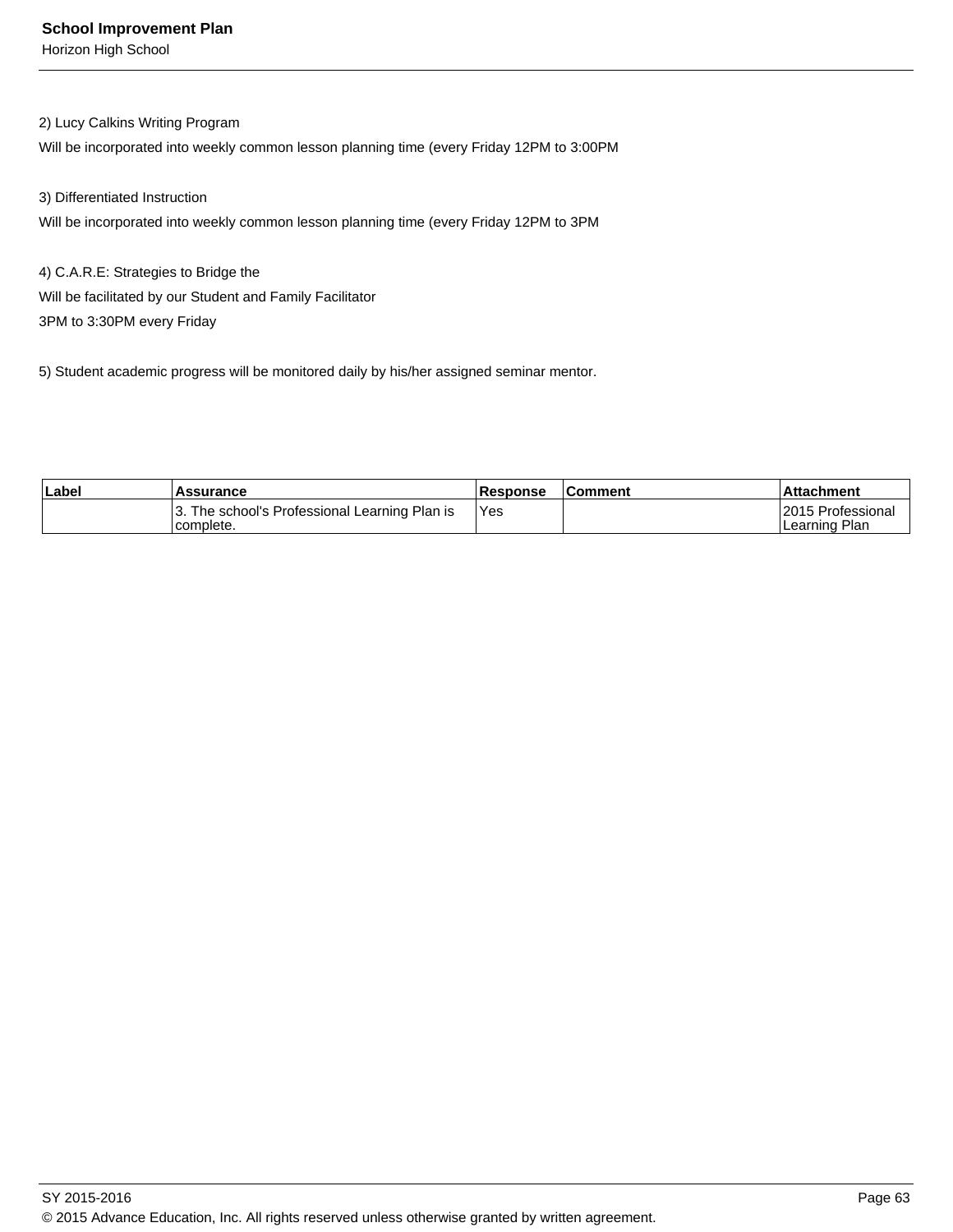# **Component 6: Strategies to Increase Parental Involvement**

## **1. Describe how parents are (will be) involved in the design of the schoolwide plan.**

Parents were involved in the design of the school-wide plan through participation in meetings and family activities. Parents will be strongly encouraged to participate in subcommittees composed of faculty, administrators, students, stakeholders, and other parents. Parents will be welcomed at monthly Parent Meetings. Title I Meetings will be held on a monthly basis through which parents contribute their thoughts and ideas to the design, implementation and evaluation of the School Improvement Plan.

To establish an effective home/school partnership and in compliance with Section 1118 of No Child Left Behind, Horizon High School will provide the following:

-Parent representatives are recruited to participate on the building school improvement team.

-Parents complete a survey to provide feedback on school policies and procedures to improve student performance.

-Parent activities have been and will continue to be offered.

-Information about the School Improvement Plan, curriculum expectations, and MME results will be made available to parents.

-Annual Title I meeting will include a general session at which Title I will be discussed with parents.

# **2. Describe how parents are (will be) involved in the implementation of the schoolwide plan.**

Parents were involved in the implementation of the school-wide plan through direct partnership and collaboration within Horizon High School Improvement Plan Committee. As active participants in the school community, parent volunteered time at school-wide and classroom level events that directly correlated to Horizon High School goals, action plans, and activities as outlined in the school-wide plan. Parents heavily contributed to effective implementation of the planned activities through volunteering to work closely with Horizon's staff on planning and executing school-wide activities; such Family Fun Nights, bake sales, and theatrical performances. Such events bridge the gap between home and school, which are directly aligned with Horizon's School Improvement plan.

-Horizon will provide all parents with quarterly report cards, and M-STEP parent reports.

-Parent/teacher conferences are held following the first, second, and third report card markings.Parents pick up report cards at these meetings.

-Conferences with individual parents are held at the request of either parents or teachers as needed.

-The staff makes every effort to communicate with parents in ways that are free of educational jargon.

-We also provide the services of a student advocate to address parents' concerns and provide parents with a list of social services available in the community (Community Resource Book).

-We communicate through frequent flyers, monthly calendars, breakfast, and lunch menus.

-Provide all opportunities for participation of parents with limited English proficiency.

# COMPONENT 1: COMPREHENSIVE NEED ASSESSMENT

We will invite parents by phone, email, and flyer to participate in our CNA by hosting series of interesting and fun activities that are focused around data and assessments used to develop the CNA; such as Family Fun Fiesta Night, River Boat SIP, Soul Food Cafe, Bengali SY 2015-2016 Page 64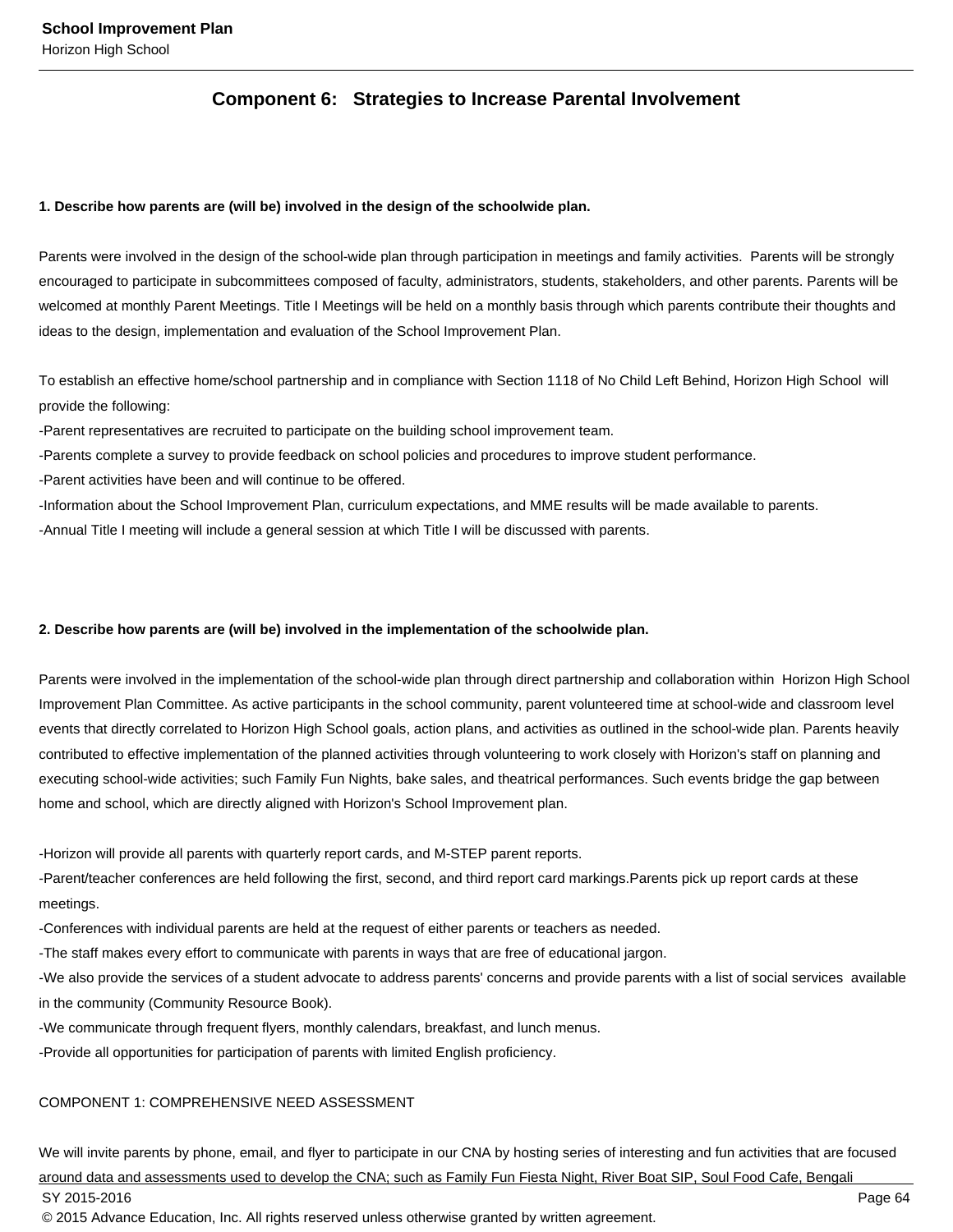### Breakfast.

### COMPONENT 2: SCHOOL-WIDE REFORM STRATEGIES

Parents will be encouraged at every school activity to join one of our priority groups;

STARS TEAM - Student/Teacher Active Reading Strategies One-on-one interaction with a teacher and other students performing at the same reading level. Activities will focus on spoken, informal English. Parents will be encourage to participate as co-facilitators in student language acquisition process.

SCHOOL-TO-WORK TEAM - Teachers, stakeholders, students, and parents provide connections with our local businesses to create job training opportunities. Students will be placed into job shadowing positions in a career that they have aptitude, interest, and ability to perform. Placement will be based on school attendance.

ATTENDANCE INTERVENTION TEAM- Teachers, stakeholders, students, and parents will decide upon attendance policy and oversee daily student attendance. Parents will be notified personally on the day their student is absent or tardy.

DATA COLLECTION TEAM - Teachers, stakeholders, students, and parents create the survey questions, collect data, analyze the data, and interpret the data. This data will then be made available on our website.

PARENT/FAMILY INVOLVEMENT TEAM - Teachers, stakeholders, students, and parents will brainstorm, decide, and host family friendly school events.

CREATING EFFECTIVE CLASSROOM ENVIRONMENT TEAM - Teachers, stakeholders, students, and parents will discuss the learning needs of teachers, stakeholders, students and parents. Together they would research programs and strategies that would meet these needs, and then schedule the necessary interventions for the community to participate.

## COMPONENT 3: INSTRUCTION BY HIGHLY QUALIFIED STAFF

Teachers, stakeholders, students, and parents will be encouraged to observed classroom instruction and to participate in the hiring of new staff.

# COMPONENT 4: STRATEGIES TO ATTRACT HIGHLY QUALIFIED TEACHERS

Teachers, stakeholders, students, and parents will form a committee that will focus on showcasing our schools academic accomplishments and student achievements. This committee would ensure that these "news worthy" events were posted on our school website; therefore, available for prospective employees to view.

## COMPONENT 5: HIGH QUALITY AND ONGOING PROFESSIONAL DEVELOPMENT

Teachers, stakeholders, students, and parents will utilize survey data to identify areas teachers need extra support. This group would research strategies and programs that would meet these needs.

## COMPONENT 6: STRATEGIES TO INCREASE PARENTAL INVOLVEMENT

PARENTAL INVOLVEMENT PROGRAM - Teachers, stakeholders, students, and parents will brainstorm, decide, and host family friendly school events.

# COMPONENT 7: PRESCHOOL TRANSITION STRATEGIES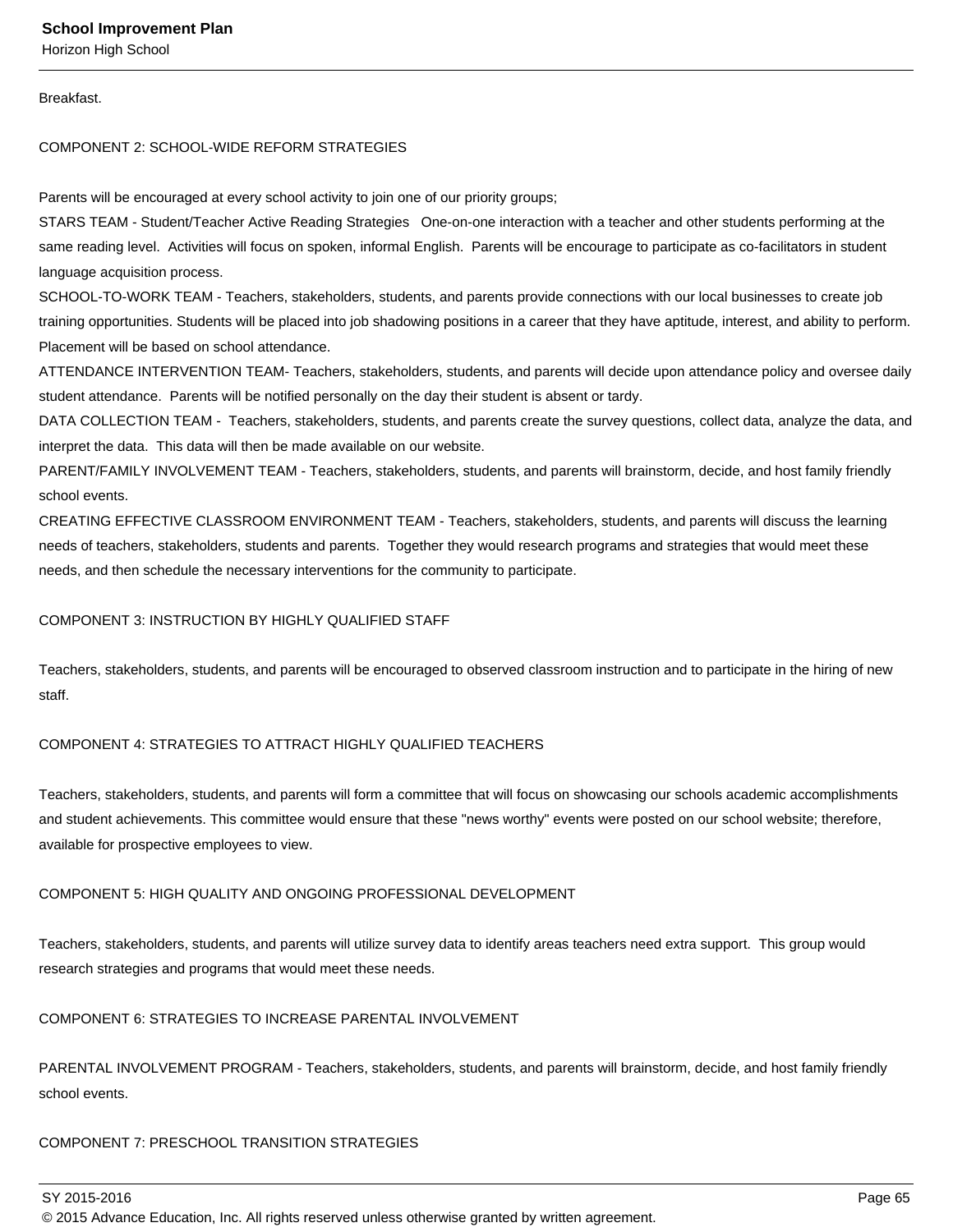NA

# COMPONENT 8: TEACHER PARTICIPATION IN MAKING ASSESSMENT DECISIONS

Teachers, stakeholders, students, and parents will be given a voice through survey responses on the effectiveness of a given student assessment.

# COMPONENT 9: TIMELY AND ADDITIONAL ASSISTANCE TO STUDENTS HAVING DIFFICULTY MASTERING THE STANDARDS

Parents will be informed immediately of teacher concerns about their student's challenges this academic year via email, phone call, and a letter sent home. These challenges may include attendance, behavior, or poor academic performance. Once parents are notified and informed of the intervention; they will be provided with: a support packet, instruction, online resources, and available tutoring. We will strive to encourage these parents to participate in their student's learning by volunteering in the classroom.

# COMPONENT 10: COORDINATION AND INTEGRATION OF FEDERAL, STATE AND LOCAL PROGRAMS AND RESOURCES

Parents will be made aware of the four SIP meetings that will be held in October, November, February, and March. These meetings will be held in an AM and PM time frame to increase parental participation. Parents will be notified of the scheduled time via email, phone call, and a letter sent home. During these meetings, parents will be made aware of all the federal, state and local resources that are available to them and their children.

# **3. Describe how parents are (will be) involved in the evaluation of the schoolwide plan.**

The parent involvement component of the school-wide program is evaluated through the use of parent,teacher, and student surveys; and through parent meetings. The information gathered from these surveys is shared with all stakeholders and used to amend this component as necessary.

| Label | Assurance                                                                                                                                                                      | <b>Response</b> | <b>Comment</b> | ∣Attachment                                            |
|-------|--------------------------------------------------------------------------------------------------------------------------------------------------------------------------------|-----------------|----------------|--------------------------------------------------------|
|       | 14. Does the school have a Title I Parent<br>Involvement policy that addresses how the<br>Ischool carries out the required activities of<br>ESEA Section 1118 (c) through (f)? | 'Yes            |                | 12015 Horizon<br>l Parental<br><b>Involvement Plan</b> |

# **5. Describe how the school is carrying out the activities outlined in ESEA Section 1118 (e) 1-5, 14 and (f).**

Horizon High School is carrying out an effective home-school partnership and outlined in ESEA Section1118 (e) 1-5, 14, and (f) of the No Child Left Behind Act, Horizon Alternative Education will providethe following:

- Section 118 (e) (1): A Course Guide for Horizon High School will be distributed in September during the

Open House/Curriculum Night. At Open House, parents are invited to their student's classroom when the

core teachers explain Common Core State Standards (CCSS) and how parents will be able to monitor

the progress of their child during the school year (progress reports, report cards, MME/WIDA results,

<sup>© 2015</sup> Advance Education, Inc. All rights reserved unless otherwise granted by written agreement.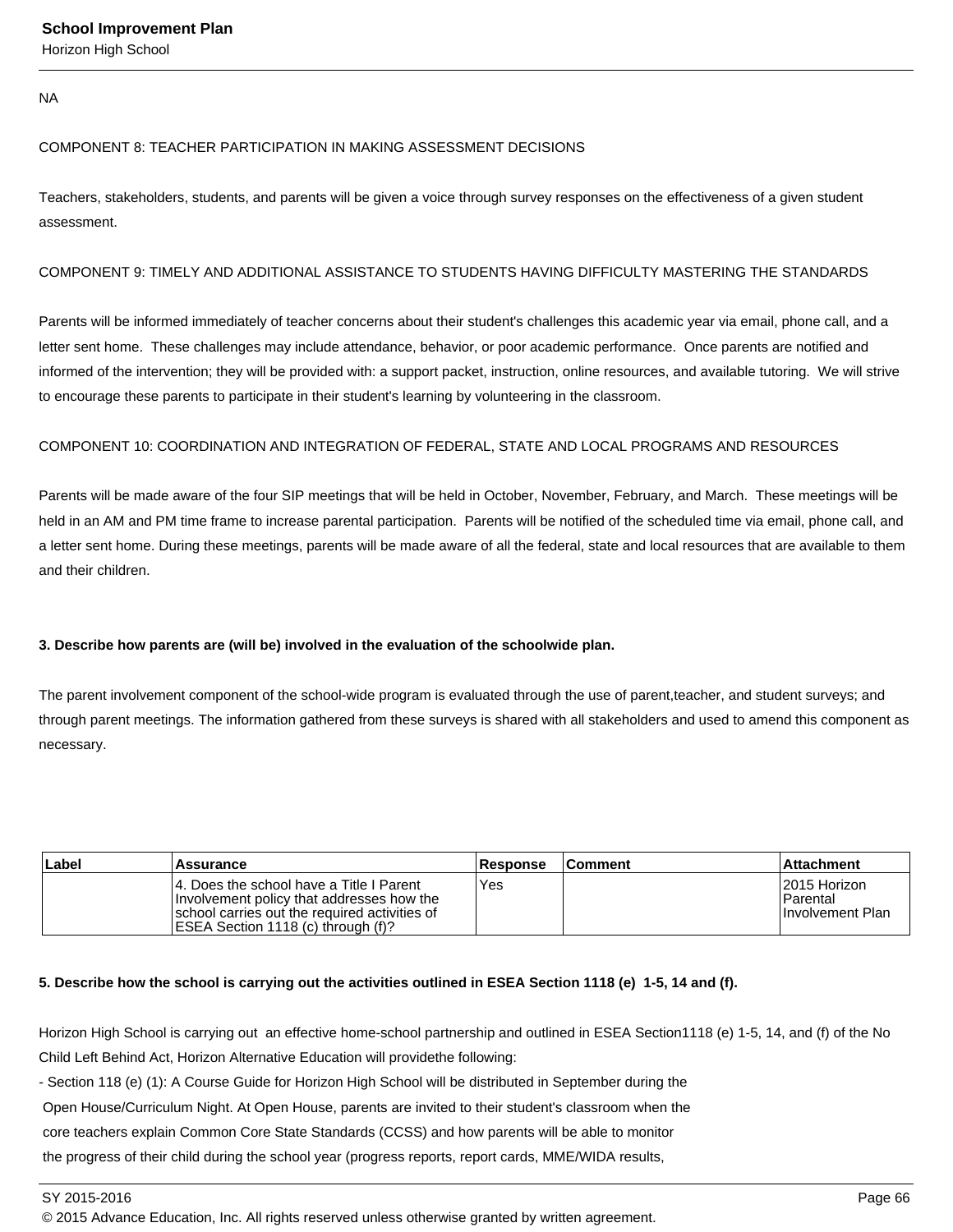- Parent-Teacher Conferences, tests and quizzes, Mastery grading, etc.

- Assist parents in understanding the State's content standards and assessments and how to monitor the child's progress. Horizon will provide all parents with quarterly report cards, and MME parent reports. Parent/teacher conferences are held following the first, second, and third report card markings. Parents pick up report cards at these meetings. Conferences with individual parents are held at the request of either parents or teachers as needed. Failure avoidance meetings are scheduled following the second card marking to collaboratively discuss students' academic progress.

- Section 1118 (e) (2): Provide materials and training to help parents work with their children. Horizon assists all parents in working with their children by conducting training through use of simple language, supported by graphics, like clip art, and photographs to increase understanding of written communication. The staff makes every effort to communicate with parents in ways that are free of educational jargon.

- Section 1118 (e) (3): Train staff to build effective parent involvement. Horizon's staff is provided with materials, instructions, and suggestions to build effective parent involvement at the beginning of the school year.

- Section 1118 (e) (4): Collaborate with other programs to coordinate parent involvement. The staff at Horizon Alternative Education collaborates with programs like HOPE, ACCESS, the Hamtramck Recreation Department, the Horizon Alternative Education SIP Hamtramck School Based Health Clinic and the Wayne County Health Department to strengthen parent involvement. We also provide the services of a student advocate to address parents' concerns and provide parents with a list of social services available in the community (Community Resource Book).

- Section 1118 (e) (5): Provide information in a format and language that parents can understand. Since our community is so diverse (at least 34 different languages spoken: Arabic, Albania, Polish, Ukrainian, Macedonian, Serbian, Russian, Bulgarian, Spanish, Farsi, Urdu, French, Bengali, and Hindi), Horizon realizes that our school fulfills the important community goal of blending all of these different languages.

Therefore, we strive to draw from the total community by taking advantage of the wide array of valuable resources in many ways. When communicating with parents, we translate letters and flyers into several languages to accommodate their needs. We use photographs to document parent and community collaborative efforts. Horizon has translators available on a daily 80 basis.

The staff makes an effort to communicate with parents in a format and language that is free of educational jargon and that is easily understood. We communicate through frequent flyers, monthly calendars, breakfast, and lunch menus.

- Section 1118 (e) (14): Provide other reasonable support for parent involvement as parents may request.

Horizon is making every effort to meet all parental requests to support their involvement, including transportation, childcare, and additional meetings. Teachers are available for consultations with the parents before school, during their planning time, or after school. Appointments can be made by either a phone call or written request. These meetings may be held in the individual classrooms or the principal's office, with the principal or any other necessary staff.

- Section 1118 (f): Provide all opportunities for participation of parents with limited English proficiency or with disabilities and for parents of migratory

#### PARENTS WITH LIMITED ENGLISH PROFICIENCY:

All information regarding activities will be sent to parents in a format and language that they can easily understand. At the beginning of the school year a letter is sent home notifying the parents that they can request information regarding the qualifications of their child's classroom teacher. A letter will be sent home notifying the parents if their child's teacher is not highly qualified within four weeks.

#### PARENTS WITH DISABILITIES:

Any parents with disabilities will have proper accommodations to provide information, student data or records or any other necessary communication delivered to them in a way that meets their individual needs met. They will be encouraged to be involved in their student's education in any way they are able. For parents with mobility issues, conferences and meetings are held on the first floor of the school.

SY 2015-2016 Page 67

<sup>© 2015</sup> Advance Education, Inc. All rights reserved unless otherwise granted by written agreement.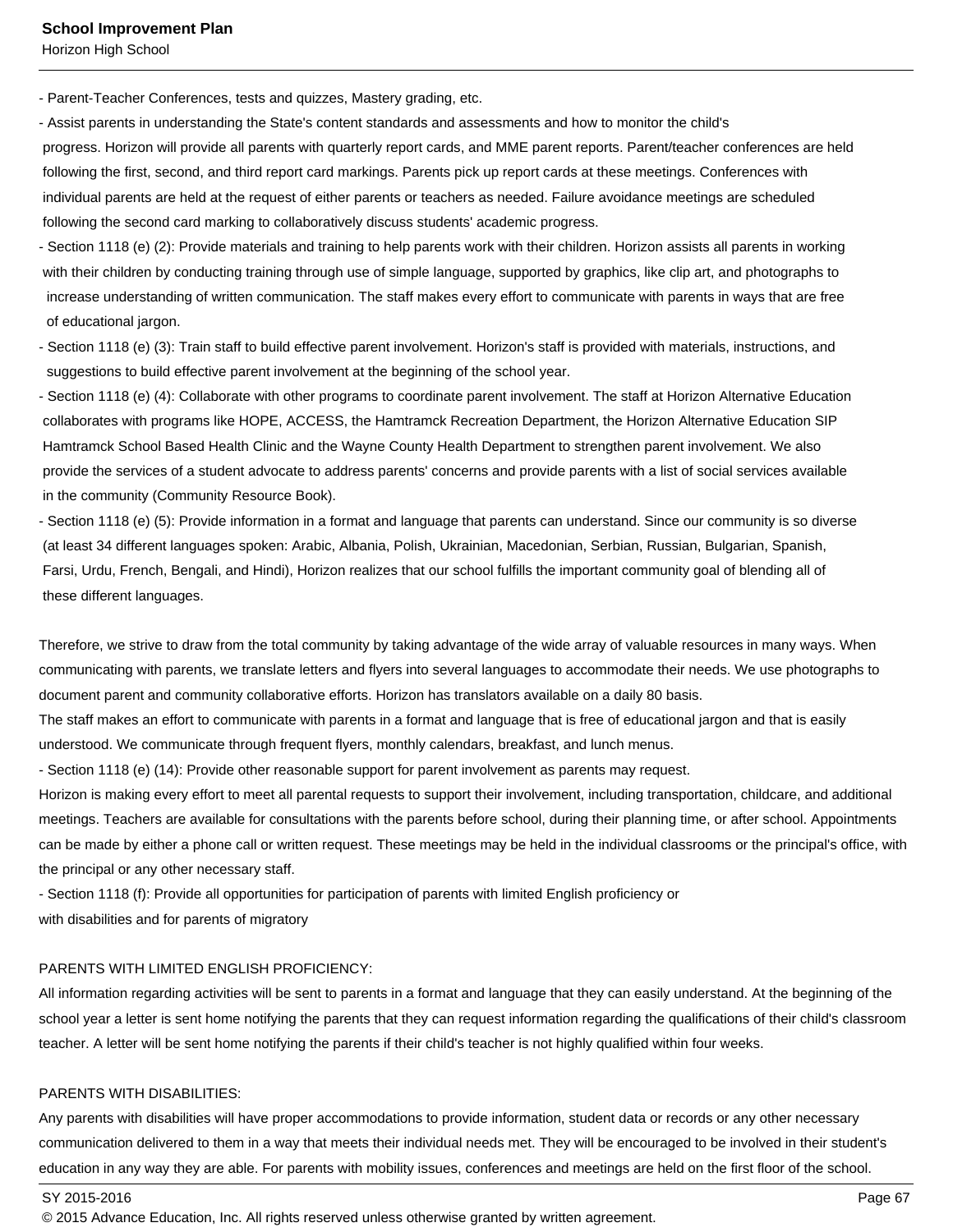Conferences may be held over the phone with parents with restricted mobility. Other alternative forms of communications my include monthly calendars, monthly school newsletters, telephone calls to home.

# PARENTS OF MIGRATORY CHILDREN:

Invitations to parent-teacher conferences and other parent activities are sent home monthly. A monthly schedule is sent home to parents at the beginning of each month outlining the various activities planned for the month. Horizon Alternative Education staff concurs with the result of studies that show when parents are involved in decision-making and advocacy student achievement rises to a higher level. Since parents are valued Horizon Alternative Education SIP Page 67 of 87 stakeholders, we value their input and involvement in all decisions involving their children. We have extended chances for parents to become actively involved in decision-making and advocacy by providing the following opportunities:

 -Invitations to parents to participate in the school improvement process. This process involves setting school-wide goals based on building and state assessment data results.

- Providing parents and community with our School Annual Report. This report summarizes the school goals, provides information on the school, recent MME test scores and special programs that are sponsored by the school.
- Maintaining an "Open Door Policy," encouraging parents to feel welcome to come into the school to discuss any concerns or challenges that they might have.
- -Provide parent surveys in multiple languages.
- -Parents are invited to attend all monthly school improvement and parent/teacher club meetings.

# **6. Describe how the parent involvement component of the schoolwide plan is (will be) evaluated.**

Parental Involvement will be evaluated by the number of parents we have attend our school functions, respond to surveys, contact us by phone, and/or visit the school. The data will be stored in a Parental Involvement notebook and computer folder.

## **7. Describe how the results of the evaluation are (will be) used to improve the schoolwide program.**

The faculty and administrators will evaluate which programs attracted more parents to our school and increase those types of programs.

## **8. Describe how the school-parent compact is developed.**

The school-parent compact was developed through the meeting of interested stakeholders who then collaborated in creating the document.

## **9. Describe how the School-Parent Compact is used at elementary-level parent teacher conferences.**

N/A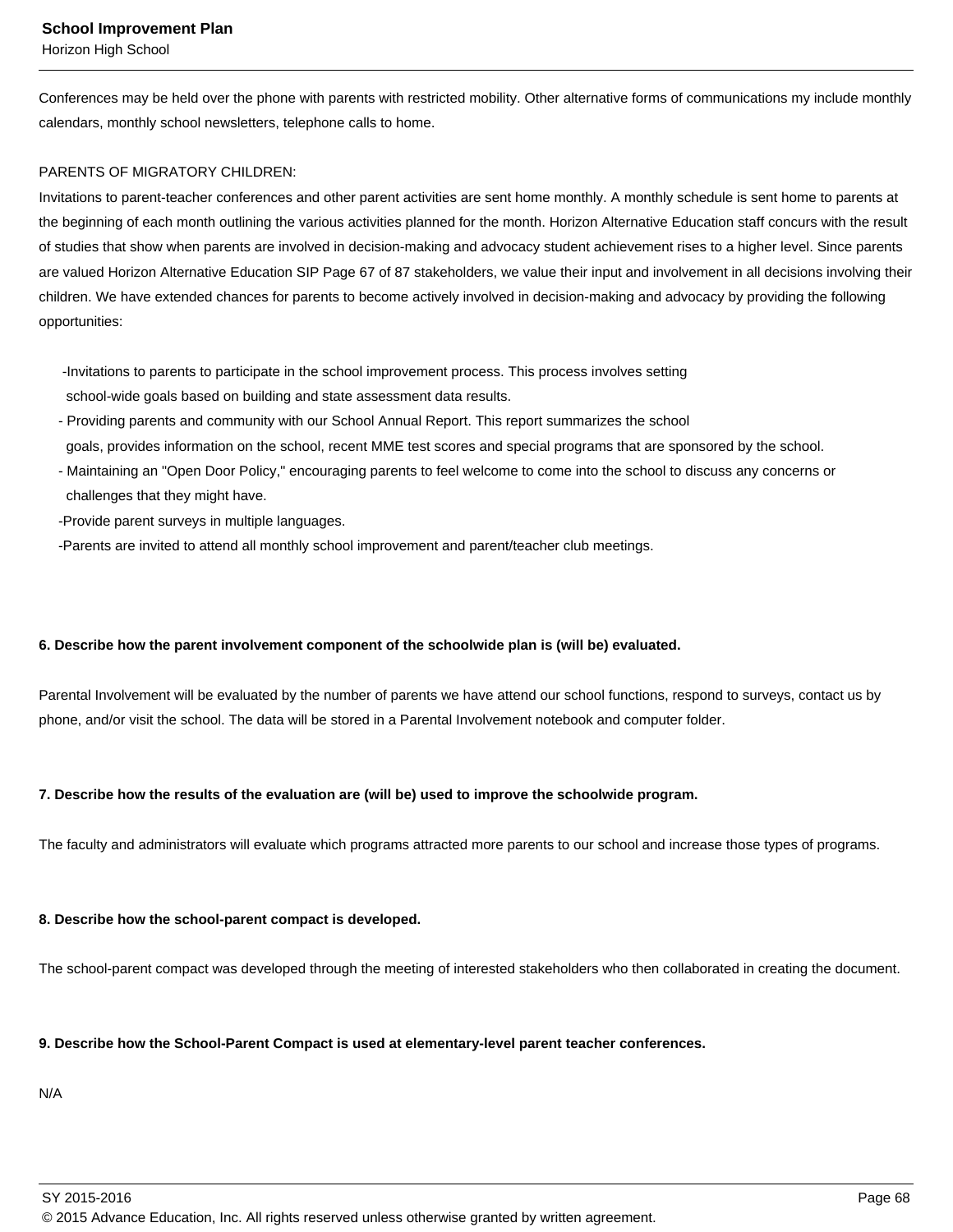Horizon High School

## **10. How is the School-Parent Compact shared with middle school or high school parents (depending on the grade span of the school)?**

The compact is used in Horizon High School to make parents/guardians, students, and teachers aware of their roles and responsibilities in the education process. The compact will be mailed and emailed to parents. Parents and students will be able to view at all Open Houses and Conferences. Students will be given a copy in seminar.

| Label <sup></sup> | <b>Assurance</b>                                    | <b>Response</b> | <b>Comment</b> | <b>Attachment</b>               |
|-------------------|-----------------------------------------------------|-----------------|----------------|---------------------------------|
|                   | The School's School-Parent Compact is<br>lattached. | Yes:            |                | 12015 Parent-School1<br>Compact |

#### **11. Describe how the school provides individual student academic assessment results in a language the parents can understand.**

Hamtramck Public Schools employs several staff members who are literate in both English and the native languages of parents. These employees can be made available to the parents upon request to any of the schools in our district.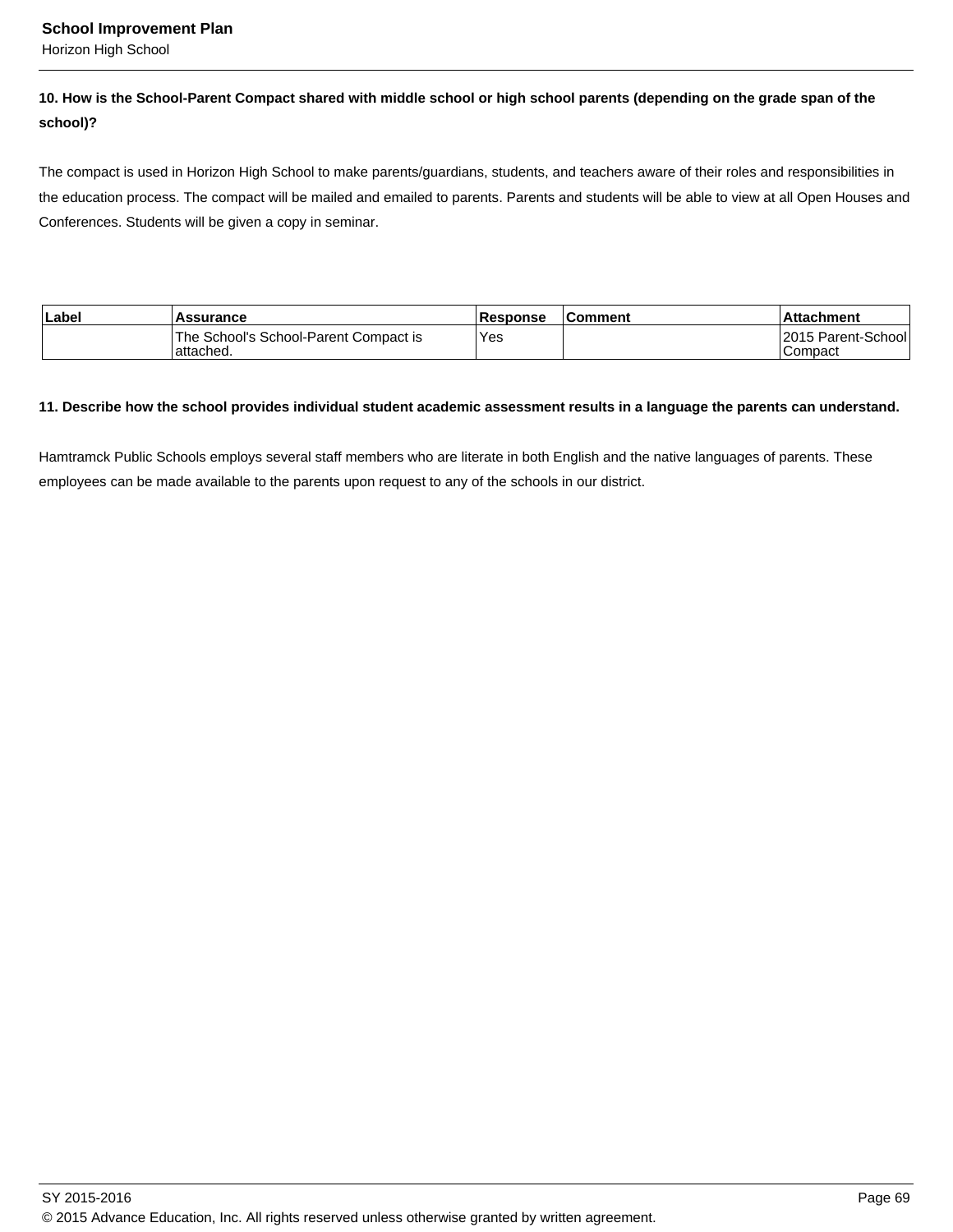## **Component 7: Preschool Transition Strategies**

**1. In what ways does the school connect with preschool age children more than a once a year visitation to the kindergarten classroom?** 

N/A

**2. What types of training does the school provide preschool parents and/or preschool teachers on the skills preschool age children will need when they enter kindergarten?** 

N/A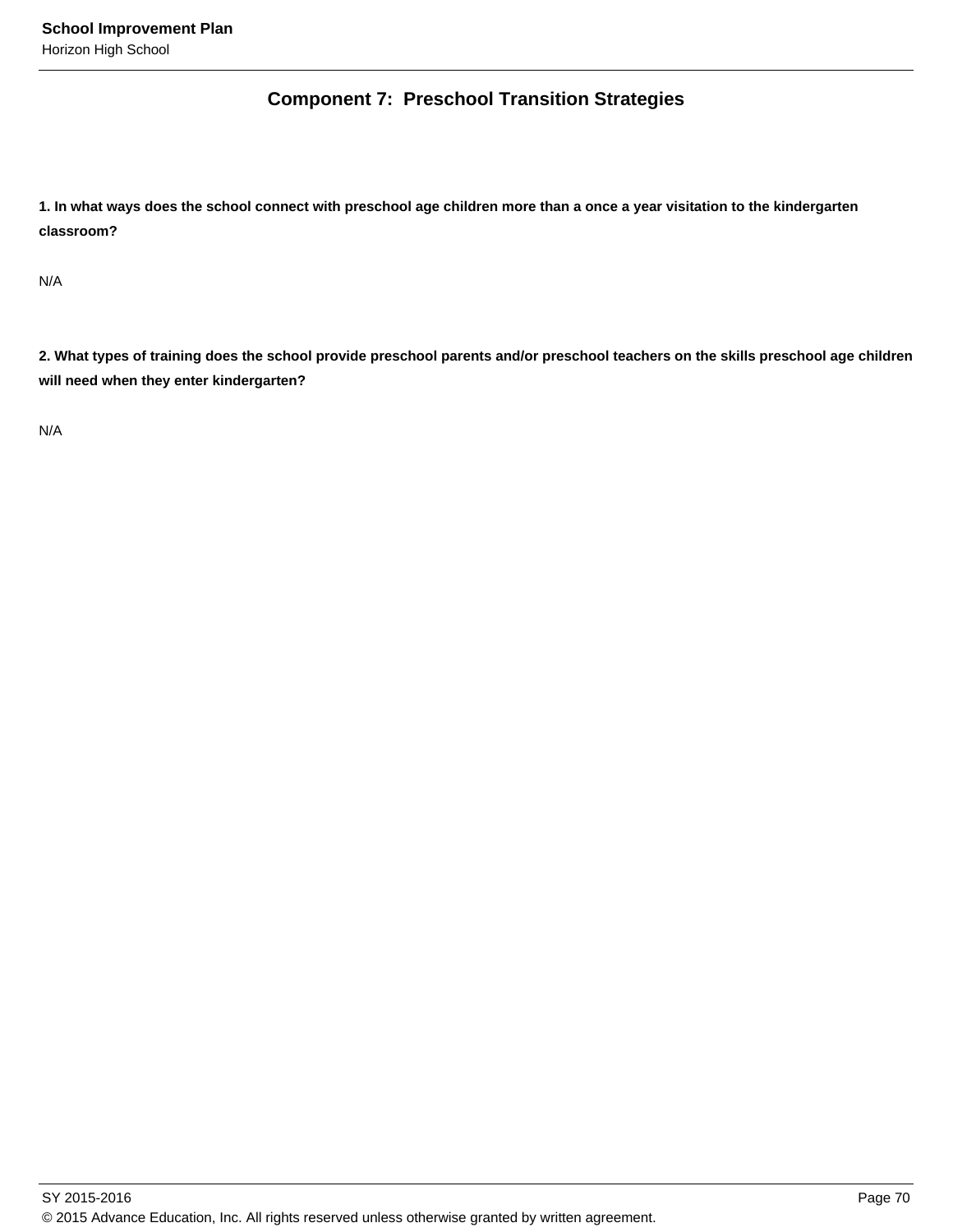## **Component 8: Teacher Participation in Making Assessment Decisions**

#### **1. How do teachers provide their input into the decisions regarding the use of school-based academic assessments?**

The faculty of Horizon High School meet weekly with administration to discuss school-based academic assessments. Teachers have the ability to select, implement, and make decisions based upon school-based academic assessments.The teachers have made changes to courses that will be required for graduation and how instruction will be conducted in ELA, Science, and Social Studies classes.

All entering students will be administered the TABE during the first week of school. This score will be used to determine each student's reading level. The student will then be assigned an online, daily reading class and placed into a STARS reading level group if he/she is reading below sixth grade level. In the content areas, content will be integrated and Tier II Vocabulary will be shared across the classes. Reading and Writing strategies will be implemented daily in the lesson plan. Teachers will have a common, weekly planning time. Students will then be retested at the end of each marking period. Data will then be analyzed to determine if growth has occurred. If not, further interventions will be implemented.

All content areas will be differentiated. Teachers will receive PD to support effective classroom practices.

Teachers will evaluate each other's lesson plans to ensure they are aligned to the State benchmark and still offer the student the opportunity to achieve at his/her level. Teachers have now been trained on IlluminatED software and will be implementing in the 2015-2016 school year. Teachers will be able to create test banks that will generate 3 to 5 question mini-quizzes to use at the end of instruction. Students will use a scantron sheet that the teacher can scan into his/her electronic grading program. The teacher, student, and parents receive instantaneous feedback to see the questions that were missed by the most and least in the class. The student and parent can follow academic achievement.

Teachers will be able to meet weekly and discuss data as a whole or individual basis. Teachers will use this time to analyze all available data from: M-STEP, MI ACCESS, WIDA, TABE, and teacher generated assessments. Our teachers use data driven decision making on a daily basis to gauge our student learning, adjust our teaching practices, communicate to parents and identify interventions for students. State, district, and other assessments are used to monitor learning. Teachers use multiple types of formative assessments (quizzes, progress reports, pre-post tests, daily assessments, curriculum-based assessments, teacher created assessments, rubrics, and student portfolios) to gain a better perspective on how students are performing.Teachers examine and disaggregate all student data; including M-STEP Annual State Assessment and SAT. School-based assessments are administered at the following fashion: End of Course (EOC) at the beginning, middle, and of each semester, lesson mini-quizzes at the end of each class, and Capstones at the end of each concept unit. School-based assessment data is inputted by teachers and available to examine through the district's online grading software.

New to our school, will be the Student Academic Facilitator (SAF). This staff member will meet with teachers and administrator weekly to discuss possible students in need. They will also coordinate all Seminar instruction and present at weekly common planning meeting. The SAF will inform teachers of any and all interventions that have occurred on behalf of a student. Teachers meet weekly in together in their PLC to discuss strategies to meet student needs. Teachers attend the monthly Priority Goal meeting that they lead which is composed of parents, students, and stakeholders. The teachers then attend the four scheduled Title I meetings to and report the progress and ideas of their goal group to the SIT. Assessment data is also shared at that time.

Horizon's School Improvement Team consists of teachers, administrators, SAF, parents, students, and stakeholders. Teachers meet daily with students assigned to them in their seminar class.

#### SY 2015-2016 Page 71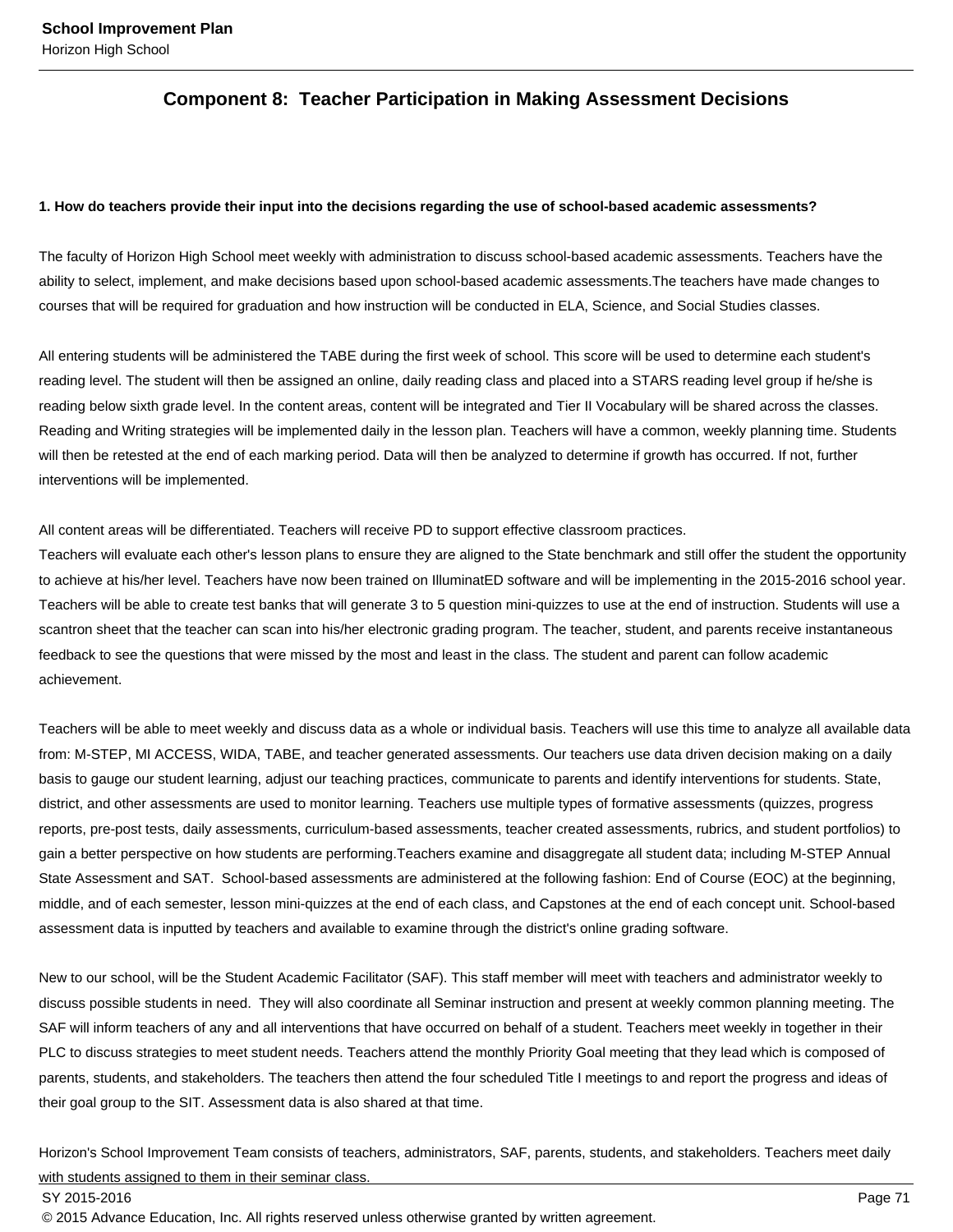Curriculum and instruction at Horizon High School consists of teachers crafting lessons aligned to students to students TABE and EOC (initial) exam. Reading and math instruction are personalized based upon TABE and Alpha II math program assessment.

## **2. How are teachers involved in student achievement data analysis for the purpose of improving the academic achievement of all students?**

The teachers of Horizon High School are extremely motivated to improve the academic achievement of all students. Teachers work in a Professional Learning Community (PLC) every week for three and 1/2 hours. The teachers than collaborate to create lessons that are integrated and differentiated to improve student understanding and comprehension. During this time, the ELL teacher is given the list of the following weeks Tier III (Content) Vocabulary for each class and the list of common Tier II Vocabulary that will be used, discussed, and applied in reading/writing activities. Teachers assist each other in developing assessments of student understanding of required Common Core benchmarks. Teachers will examine data and discuss any concerns with any of their assigned seminar students. Teachers will discuss and modify lessons that were ineffective and collaborate to improve lesson format, strategies, or activities.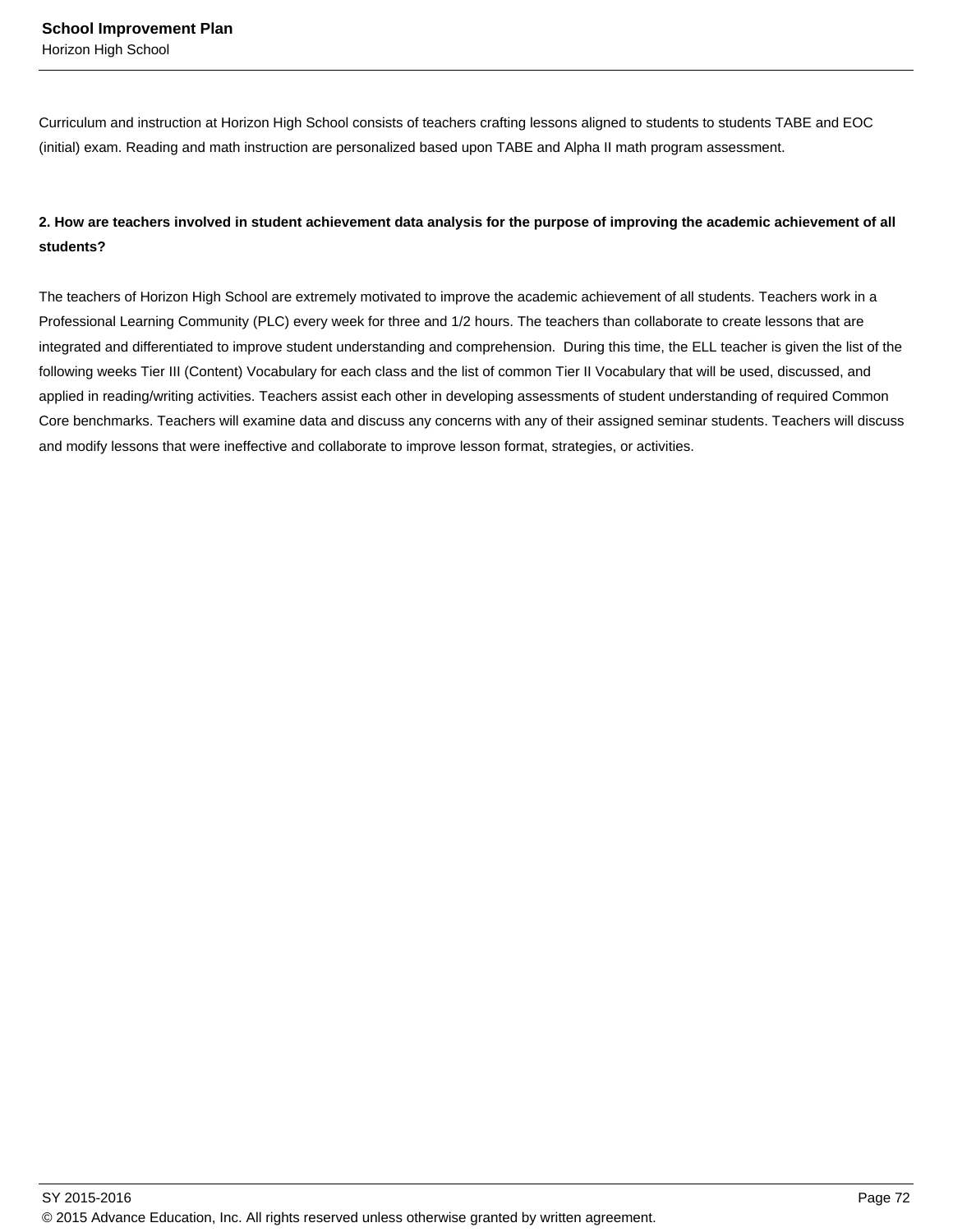## **Component 9: Timely and Additional Assistance to Students Having Difficulty Mastering the Standards**

## **1. Describe the process to identify students who experience difficulty mastering the State's academic achievement assessment standards at an advanced or proficient level.**

Timely intervention will be made during this school year by using the IlluminatED software. This software will allow teacher, parents, and students instantaneous feedback on any given benchmark assessment. Each student has a reusable scantron that teacher scan student scores directly into MISTAR. Teachers will be able to pinpoint student misconception(s), formulate an intervention(s), and implement. Student progress will be shared at our weekly faculty meetings.

All of our students were determined to be non-proficient at the state level. All of the interventions we have adopted for the 2015-2016 school year will be geared towards all students. All students will have a grade level reading course daily, as well as, a seminar class to address social/emotional learning. Students who are reading at or below the sixth grade level will have a mandatory reading recovery program on Fridays from 10 am to 11:30 pm.

Students who score in the lowest performance levels will be targeted for intervention. This could look like after-school tutoring, mentoring by our SAF, or other support activities.

Collectively, the faculty of Horizon High School determined there were six major areas of concern that needed to be immediately addressed to ensure that all students are moving towards success. There are six, teacher-led Priority/Solution Teams.

The following is a description of each Solution Team:

#### 1) Cooperative Culture Team:

The Cooperative Culture Team is responsible for ensuring that the schoolwide social and emotional learning curriculum, "C.A.R.E: Strategies for Building the Achievement Gap" and Restorative Practices are being supported and implemented effectively throughout the school.

#### 2) Attendance Intervention Team:

Members of the Intervention Team review students in regular education who are not making adequate gains despite standard program intervention. In particular, students with academic behavior, and/or attendance are reviewed and supported with additional school resources. Interventions are developed with the teacher and parent to the child attain greater academic growth.

#### 3) Parent and Family Involvement Team:

Parents are essential partners in ensuring students' success. This team coordinates a program of extensive outreach, opportunities and workshops designed to invite families to be engaged in the school community and partners in their child's learning in ways that are beneficial to the student and manageable to the family.

#### 4) School to Work Team:

Members of the Community Connections Team work to ensure that community volunteers and business partners are engaged and aligned with the school goals. Supporting other components, this group helps align resources with students, schoolwide, and community needs for

SY 2015-2016 Page 73

<sup>© 2015</sup> Advance Education, Inc. All rights reserved unless otherwise granted by written agreement.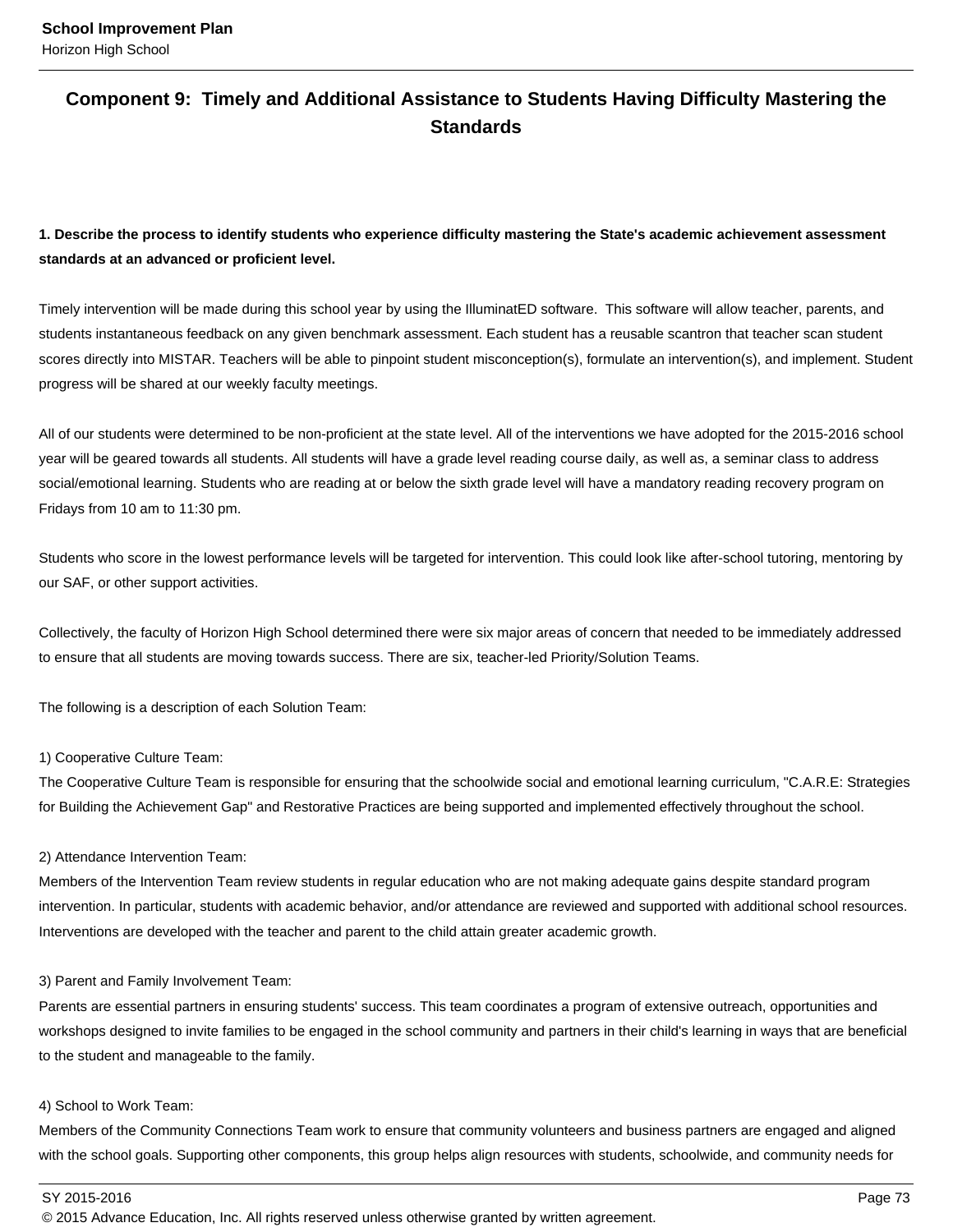Horizon High School

volunteers and resources.

5) Creating Effective Classroom Environments Team:

Members of this Professional Development that focused on improving achievement in: Reading, Writing, Science, Social Studies, and Math.

6) Student/Teacher Academic Reading Support (STARS) Team:

(ELL Literacy Priority) Research has shown that English Language Learners (ELL) must be given opportunities to speak English. This oneon- way, low stress engagement with a teacher in a small group setting once/week is intended to give students the necessary "extra time" for language acquisition.

7) Data Collection Team:

(Demographic Priorities) This team creates surveys, generates the data collected from these surveys, and makes presentations/suggestions based upon this data. for teachers, parents, and students to facilitate learning and understanding between all three groups.

## **2. How is timely, effective, additional assistance provided to students who are experiencing difficulty mastering the State's academic achievement assessment standards at an advanced or proficient level?**

All of our students were found to be non-proficient on state achievement exams. Data from these state's assessments are not received in a timely fashion. Due to this, the previous year's data must be used to drive decision making.

Our faculty will be meeting weekly with the bottom 30% of our students to improve conversational English skills at grade level for 90 minutes. This will be small group instruction that is focused on speaking English. This is the first step in learning how to read and write English.

Every student will be required to have an online reading course that will be facilitated by a member of the faculty.

Tutoring is available everyday after school.

There is very little difference between any of the students in our school based upon state-wide assessments.

All of our students struggle with reading, writing, and critical thinking skills.

#### **3. How are students' individual needs being addressed through differentiated instruction in the classroom?**

It makes sense to provide different avenues of learning for students to reach the same destination. Research by educator Leslie Owen Wilson supports differentiating instruction within the classroom. Wilson found lecture is the least effective instructional strategy, with only 5 to 10 percent retention after 24 hours. Engaging in a discussion, practicing after exposure to content and teaching others are much more effective ways to ensure learning retention. All of our teachers will use a variety of differentiated instruction strategies; which could include: CONTENT: The teacher may differentiate the content by designing activities for groups of students that cover various levels of

 Bloom's Taxonomy (a classification of levels of intellectual behavior going from lower-order thinking skills to higher order thinking skills). The six levels are: remembering, understanding, applying, analyzing, evaluating and creating. Activities to support: match vocabulary words to definitions, read a passage of text and answer related questions, think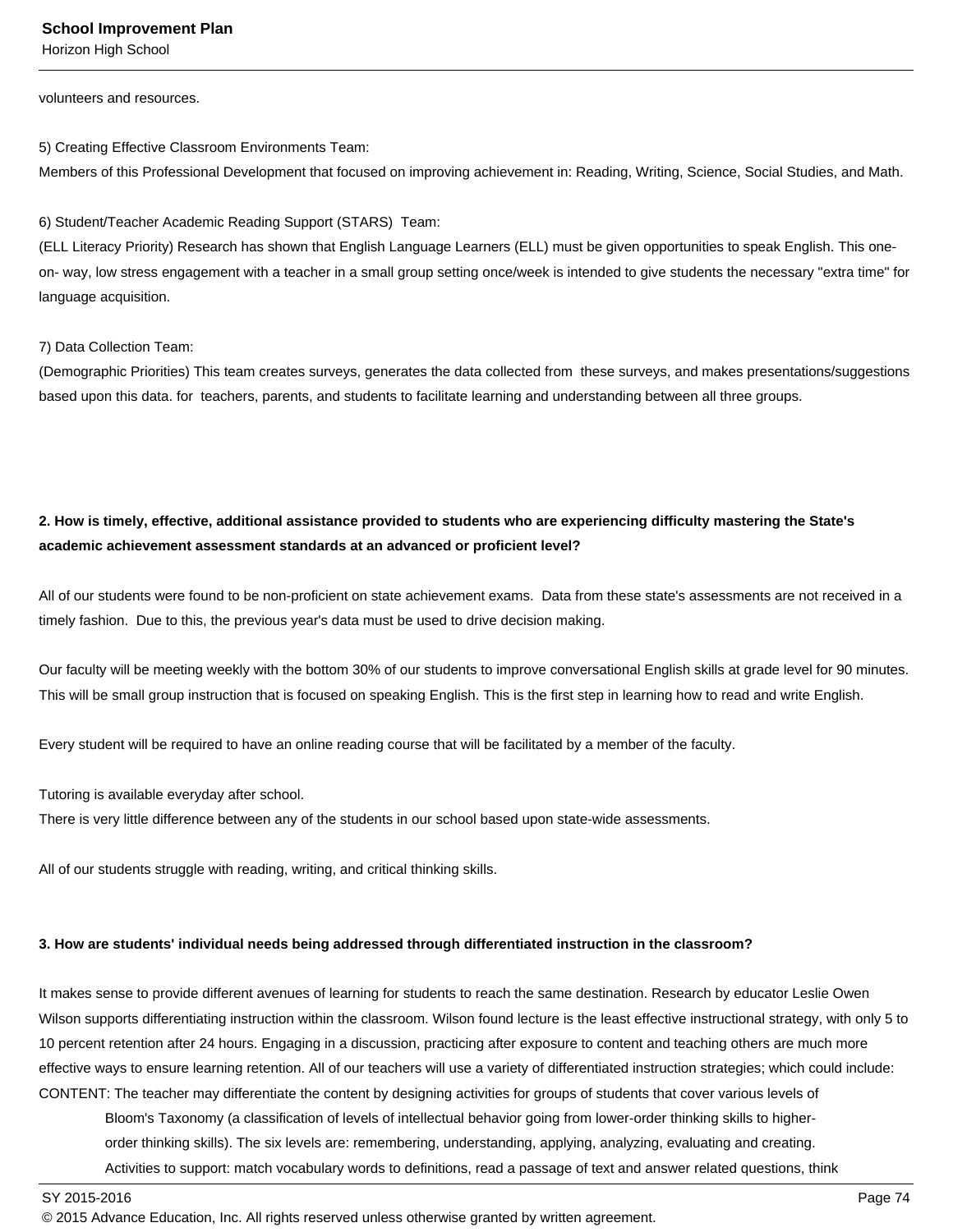Horizon High School

 of a situation that happened to a character in the story and a different outcome, differentiate fact from opinion in the story, Identify an author's position (RAFT)and provide evidence to support this viewpoint, create a PowerPoint presentation summarizing the lesson.

PROCESS: Each student has a preferred learning style, and successful differentiation includes delivering the material to each style: visual, auditory and kinesthetic and through words.

Activities to support:Provide textbooks for visual and word learners, allow auditory learners to listen to audio books,

give kinesthetic learners the opportunity to complete an interactive assignment online.

PRODUCT: The product is what the student creates at the end of the lesson to demonstrate the mastery of the content. This can be in the form of tests, projects, reports or other activities. Teachers may assign students to complete activities that show mastery of an educational concept in a way the student prefers, based on learning style.

 Activities to support differentiating the end product: Read and write learners write a book report, visual learners create a graphic organizer of the story, Auditory learners give an oral report, Kinesthetic learners build a diorama illustrating the story.

LEARNING ENVIRONMENT:The conditions for optimal learning include both physical and psychological elements. A flexible classroom layout is key, incorporating various types of furniture and arrangements to support both individual and group work. Psychologically speaking, teachers should use classroom management techniques that support a safe and supportive learning environment. Activities to support: Break some students into reading groups to discuss the assignment, allow

> students to read individually if preferred, research shows differentiated instruction is effective for high ability students as well as students with mild to severe disabilities.

Our teachers understand that when students are given more options on how they can learn material, they take on more responsibility for their own learning. Students appear to be more engaged in learning, and there are reportedly fewer discipline problems in classrooms where teachers provide differentiated lessons. Differentiated instruction requires more work during lesson planning, and many teachers struggle to find the extra time in their schedule.The learning curve can be steep and some schools lack professional development resources.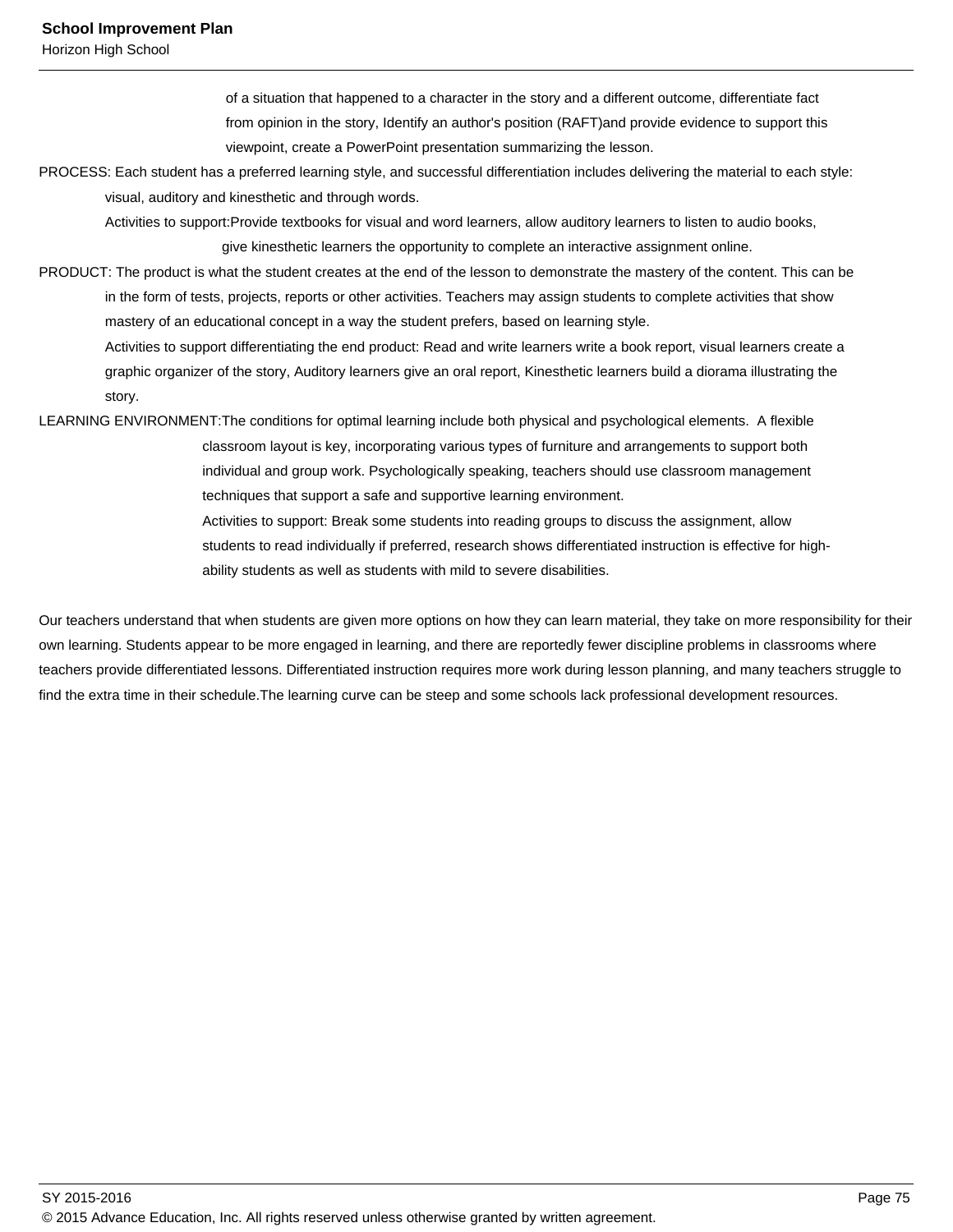## **Component 10: Coordination and Integration of Federal, State and Local Programs and Resources**

**1. In what ways are the programs coordinated and integrated toward the achievement of the schoolwide goals? Include a LIST of the State, local and Federal programs/resources that will be supporting the schoolwide program.**

#### COORDINATING AND CONSOLIDATION OF PROGRAMS

One of our purposes at Horizon High School is assure equity among students when it comes to learning. Horizon is focused on getting struggling students to the required State Proficiency Levels on M-STEP (Standardized Test Scores). Coordination of all programs Federal, State, and Local will give the Horizon High School stakeholders access to all available resources to help us reach our intended goals and objectives each year. Collectively these programs will provide training for parents and staff, health and medical resources for students and parents, and a host of other resources needed to improve the overall academic outcomes for all Horizon students.

Horizon High School will consolidate Title I, Part A and the State general funds to create better learners, educators, parents by coordinating instructional programs and consolidating financial resources to help improve overall student achievement for all students; especially for students who are furthest away from the State Proficiency Target of 85%.

Assessment data results of our 2015-2016 Comprehensive Needs Assessment CAN clearly identify the academic and non-academic areas for improving. These funding sources will be utilized to accelerate the academic success for all students. By revising and updating our school-wide results, we have the flexibility to use or move funding sources to appropriate areas of concern. the following programs will be coordinated and integrated to attain student achievement, especially for the neediest by providing additional staff: Title I, Part A, Section General Funds and local funds in the following ways: School Service Assistants, Bilingual Paraprofessionals, Parent/Community Liaison. The consolidated fund will also provide professional development for staff in areas of Science, Social Studies, Reading, and Mathematics. Funds will support classroom instruction with on-line programs that include: Khan Academy, Common Core mini-lessons, and research projects. Classroom instruction will be supported and enriched through content-based programs provided by external resources. Funding will support and an increase in Parental Involvement as well as training for parents.

#### FEDERAL RESOURCES, PROGRAMS, AND GRANTS

Title I, Part A Provides: School Service Assistant, Bilingual Paraprofessionals, Field Trip/Fieldwork, Transportation, Classroom Technology. After school, Workshops, Professional Development, Parental Involvement, Parent Professional Development, Resources, Community Partnerships , Parental Support, Supplemental Supplies and Books.

Title II A Provide: Professional Development

Sodexo Provides: Free/Reduced Lunch and Fruit and Vegetable Grant

#### STATE RESOURCES, PROGRAMS, AND GRANTS

General Funds Provides: Staff, Curriculum, Professional Development, Professional Learning Communities, and Materials

Wayne RESA Provides: Title III Support and Professional Development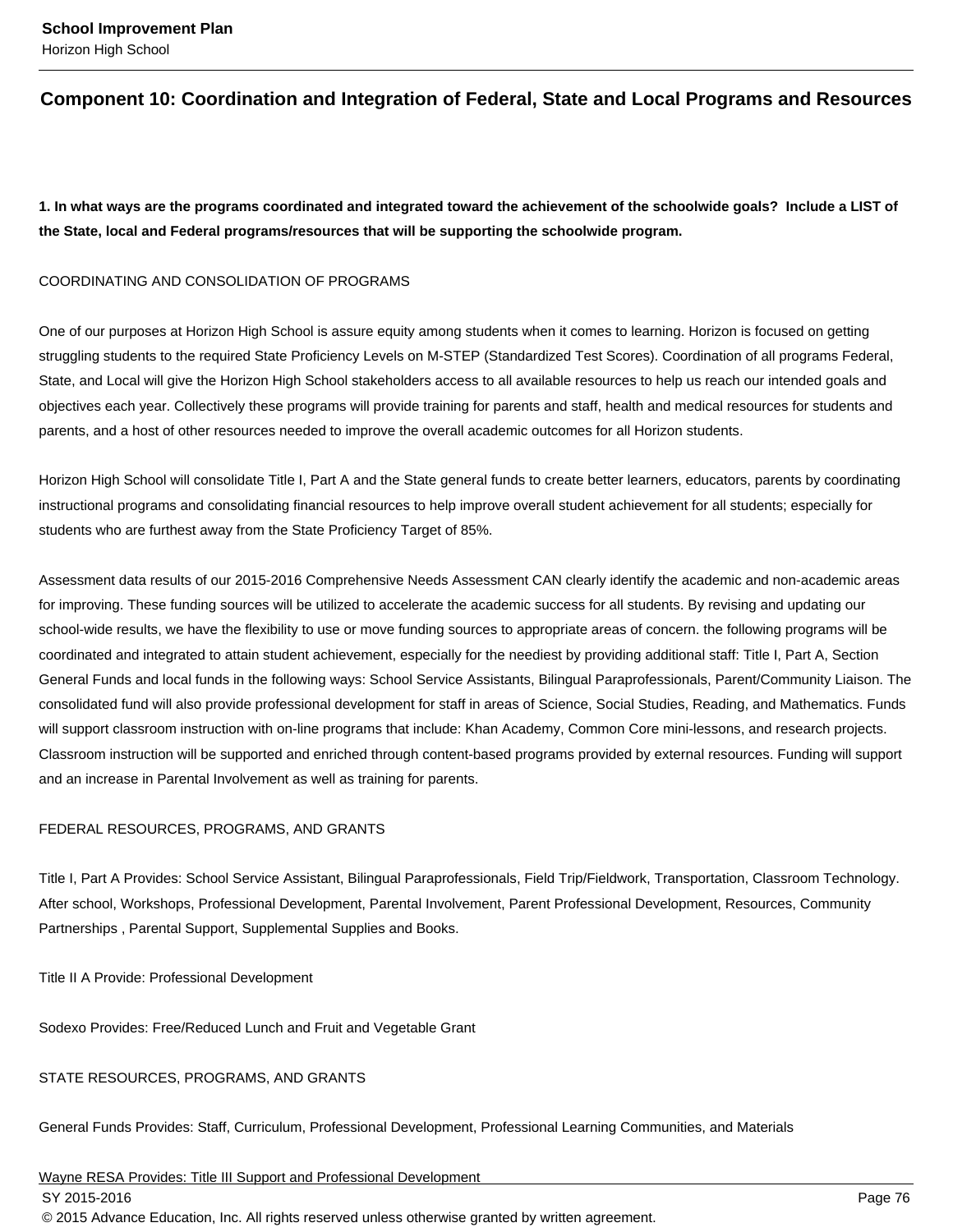## LOCAL RESOURCES, PROGRAMS, AND GRANTS

School Level Parent Organization Provides: Stakeholders, Parent Involvement, and Community Outreach

DMC Free Clinic Provides: medical care, vaccinations, and preventative care

Mobile Dentist Provides: Dental Care and Dental Products

HOPE provides: after school tutoring and activities

Wayne State University Provides: College interns and Reading Mentors

## **2. Describe how the school will use the resources from Title I and other State, local and Federal sources to implement the ten required schoolwide components.**

COMPONENT ONE - Comprehension Needs Assessment- General Fund and Title I The CNA is supported by the general fund through SIT meeting times and supplies. The resources needed to support the outcomes from the CNA, such as supplies for programs or funded positions, are then accessed through Title 1.

## FEDERAL RESOURCES, PROGRAMS, AND GRANTS

Title I, Part A Provides: School Service Assistant, Bilingual Paraprofessionals, Field Trip/Fieldwork, Transportation, Classroom Technology. After school, Workshops, Professional Development, Parental Involvement, Parent Professional Development, Resources, Community Partnerships , Parental Support, Supplemental Supplies and Books.

Title II A Provide: Professional Development

STATE RESOURCES, PROGRAMS, AND GRANTS

General Funds Provides: Staff, School Improvement Team Members, Family-Student Advocate (FSA), Curriculum, Professional Development, Professional Learning Communities, and Materials

## LOCAL RESOURCES, PROGRAMS, AND GRANTS

School Level Parent Organization Provides: Stakeholders, Parent Involvement, and Community Outreach

SY 2015-2016 Page 77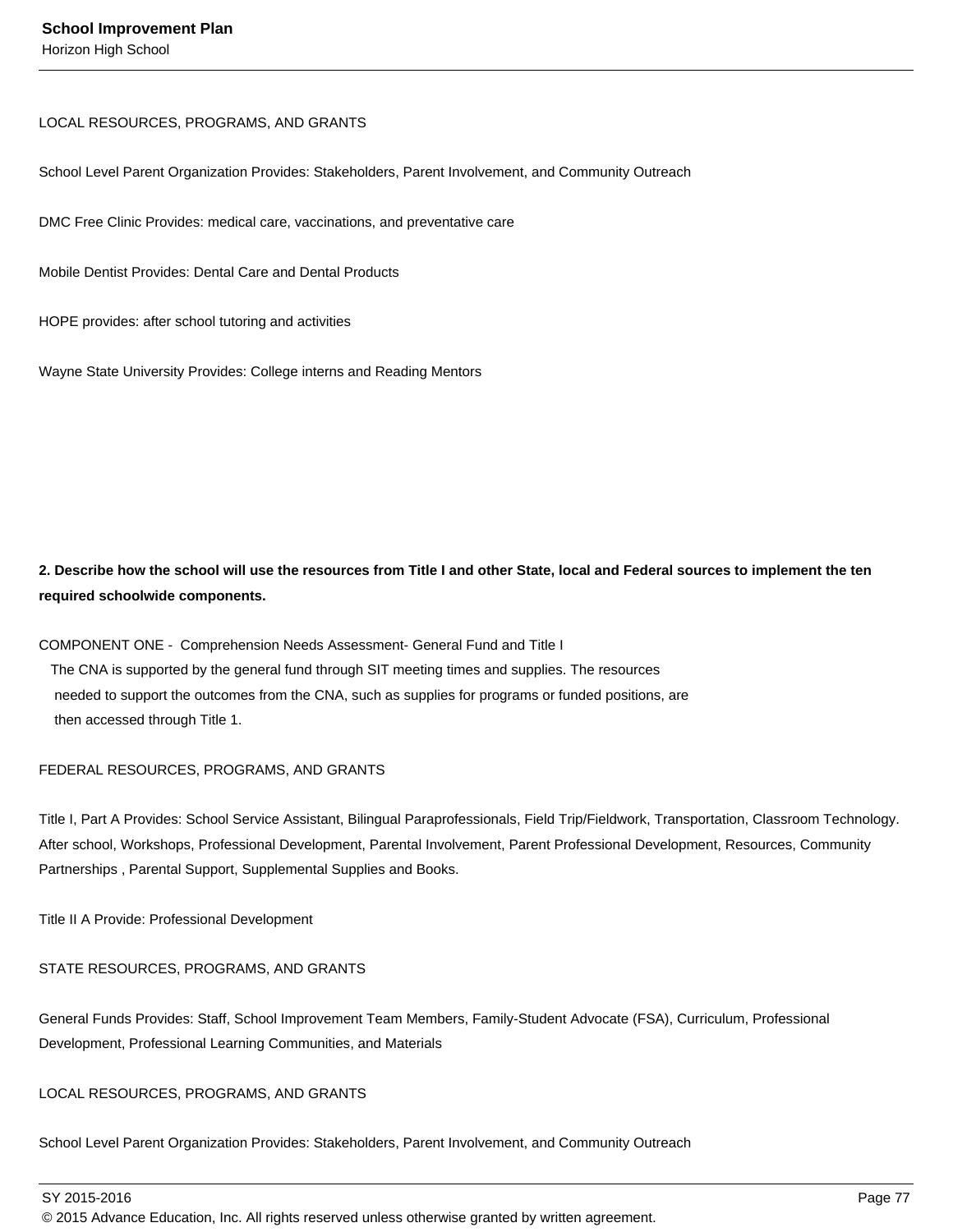Horizon High School

DMC Free Clinic Provides: medical care, vaccinations, and preventative care

Mobile Dentist Provides: Dental Care and Dental Products

HOPE provides: after school tutoring and activities

Wayne State University Provides: College interns and Reading Mentors

COMPONENT TWO - School-wide Reform Strategies

#### FEDERAL RESOURCES, PROGRAMS, AND GRANTS

Title I, Part A Provides: School Service Assistant, Bilingual Paraprofessionals, Field Trip/Fieldwork, Transportation, Classroom Technology. After school, Workshops, Professional Development, Parental Involvement, Parent Professional Development, Resources, Community Partnerships , Parental Support, Supplemental Supplies and Books.

Title II A Provide: Professional Development

#### STATE RESOURCES, PROGRAMS, AND GRANTS

General Funds Provides: Staff, School Improvement Team Members, Family-Student Advocate (FSA), Curriculum, Professional Development, Professional Learning Communities, and Materials

LOCAL RESOURCES, PROGRAMS, AND GRANTS

School Level Parent Organization Provides: Stakeholders, Parent Involvement, and Community Outreach

DMC Free Clinic Provides: medical care, vaccinations, and preventative care

Mobile Dentist Provides: Dental Care and Dental Products

HOPE provides: after school tutoring and activities

Wayne State University Provides: College interns and Reading Mentors

COMPONENT 3 - Instruction by Highly Qualified Professional Staff

#### FEDERAL RESOURCES, PROGRAMS, AND GRANTS

Title I, Part A Provides: School Service Assistant, Bilingual Paraprofessionals, Field Trip/Fieldwork, Transportation, Classroom Technology. After school, Workshops, Professional Development, Parental Involvement, Parent Professional Development, Resources, Community Partnerships , Parental Support, Supplemental Supplies and Books.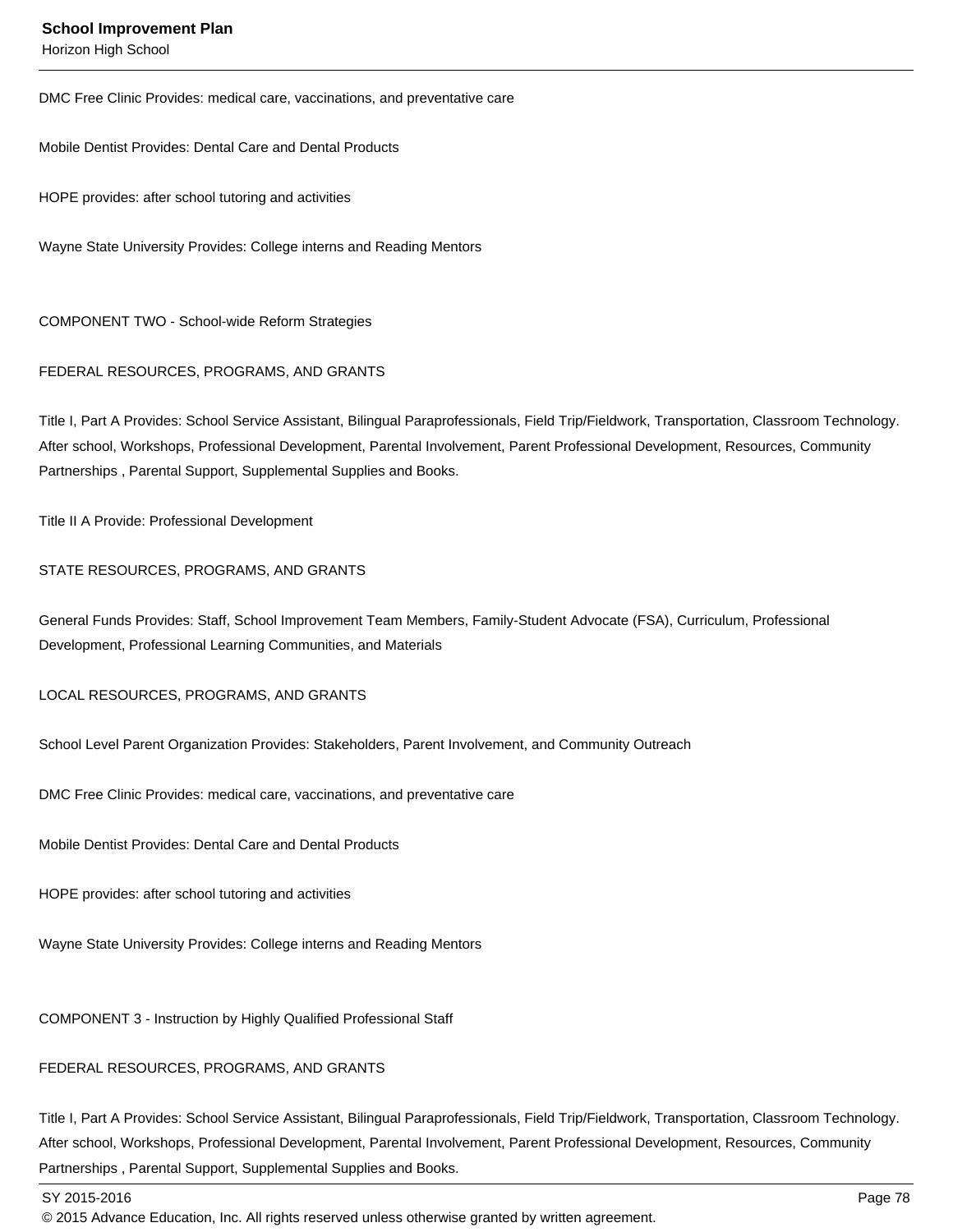Title II A Provide: Professional Development

#### STATE RESOURCES, PROGRAMS, AND GRANTS

General Funds Provides: Staff and Professional Development

Wayne RESA Provides: Title III Support and Professional Development

COMPONENT 4 - Strategies to Attract Highly Qualified Teachers to High Needs Schools

#### FEDERAL RESOURCES, PROGRAMS, AND GRANTS

Title I, Part A Provides: School Service Assistant, Bilingual Paraprofessionals, Field Trip/Fieldwork, Transportation, Classroom Technology. After school, Workshops, Professional Development, Parental Involvement, Parent Professional Development, Resources, Community Partnerships , Parental Support, Supplemental Supplies and Books.

Title II A Provide: Professional Development

#### STATE RESOURCES, PROGRAMS, AND GRANTS

General Funds Provides: Staff, School Improvement Team Members, Family-Student Advocate (FSA), Curriculum, Professional Development, Professional Learning Communities, and Materials

LOCAL RESOURCES, PROGRAMS, AND GRANTS

School Level Parent Organization Provides: Stakeholders, Parent Involvement, and Community Outreach

DMC Free Clinic Provides: medical care, vaccinations, and preventative care

Mobile Dentist Provides: Dental Care and Dental Products

HOPE provides: after school tutoring and activities

Wayne State University Provides: College interns and Reading Mentors

COMPONENT 5 - High-Quality and Ongoing Professional Development

#### FEDERAL RESOURCES, PROGRAMS, AND GRANTS

Title I, Part A Provides: School Service Assistant, Bilingual Paraprofessionals, Field Trip/Fieldwork, Transportation, Classroom Technology. After school, Workshops, Professional Development, Parental Involvement, Parent Professional Development, Resources, Community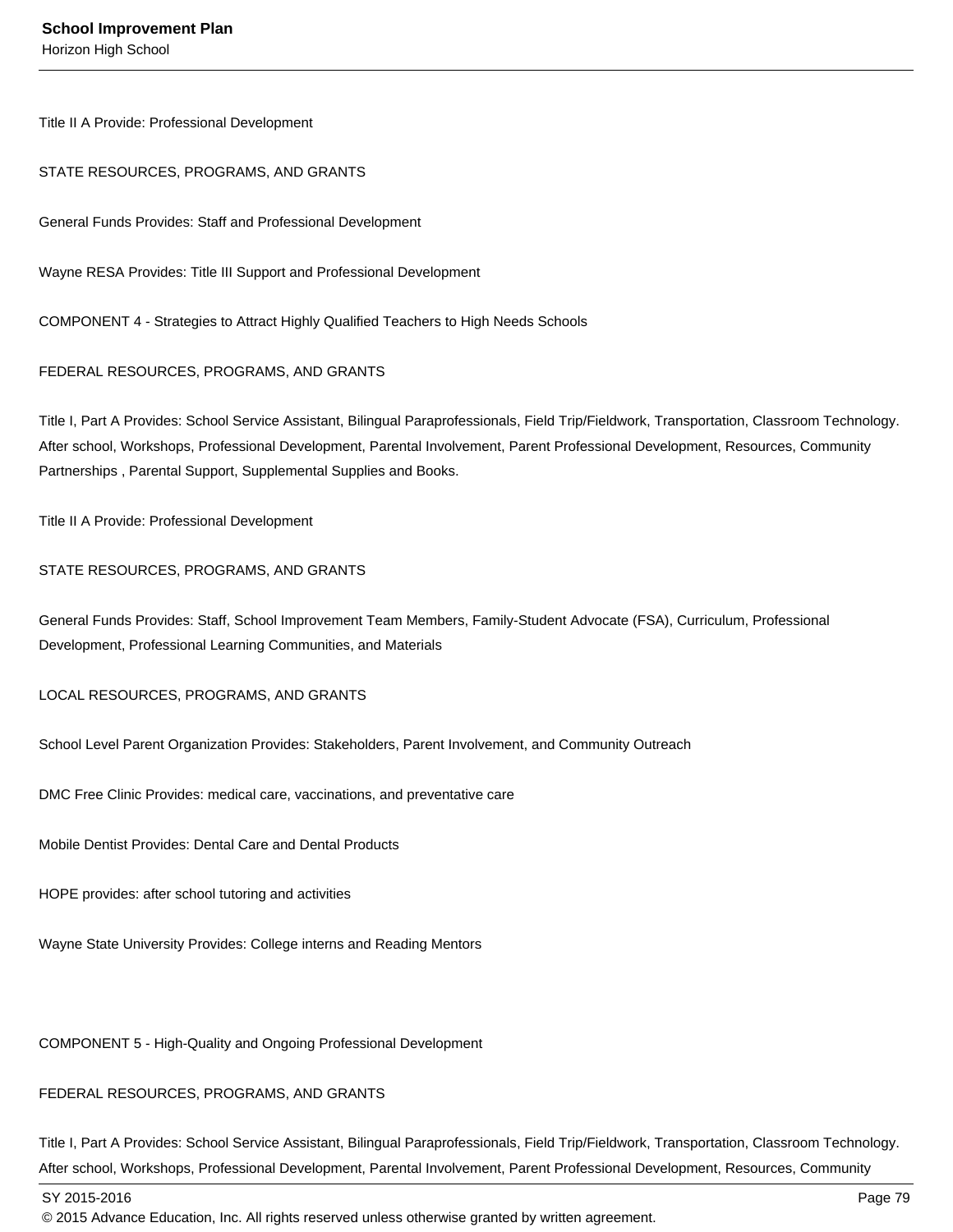Horizon High School

Partnerships , Parental Support, Supplemental Supplies and Books.

Title II A Provide: Professional Development

STATE RESOURCES, PROGRAMS, AND GRANTS

General Funds Provides: Staff, School Improvement Team Members, Family-Student Advocate (FSA), Curriculum, Professional Development, Professional Learning Communities, and Materials

#### LOCAL RESOURCES, PROGRAMS, AND GRANTS

School Level Parent Organization Provides: Stakeholders, Parent Involvement, and Community Outreach

DMC Free Clinic Provides: medical care, vaccinations, and preventative care

Mobile Dentist Provides: Dental Care and Dental Products

HOPE provides: after school tutoring and activities

Wayne State University Provides: College interns and Reading Mentors

COMPONENT 6 - Strategies to Increase Parental Involvement

#### FEDERAL RESOURCES, PROGRAMS, AND GRANTS

Title I, Part A Provides: School Service Assistant, Bilingual Paraprofessionals, Field Trip/Fieldwork, Transportation, Classroom Technology. After school, Workshops, Professional Development, Parental Involvement, Parent Professional Development, Resources, Community Partnerships , Parental Support, Supplemental Supplies and Books.

Title II A Provide: Professional Development

#### STATE RESOURCES, PROGRAMS, AND GRANTS

General Funds Provides: Staff, School Improvement Team Members, Family-Student Advocate (FSA), Curriculum, Professional Development, Professional Learning Communities, and Materials

#### LOCAL RESOURCES, PROGRAMS, AND GRANTS

School Level Parent Organization Provides: Stakeholders, Parent Involvement, and Community Outreach

DMC Free Clinic Provides: medical care, vaccinations, and preventative care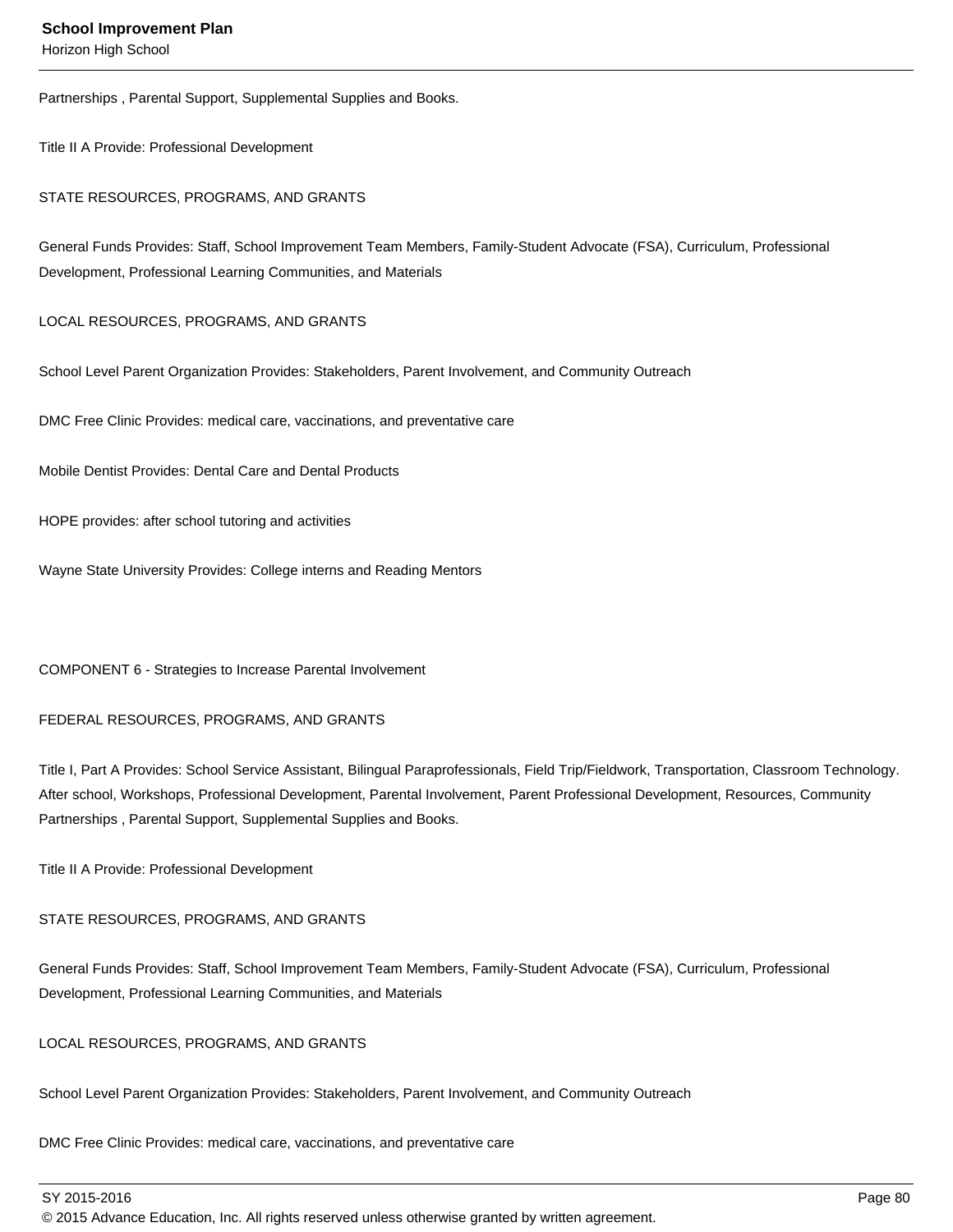Horizon High School

Mobile Dentist Provides: Dental Care and Dental Products

HOPE provides: after school tutoring and activities

Wayne State University Provides: College interns and Reading Mentors

COMPONENT 7 - Teacher Participation in Making Decisions

#### FEDERAL RESOURCES, PROGRAMS, AND GRANTS

Title I, Part A Provides: School Service Assistant, Bilingual Paraprofessionals, Field Trip/Fieldwork, Transportation, Classroom Technology. After school, Workshops, Professional Development, Parental Involvement, Parent Professional Development, Resources, Community Partnerships , Parental Support, Supplemental Supplies and Books.

Title II A Provide: Professional Development

#### STATE RESOURCES, PROGRAMS, AND GRANTS

General Funds Provides: Staff, School Improvement Team Members, Family-Student Advocate (FSA), Curriculum, Professional Development, Professional Learning Communities, and Materials

LOCAL RESOURCES, PROGRAMS, AND GRANTS

School Level Parent Organization Provides: Stakeholders, Parent Involvement, and Community Outreach

DMC Free Clinic Provides: medical care, vaccinations, and preventative care

Mobile Dentist Provides: Dental Care and Dental Products

HOPE provides: after school tutoring and activities

Wayne State University Provides: College interns and Reading Mentors

COMPONENT 8 - Teacher Participation in Making Assessment Decisions

#### FEDERAL RESOURCES, PROGRAMS, AND GRANTS

Title I, Part A Provides: School Service Assistant, Bilingual Paraprofessionals, Field Trip/Fieldwork, Transportation, Classroom Technology. After school, Workshops, Professional Development, Parental Involvement, Parent Professional Development, Resources, Community Partnerships , Parental Support, Supplemental Supplies and Books.

SY 2015-2016 Page 81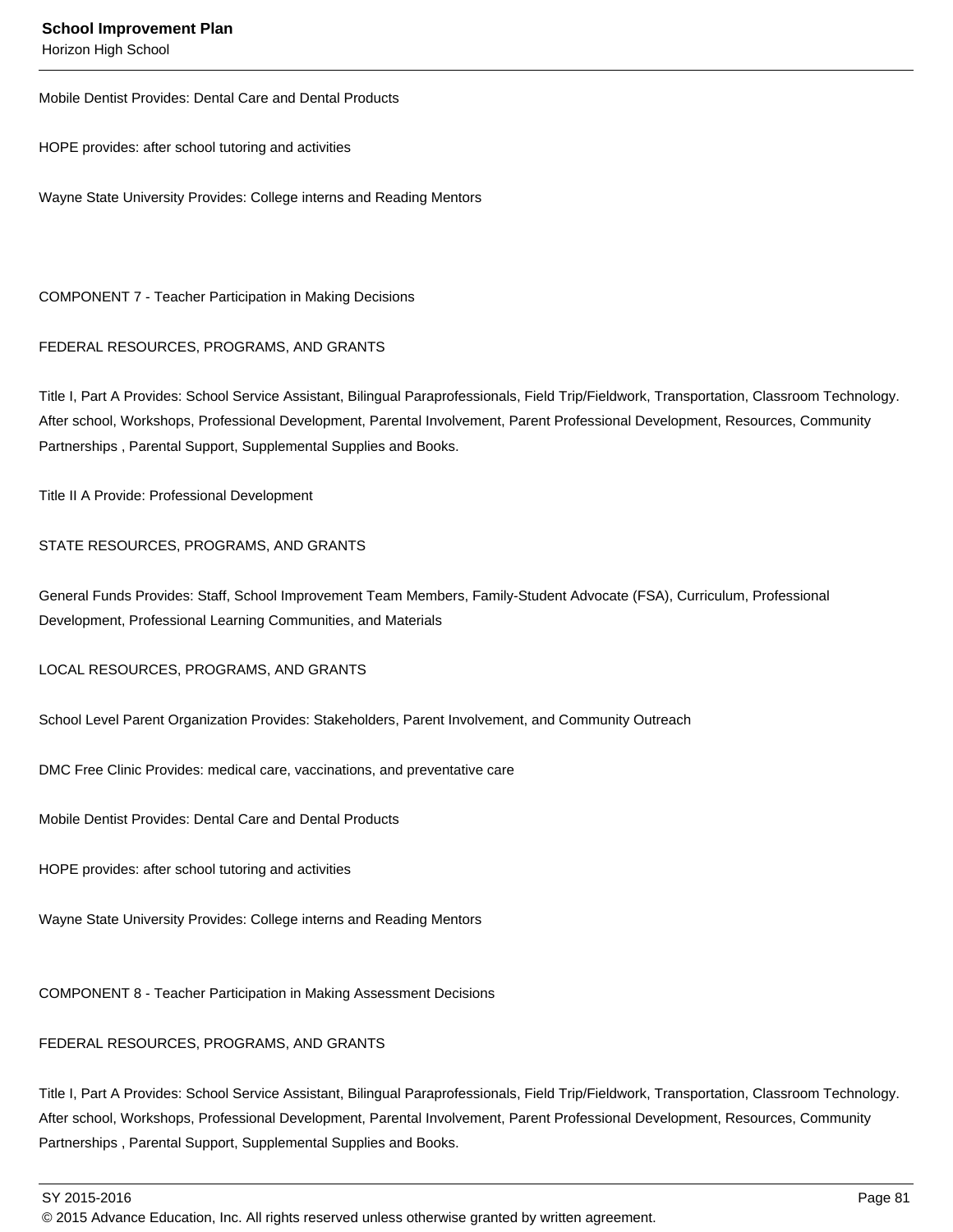Horizon High School

Title II A Provide: Professional Development

STATE RESOURCES, PROGRAMS, AND GRANTS

General Funds Provides: Staff, School Improvement Team Members, Family-Student Advocate (FSA), Curriculum, Professional Development, Professional Learning Communities, and Materials

LOCAL RESOURCES, PROGRAMS, AND GRANTS

School Level Parent Organization Provides: Stakeholders, Parent Involvement, and Community Outreach

DMC Free Clinic Provides: medical care, vaccinations, and preventative care

Mobile Dentist Provides: Dental Care and Dental Products

HOPE provides: after school tutoring and activities

Wayne State University Provides: College interns and Reading Mentors

COMPONENT 9 -Coordination and Integration of Federal, State, and Local Programs and Resources

#### FEDERAL RESOURCES, PROGRAMS, AND GRANTS

Title I, Part A Provides: School Service Assistant, Bilingual Paraprofessionals, Field Trip/Fieldwork, Transportation, Classroom Technology. After school, Workshops, Professional Development, Parental Involvement, Parent Professional Development, Resources, Community Partnerships , Parental Support, Supplemental Supplies and Books.

Title II A Provide: Professional Development

#### STATE RESOURCES, PROGRAMS, AND GRANTS

General Funds Provides: Staff, School Improvement Team Members, Family-Student Advocate (FSA), Curriculum, Professional Development, Professional Learning Communities, and Materials

LOCAL RESOURCES, PROGRAMS, AND GRANTS

School Level Parent Organization Provides: Stakeholders, Parent Involvement, and Community Outreach

DMC Free Clinic Provides: medical care, vaccinations, and preventative care

Mobile Dentist Provides: Dental Care and Dental Products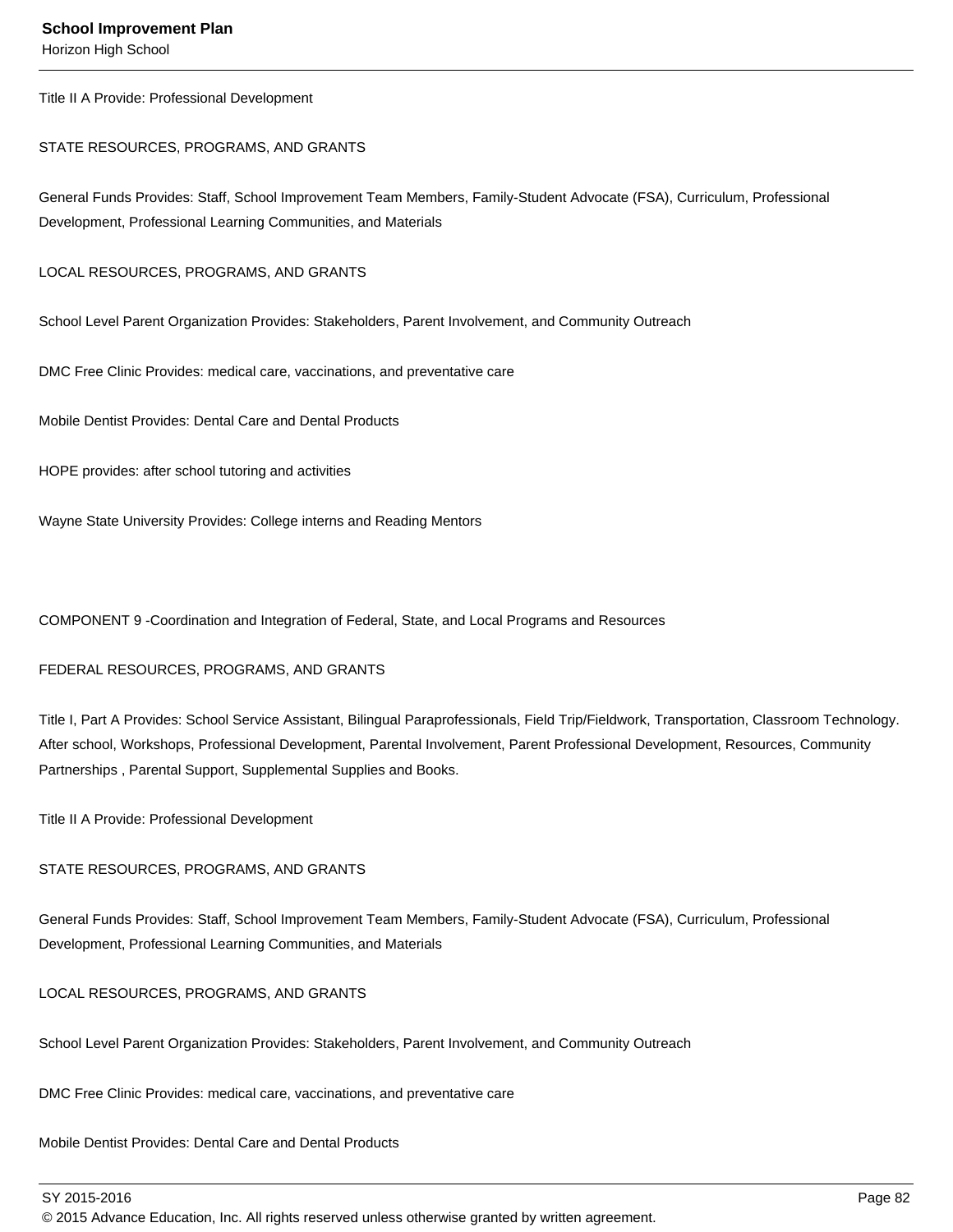Horizon High School

HOPE provides: after school tutoring and activities

Wayne State University Provides: College interns and Reading Mentors

**3. How does the school coordinate and integrate the following Federal, State and local programs and services in a manner applicable to the grade level to support achievement of the schoolwide goals: violence prevention programs, nutrition programs, housing programs, Head Start, adult education, vocational and technical education, and job training.** 

Horizon High School coordinates and integrates Federal, State and local programs and services in a manner applicable to the grade level to support achievement of the school-wide goals: violence prevention programs, nutrition programs, housing programs, adult education, vocational and technical education, and job training In the following manner:

PROBLEM-SOLVING STRATEGIES PROGRAM: Students meet daily with an assigned advocate to engage in activities to promote positive emotional and social behaviors.

NUTRITIONAL PROGRAMS: Henry Ford Health Systems made monthly presentations by certified nutritionists.

HOUSING PROGRAM: McKinty-Vento provides bus passes, food vouchers, housing placement, etc.

ADULT EDUCATION PROGRAM: Horizon is the site for over 500 students to obtain GED instruction or High School completion courses in the evening.

TECHNICAL EDUCATION PROGRAM: Horizon offers classes to support computer literacy.

JOB TRAINING PROGRAM: Horizon plans to forge relationships with local businesses to create "job shadowing" opportunities for our students.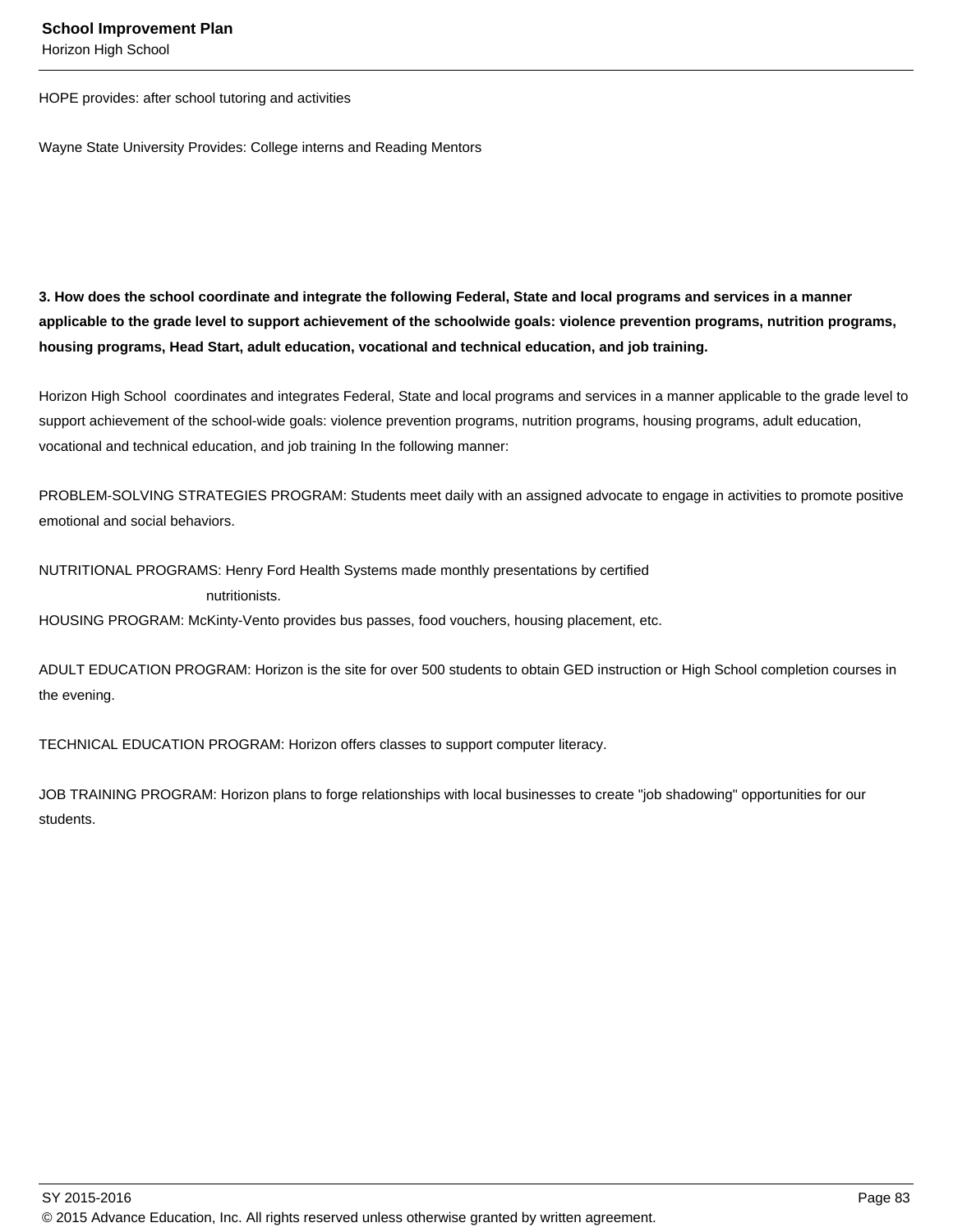## **Evaluation:**

#### **1. Describe how the school evaluates, at least annually, the implementation of the schoolwide program.**

Annually the School Improvement Team, with stakeholders from various programs, review the school wide program.

Achievement data is used to establish or revise goals and recommend strategies to achieve these goals.

Stakeholders will then develop and implement the school improvement plan including it's monitoring and evaluation. Listed below are attempts to seek input from stakeholders that are not members of the school improvement team:

- 1. Providing information at academically themed evening and after school events.
- 2. Providing information and seeking input during monthly meetings.
- 3. Providing information on communications that are sent home on a monthly basis.
- 4. Conducting student, staff and parent surveys.
- 5. Providing information and seeking input during in-service, professional development and staff meetings.
- 6. Meeting monthly with administrators and central office to provide updates and seek input on school

## **2. Describe how the school evaluates the results achieved by the schoolwide program using data from the State's annual assessments and other indicators of academic achievement.**

The results achieved by the school wide program will be evaluated annually through state and local testing. As necessary, the school improvement team will meet to monitor progress in the implementation of the program and to assess the effectiveness of the school improvement plan as needed on an annual basis.

The following methods will be utilized in the evaluation of the school wide plan:

a. Achievement Data

- b. Analysis of M-STEP Social Studies scores (grade 9) by class, grade, and subgroup
- c. Analysis of M-Step/SAT (grade 9-11) by class, grade, and subgroup
- d. Analysis of report card grades by marking periods
- e. Analysis of Common Core assessments in all core subject areas four times throughout school year.
- f. Analysis of TABE for Reading, Writing, and Math levels

## **3. Describe how the school determines whether the schoolwide program has been effective in increasing the achievement of students who are furthest from achieving the standards.**

The effectiveness of the schoolwide program in increasing the achievement of students who are the furthest from achieving the standards will be determined by the following;

a. Achievement Data; Students will take the Test of Adult Basic Education (TABE) four times per year.Title I Schoolwide Diagnostic

- b. Analysis of MEAP scores (grade 9) by class, grade, and subgroup
- c. Analysis of MIStep/SAT (grade 9-11) by class, grade, and subgroup
- d. Analysis of report card grades by marking periods

#### SY 2015-2016 Page 84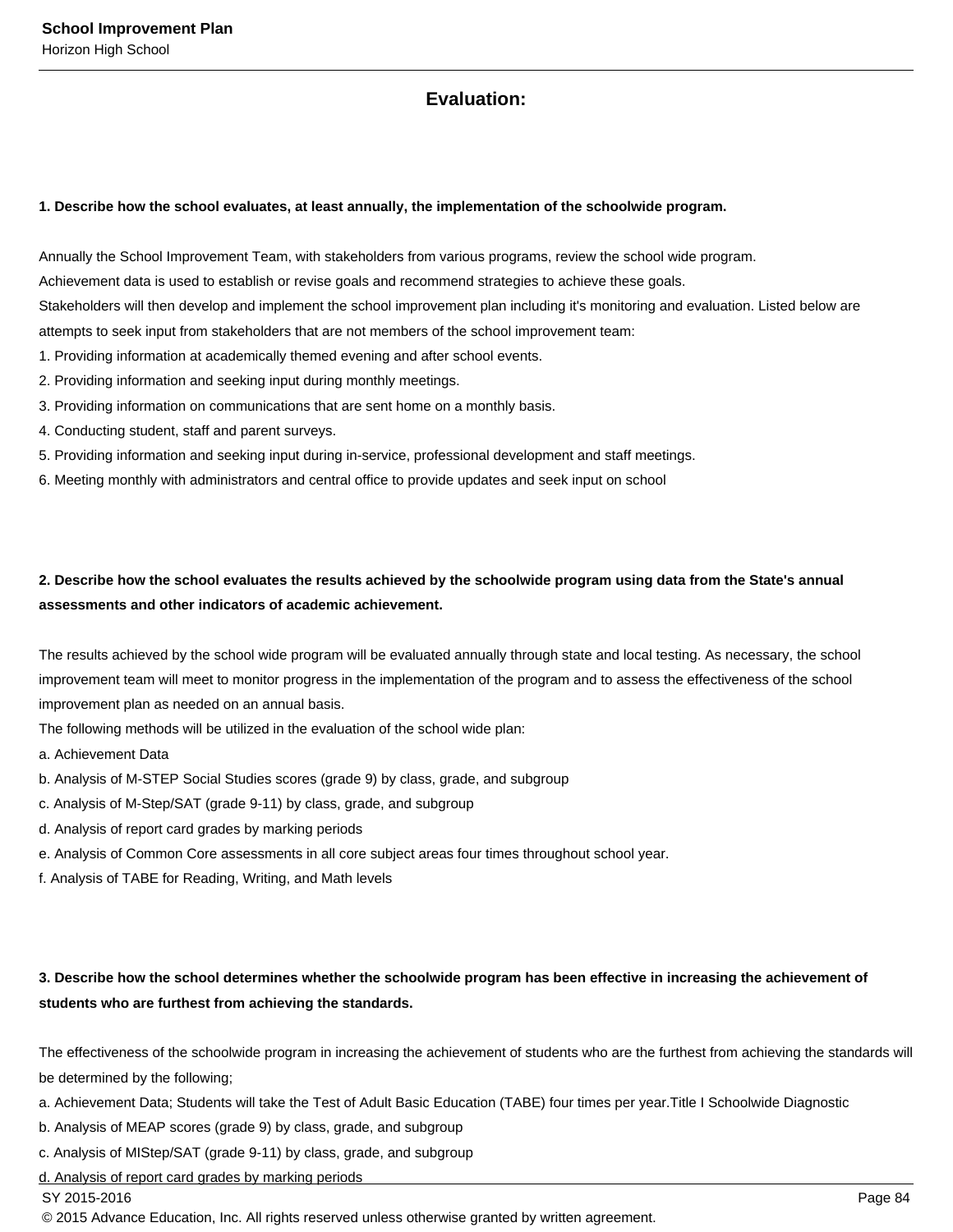Horizon High School

e. Common assessment in subject areas

## **4. What process is followed by the school to revise the plan, as necessary, based on the evaluation, to ensure continuous improvement of students in the schoolwide program?**

Following the year end review and evaluation of the schoolwide program, the SIP Team will determine any changes that need to be made to the plan in efforts to increase student achievement. These changes will be shared and discussed with the Horizon Alternative Education staff and implemented for the next school year. An example was the implementation of a Seminar program which had a direct correlation with improved attendance, disciplinary referrals, and graduation rate. The success of this program guarantees its implementation again in the 2015-2016 school year.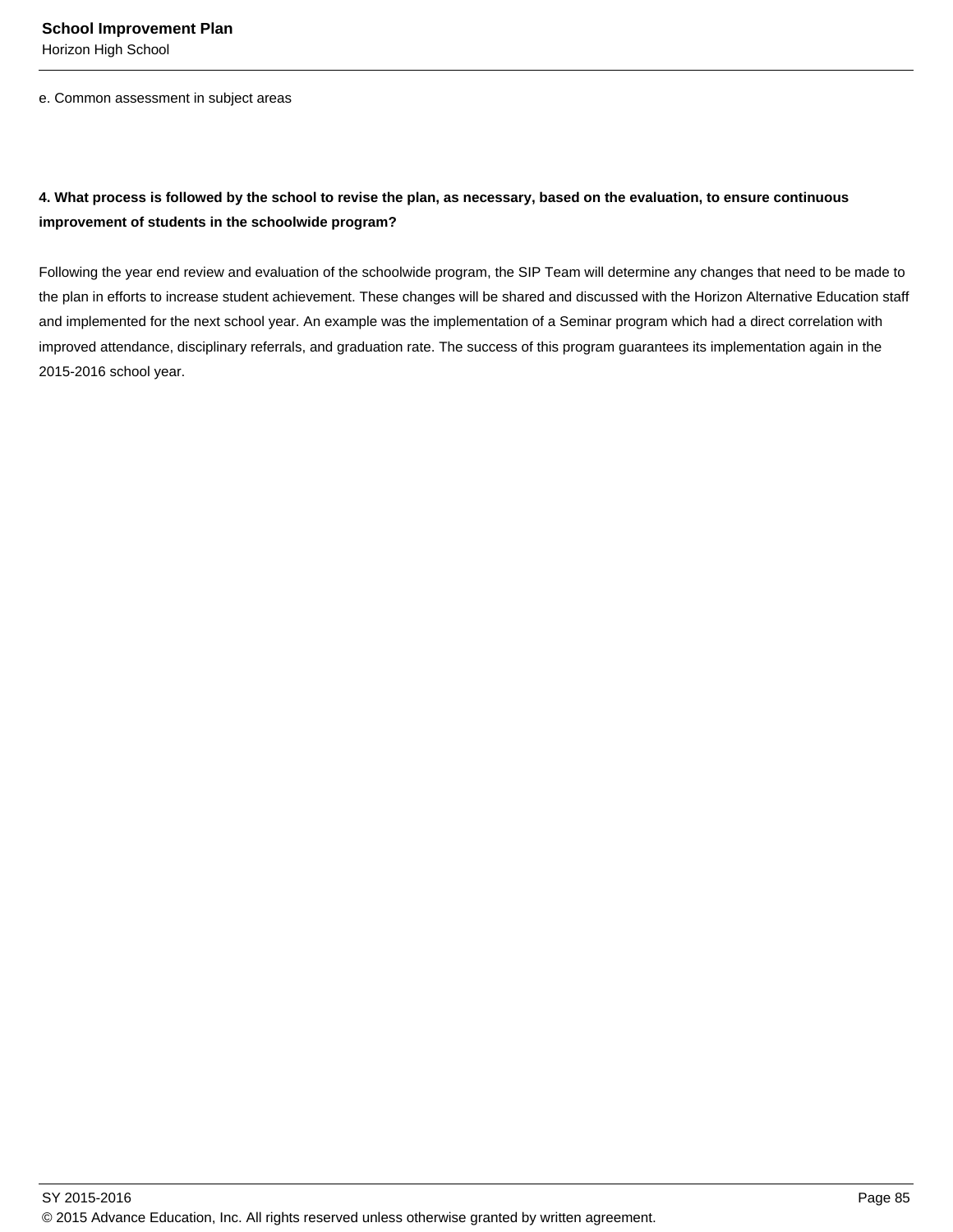# **Horizon Alternative 2015-2016**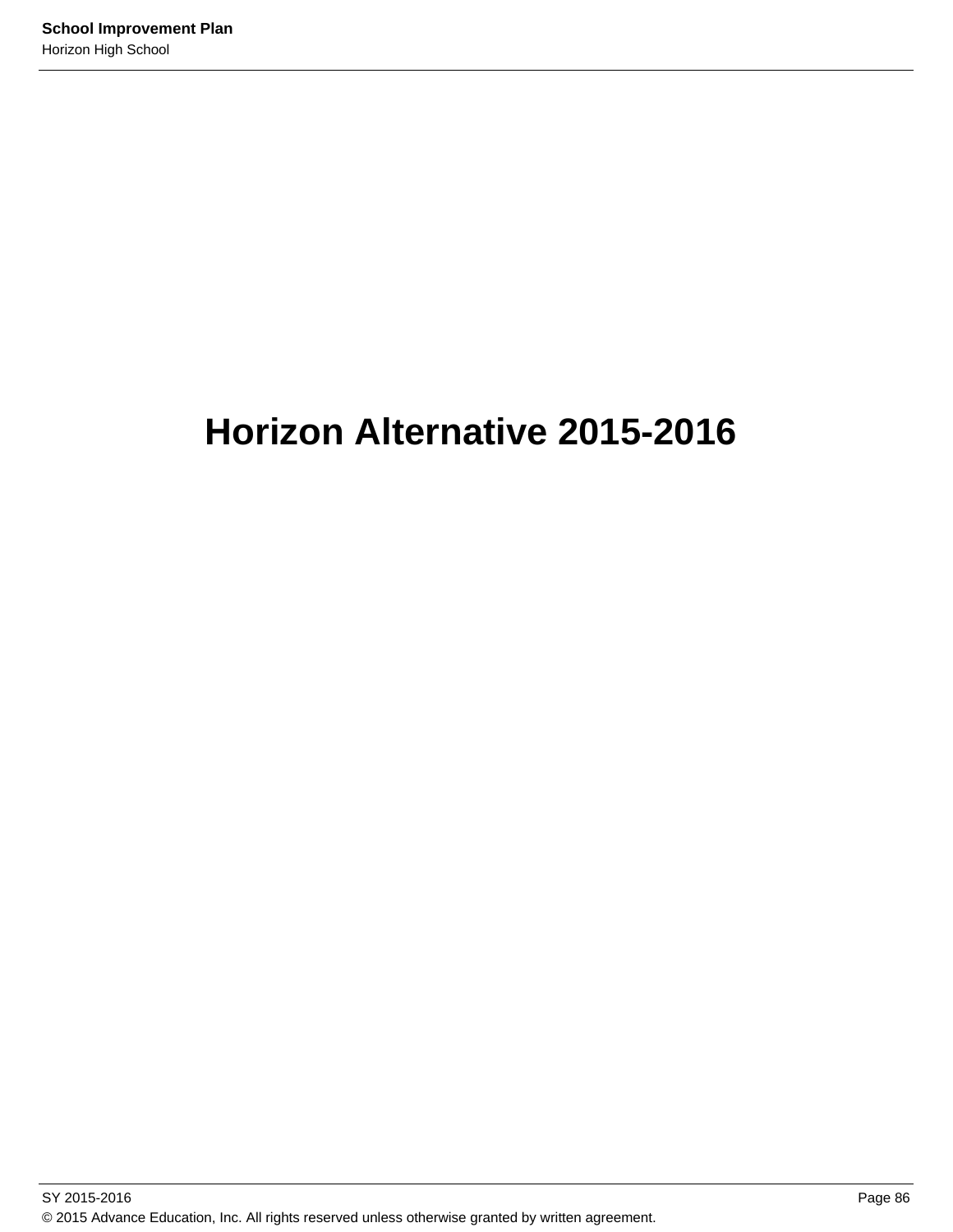Horizon High School

## **Overview**

## **Plan Name**

Horizon Alternative 2015-2016

## **Plan Description**

Goals and Plans 2015-2016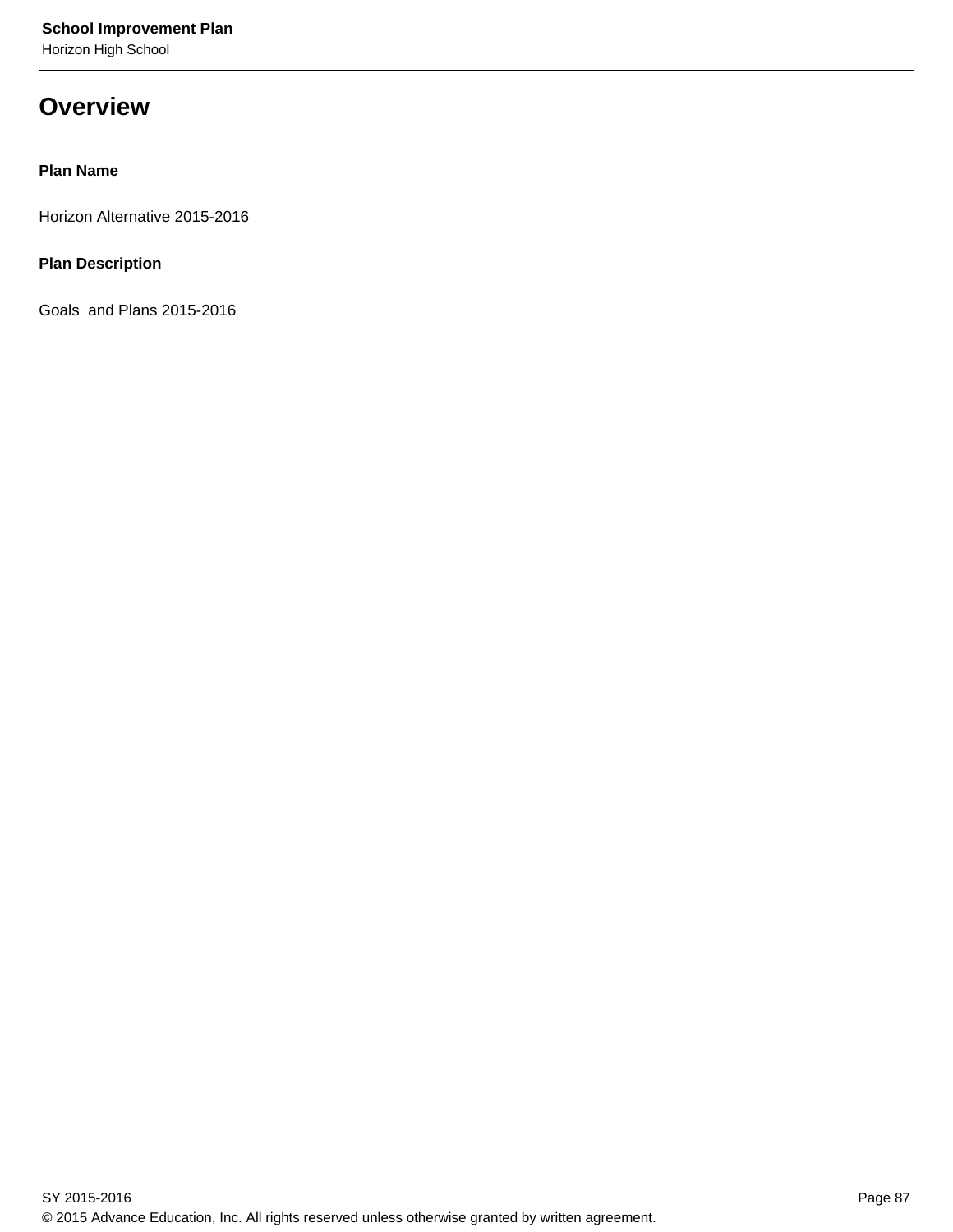## **Goals Summary**

**The following is a summary of the goals encompassed in this plan. The details for each goal are available in the next section.**

| #  | Goal Name                                                                                                         | Goal Details                                     | Goal Type | <b>Total Funding</b> |
|----|-------------------------------------------------------------------------------------------------------------------|--------------------------------------------------|-----------|----------------------|
|    | All students at Horizon Alternative Education will<br>16-2015   increase proficiency in reading.                  | Objectives: 2<br>Strategies: 4<br>Activities: 15 | Academic  | \$3000               |
| 12 | All students at Horizon Alternative Education will<br>increase proficiency in mathematical skills. 2015-<br> 2016 | Objectives: 2<br>Strategies: 4<br>Activities: 17 | Academic  | \$3200               |
| 3  | All Horizon students will improve their science<br>skills. 2015-2016                                              | Objectives: 2<br>Strategies: 4<br>Activities: 13 | Academic  | \$4600               |
| 14 | All Horizon students will increase their social<br>lstudies skills.2015-2016                                      | Objectives: 2<br>Strategies: 4<br>Activities: 14 | Academic  | \$3300               |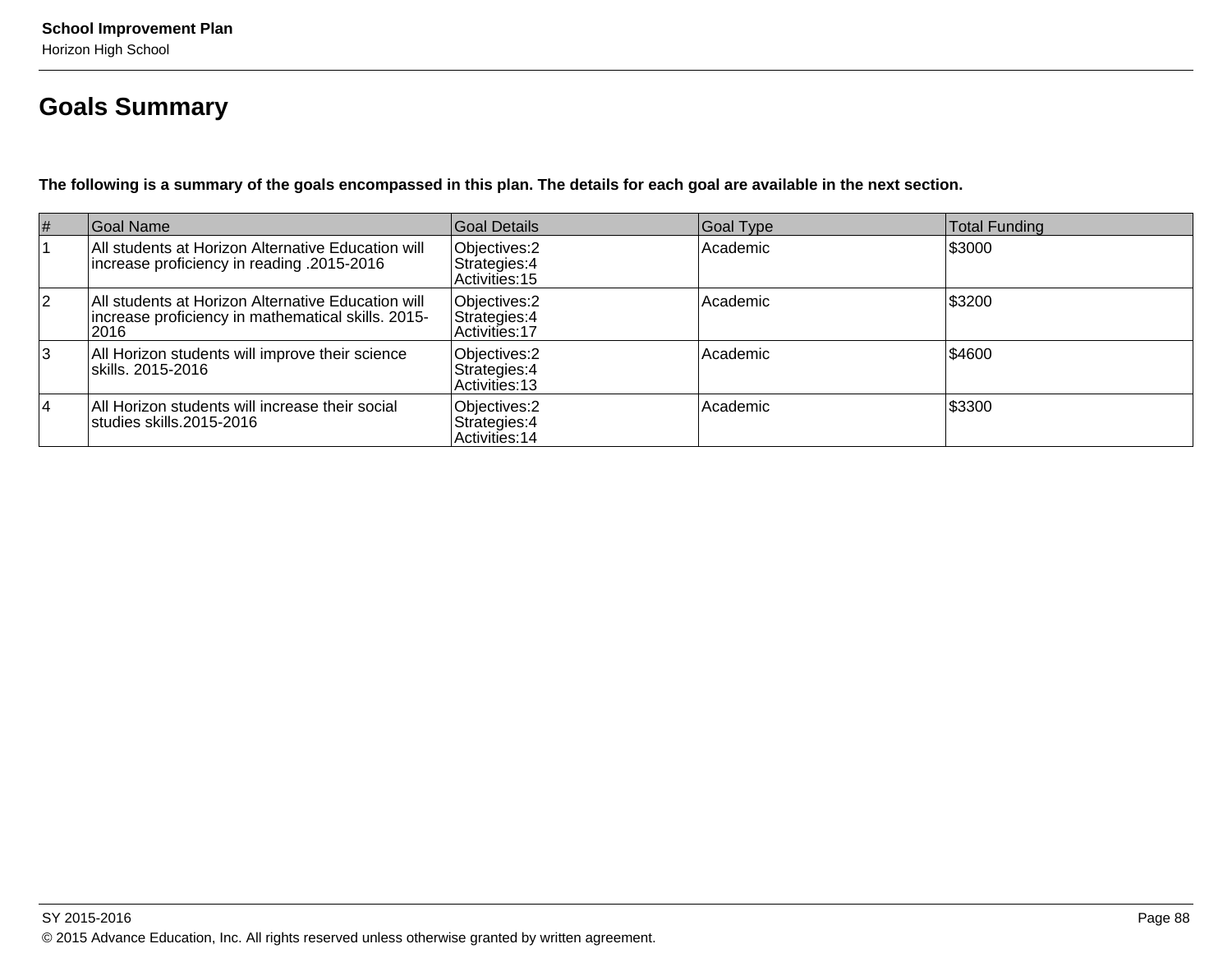## **Goal 1: All students at Horizon Alternative Education will increase proficiency in reading .2015-2016**

#### **Measurable Objective 1:**

25% of Ninth, Tenth, Eleventh and Twelfth grade Black or African-American, Asian, White, Economically Disadvantaged, Gifted and Talented, Hispanic or Latino,Students with Disabilities, English Learners, Two or More Races, American Indian or Alaska Native and Native Hawaiian or Other Pacific Islander students will demonstrate a proficiency in reading comprehension in English Language Arts by 06/17/2016 as measured by the State Designed Assessment.

#### **Strategy 1:**

Identifying Similiarities and Differences - Teachers will assist students in improving their reading comprehension by usingsimilarities and differences in their instruction.

Research Cited: Best Practice: Today's Standards for Teaching and Learning in America's Schools by Steve Zemelman.

Harvey Daniels and Arthur Hyde (Heinemann, 2005) Best Practice in Reading.

Best Practices builds on the official standards documents of leading professional organizations in reading,writing, math, and science. Its recommendations draw upon scientific research of precise design, bothexperimental and qualitative. Best Practices also provides inspirational examples of state-of-the-art teachingmethods in action. It carefully examines state, national, and discipline specific standards and demonstrateshow engaging and interactive classroom instruction is truly is the most effective way to meet thosestandards.

Classroom Instruction That Works by Robert Marzano, Debra Pickering and Jane Pollock (ASCD, 2001)Marzano's strategies for classroom instruction are based off of several keys areas that are proven in theclassroom. Marzano's strategies address several key concepts that when implemented into the classroomsare proven to work. The following areas consist of identifying similarities and differences, summarizing,note taking reinforcing effort, providing recognition and the remaining six strategies that have been triedand tested in the classroom through daily instruction.

Strategies That Work: Teaching Comprehension to Enhance Understanding by Stephanie Harvey and AnneGoudvis (Stenhouse, 2000)

Strategies That Work has become an indispensable resource for teachers who want to explicitly teachthinking strategies so that students become engaged, thoughtful, independent readers. The comprehensionlessons are exploring the central role that activating background knowledge plays in understanding. Anothermajor thing is the inclusion of content literacy which describes how to apply comprehension strategiesflexibly across the curriculum.

Differentiation in Practice by Carol Ann Tomlison and Caroline Cunningham (ASCD, 2003)Differentiation in Practice explores how real teachers incorporate differentiation principles and strategies

#### SY 2015-2016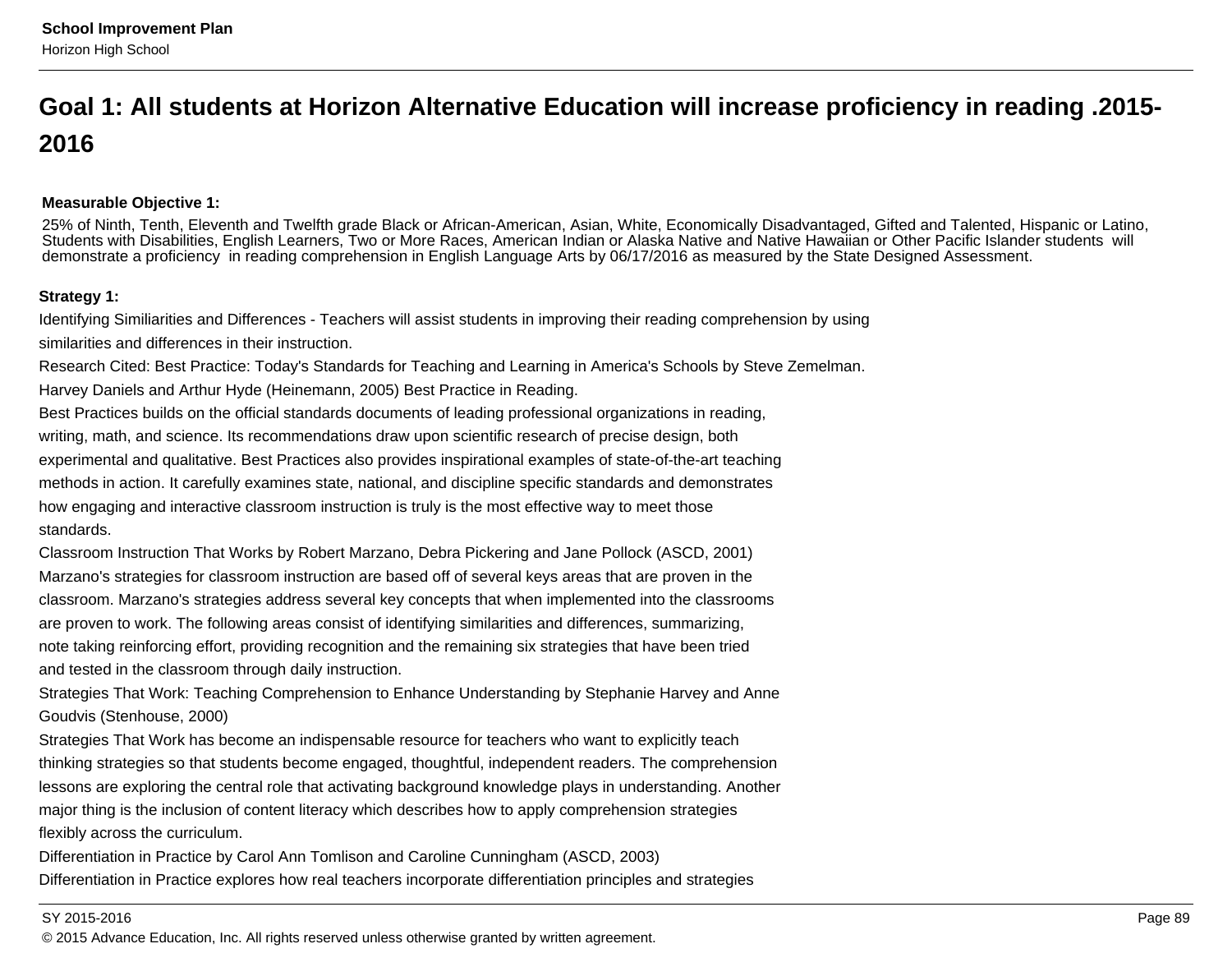Horizon High School

throughout entire instructional units. Applicable at all levels, will teach anyone interested in designing and

implementing differentiated curriculum how to do so or how to do so more effectively.

Included are annotated lesson plans for differentiated units in social studies, language arts, science,

mathematics, and world/foreign language.

The book highlights underlying standards, delineates learning goals, and takes you step by step through theinstructional process.

The models and insight presented will informs differentiation efforts and helps meet the challenge of

mixed-ability classrooms with academically responsive curriculum appropriate for all learners.

Tier: Tier 1

| Activity - Peer Tutoring                                                                                                                                                                                                                               | Activity<br><b>Type</b> | lTier. | Phase | Begin Date End Date         | Resource<br>Assigned | Source Of<br><b>IFunding</b> | <b>Staff</b><br>Responsibl |
|--------------------------------------------------------------------------------------------------------------------------------------------------------------------------------------------------------------------------------------------------------|-------------------------|--------|-------|-----------------------------|----------------------|------------------------------|----------------------------|
| Teachers will form groups within the classroom structure by<br>ability for students to<br>reinforce student learning. This form of cooperative learning will<br>be used to promote student growth<br>through one another within the classroom setting. | <b>Other</b>            |        |       | 09/08/2015 06/17/2016 \$100 |                      | <b>Title I Part</b>          | <b>All Staff</b>           |

| Activity - Use of Metaphors in 9-12 Curriculum                                                                                                                                                                                                                          | <b>Activity</b><br>Type | lTier | <b>IPhase</b> | Begin Date End Date         | Resource<br><b>Assigned</b> | Source Of<br><b>IFunding</b> | <b>Staff</b><br>Responsibl |
|-------------------------------------------------------------------------------------------------------------------------------------------------------------------------------------------------------------------------------------------------------------------------|-------------------------|-------|---------------|-----------------------------|-----------------------------|------------------------------|----------------------------|
| Teachers will instruct the students to recognize the different<br>forms. Help students<br>recognize when they are classifying, comparing, or creating<br>analogies or metaphors. As students<br>encounter metaphors in reading, or speaking, generate a class<br>llist. | <b>Other</b>            |       |               | 09/08/2015 06/17/2016 \$100 |                             | lTitle I Part                | All Staff                  |

| <b>Activity - Venn Diagrams</b>                                                                                        | <b>Activity</b><br>Type | 'Tier | <b>Phase</b> | Begin Date End Date |                             | Resource<br><b>IAssianed</b> | Source Of<br><b>IFundina</b> | <b>Staff</b><br><b>Responsibl</b> |
|------------------------------------------------------------------------------------------------------------------------|-------------------------|-------|--------------|---------------------|-----------------------------|------------------------------|------------------------------|-----------------------------------|
| Teachers will model using a venn diagram to assist students in Other<br> determining <br>similarities and differences. |                         |       |              |                     | 09/08/2015 06/17/2016 \$100 |                              | Title I Part                 | <b>All Staff</b>                  |

## **Strategy 2:**

Summarizing and Note Taking - Teachers will assist students in improving their reading comprehension by using

summarizing and note taking.

Research Cited: Best Practice: Today's Standards for Teaching and Learning in America's Schools by Steve Zemelman.

Harvey Daniels and Arthur Hyde (Heinemann, 2005) Best Practice in Reading.

Best Practices builds on the official standards documents of leading professional organizations in reading,

#### SY 2015-2016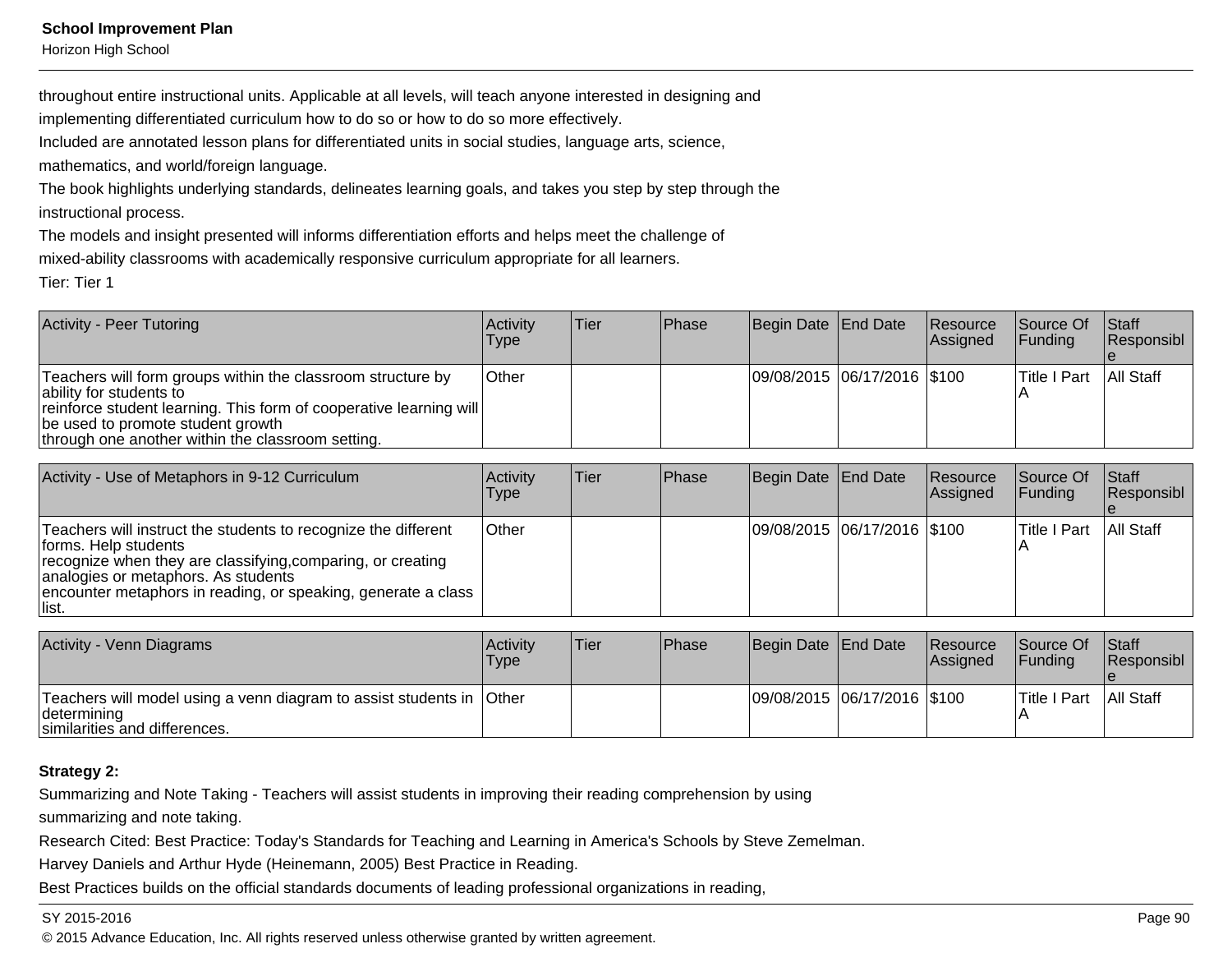Horizon High School

writing, math, and science. Its recommendations draw upon scientific research of precise design, bothexperimental and qualitative. Best Practices also provides inspirational examples of state-of-the-art teachingmethods in action. It carefully examines state, national, and discipline specific standards and demonstrateshow engaging and interactive classroom instruction is truly is the most effective way to meet thosestandards.

Classroom Instruction That Works by Robert Marzano, Debra Pickering and Jane Pollock (ASCD, 2001)Marzano's strategies for classroom instruction are based off of several keys areas that are proven in theclassroom. Marzano's strategies address several key concepts that when implemented into the classroomsare proven to work. The following areas consist of identifying similarities and differences, summarizing,note taking reinforcing effort, providing recognition and the remaining six strategies that have been triedand tested in the classroom through daily instruction.

Strategies That Work: Teaching Comprehension to Enhance Understanding by Stephanie Harvey and AnneGoudvis (Stenhouse, 2000)

Strategies That Work has become an indispensable resource for teachers who want to explicitly teachthinking strategies so that students become engaged, thoughtful, independent readers. The comprehensionlessons are exploring the central role that activating background knowledge plays in understanding. Anothermajor thing is the inclusion of content literacy which describes how to apply comprehension strategiesflexibly across the curriculum.

Differentiation in Practice by Carol Ann Tomlison and Caroline Cunningham (ASCD, 2003)Differentiation in Practice explores how real teachers incorporate differentiation principles and strategiesthroughout entire instructional units. Applicable at all levels, will teach anyone interested in designing andimplementing differentiated curriculum how to do so or how to do so more effectively.

Included are annotated lesson plans for differentiated units in social studies, language arts, science,mathematics, and world/foreign language.

The book highlights underlying standards, delineates learning goals, and takes you step by step through theinstructional process.

The models and insight presented will informs differentiation efforts and helps meet the challenge ofmixed-ability classrooms with academically responsive curriculum appropriate for all learners.Tier:

| Activity - Best Practice                                                                                                                                                                        | Activitv<br>Type | lTier: | <b>IPhase</b> | Begin Date End Date         | Resource<br>Assigned | Source Of<br><b>IFundina</b> | <b>Staff</b><br>Responsibl |
|-------------------------------------------------------------------------------------------------------------------------------------------------------------------------------------------------|------------------|--------|---------------|-----------------------------|----------------------|------------------------------|----------------------------|
| Staff will read and discuss the Recommendations for Teaching   Professiona  <br>Reading from Best<br>Practice: Today's Standards for Teaching and Learning in<br>America's Schools by Zemelman. | I Learning       |        |               | 09/08/2015 06/17/2016 \$200 |                      | <b>Title I Part</b>          | All Staff                  |

#### SY 2015-2016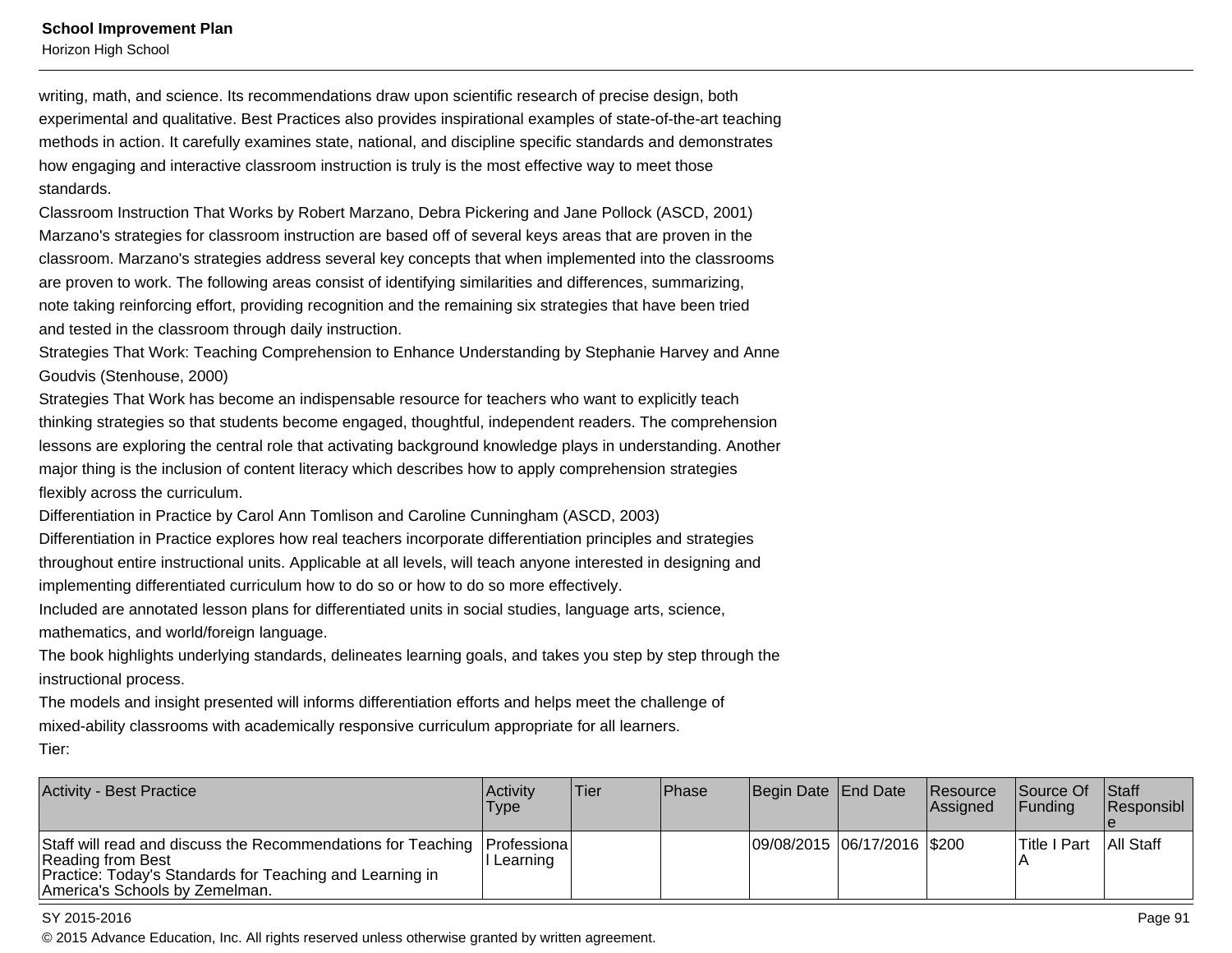Horizon High School

| Activity - Guided Reading                                                                            | <b>Activity</b><br>Type | lTier | <b>Phase</b> | Begin Date End Date         | Resource<br>Assigned | Source Of<br><b>IFunding</b> | <b>Staff</b><br><b>Responsibl</b> |
|------------------------------------------------------------------------------------------------------|-------------------------|-------|--------------|-----------------------------|----------------------|------------------------------|-----------------------------------|
| Teachers will assist students in guided reading of informational<br>texts by using text<br>features. | <b>Other</b>            |       |              | 09/08/2015 06/17/2016 \$100 |                      | <b>Title I Part</b>          | <b>All Staff</b>                  |

| <b>Activity - Note Taking</b>                                     | Activity<br><b>Type</b>    | 'Tier | <b>Phase</b> | Begin Date End Date         | <b>Resource</b><br><b>Assigned</b> | Source Of<br><b>IFundina</b> | <b>Staff</b><br><b>Responsibl</b> |
|-------------------------------------------------------------------|----------------------------|-------|--------------|-----------------------------|------------------------------------|------------------------------|-----------------------------------|
| Teachers will be trained in Marzano's Summary and Note<br>Taking. | Professiona <br>l Learning |       |              | 09/08/2015 06/17/2016 \$500 |                                    | Title II Part   All Staff    |                                   |

#### **Measurable Objective 2:**

25% of Ninth, Tenth, Eleventh and Twelfth grade Black or African-American, Asian, White, Economically Disadvantaged, Gifted and Talented, Hispanic or Latino,Students with Disabilities, English Learners, Two or More Races, American Indian or Alaska Native and Native Hawaiian or Other Pacific Islander students willdemonstrate a proficiency in writing in English Language Arts by 06/17/2016 as measured by the State Designed Assessment.

#### **Strategy 1:**

Differentiated Instruction - Teachers will use differentiated instruction to address the varied learning styles of

their students.

Research Cited: Best Practice: Today's Standards for Teaching and Learning in America's Schools by Steve Zemelman.

Harvey Daniels and Arthur Hyde (Heinemann, 2005) Best Practice in Writing.

Best Practices builds on the official standards documents of leading professional organizations in reading,

writing, math, and science. Its recommendations draw upon scientific research of precise design, both

experimental and qualitative. Best Practices also provides inspirational examples of state-of the-art teaching

methods in action. It carefully examines state, national, and discipline specific standards and demonstrates

how engaging and interactive classroom instruction is truly is the most effective way to meet those

standards.

Classroom Instruction That Works by Robert Marzano, Debra Pickering and Jane Pollock (ASCD, 2001)Marzano's strategies for classroom instruction are based off of several keys areas that are proven in theclassroom. Marzano's strategies address several key concepts that when implemented into the classroomsare proven to work. The following areas consist of identifying similarities and differences, summarizing,note taking reinforcing effort, providing recognition and the remaining six strategies that have been triedand tested in the classroom through daily instruction

Tier:

| Differentiated Instruction<br><b>Activity</b> | Activity<br>I ype | 'Tier | Phase | Begin Date End Date | <b>Resource</b><br>lAssianed | Source Of<br>'Funding | <b>Staff</b><br><b>Responsibl</b> |
|-----------------------------------------------|-------------------|-------|-------|---------------------|------------------------------|-----------------------|-----------------------------------|
|                                               |                   |       |       |                     |                              |                       |                                   |

#### SY 2015-2016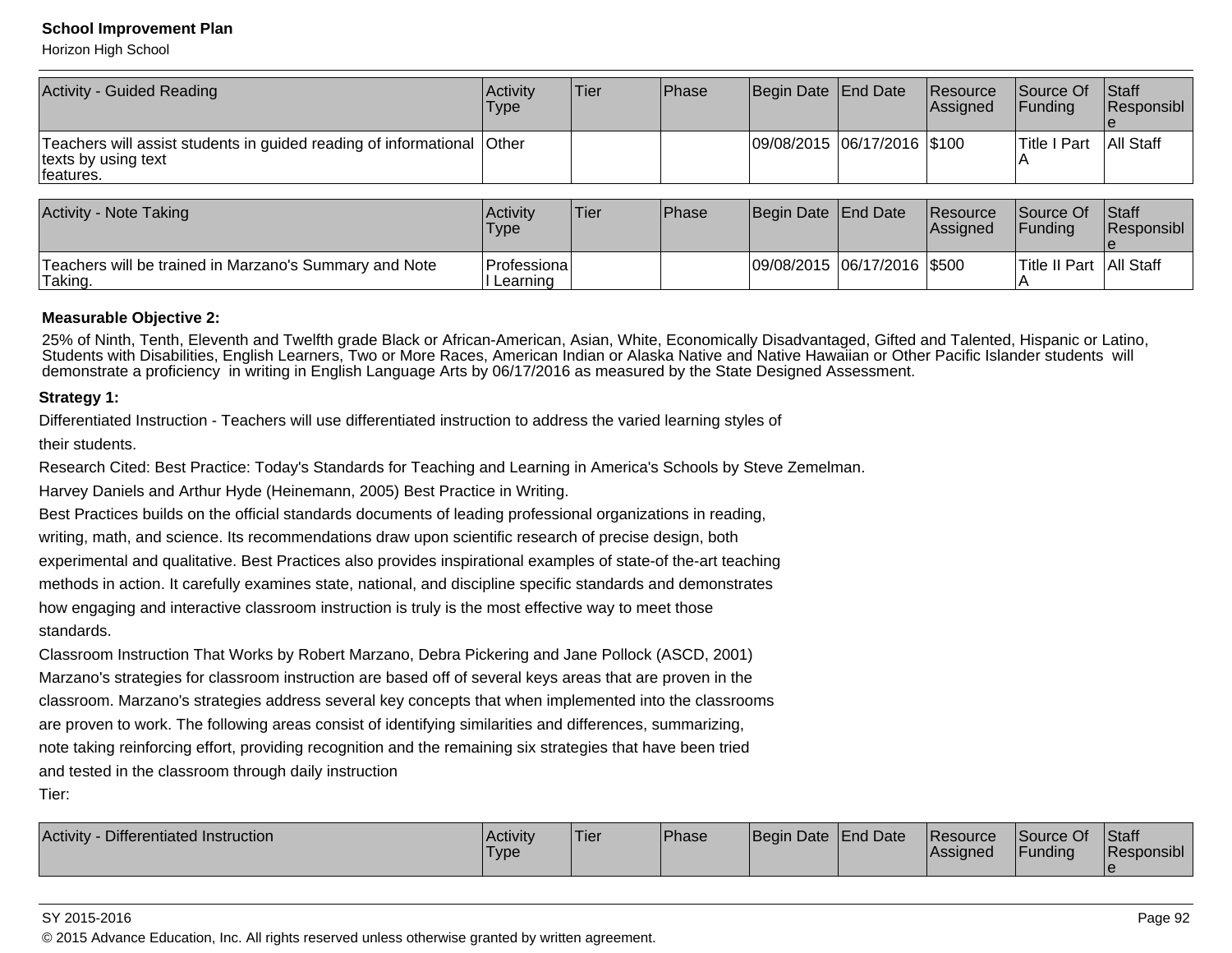Horizon High School

| Teachers will be trained in differentiated instruction in order to<br>assist at-risk<br>students in the classroom. | Professiona<br>Learning |      |       | 09/08/2015  06/17/2016  \$500 |                 |                       | <b>Title I Part</b><br>IА | All Staff            |
|--------------------------------------------------------------------------------------------------------------------|-------------------------|------|-------|-------------------------------|-----------------|-----------------------|---------------------------|----------------------|
| <b>Activity - Word Group Recording</b>                                                                             | Activity<br>Type        | Tier | Phase | <b>Begin Date</b>             | <b>End Date</b> | Resource<br> Assigned | Source Of<br>Funding      | Staff<br> Responsibl |
| Teachers will prompt use of word wall resource during<br>instruction of the writing<br>process.                    | Other                   |      |       | 09/08/2015  06/17/2016        |                 | \$200                 | <b>Title I Part</b>       | All Staff            |
|                                                                                                                    |                         |      |       |                               |                 |                       |                           |                      |
| Activity - Word Wall                                                                                               | Activity<br>Type        | Tier | Phase | Begin Date                    | <b>End Date</b> | Resource<br> Assigned | Source Of<br> Funding     | Staff<br>Responsibl  |
| Teachers will use word walls while instructing the writing<br>process.                                             | <b>Other</b>            |      |       | 09/08/2015  06/17/2016  \$200 |                 |                       | <b>Title I Part</b><br>ΙA | All Staff            |
|                                                                                                                    |                         |      |       |                               |                 |                       |                           |                      |
| Activity - Writer's Workshop                                                                                       | Activity<br><b>Type</b> | Tier | Phase | Begin Date                    | End Date        | Resource<br>Assigned  | Source Of<br>Funding      | Staff<br>Responsibl  |
| Teachers will receive training utilizing Lucy Calkin's Writers'<br>Workshop.                                       | Professiona<br>Learning |      |       | 09/08/2015 06/17/2016 \$500   |                 |                       | <b>Title I Part</b>       | All Staff            |

## **Strategy 2:**

Literacy Coach - All instructional staff will work collaboratively with the literacy coach to improve

instructional practices in writing.

Research Cited: Best Practice: Today's Standards for Teaching and Learning in America's Schools by Steve Zemelman.

Harvey Daniels and Arthur Hyde (Heinemann, 2005) Best Practice in Writing.

Best Practices builds on the official standards documents of leading professional organizations in reading,

writing, math, and science. Its recommendations draw upon scientific research of precise design, both

experimental and qualitative. Best Practices also provides inspirational examples of state-of the-art teaching

methods in action. It carefully examines state, national, and discipline specific standards and demonstrates

how engaging and interactive classroom instruction is truly is the most effective way to meet those

standards.

Classroom Instruction That Works by Robert Marzano, Debra Pickering and Jane Pollock (ASCD, 2001)

Differentiation in Practice by Carol Ann Tomlinson and Caroline Cunningham Eidson (ASCD, 2003)

Guide to the Writing Workshop by Lucy Calkins (Heinemann, 1987)

Tier:

| <b>Activity</b><br>Eliteracy Coach/Teacher Dialogues<br>Activity -<br>Type | 'Tier | <b>Phase</b> | Begin Date End Date |  | <b>Resource</b><br> Assigned | Source Of<br>Funding | <b>Staff</b><br>Responsibl |
|----------------------------------------------------------------------------|-------|--------------|---------------------|--|------------------------------|----------------------|----------------------------|
|----------------------------------------------------------------------------|-------|--------------|---------------------|--|------------------------------|----------------------|----------------------------|

#### SY 2015-2016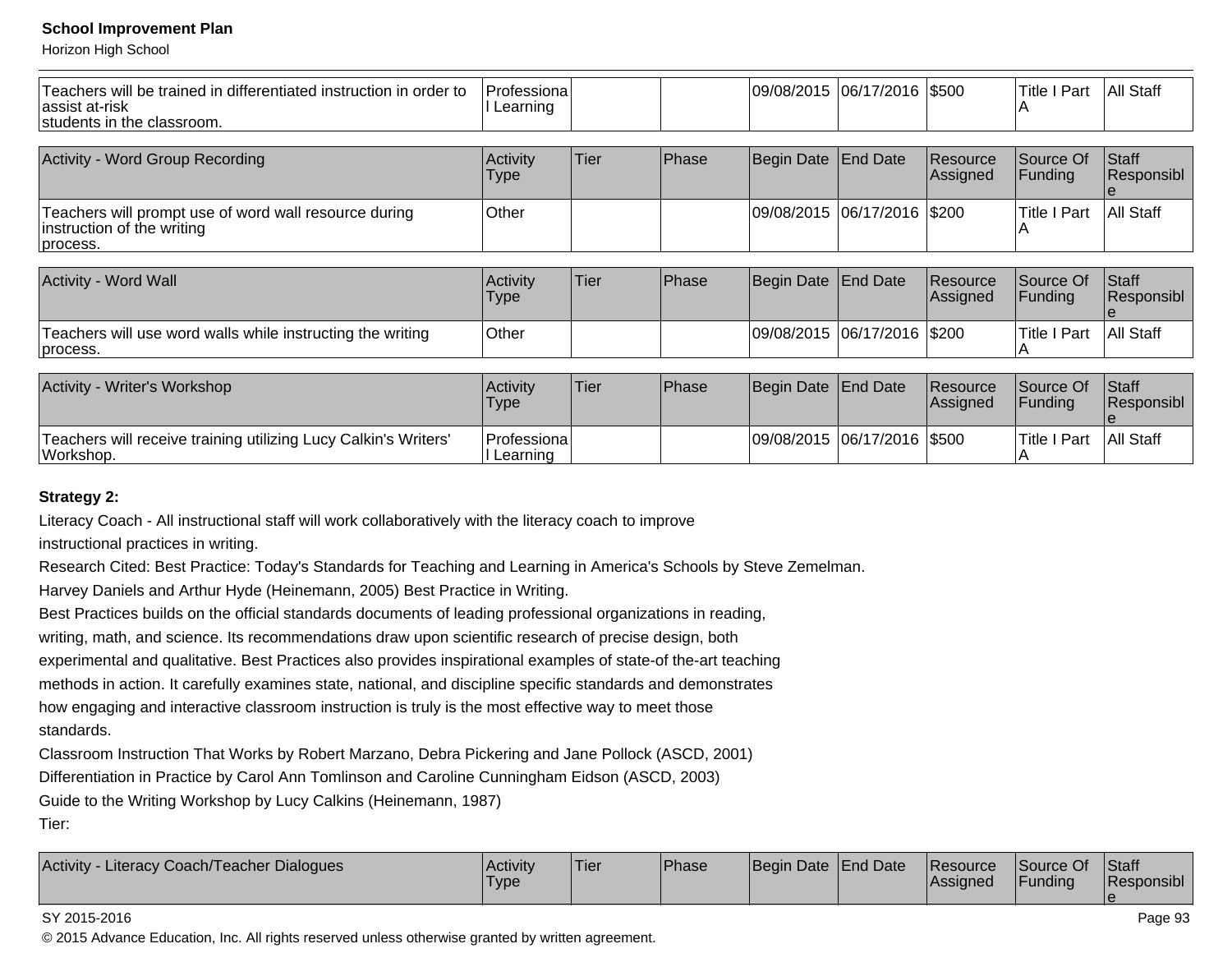Horizon High School

| Literacy Coach and classroom teacher will meet to discuss<br>observed effectiveness<br>of implemented strategies.                             | Professiona<br>Learning  |             |       |                       | 09/08/2015 06/17/2016 \$0 |                      | <b>Title I Part</b>      | All Staff           |
|-----------------------------------------------------------------------------------------------------------------------------------------------|--------------------------|-------------|-------|-----------------------|---------------------------|----------------------|--------------------------|---------------------|
|                                                                                                                                               |                          |             |       |                       |                           |                      |                          |                     |
| Activity - Literacy Implementation                                                                                                            | Activity<br>Type         | Tier        | Phase | Begin Date            | <b>End Date</b>           | Resource<br>Assigned | Source Of<br>Funding     | Staff<br>Responsibl |
| The Literacy Coach will observe the classroom teacher<br>implementing literacy<br>strategies.                                                 | Other                    |             |       | 09/02/2014 06/01/2015 |                           | \$0                  | <b>Title I Part</b>      | All Staff           |
|                                                                                                                                               |                          |             |       |                       |                           |                      |                          |                     |
| Activity - Modeling                                                                                                                           | Activity<br>Type         | <b>Tier</b> | Phase | <b>Begin Date</b>     | <b>End Date</b>           | Resource<br>Assigned | Source Of<br>Funding     | Staff<br>Responsibl |
| Teachers will observe the literacy coach modeling strategies in<br>la classroom.                                                              | <b>Other</b>             |             |       | 09/02/2014            | 06/17/2015                | I\$0                 | <b>Title I Part</b><br>A | All Staff           |
|                                                                                                                                               |                          |             |       |                       |                           |                      |                          |                     |
| <b>Activity - Monthly Curriculum Meetings</b>                                                                                                 | Activity<br>Type         | <b>Tier</b> | Phase | Begin Date            | End Date                  | Resource<br>Assigned | Source Of<br> Funding    | Staff<br>Responsibl |
| Teachers will attend monthly curriculum meetings at which they Other<br>will plan,<br>discuss and evaluate materials and teaching strategies. |                          |             |       | 09/02/2014 06/17/2015 |                           | I\$0                 | <b>Title I Part</b><br>А | All Staff           |
|                                                                                                                                               |                          |             |       |                       |                           |                      |                          |                     |
| Activity - RTI-Response to Intervention/Writing                                                                                               | Activity<br>Type         | Tier        | Phase | <b>Begin Date</b>     | <b>End Date</b>           | Resource<br>Assigned | Source Of<br> Funding    | Staff<br>Responsibl |
| Staff member will be trained in RTI-Response to Intervention to<br>assist students<br>with academic achievement.                              | Professional<br>Learning |             |       | 09/08/2015            | 06/17/2016                | \$500                | <b>Title I Part</b><br>A | All Staff           |

## **Goal 2: All students at Horizon Alternative Education will increase proficiency in mathematicalskills. 2015-2016**

## **Measurable Objective 1:**

25% of Ninth, Tenth, Eleventh and Twelfth grade Black or African-American, Asian, White, Economically Disadvantaged, Gifted and Talented, Hispanic or Latino,Students with Disabilities, English Learners, Two or More Races, American Indian or Alaska Native and Native Hawaiian or Other Pacific Islander students will<br>demonstrate a proficiency in math skills in Mathematics by 06/

#### **Strategy 1:**

Nonlinguistic Representations - Staff members will present information and samples of several graphic organizers to

the staff, who will then model their usage for the students, to help students develop their understanding of

#### SY 2015-2016

estimate the contract of the contract of the contract of the contract of the contract of the contract of the contract of the contract of the contract of the contract of the contract of the contract of the contract of the c © 2015 Advance Education, Inc. All rights reserved unless otherwise granted by written agreement.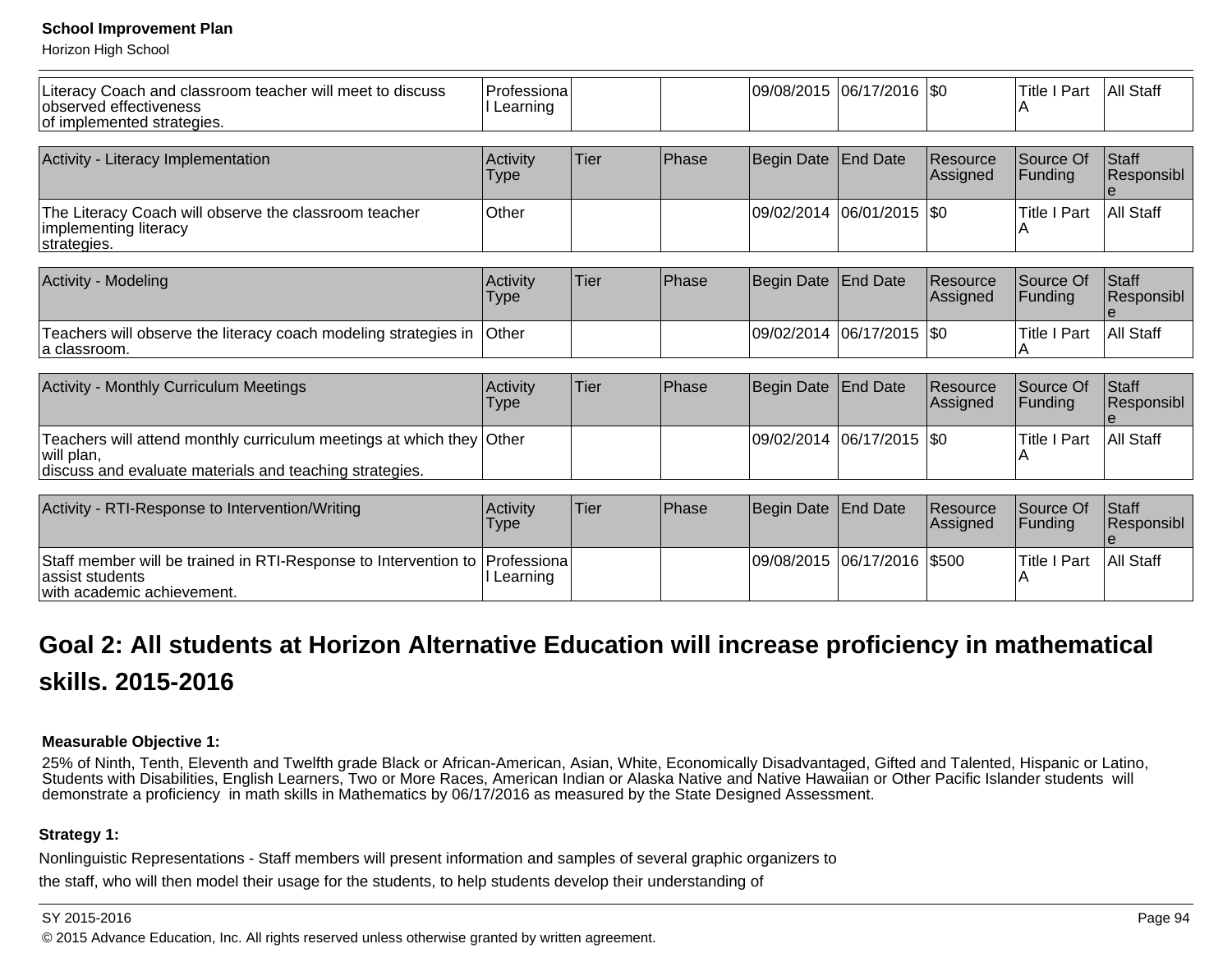Horizon High School

subject appropriate vocabulary concepts.

Research Cited: Too Little or Too Much? What Do We Know about Making Vocabulary Instruction Meanigful? Voices

From the Middle by Janet Allen Vol. 13, No. 4 (May 2006)

Classroom Instruction That Works. Marzano, R.J., Pickering, D., Pollack, J. (ASCD, 2001)

Marzano's strategies for classroom instruction are based off of several keys areas that are proven in the

classroom. Marzano's strategies address several key concepts that when implemented into the classrooms

are proven to work. The following areas consist of identifying similarities and differences, summarizing,

note taking reinforcing effort, providing recognition and the remaining six strategies that have been tried

and tested in the classroom through daily instruction.

Tier:

| Activity - Attend Mathmatical Workshops  | Activity<br>Type           | <b>Tier</b> | <b>Phase</b> | Begin Date End Date |                              | <b>Resource</b><br><b>Assigned</b> | <b>Source Of</b><br><b>IFundina</b> | <b>Staff</b><br><b>Responsibl</b> |
|------------------------------------------|----------------------------|-------------|--------------|---------------------|------------------------------|------------------------------------|-------------------------------------|-----------------------------------|
| All teachers will attend math workshops. | lProfessiona l<br>Learning |             |              |                     | 09/02/2014 06/17/2015 \\$300 |                                    | <b>Title II Part   All Staff</b>    |                                   |

| <b>Activity - Concept Circles</b>                                                                                                                                                                                                                | Activity<br>Type | lTier. | <b>IPhase</b> | Begin Date End Date        | Resource<br><b>Assigned</b> | Source Of<br>IFundina | <b>Staff</b><br>Responsibl |
|--------------------------------------------------------------------------------------------------------------------------------------------------------------------------------------------------------------------------------------------------|------------------|--------|---------------|----------------------------|-----------------------------|-----------------------|----------------------------|
| Staff will present information and samples of Concept Circles to Other<br>the staff who<br>will then model it for the students for the purpose of helping<br>students develop their understanding of<br>subject appropriate vocabulary concepts. |                  |        |               | 09/02/2014 06/17/2015 \\$0 |                             | lTitle I Part         | <b>All Staff</b>           |

| <b>Activity - Frayer Model</b>                                                                                                                                                                  | <b>Activity</b><br>Type | Tier | <b>IPhase</b> | Begin Date End Date           | Resource<br>Assigned | <b>Source Of</b><br><b>IFunding</b> | <b>Staff</b><br>Responsibl |
|-------------------------------------------------------------------------------------------------------------------------------------------------------------------------------------------------|-------------------------|------|---------------|-------------------------------|----------------------|-------------------------------------|----------------------------|
| Staff will present information and samples of the Frayer Model. Other<br>Teachers will use<br>the Frayer Model with students to develop an understanding of<br>new key concepts and vocabulary. |                         |      |               | 09/02/2014  06/17/2015  \$300 |                      | lTitle I Part                       | <b>All Staff</b>           |

| Activity - Verbal Visual Word Association                                                                                                     | Activity<br>Type | Tier | <b>IPhase</b> | Begin Date End Date           | <b>Resource</b><br><b>Assigned</b> | <b>Source Of</b><br><b>IFundina</b> | Staff<br><b>Responsibl</b> |
|-----------------------------------------------------------------------------------------------------------------------------------------------|------------------|------|---------------|-------------------------------|------------------------------------|-------------------------------------|----------------------------|
| Staff will present information and samples on Verbal Visual<br>Word Association.<br>Teachers will model its usage and students will practice. | <b>Other</b>     |      |               | 09/02/2014  06/17/2015  \$200 |                                    | lTitle I Part                       | All Staff                  |

## **Strategy 2:**

Student Ownership of Math Acquisition - Teachers will will guide students to utilize a math notebook, word wall and daily

#### SY 2015-2016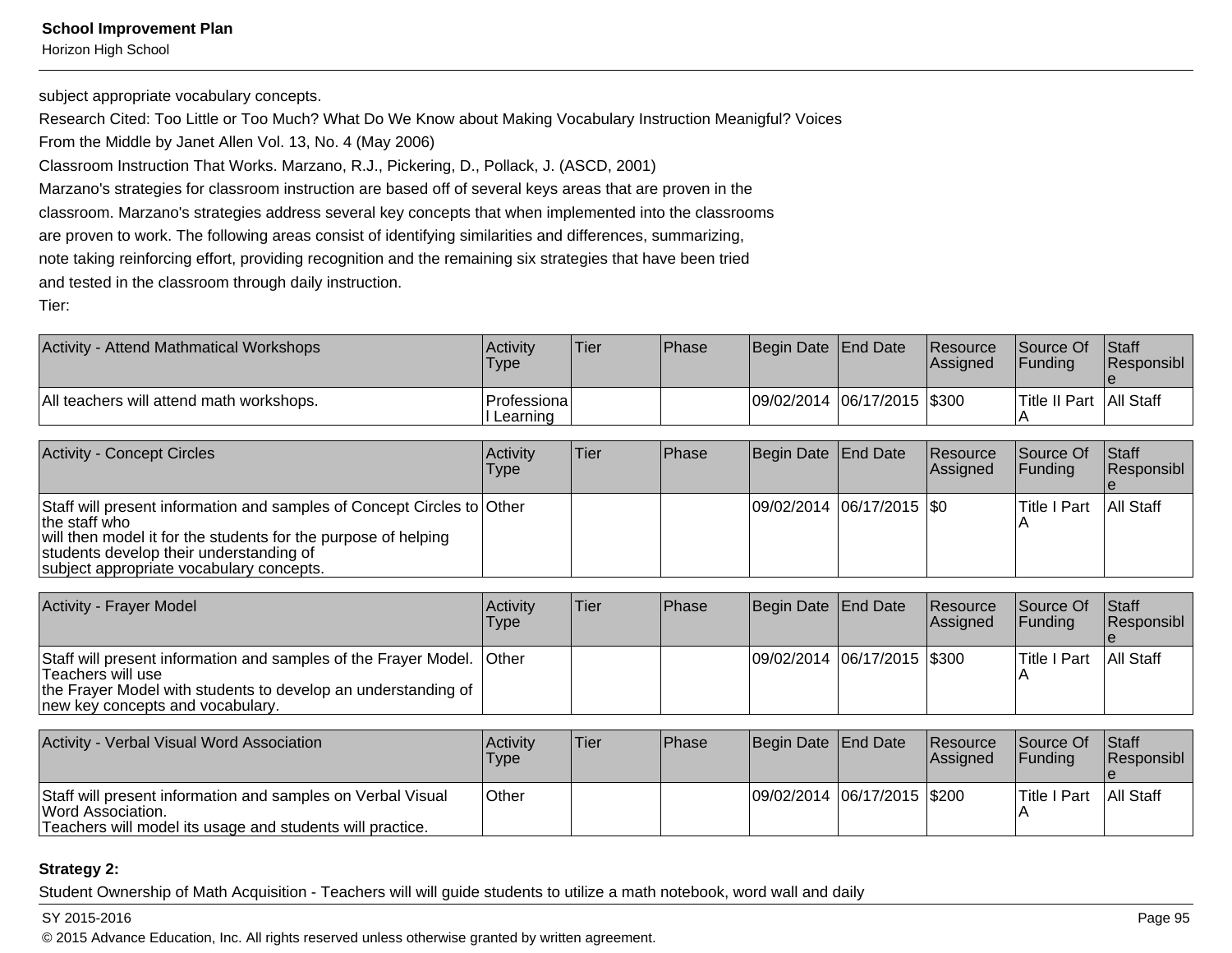Horizon High School

warm-up to review, reinforce, and apply knowledge.

Research Cited: Lorraine Monroe Leadership Institute: Black Board Configuration by Lorraine Monroe (LMLI, 2000)Frayer Model Study Skills: Mathematics by Frayer, D., Frederick, W.C., and Klausmeier, H. J. (Universityof Wisconsin, 1969)Dr. Math Series: The Math Forum @ Drexel University (John Wiley & Sons, Inc. 2002)Best Practice: Today's Standards for Teaching and Learning in America's Schools by Steve Zemelman,Harvey Daniels and Arthur Hyde (Heinemann, 2005) Best Practice in Mathematics.Best Practices builds on the official standards documents of leading professional organizations in reading,writing, math, and science. Its recommendations draw upon scientific research of precise design, both experimental and qualitative. Best Practices also provides inspirational examples of state-of ?the-artteaching methods in action. It carefully examines state, national, and discipline specific standards and demonstrates how engaging and interactive classroom instruction is truly is the most effective way to meetthose standards.

Tier:

| Activity - Math Journals                                                                                                                                          | Activity<br>Type | <b>Tier</b> | Phase | Begin Date End Date |                             | Resource<br>Assigned | Source Of<br>Funding        | Staff<br>Responsibl |
|-------------------------------------------------------------------------------------------------------------------------------------------------------------------|------------------|-------------|-------|---------------------|-----------------------------|----------------------|-----------------------------|---------------------|
| All teachers will guide students to enter a new math vocabulary<br>word or concept<br>with definition, explanation and example into their math journal.           | Other            |             |       |                     | 09/02/2014 06/17/2015 \$500 |                      | <b>Title I Part</b>         | All Staff           |
| Activity - Math Warm-Up                                                                                                                                           | Activity<br>Type | <b>Tier</b> | Phase | Begin Date          | <b>End Date</b>             | Resource<br>Assigned | Source Of<br> Funding       | Staff<br>Responsibl |
| Teachers will preview/review activity to generate readiness with Other<br>students prior to<br>the daily lesson. (BBC-Do Now, Problem of the Day, Half<br>Sheets) |                  |             |       | 09/02/2014          | $ 06/17/2015 $ \$100        |                      | <b>Title I Part</b>         | <b>All Staff</b>    |
| Activity - Math Word Wall                                                                                                                                         | Activity<br>Type | <b>Tier</b> | Phase | Begin Date          | End Date                    | Resource<br>Assigned | Source Of<br> Funding       | Staff<br>Responsibl |
| Teachers will place operation symbols and words associated<br>with those symbols<br>on the classroom wall for constant review and reinforcement.                  | <b>Other</b>     |             |       | 09/02/2014          | $ 06/17/2015 $ \$100        |                      | <b>Title I Part</b>         | All Staff           |
| Activity - Peer Tutoring                                                                                                                                          | Activity<br>Type | <b>Tier</b> | Phase | Begin Date          | End Date                    | Resource<br>Assigned | Source Of<br><b>Funding</b> | Staff<br>Responsibl |

e All StaffStaff will assist students in tutoring their classmates to achieveacademic success.**Other**  09/02/2014 06/01/2015 \$100 Title I Part A

#### SY 2015-2016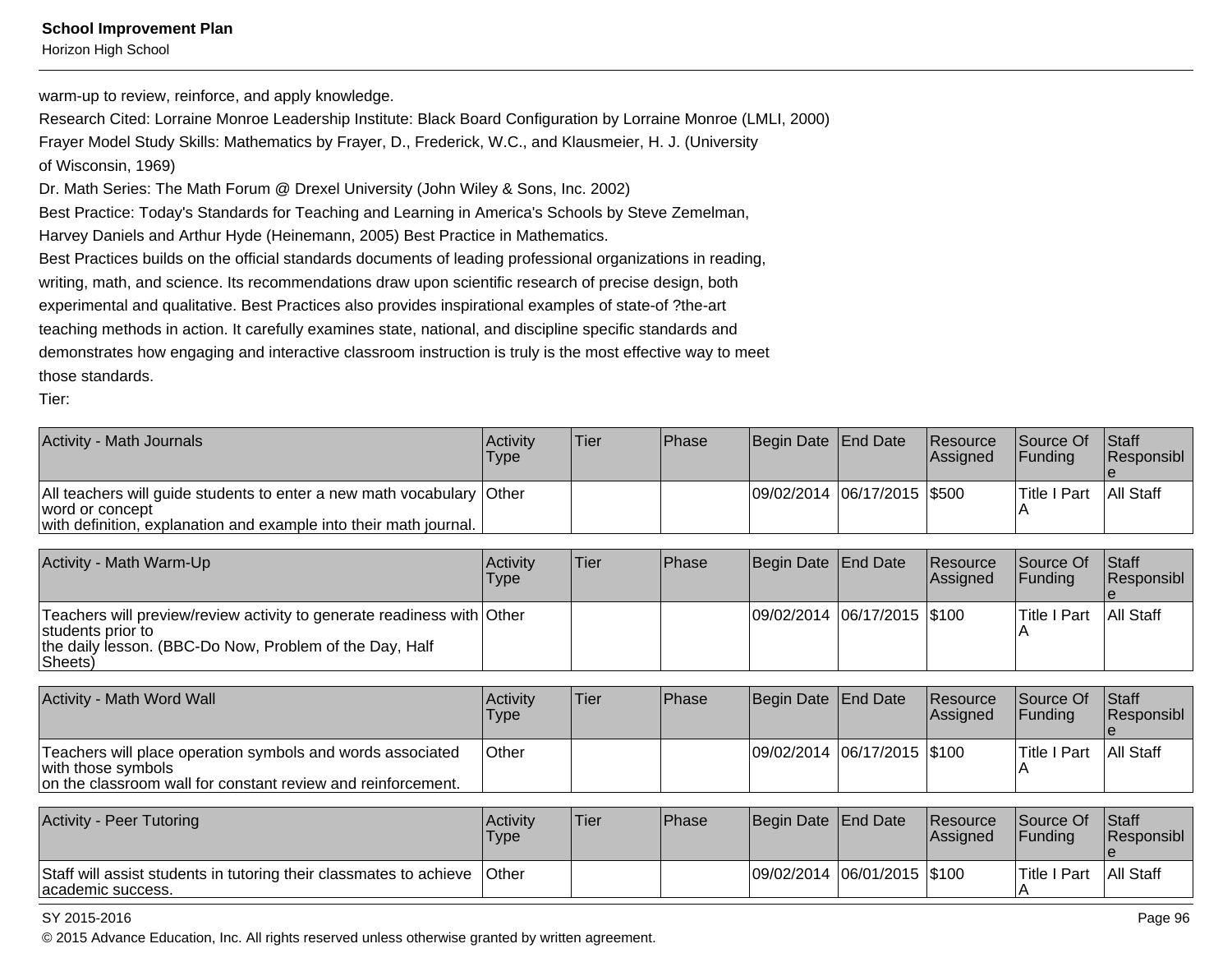Horizon High School

| Activity - RTI-Response to Intervention                                                                           | <b>Activity</b><br><b>Type</b>           | Tier | Phase | Begin Date End Date         | <b>Resource</b><br><b>Assigned</b> | <b>Source Of</b><br><b>IFundina</b> | <b>Staff</b><br>Responsibl |
|-------------------------------------------------------------------------------------------------------------------|------------------------------------------|------|-------|-----------------------------|------------------------------------|-------------------------------------|----------------------------|
| Teachers will be trained in RTI-Response to Intervention to<br>lassist students in<br>achieving academic success. | <i><b>Professional</b></i><br>l Learning |      |       | 09/02/2014 06/15/2015 \$500 |                                    | <b>Title I Part</b>                 | <b>All Staff</b>           |

#### **Measurable Objective 2:**

 25% of Ninth, Tenth, Eleventh and Twelfth grade Black or African-American, Asian, White, Economically Disadvantaged, Gifted and Talented, Hispanic or Latino,Students with Disabilities, English Learners, Two or More Races, American Indian or Alaska Native and Native Hawaiian or Other Pacific Islander students will demonstrate a proficiency in word problem skills and knowledge of charts and graphs in Mathematics by 04/15/2014 as measured by the State Designed Assessment.

#### **Strategy 1:**

Nonligustic Representations - Staff will assist students to understand, analyze and interpret a variety of different

charts and graphs including but not limited to : bar graphs, histograms, stem and leaf, box and whisker

plots, line graphs, pie charts, and other content area specific representations of data.

Research Cited: Classroom Instruction That Works. Marzano, R.J., Pickering, D., Pollack, J.(ASCD, 2001)

Marzano's strategies for classroom instruction are based off of several keys areas that are proven in the

classroom. Marzano's strategies address several key concepts that when implemented into the classrooms

are proven to work. The following areas consist of non-linguistic representation and the remaining six

strategies that have been tried and tested in the classroom through daily instruction.

ASA Guidelines for Assessment and Instruction in Statistics Education (GAISE, 2006).

Tier:

| <b>Activity - Data Representations</b>                                                                                                        | Activity<br><b>Type</b> | Tier | Phase | Begin Date                   | <b>End Date</b>             | Resource<br>Assigned | Source Of<br>Funding        | Staff<br>Responsibl |
|-----------------------------------------------------------------------------------------------------------------------------------------------|-------------------------|------|-------|------------------------------|-----------------------------|----------------------|-----------------------------|---------------------|
| Staff will create data representations appropriate and specific<br>to content areas.                                                          | Other                   |      |       |                              | 09/03/2013 06/12/2014 \$100 |                      | <b>Title I Part</b><br>IА   | <b>All Staff</b>    |
| <b>Activity - KeyTrain</b>                                                                                                                    | Activity<br>Type        | Tier | Phase | Begin Date                   | End Date                    | Resource<br>Assigned | Source Of<br><b>Funding</b> | Staff<br>Responsibl |
| Staff will use KeyTrain in mathematics to prepare them for work Other<br>related<br>applications of data representation.                      |                         |      |       | 09/03/2013 06/12/2014  \$100 |                             |                      | <b>Title I Part</b>         | <b>All Staff</b>    |
| <b>Activity - Monthly Curriculum Meetings</b>                                                                                                 | Activity<br>Type        | Tier | Phase | Begin Date End Date          |                             | Resource<br>Assigned | Source Of<br>Funding        | Staff<br>Responsibl |
| Teachers will attend monthly curriculum meetings at which they Other<br>will plan,<br>discuss and evaluate materials and teaching strategies. |                         |      |       | 09/02/2014 06/17/2015  \$0   |                             |                      | <b>Title I Part</b>         | <b>All Staff</b>    |

#### SY 2015-2016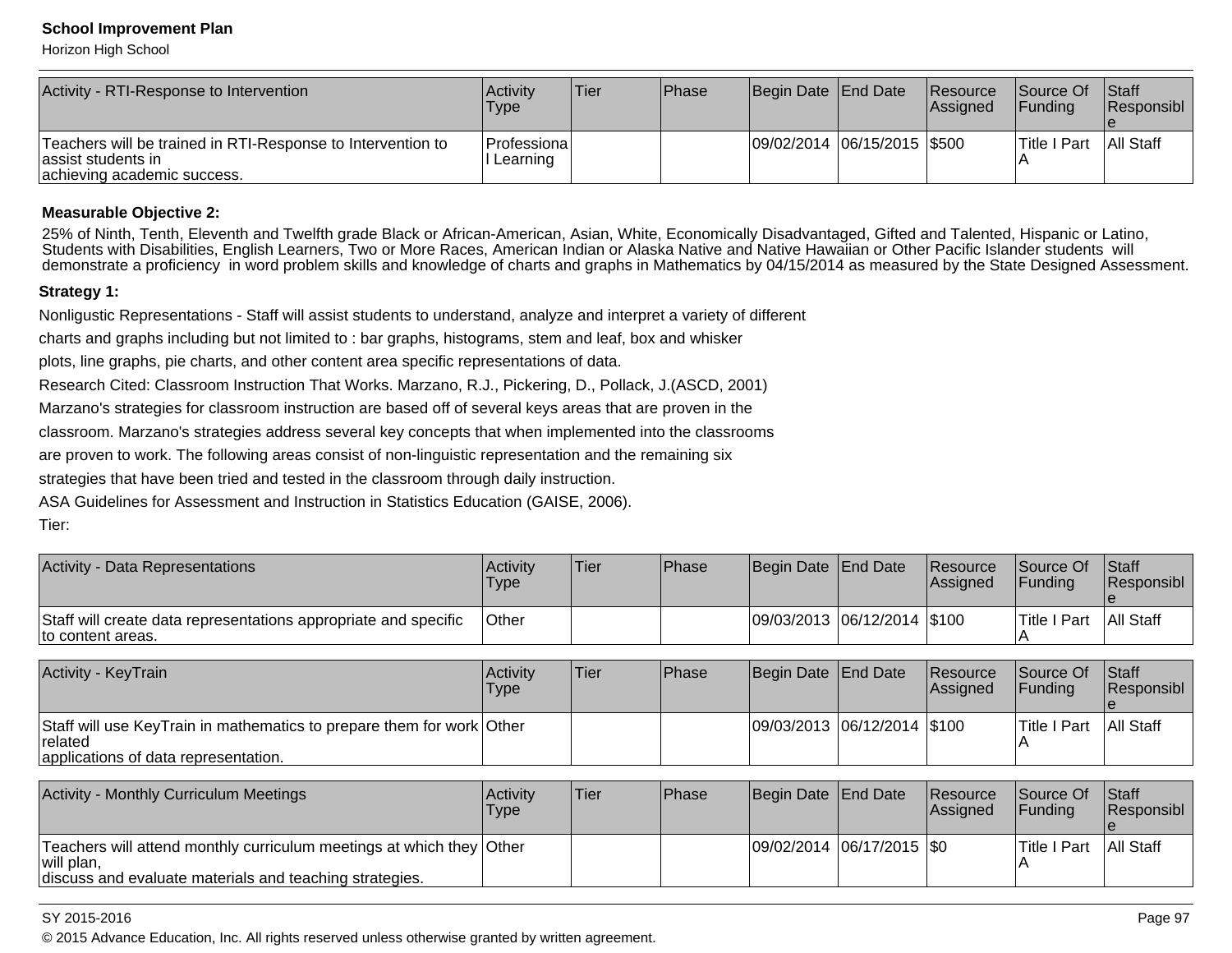Horizon High School

| <b>Activity - Quickwrites</b>                                                                                                                                                                                                                                                                                                                                                        | Activity<br><b>Type</b> | ∣Tier | Phase | Begin Date End Date |                             | Resource<br>Assigned | Source Of<br><b>Funding</b> | Stat<br>Responsibl |
|--------------------------------------------------------------------------------------------------------------------------------------------------------------------------------------------------------------------------------------------------------------------------------------------------------------------------------------------------------------------------------------|-------------------------|-------|-------|---------------------|-----------------------------|----------------------|-----------------------------|--------------------|
| Staff will assist students to use Quickwrites to: convey<br>understanding of<br>information presented in data representations, provide<br>information regarding knowledge of a specific<br>kind of data representation, briefly summarize the use of a<br>particular type of data representation, and<br>understand information needed to solve problems across the<br>content area. | <b>Other</b>            |       |       |                     | 09/02/2014 06/17/2015 \$100 |                      | Title I Part                | All Staff          |

| Activity - Response to Intervention                                                                                          | <b>Activity</b><br>Type | Tier | <b>IPhase</b> | Begin Date End Date         | <b>Resource</b><br><b>IAssianed</b> | <b>Source Of</b><br>IFundina | <b>Staff</b><br><b>Responsibl</b> |
|------------------------------------------------------------------------------------------------------------------------------|-------------------------|------|---------------|-----------------------------|-------------------------------------|------------------------------|-----------------------------------|
| Staff member will be trained in RTI-Response to Intervention to Professiona<br>assist students<br>with academic achievement. | Learning                |      |               | 09/02/2014 06/17/2015 \$500 |                                     | Title II Part   All Staff    |                                   |

## **Strategy 2:**

Word Problem Process - Staff will use the problem solving process to better understand word problems acrossthe curriculum.

Research Cited: Classroom Instruction That Works. Marzano, R.J., Pickering, D., Pollack, J.(ASCD, 2001)

Marzano's strategies for classroom instruction are based off of several keys areas that are proven in the

classroom. Marzano's strategies address several key concepts that when implemented into the classrooms

are proven to work. The following areas consist of identifying similarities and differences, summarizing,

note taking reinforcing effort, providing recognition and the remaining six strategies that have been tried

and tested in the classroom through daily instruction.

Tier:

| <b>Activity - KWL</b>                                                                                                         | <b>Activity</b><br><b>Type</b> | Tier | <b>Phase</b> | Begin Date End Date         | Resource<br><b>Assigned</b> | <b>Source Of</b><br>IFundina | Staff<br>Responsibl |
|-------------------------------------------------------------------------------------------------------------------------------|--------------------------------|------|--------------|-----------------------------|-----------------------------|------------------------------|---------------------|
| Staff will work with students independently and collaboratively<br>to complete KWL<br>(for word problems) graphic organizers. | <b>Other</b>                   |      |              | 09/02/2014 06/17/2015 \$100 |                             | lTitle I Part                | All Staff           |

| Activity - Polya's 4-Step Problem Solving                                                            | <b>Activity</b><br>Type | <sup>1</sup> Tier | Phase | Begin Date End Date         | Resource<br><b>Assigned</b> | Source Of<br>IFundina | Staff<br><b>Responsibl</b> |
|------------------------------------------------------------------------------------------------------|-------------------------|-------------------|-------|-----------------------------|-----------------------------|-----------------------|----------------------------|
| Staff will use Polya's 4 Step Problem Solving process and<br>analyze student work<br>using a rubric. | ∣Other                  |                   |       | 09/02/2014 06/17/2015 \$100 |                             | ITitle I Part         | All Staff                  |

#### SY 2015-2016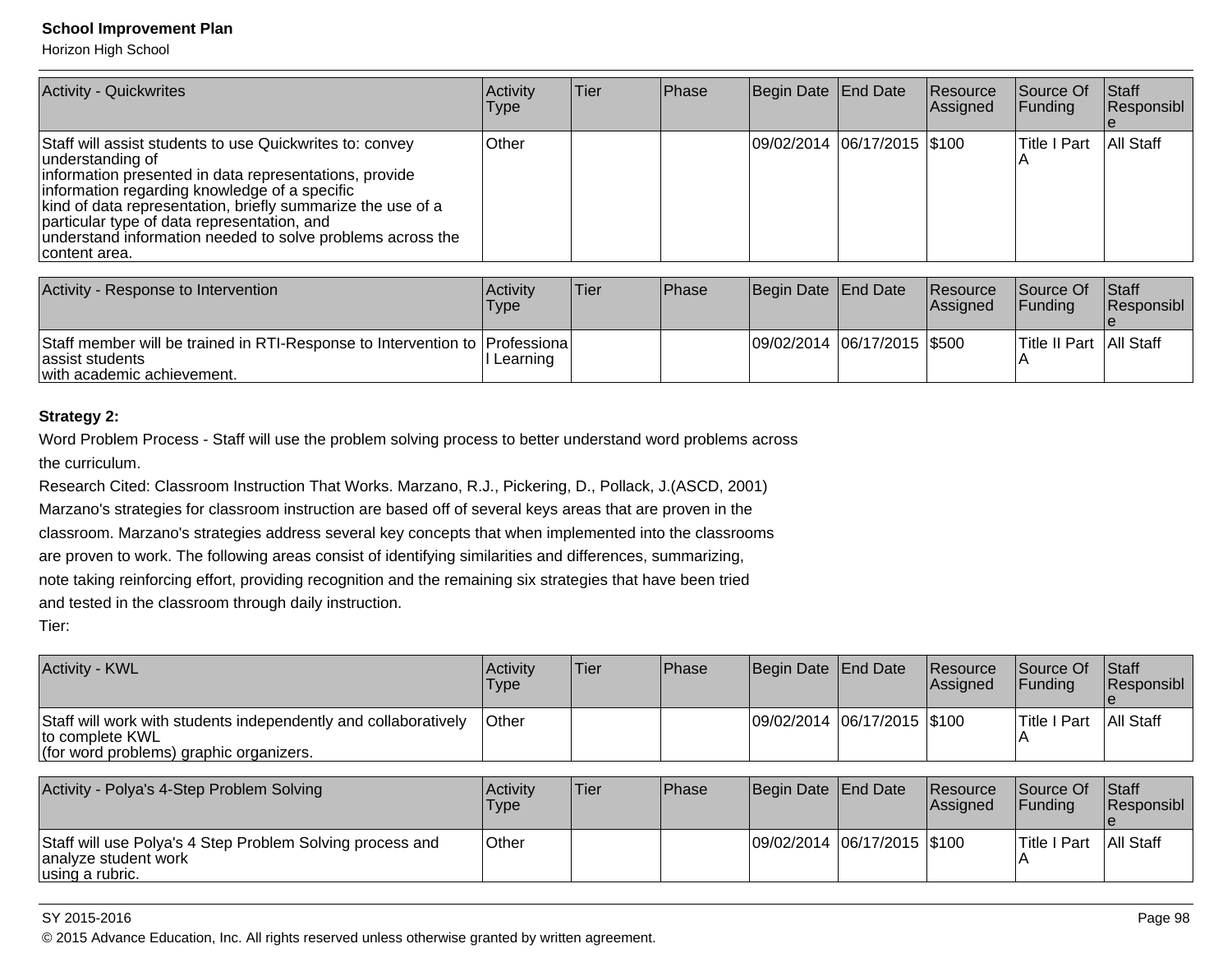Horizon High School

| Activity - Word Problem Roulette                                                                              | Activity<br>Type | Tier | <b>Phase</b> | Begin Date End Date         | Resource<br><b>Assianed</b> | <b>Source Of</b><br><b>Funding</b> | <b>Staff</b><br><b>Responsibl</b> |
|---------------------------------------------------------------------------------------------------------------|------------------|------|--------------|-----------------------------|-----------------------------|------------------------------------|-----------------------------------|
| Staff will work with students collaboratively to solve problems<br>using the Word<br><b>Problem Roulette.</b> | <b>Other</b>     |      |              | 09/02/2014 06/17/2015 \$100 |                             | lTitle I Part                      | All Staff                         |

## **Goal 3: All Horizon students will improve their science skills. 2015-2016**

#### **Measurable Objective 1:**

 25% of Ninth, Tenth, Eleventh and Twelfth grade Black or African-American, Asian, White, Economically Disadvantaged, Gifted and Talented, Hispanic or Latino,Students with Disabilities, English Learners, Two or More Races, American Indian or Alaska Native and Native Hawaiian or Other Pacific Islander students willdemonstrate a proficiency in their science inquiry skills in Science by 06/17/2016 as measured by the State Designed Assessment.

#### **Strategy 1:**

Conducting Experiments - Teachers will assist students in improving inquiry skills by conducting experimentsusing Science Kits.

Research Cited: Best Practice: Today's Standards for Teaching and Learning in America's Schools by Steve Zemelman,

Havey Daniels and Arthur Hyde (Heinemann, 2005) Best Practice in Science.

Best Practices builds on the official standards documents of leading professional organizations in reading,writing, math, and science. Its recommendations draw upon scientific research of precise design, bothexperimental and qualitative. Best Practices also provides inspirational examples of state-of the-art teachingmethods in action. It carefully examines state, national, and discipline specific standards and demonstrateshow engaging and interactive classroom instruction is truly is the most effective way to meet thosestandards. 87

Classroom Instruction That Works by Robert Marzano, Debra Pickering and Jane Pollock (ASCD, 2001)Marzano's strategies for classroom instruction are based off of several keys areas that are proven in theclassroom. Marzano's strategies address several key concepts that when implemented into the classroomsare proven to work. The following areas consist of identifying similarities and differences, summarizing,note taking reinforcing effort, providing recognition and the remaining six strategies that have been triedand tested in the classroom through daily instruction.

Strategies That Work: Teaching Comprehension to Enhance Understanding by Stephanie Harvey and AnneGoudvis (Stenhouse, 2000)

Strategies That Work has become an indispensable resource for teachers who want to explicitly teachthinking strategies so that students become engaged, thoughtful, independent readers. The comprehensionlessons are exploring the central role that activating background knowledge plays in understanding. Anothermajor thing is the inclusion of content literacy which describes how to apply comprehension strategies

#### SY 2015-2016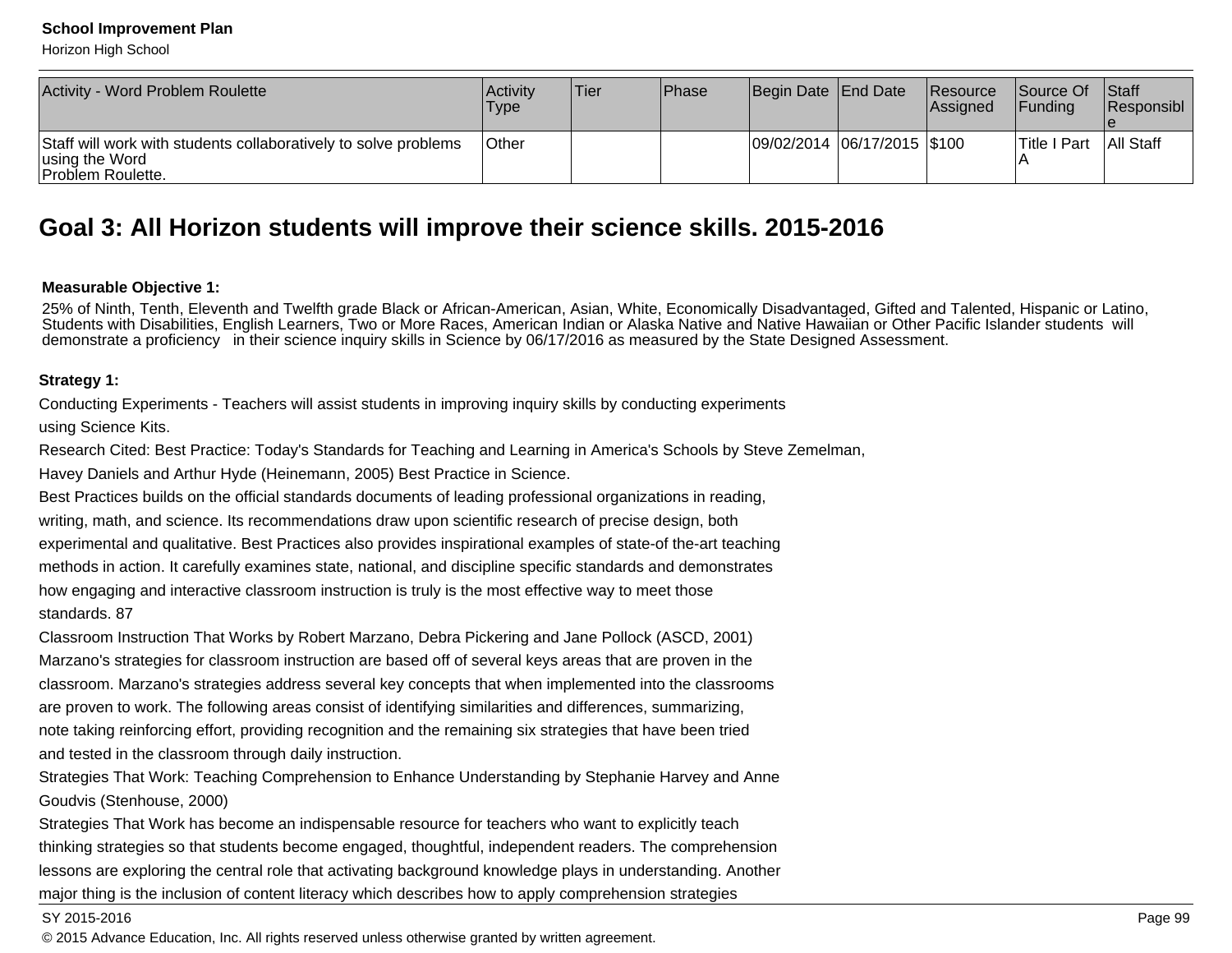Horizon High School

flexibly across the curriculum.

Differentiation in Practice by Carol Ann Tomlinson and Caroline Cunningham Edison (ASCD, 2003)

Differentiation in Practice explores how real teachers incorporate differentiation principles and strategies

throughout entire instructional units. Applicable at all levels, will teach anyone interested in designing and

implementing differentiated curriculum how to do so or how to do so more effectively.

Included are annotated lesson plans for differentiated units in social studies, language arts, science,

mathematics, and world/foreign language.

The book highlights underlying standards, delineates learning goals, and takes you step by step through theinstructional process.

The models and insight presented will informs differentiation efforts and helps meet the challenge ofmixed-ability classrooms with academically responsive curriculum appropriate for all learners.

Tier: Tier 1

| <b>Activity - Attend Science Workshops</b>                                                                                                                                       | <b>Activity</b><br>Type | Tier | <b>Phase</b> | Begin Date End Date         | Resource<br>Assigned | Source Of<br><b>IFunding</b> | <b>Staff</b><br>Responsibl |
|----------------------------------------------------------------------------------------------------------------------------------------------------------------------------------|-------------------------|------|--------------|-----------------------------|----------------------|------------------------------|----------------------------|
| All teachers will attend science workshops which support<br>Iteachers and students to<br>collaborate on inquiry based investigation of the environment<br>and the earth systems. | Professiona<br>∟earning |      |              | 09/02/2014 06/17/2015 \$500 |                      | <b>Title I Part</b>          | <b>All Staff</b>           |

| Activity - Hands-On Experiments                                                                                      | <b>Activity</b><br>Type | 'Tier | <b>IPhase</b> | Begin Date End Date           | <b>Resource</b><br><b>Assigned</b> | <b>Source Of</b><br><b>IFundina</b> | <b>Staff</b><br><b>Responsibl</b> |
|----------------------------------------------------------------------------------------------------------------------|-------------------------|-------|---------------|-------------------------------|------------------------------------|-------------------------------------|-----------------------------------|
| Teachers will conduct several Science Kit hands-on<br>experiments providing extra<br>assistance to at-risk students. | Other                   |       |               | 09/02/2014  06/17/2015  \$500 |                                    | Title I Part                        | All Staff                         |

| Activity - Monthly Curriculum Meetings                                                                                                        | <b>Activity</b><br>Type | Tier | <b>Phase</b> | Begin Date End Date            | <b>Resource</b><br><b>Assianed</b> | <b>Source Of</b><br><b>IFundina</b> | <b>Staff</b><br><b>Responsibl</b> |
|-----------------------------------------------------------------------------------------------------------------------------------------------|-------------------------|------|--------------|--------------------------------|------------------------------------|-------------------------------------|-----------------------------------|
| Teachers will attend monthly curriculum meetings at which they Other<br>will plan,<br>discuss and evaluate materials and teaching strategies. |                         |      |              | 09/02/2014  06/17/2015   \$200 |                                    | lTitle I Part                       | <b>All Staff</b>                  |

| Activity - RTI-Response to Intervention                                                                                      | Activity<br>Type | Tier | <b>Phase</b> | Begin Date End Date         | Resource<br><b>Assigned</b> | Source Of<br><b>IFundina</b> | <b>Staff</b><br><b>Responsibl</b> |
|------------------------------------------------------------------------------------------------------------------------------|------------------|------|--------------|-----------------------------|-----------------------------|------------------------------|-----------------------------------|
| Staff member will be trained in RTI-Response to Intervention to Professiona<br>assist students<br>with academic achievement. | l Learning       |      |              | 09/02/2014 06/17/2015 \$100 |                             | Title II Part   All Staff    |                                   |

#### SY 2015-2016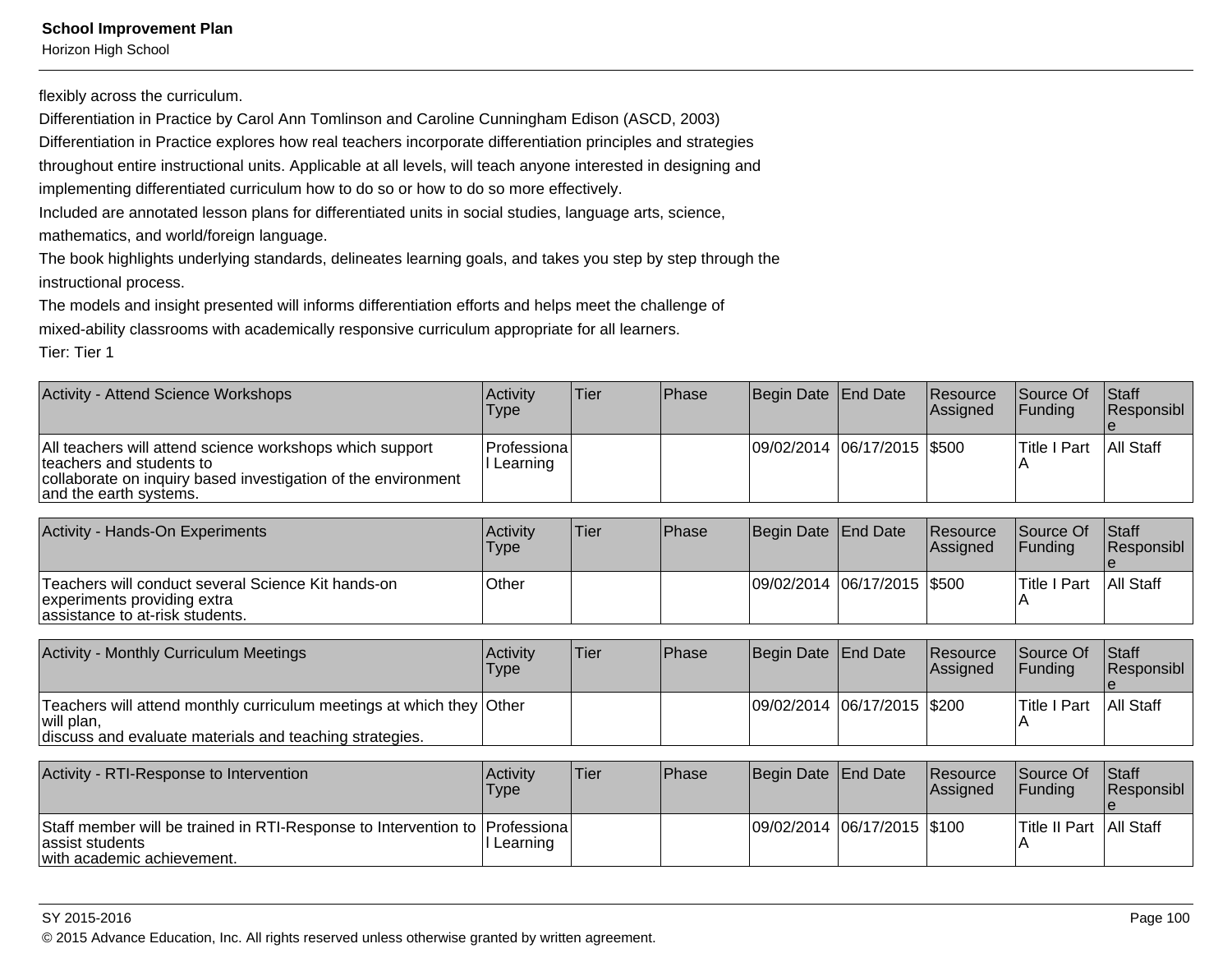Horizon High School

#### **Strategy 2:**

Social Implications - Teachers will assist students in improving their inquiry skills by using reflection anddiscussion of social implications of science in the natural world.

Research Cited: Best Practice: Today's Standards for Teaching and Learning in America's Schools by Steve Zemelman,Harvey Daniels and Arthur Hyde (Heinemann, 2005) Best Practice in Science.

Best Practices builds on the official standards documents of leading professional organizations in reading,writing, math, and science. Its recommendations draw upon scientific research of precise design, bothexperimental and qualitative. Best Practices also provides inspirational examples of state-of the-art teachingmethods in action. It carefully examines state, national, and discipline specific standards and demonstrateshow engaging and interactive classroom instruction is truly is the most effective way to meet thosestandards.

Classroom Instruction That Works by Robert Marzano, Debra Pickering and Jane Pollock (ASCD, 2001)Marzano's strategies for classroom instruction are based off of several keys areas that are proven in theclassroom. Marzano's strategies address several key concepts that when implemented into the classroomsare proven to work. The following areas consist of identifying similarities and differences, summarizing,note taking reinforcing effort, providing recognition and the remaining six strategies that have been triedand tested in the classroom through daily instruction.

Strategies That Work: Teaching Comprehension to Enhance Understanding by Stephanie Harvey and AnneGoudvis (Stenhouse, 2000)

Differentiation in Practice by Carol Ann Tomlinson and Caroline Cunningham Edison (ASCD, 2003)Tier:

| Activity - Collaborative Discussions                                                                                                                         | <b>Activity</b><br>Type | Tier | <b>Phase</b> | Begin Date End Date         | Resource<br>Assigned | Source Of<br><b>IFunding</b> | <b>Staff</b><br>Responsibl |
|--------------------------------------------------------------------------------------------------------------------------------------------------------------|-------------------------|------|--------------|-----------------------------|----------------------|------------------------------|----------------------------|
| Teachers will have collaborative discussions on how to<br>incorporate current events<br>into increasing students' awareness of science in the real<br>world. | Other                   |      |              | 09/02/2014 06/17/2015 \$200 |                      | <b>Title I Part</b>          | <b>All Staff</b>           |

| Activity - Differentiated Instruction/Science                                                                                          | Activity<br>Type         | Tier | <b>IPhase</b> | Begin Date End Date          | <b>Resource</b><br>Assigned | <b>Source Of</b><br><b>IFunding</b> | Staff<br>Responsibl |
|----------------------------------------------------------------------------------------------------------------------------------------|--------------------------|------|---------------|------------------------------|-----------------------------|-------------------------------------|---------------------|
| Teachers will be involved in differentiated instruction<br>workshops in order to help<br>students increase their scientific knowledge. | Professiona <br>Learning |      |               | 09/02/2014 06/17/2015 \\$500 |                             | Title II Part   All Staff           |                     |

| Activity<br>- Visual Materials | <b>Activity</b><br><b>Type</b> | <sup>1</sup> Tier | <b>Phase</b> | Begin Date End Date |  | Resource<br><b>Assigned</b> | Source Of<br>Funding | <b>Staff</b><br>Responsibl |
|--------------------------------|--------------------------------|-------------------|--------------|---------------------|--|-----------------------------|----------------------|----------------------------|
|--------------------------------|--------------------------------|-------------------|--------------|---------------------|--|-----------------------------|----------------------|----------------------------|

#### SY 2015-2016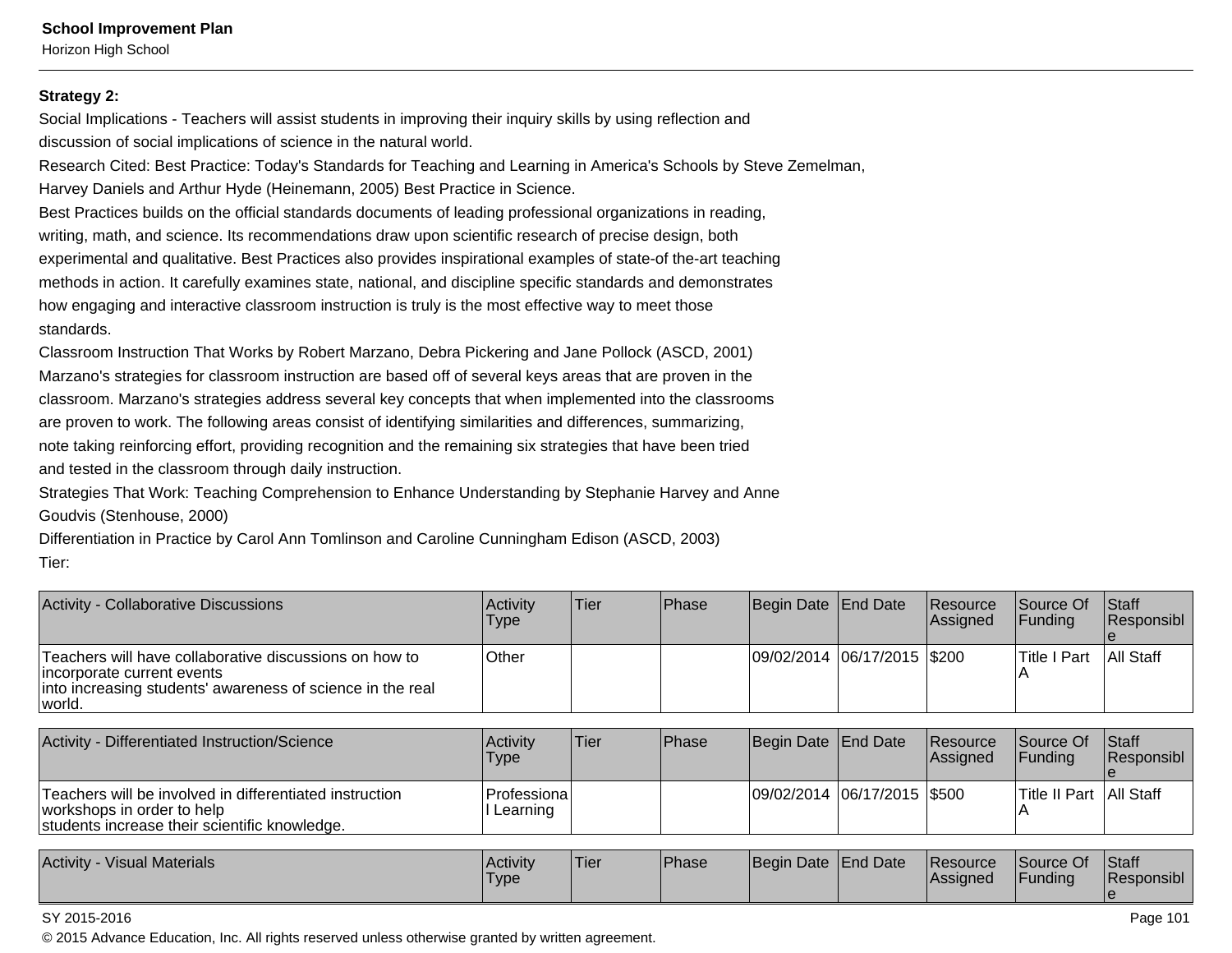Horizon High School

| Teachers will use pictures,<br>, videos, trade books and other visual Other<br>Tor tactical aids to |  | 09/02/2014 | 06/17/2015   \$100 | Part<br>Title i | All Staff |
|-----------------------------------------------------------------------------------------------------|--|------------|--------------------|-----------------|-----------|
| support at-risk students.                                                                           |  |            |                    |                 |           |

#### **Measurable Objective 2:**

25% of Ninth, Tenth, Eleventh and Twelfth grade Black or African-American, Asian, White, Economically Disadvantaged, Gifted and Talented, Hispanic or Latino, Students with Disabilities, English Learners, Two or More Races, American Indian or Alaska Native and Native Hawaiian or Other Pacific Islander students willdemonstrate a proficiency in scientific knowledge in Science by 06/17/2016 as measured by the State Designed Assessment.

## **Strategy 1:**

Conducting Research Based Projects - Teachers will assist students in conducting researched based projects on scientifictopics.

Research Cited: Best Practice: Today's Standards for Teaching and Learning in America's Schools by Steve Zemelman,Harvey Daniels and Arthur Hyde (Heinemann, 2005) Best Practice in Science.

Best Practices builds on the official standards documents of leading professional organizations in reading,writing, math, and science. Its recommendations draw upon scientific research of precise design, bothexperimental and qualitative. Best Practices also provides inspirational examples of state-of the-art teachingmethods in action. It carefully examines state, national, and discipline specific standards and demonstrateshow engaging and interactive classroom instruction is truly is the most effective way to meet thosestandards.

Classroom Instruction That Works by Robert Marzano, Debra Pickering and Jane Pollock (ASCD, 2001)Marzano's strategies for classroom instruction are based off of several keys areas that are proven in theclassroom. Marzano's strategies address several key concepts that when implemented into the classroomsare proven to work. The following areas consist of identifying similarities and differences, summarizing,note taking reinforcing effort, providing recognition and the remaining six strategies that have been triedand tested in the classroom through daily instruction.

Strategies That Work: Teaching Comprehension to Enhance Understanding aby Stephanie Harvey andAnne Goudvis (Stenhouse, 2000)

Strategies That Work has become an indispensable resource for teachers who want to explicitly teachthinking strategies so that students become engaged, thoughtful, independent readers. The comprehensionlessons are exploring the central role that activating background knowledge plays in understanding. Anothermajor thing is the inclusion of content literacy which describes how to apply comprehension strategiesflexibly across the curriculum.

Differentiation in Practice aby Carol Ann Tomlinson and Caroline Cunningham Edison (ASCD, 2003)Differentiation in Practice explores how real teachers incorporate differentiation principles and strategiesthroughout entire instructional units. Applicable at all levels, will teach anyone interested in designing andimplementing differentiated curriculum how to do so or how to do so more effectively.

Included are annotated lesson plans for differentiated units in social studies, language arts, science,

#### SY 2015-2016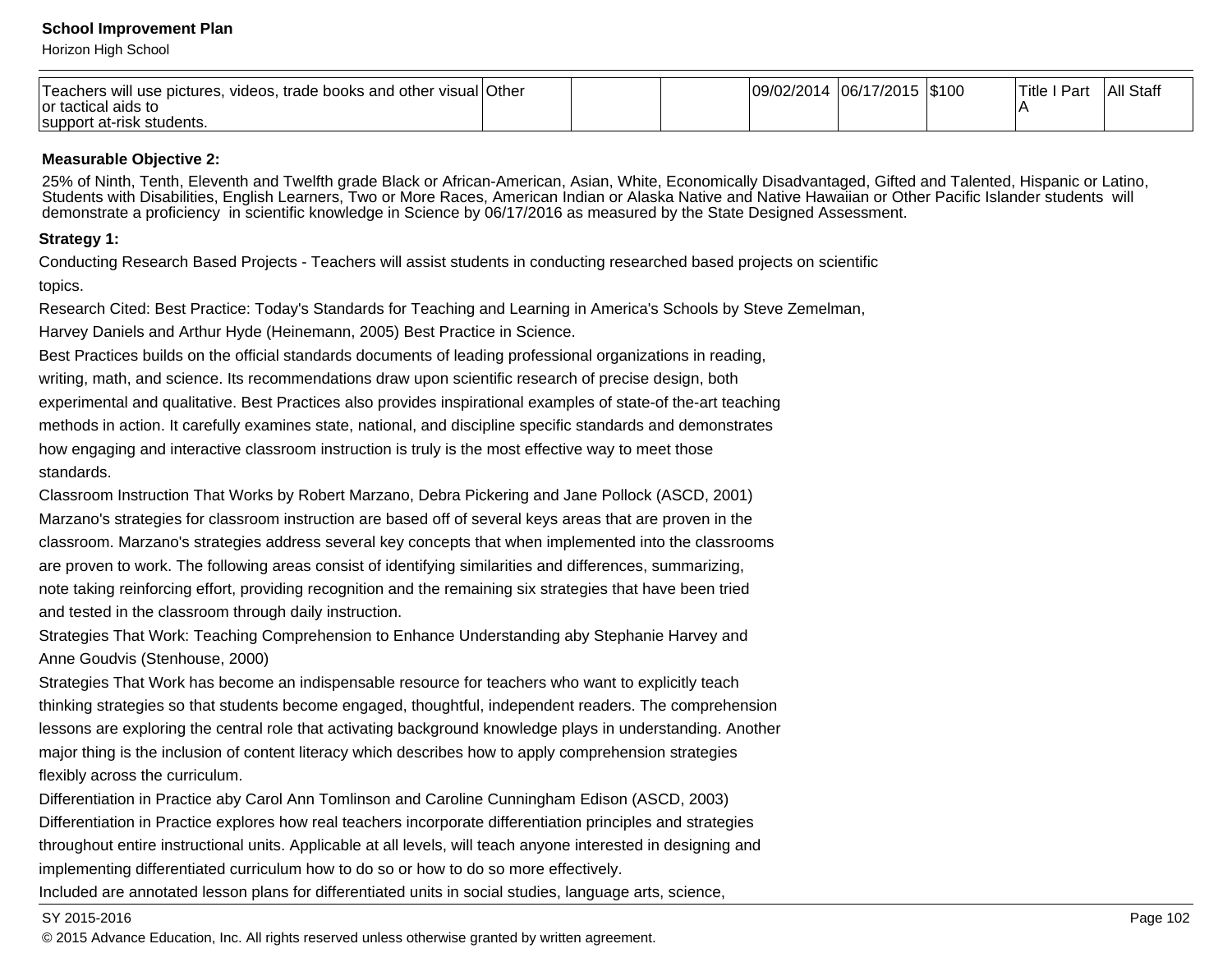Horizon High School

mathematics, and world/foreign language.

The book highlights underlying standards, delineates learning goals, and takes you step by step through the

instructional process.

Tier:

| <b>Activity - Peer Tutoring</b>                                                                                                                                                                                                                        | Activity<br>Type | Tier | Phase | Begin Date End Date           | Resource<br>Assigned  | Source Of<br>Funding      | Staff<br>Responsibl        |
|--------------------------------------------------------------------------------------------------------------------------------------------------------------------------------------------------------------------------------------------------------|------------------|------|-------|-------------------------------|-----------------------|---------------------------|----------------------------|
| Teachers will form groups within the classroom structure by<br>ability for students to<br>reinforce student learning. This form of cooperative learning will<br>be used to promote student growth<br>through one another within the classroom setting. | Other            |      |       | 09/02/2014 06/17/2015   \$500 |                       | <b>Title I Part</b>       | All Staff                  |
|                                                                                                                                                                                                                                                        |                  |      |       |                               |                       |                           |                            |
| <b>Activity - Research Using Computers</b>                                                                                                                                                                                                             | Activity<br>Type | Tier | Phase | Begin Date End Date           | Resource<br>Assigned  | Source Of<br>Funding      | Staff<br>Responsibl        |
| Teachers will guide students in researching information using<br>computers.                                                                                                                                                                            | Other            |      |       | 09/02/2014 06/17/2015 \$500   |                       | Title II Part   All Staff |                            |
|                                                                                                                                                                                                                                                        |                  |      |       |                               |                       |                           |                            |
| <b>Activity - Researched Based Projects</b>                                                                                                                                                                                                            | Activity<br>Type | Tier | Phase | Begin Date End Date           | Resource<br> Assigned | Source Of<br>Funding      | Staff<br><b>Responsibl</b> |

|                                                                                                                                   | <b>Type</b>                   |  |                             | <i><b>Assigned</b></i> | <b>IFunding</b>     | <b>IRESDONSIDI</b> |
|-----------------------------------------------------------------------------------------------------------------------------------|-------------------------------|--|-----------------------------|------------------------|---------------------|--------------------|
| All teachers will attend science workshops, which support<br>Iteachers and students<br>to collaborate on research based projects. | l Professiona l<br>I Learning |  | 09/02/2014 06/17/2015 \$500 |                        | <b>Title I Part</b> | <b>All Staff</b>   |

## **Strategy 2:**

Summarizing and Note Taking - Teachers will assist students in summarinzing and note taking in order to increasescientific knowledge.

Research Cited: Best Practice: Today's Standards for Teaching and Learning in America's Schools by Steve Zemelman,

Harvey Daniels and Arthur Hyde (Heinemann, 2005) Best Practice in Science.

Best Practices builds on the official standards documents of leading professional organizations in reading,

writing, math, and science. Its recommendations draw upon scientific research of precise design, both

experimental and qualitative. Best Practices also provides inspirational examples of state-of the-art teaching

methods in action. It carefully examines state, national, and discipline specific standards and demonstrates

how engaging and interactive classroom instruction is truly is the most effective way to meet those

standards.

Classroom Instruction That Works by Robert Marzano, Debra Pickering and Jane Pollock (ASCD, 2001)

Horizon Alternative Education

Marzano's strategies for classroom instruction are based off of several keys areas that are proven in the

#### SY 2015-2016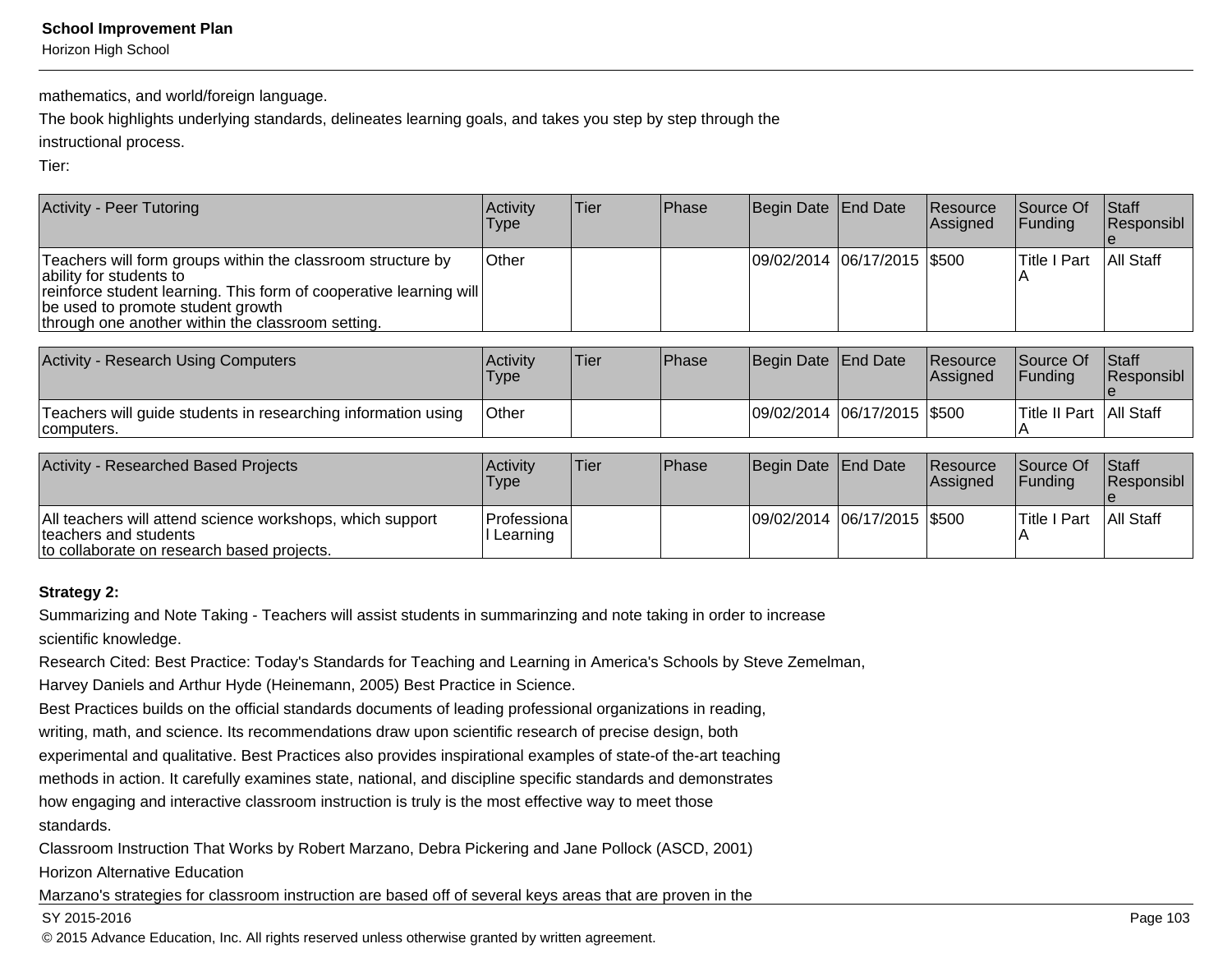Horizon High School

classroom. Marzano's strategies address several key concepts that when implemented into the classroomsare proven to work. The following areas consist of identifying similarities and differences, summarizing,note taking reinforcing effort, providing recognition and the remaining six strategies that have been triedand tested in the classroom through daily instruction.

Strategies That Work: Teaching Comprehension to Enhance Understanding by Stephanie Harvey and AnneGoudvis (Stenhouse, 2000)

Strategies That Work has become an indispensable resource for teachers who want to explicitly teach thinking strategies so that students become engaged, thoughtful, independent readers. The comprehensionlessons are exploring the central role that activating background knowledge plays in understanding. Anothermajor thing is the inclusion of content literacy which describes how to apply comprehension strategiesflexibly across the curriculum.

Differentiation in Practice by Carol Ann Tomlinson and Caroline Cunningham Edison (ASCD, 2003)

Differentiation in Practice explores how real teachers incorporate differentiation principles and strategies

throughout entire instructional units. Applicable at all levels, will teach anyone interested in designing and

implementing differentiated curriculum how to do so or how to do so more effectively.Included are annotated lesson plans for differentiated units in social studies,language arts, science,

mathematics, and world/foreign language.

The book highlights underlying standards, delineates learning goals, and takes you step by step through theinstructional process.

The models and insight presented will informs differentiation efforts and helps meet the challenge ofmixed-ability classrooms with academically responsive curriculum appropriate for all learners.

| ۰ |              |  |
|---|--------------|--|
|   | I<br>w<br>۰. |  |

| Activity - Guided Reading                                                                          | Activity<br>Type | <b>Tier</b> | Phase | Begin Date End Date         | Resource<br><b>Assianed</b> | Source Of<br><b>IFunding</b> | <b>Staff</b><br><b>Responsibl</b> |
|----------------------------------------------------------------------------------------------------|------------------|-------------|-------|-----------------------------|-----------------------------|------------------------------|-----------------------------------|
| Teachers will assist students in guided reading of science<br>material by using text<br>Ifeatures. | <b>Other</b>     |             |       | 09/02/2014 06/17/2015 \$200 |                             | <b>Title I Part</b>          | All Staff                         |

| Activity - Model Identifying Similarities and Differiences                         | <b>Activity</b><br><b>Type</b> | Tier | <b>IPhase</b> | Begin Date End Date |                               | <b>Resource</b><br><b>Assigned</b> | Source Of<br><b>IFundina</b> | <b>Staff</b><br><b>Responsibl</b> |
|------------------------------------------------------------------------------------|--------------------------------|------|---------------|---------------------|-------------------------------|------------------------------------|------------------------------|-----------------------------------|
| All teachers will model identifying similarities and differences<br>during lessons | IProfessional<br>I Learning    |      |               |                     | 09/02/2014  06/17/2015  \$500 |                                    | Title I Part                 | <b>All Staff</b>                  |

SY 2015-2016es a construction of the construction of the construction of the construction of the construction of the construction of the construction of the construction of the construction of the construction of the construction of t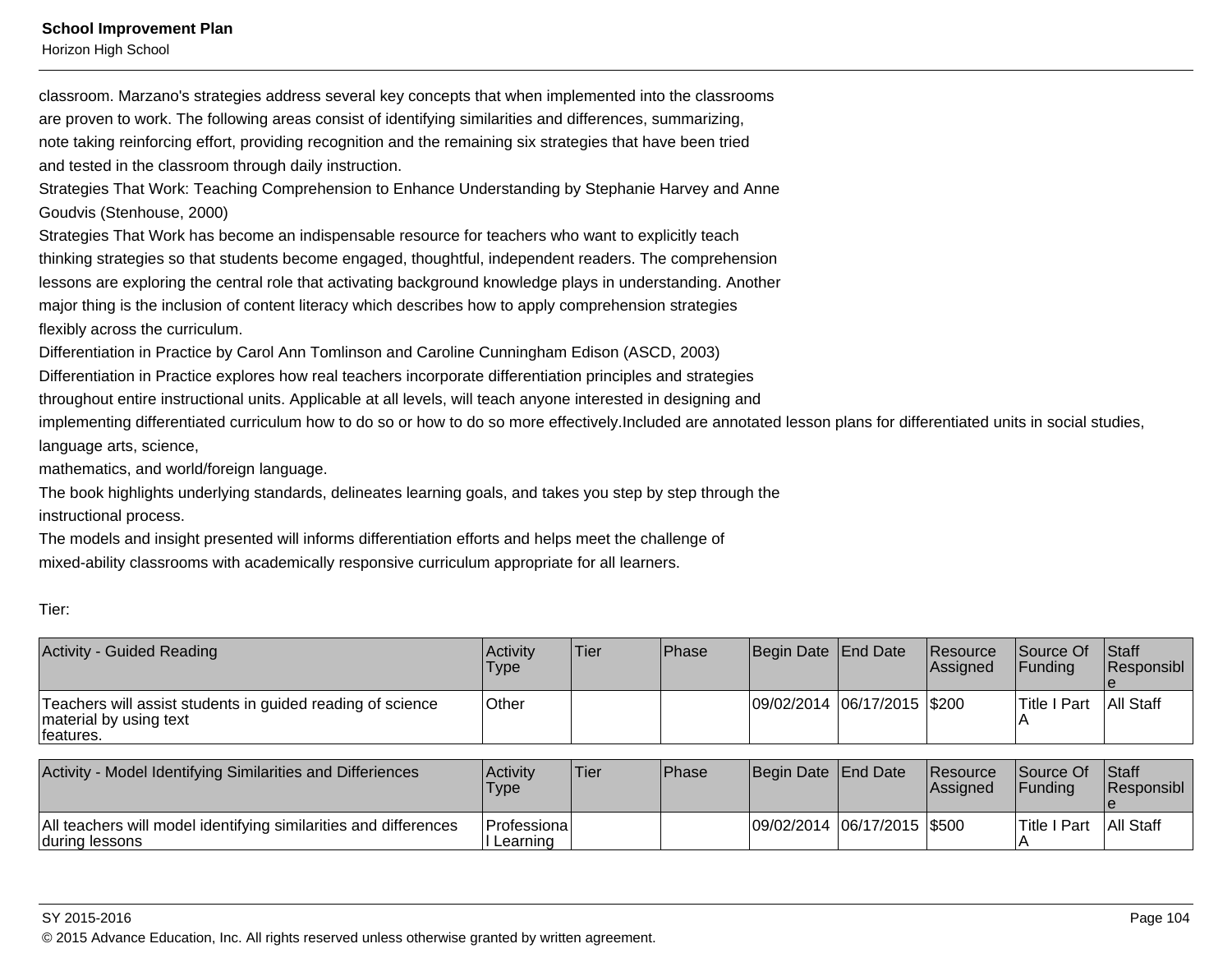Horizon High School

| Activity - Notetaking During Science Videos                                    | Activitv<br>Type | lTier. | <b>IPhase</b> | Begin Date End Date          | <b>Resource</b><br><b>Assianed</b> | Source Of Staff<br><b>Funding</b> | Responsibl |
|--------------------------------------------------------------------------------|------------------|--------|---------------|------------------------------|------------------------------------|-----------------------------------|------------|
| Teachers will demonstrate how to take notes after viewing a<br>Iscience video. | Other            |        |               | 09/02/2014 06/17/2015 \\$300 |                                    | Title II Part   All Staff         |            |

## **Goal 4: All Horizon students will increase their social studies skills.2015-2016**

## **Measurable Objective 1:**

25% of Ninth, Tenth, Eleventh and Twelfth grade Black or African-American, Asian, White, Economically Disadvantaged, Gifted and Talented, Hispanic or Latino,<br>Students with Disabilities, English Learners, Two or More Races, demonstrate a proficiency in Civics and Economics in Social Studies by 06/17/2016 as measured by the State Designed Assessment.

## **Strategy 1:**

Civics Knowledge - Teachers will guide students to increase their civics knowledge.

Research Cited: Best Practice: Today's Standards for Teaching and Learning in America's Schools by Steve Zemelman,

Harvey Daniels and Arthur Hyde (Heinemann, 2005) Best Practice in Social Studies

Best Practices builds on the official standards documents of leading professional organizations in reading,

writing, math,social studies and science. Its recommendations draw upon scientific research of precise

design, both experimental and qualitative. Best Practices also provides inspirational examples of state-of

?the-art teaching methods in action. It carefully examines state, national, and discipline specific standardsand demonstrates how engaging and interactive classroom instruction is truly is the most effective way tomeet those standards.

Classroom Instruction That Works by Robert Marzano, Debra Pickering and Jane Pollock (ASCD, 2001)

Marzano's strategies for classroom instruction are based off of several keys areas that are proven in the

classroom. Marzano's strategies address several key concepts that when implemented into the classrooms

are proven to work. The following areas consist of identifying similarities and differences, summarizing,

note taking reinforcing effort, providing recognition and the remaining six strategies that have been tried

and tested in the classroom through daily instruction.Strategies That Work: Teaching Comprehension to Enhance Understanding by Stephanie Harvey and AnneGoudvis (Stenhouse, 2000)

```
Differentiation in Practice by Carol Ann Tomlinson and Caroline Cunningham Edison, 2003Tier:
```

| <b>Activity - Constitution Day</b>                           | Activity<br><b>Type</b> | Tier | <b>Phase</b> | Begin Date End Date         | Resource<br><b>IAssianed</b> | <b>Source Of</b><br><b>IFundina</b> | <b>Staff</b><br><b>Responsibl</b> |
|--------------------------------------------------------------|-------------------------|------|--------------|-----------------------------|------------------------------|-------------------------------------|-----------------------------------|
| Teachers will guide students in a Constitution Day activity. | Other                   |      |              | 09/02/2014 06/17/2015 \$100 |                              | Title I Part                        | <b>All Staff</b>                  |

#### SY 2015-2016

es a construction of the construction of the construction of the construction of the construction of the construction of the construction of the construction of the construction of the construction of the construction of t © 2015 Advance Education, Inc. All rights reserved unless otherwise granted by written agreement.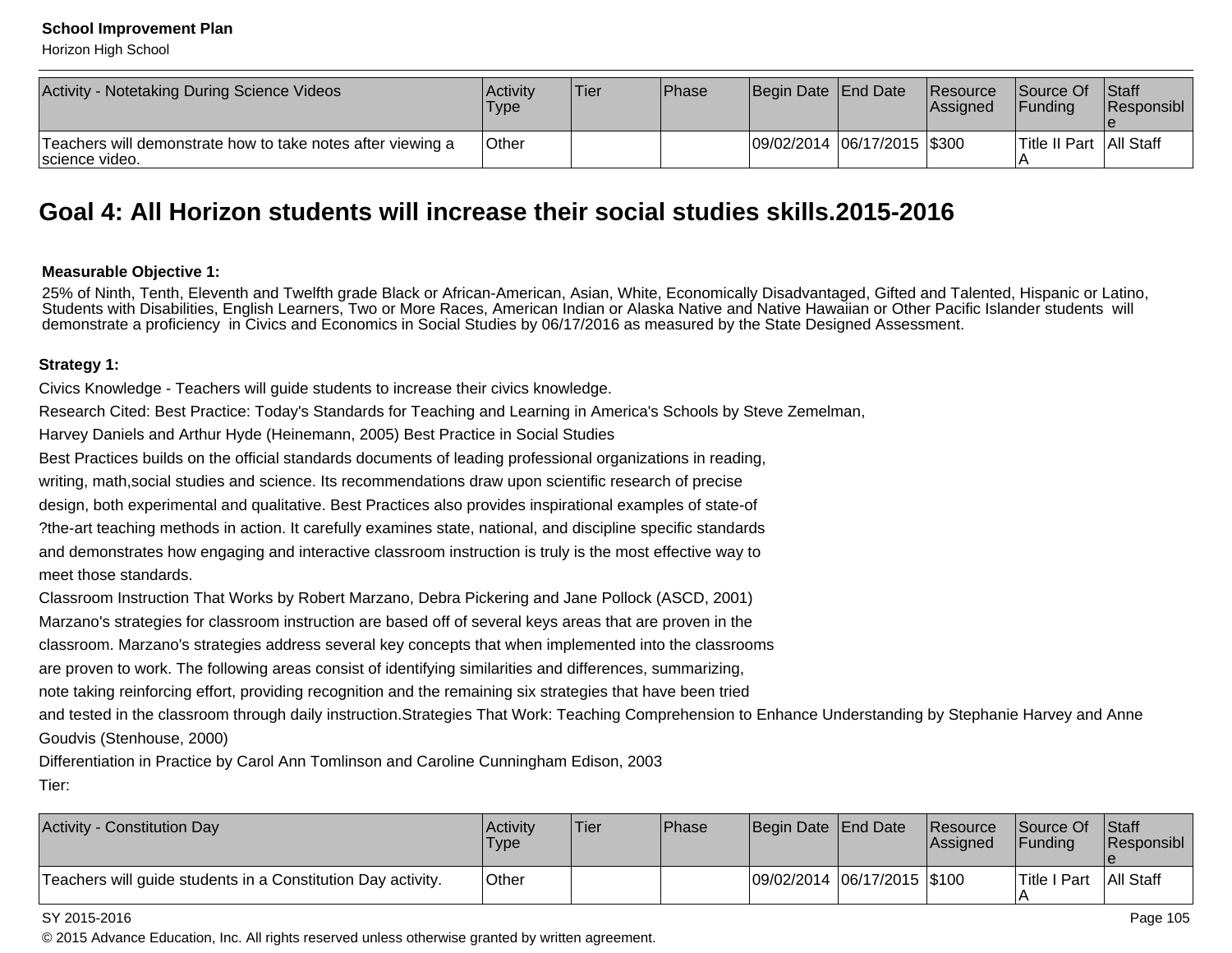Horizon High School

| <b>Activity - Monthly Curriculm Meetings</b>                                                                                                  | <b>Activity</b><br>Type | <b>Tier</b> | <b>Phase</b> | Begin Date End Date           | Resource<br>Assigned | Source Of<br><b>Funding</b> | <b>Staff</b><br>Responsibl |
|-----------------------------------------------------------------------------------------------------------------------------------------------|-------------------------|-------------|--------------|-------------------------------|----------------------|-----------------------------|----------------------------|
| Teachers will attend monthly curriculum meetings at which they Other<br>will plan,<br>discuss and evaluate materials and teaching strategies. |                         |             |              | 09/02/2014  06/17/2015  \$500 |                      | lTitle I Part               | All Staff                  |

| <b>Activity - Restorative Practices</b>                                      | Activitv<br>Type                    | 'Tier | <b>Phase</b> | Begin Date End Date |                             | <b>Resource</b><br><b>Assigned</b> | <b>Source Of</b><br><b>IFundina</b> | <b>Staff</b><br><b>Responsibl</b> |
|------------------------------------------------------------------------------|-------------------------------------|-------|--------------|---------------------|-----------------------------|------------------------------------|-------------------------------------|-----------------------------------|
| All staff will receive professional development in Restorative<br>Practices. | <b> Professional</b><br>II Learning |       |              |                     | 09/02/2014 06/17/2015 \$100 |                                    | lTitle I Part                       | All Staff                         |

## **Strategy 2:**

Economics Knowledge - Teachers will guide students in improving their knowledge of economics.Research Cited: Best Practice: Today's Standards for Teaching and Learning in America's Schools by Steve Zemelman,Harvey Daniels and Arthur Hyde (Heineman, 2005) Best Practice in Social Studies Best Practices builds on the official standards documents of leading professional organizations in reading,writing, math, and science. Its recommendations draw upon scientific research of precise design, both experimental and qualitative. Best Practices also provides inspirational examples of state-of the-art teachingmethods in action. It carefully examines state, national, and discipline specific standards and demonstrateshow engaging and interactive classroom instruction is truly is the most effective way to meet thosestandards.Classroom Instruction That Works by Robert Marzano, Debra Picering and Jane Pollock (ASCD, 2001)Marzano's strategies for classroom instruction are based off of several keys areas that are proven in the classroom. Marzano's strategies address several key concepts that when implemented into the classroomsare proven to work. The following areas consist of identifying similarities and differences, summarizing,

note taking reinforcing effort, providing recognition and the remaining six strategies that have been triedand tested in the classroom through daily instruction.

Strategies That Work: Teaching Comprehension to Enhance Understanding by Stephanie Harvey and Anne Goudvis (Stenhouse, 2000)Differentiation in Practice by Carol Ann Tomlinson and Caroline Cunningham Edison (ASCD, 2003)Teaching Reading in Social Studies, Doty, K., Cameron, G., Burton, M. (McRell, 2003)Tier:

| Activity<br><b>Best Practice</b> | Activity<br>Type | 'Tier | Phase | Begin Date End Date | <b>Resource</b><br><b>Assigned</b> | Source Of<br><b>Funding</b> | Staff<br>.<br>'Responsibl |
|----------------------------------|------------------|-------|-------|---------------------|------------------------------------|-----------------------------|---------------------------|
|                                  |                  |       |       |                     |                                    |                             |                           |

#### SY 2015-2016

© 2015 Advance Education, Inc. All rights reserved unless otherwise granted by written agreement.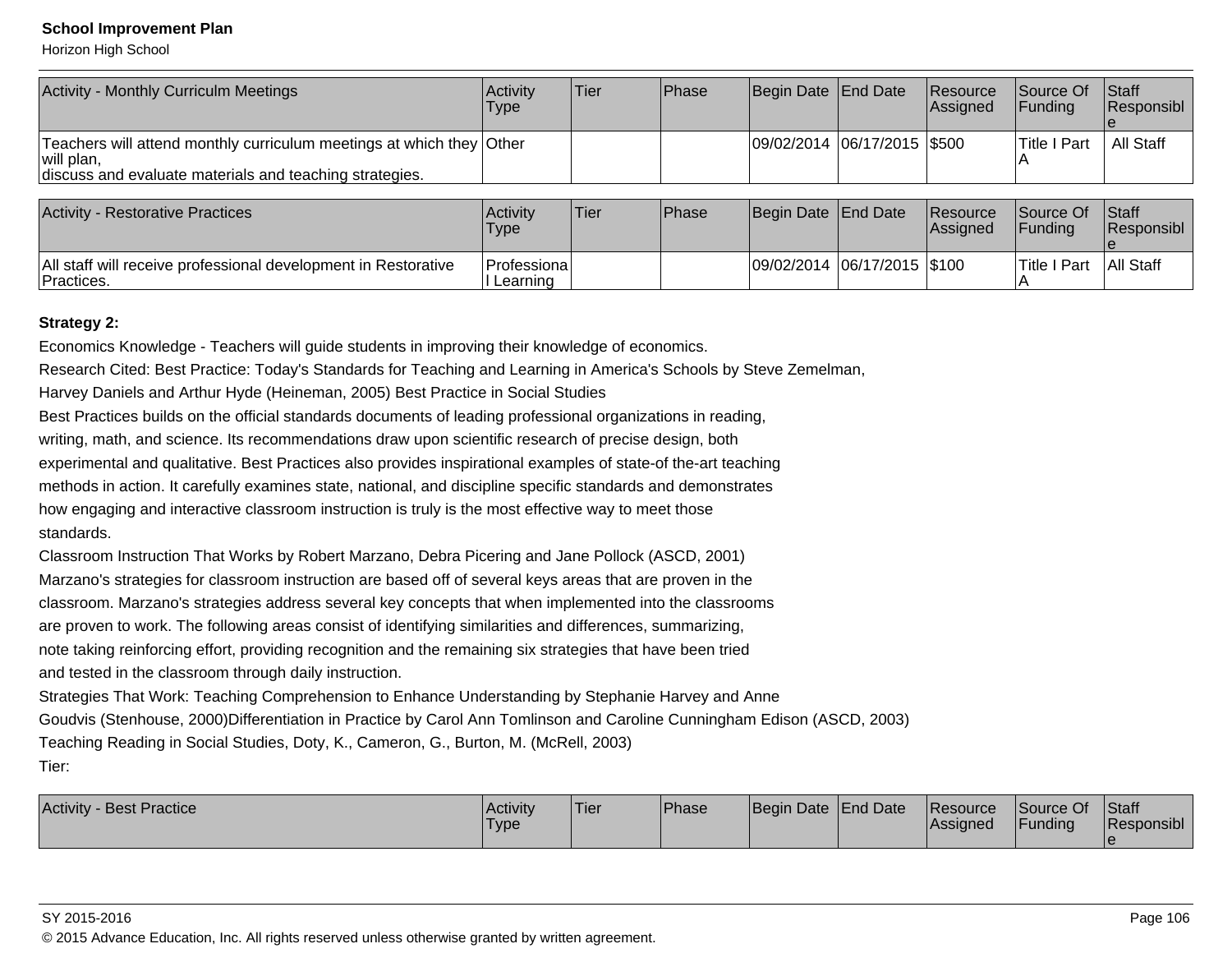Horizon High School

| Staff will read and discuss the Recommendations for Teaching<br>Reading from Best<br>Practice: Today's Standards for Teaching and Learning in<br>America's Schools by Zemelman. | Professiona<br>Learning |      |       |                     | 09/02/2014 06/17/2015 \$200 |                      | <b>Title I Part</b>   | <b>All Staff</b>           |
|---------------------------------------------------------------------------------------------------------------------------------------------------------------------------------|-------------------------|------|-------|---------------------|-----------------------------|----------------------|-----------------------|----------------------------|
| Activity - Graphic Organizers                                                                                                                                                   | Activity<br>Type        | Tier | Phase | Begin Date End Date |                             | Resource<br>Assigned | Source Of<br> Fundina | <b>Staff</b><br>Responsibl |
| All teachers will guide students in completing graphic<br>organizers such as venn<br>diagrams or charts so students can compare and classify<br>linformation.                   | Other                   |      |       |                     | 09/02/2014 06/17/2015 \$500 |                      | <b>Title I Part</b>   | All Staff                  |

| Activity - RTI-Response to Intervention                                                                                      | <b>Activity</b><br>Type | 'Tier | <b>Phase</b> | Begin Date End Date |                               | Resource<br><b>Assigned</b> | Source Of<br><b>IFundina</b> | <b>Staff</b><br><b>Responsibl</b> |
|------------------------------------------------------------------------------------------------------------------------------|-------------------------|-------|--------------|---------------------|-------------------------------|-----------------------------|------------------------------|-----------------------------------|
| Staff member will be trained in RTI-Response to Intervention to Professiona<br>assist students<br>with academic achievement. | I Learning              |       |              |                     | 09/02/2014  06/17/2015  \$200 |                             | Title I Part                 | <b>All Staff</b>                  |

### **Measurable Objective 2:**

25% of Ninth, Tenth, Eleventh and Twelfth grade Black or African-American, Asian, White, Economically Disadvantaged, Gifted and Talented, Hispanic or Latino,<br>Students with Disabilities, English Learners, Two or More Races, demonstrate a proficiency in history and georgraphy in Social Studies by 06/17/2016 as measured by the State Designed Assessment.

## **Strategy 1:**

Geographical Knowledge - Teachers will assist students in improving their geographical knowledge.

Research Cited: Best Practice: Today's Standards for Teaching and Learning in America's Schools by Steve Zemelman,

Harvey Daniels and Arthur Hyde (Heinemann, 2005) Best Practice in Social Studies.

Best Practices builds on the official standards documents of leading professional organizations in reading,

writing, math, and science. Its recommendations draw upon scientific research of precise design, both

experimental and qualitative. Best Practices also provides inspirational examples of state-of the-art teaching

methods in action. It carefully examines state, national, and discipline specific standards and demonstrates how engaging and interactive classroom instruction is truly

is the most effective way to meet those

standards.

Strateagies That Work: Teaching Comprehension to Enhance Understanding by Stephanie Harvey and Ann

Goudvis (Stenhouse, 2000)

Classroom Instruction That Works by Robert Marzano, Debra Pickering and Jane Pollock (ASCD, 2001)

Marzano's strategies for classroom instruction are based off of several keys areas that are proven in the

classroom. Marzano's strategies address several key concepts that when implemented into the classrooms

are proven to work. The following areas consist of identifying similarities and differences, summarizing,

note taking reinforcing effort, providing recognition and the remaining six strategies that have been tried

#### SY 2015-2016

© 2015 Advance Education, Inc. All rights reserved unless otherwise granted by written agreement.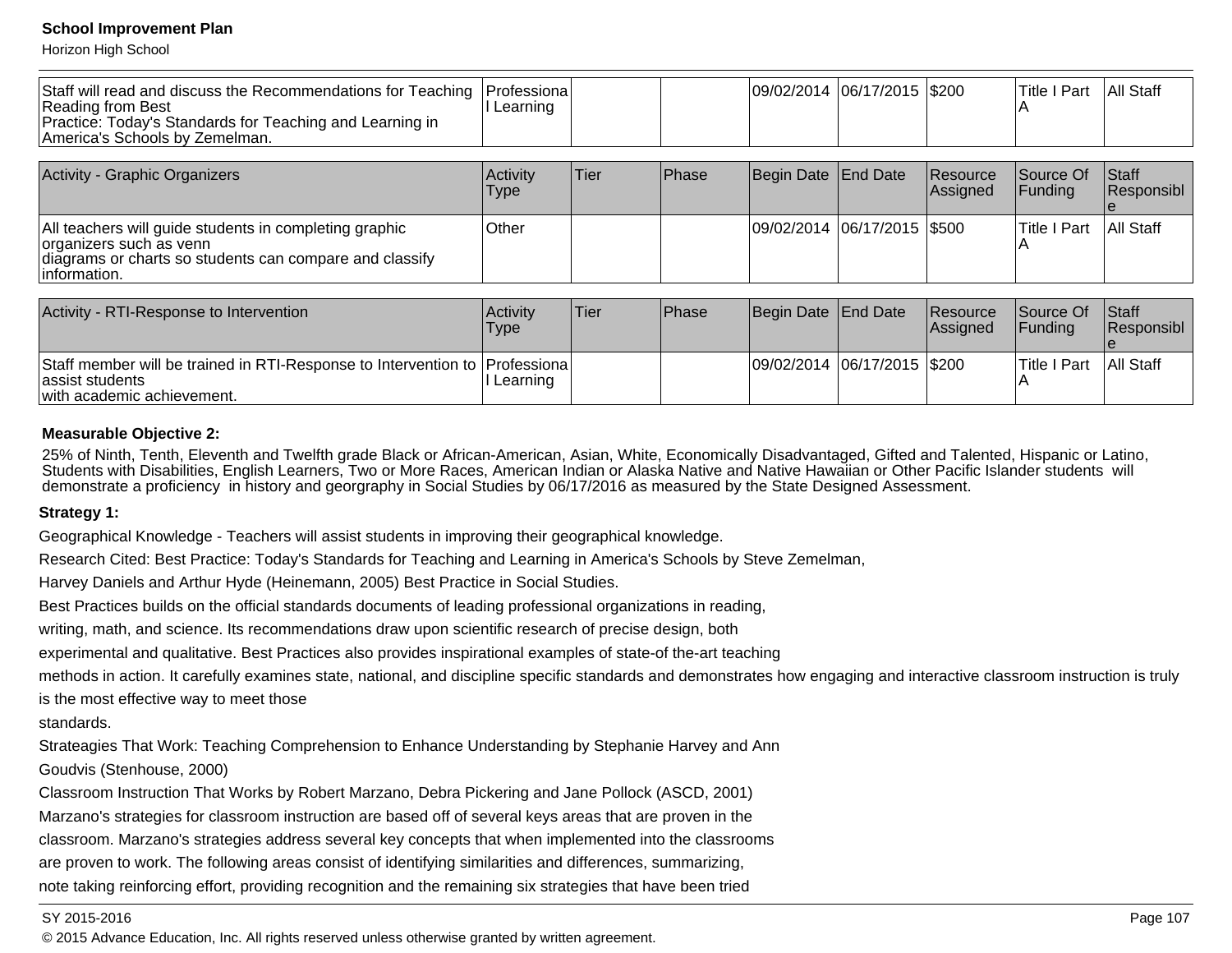Horizon High School

and tested in the classroom through daily instruction.

Tier:

| Activity - Maps and Globes                                                        | <b>Activity</b><br>Type | <b>Tier</b> | <b>IPhase</b> | Begin Date End Date           | <b>Resource</b><br>Assigned | <b>Source Of</b><br><b>Funding</b> | <b>Staff</b><br>Responsibl |
|-----------------------------------------------------------------------------------|-------------------------|-------------|---------------|-------------------------------|-----------------------------|------------------------------------|----------------------------|
| Teachers will assist students in reading and understanding<br>maps and globes.    | Other                   |             |               | 09/02/2014  06/17/2015  \$400 |                             | Title I Part                       | All Staff                  |
|                                                                                   |                         |             |               |                               |                             |                                    |                            |
| Activity - Maps and Visual Aides                                                  | <b>Activity</b><br>Type | Tier        | Phase         | Begin Date End Date           | <b>Resource</b><br>Assigned | Source Of<br>IFundina              | <b>Staff</b><br>Responsibl |
| Teachers will use various maps and visual aides to assist at-<br>risk students in | Other                   |             |               | 09/02/2014 06/17/2015 \$200   |                             | <b>Title I Part</b>                | <b>All Staff</b>           |

| Activity - Similarities & Differences                                                                                                                 | Activitv<br>Type | lTier. | <b>IPhase</b> | Begin Date End Date         | Resource<br>Assigned | Source Of<br><b>IFunding</b> | <b>Staff</b><br>Responsibl |
|-------------------------------------------------------------------------------------------------------------------------------------------------------|------------------|--------|---------------|-----------------------------|----------------------|------------------------------|----------------------------|
| At a staff meeting, teachers will read and discuss and model<br>IMarzano's<br>similarities and differences as it pertains to geographical<br>regions. | <b>Other</b>     |        |               | 09/02/2014 06/17/2015 \$200 |                      | lTitle I Part                | <b>All Staff</b>           |

| Activity -<br>Teacher Training Historical and Geographical Skills | Activity<br>Type         | <b>Tier</b> | <b>Phase</b> | Begin Date End Date          | <b>Resource</b><br> Assigned | Source Of<br><b>IFundina</b> | <b>Staff</b><br><b>Responsibl</b> |
|-------------------------------------------------------------------|--------------------------|-------------|--------------|------------------------------|------------------------------|------------------------------|-----------------------------------|
| Teachers will be trained in historical and geographical skills.   | Professiona <br>Learning |             |              | 09/02/2014 06/17/2015 \\$300 |                              | <b>Title I Part</b>          | All Staff                         |

## **Strategy 2:**

Historical Knowledge - Teachers will assist students in improving their historical knowledge.

Research Cited: Best Practice: Today's Standards for Teaching and Learning in America's Schools by Steve Zemelman,

Harvey Daniels and Arthur Hyde (Heinemann, 2005) Best Practice in Social Studies.

Best Practices builds on the official standards documents of leading professional organizations in reading,

writing, math, and science. Its recommendations draw upon scientific research of precise design, both

experimental and qualitative. Best Practices also provides inspirational examples of state-of the-art teaching

methods in action. It carefully examines state, national, and discipline specific standards and demonstrates

how engaging and interactive classroom instruction is truly is the most effective way to meet those

standards.

Strateagies That Work: Teaching Comprehension to Enhance Understanding by Stephanie Harvey and AnnGoudvis (Stenhouse, 2000)

#### SY 2015-2016

© 2015 Advance Education, Inc. All rights reserved unless otherwise granted by written agreement.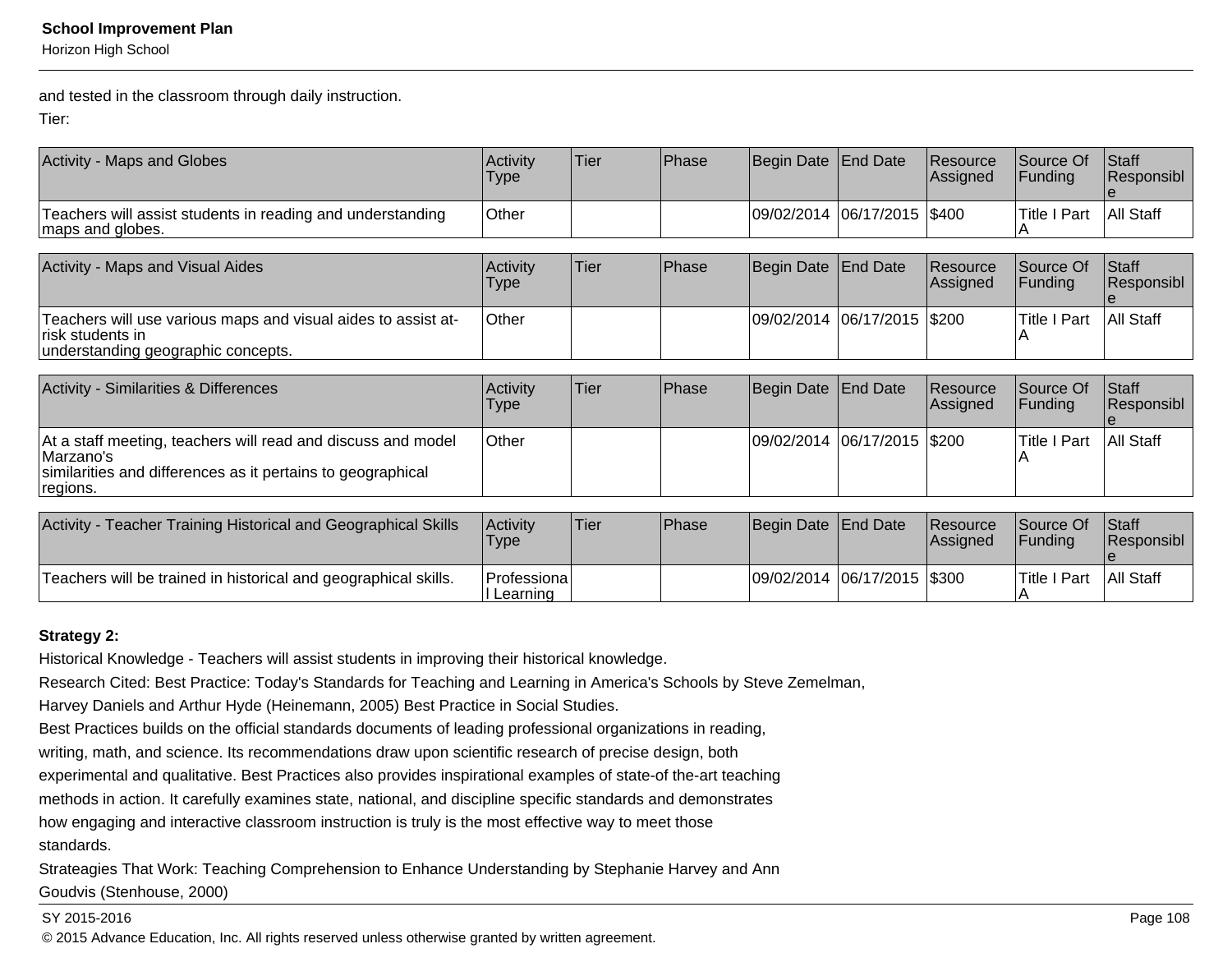Horizon High School

Classroom Instruction That Works by Robert Marzano, Debra Pickering and Jane Pollock (ASCD, 2001)Marzano's strategies for classroom instruction are based off ofseveral keys areas that are proven in the

classroom. Marzano's strategies address several key concepts that when implemented into the classrooms

are proven to work. The following areas consist of identifying similarities and differences, summarizing,

note taking reinforcing effort, providing recognition and the remaining six strategies that have been tried

and tested in the classroom through daily instruction.

Tier:

| Activity - Cause and Effect                                                 | Activity<br>'Type  | 'Tier | <b>Phase</b> | Begin Date End Date         | <b>Resource</b><br>lAssianed | Source Of<br><b>IFundina</b> | <b>Staff</b><br><b>Responsibl</b> |
|-----------------------------------------------------------------------------|--------------------|-------|--------------|-----------------------------|------------------------------|------------------------------|-----------------------------------|
| Teachers will assist students in finding cause and effect<br>relationships. | <sup>I</sup> Other |       |              | 09/02/2014 06/17/2015 \$100 |                              | <b>Title I Part</b>          | <b>All Staff</b>                  |

| <b>Activity - Creating Timelines</b>                             | Activity<br><b>Type</b> | Tier | <b>IPhase</b> | Begin Date End Date |                               | <b>Resource</b><br>lAssianed | Source Of<br><b>IFundina</b> | <b>Staff</b><br>Responsibl |
|------------------------------------------------------------------|-------------------------|------|---------------|---------------------|-------------------------------|------------------------------|------------------------------|----------------------------|
| Teachers will assist students in creating and reading timelines. | <b>Other</b>            |      |               |                     | 09/02/2014  06/17/2015  \$200 |                              | Title I Part                 | <b>All Staff</b>           |

| Activity - Peer Tutoring                                                                                                                                                                                                                                 | Activity<br><b>Type</b> | Tier | <b>IPhase</b> | Begin Date   End Date       | Resource<br><b>Assigned</b> | Source Of<br><b>IFunding</b> | <b>Staff</b><br>Responsibl |
|----------------------------------------------------------------------------------------------------------------------------------------------------------------------------------------------------------------------------------------------------------|-------------------------|------|---------------|-----------------------------|-----------------------------|------------------------------|----------------------------|
| Teachers will form groups within the classroom structure by<br>lability for students to<br> reinforce student learning. This form of cooperative learning will<br>be used to promote student growth<br>through one another within the classroom setting. | <b>Other</b>            |      |               | 09/02/2014 06/17/2015 \$100 |                             | lTitle I Part                | All Staff                  |

| Activity - RTI-Response to Intervention                   | Activity<br>'Type                | 'Tier | <b>IPhase</b> | Begin Date End Date         | <b>Resource</b><br><b>Assigned</b> | <b>Source Of</b><br><b>IFundina</b> | <b>Staff</b><br><b>Responsibl</b> |
|-----------------------------------------------------------|----------------------------------|-------|---------------|-----------------------------|------------------------------------|-------------------------------------|-----------------------------------|
| Teachers will be trained in RTI-Response to Intervention. | <b> Professional</b><br>Learning |       |               | 09/02/2014 06/17/2015 \$200 |                                    | Title II Part   All Staff           |                                   |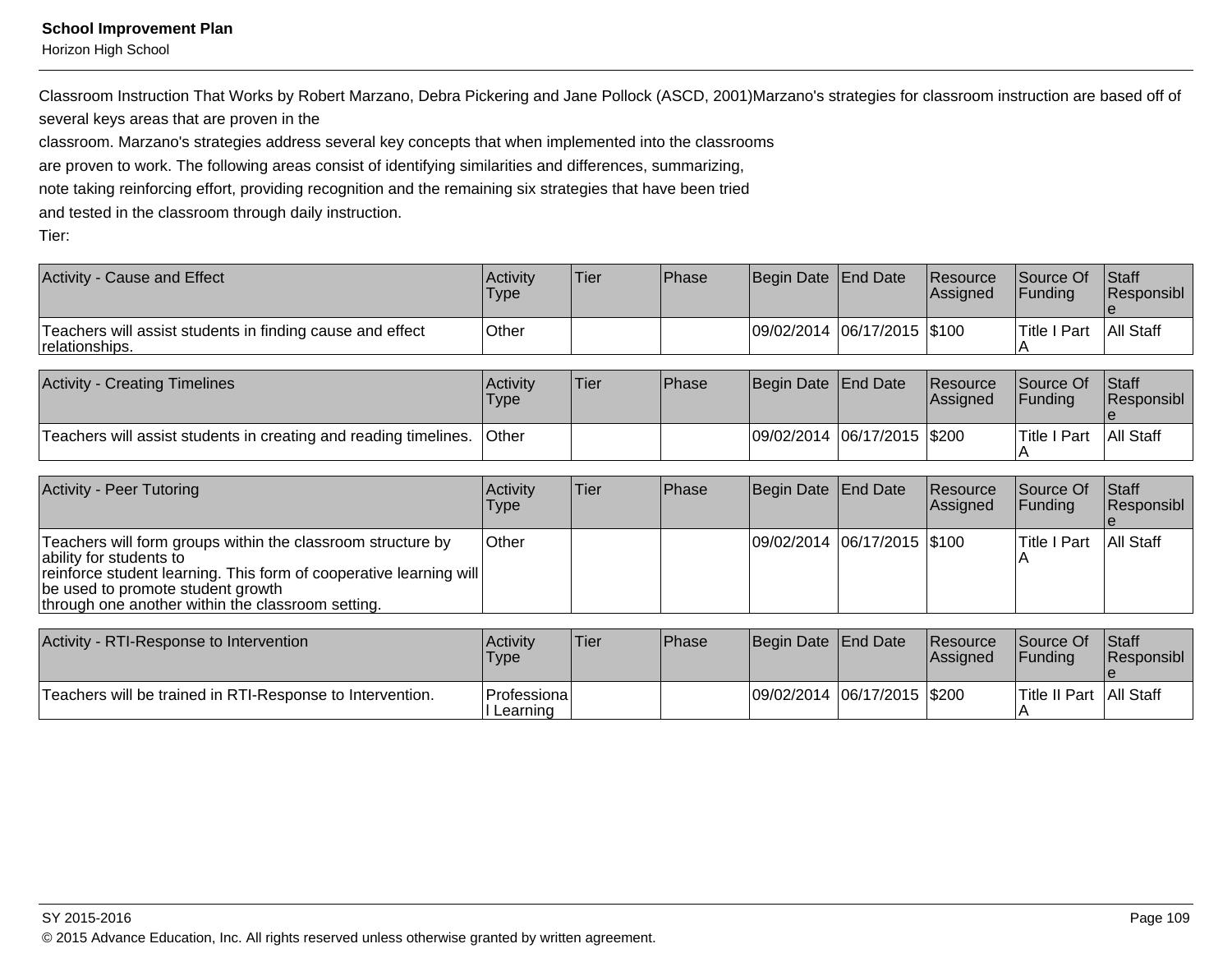# **Activity Summary by Funding Source**

## **Below is a breakdown of your activities by funding source**

## **Title I Part A**

| <b>Activity Name</b>                  | <b>Activity Description</b>                                                                                                                                                                                                                                                                                                                                                             | Activity<br><b>Type</b> | <b>Tier</b> | Phase | Begin Date End Date |                             | Resource<br>Assigned | Staff<br>Responsibl |
|---------------------------------------|-----------------------------------------------------------------------------------------------------------------------------------------------------------------------------------------------------------------------------------------------------------------------------------------------------------------------------------------------------------------------------------------|-------------------------|-------------|-------|---------------------|-----------------------------|----------------------|---------------------|
| <b>Monthly Curriculum</b><br>Meetings | Teachers will attend monthly curriculum meetings<br>at which they will plan,<br>discuss and evaluate materials and teaching<br>strategies.                                                                                                                                                                                                                                              | Other                   |             |       |                     | 09/02/2014 06/17/2015       | \$200                | All Staff           |
| <b>Word Group Recording</b>           | Teachers will prompt use of word wall resource<br>during instruction of the writing<br>process.                                                                                                                                                                                                                                                                                         | Other                   |             |       |                     | 09/08/2015 06/17/2016 \$200 |                      | All Staff           |
| <b>Creating Timelines</b>             | Teachers will assist students in creating and<br>reading timelines.                                                                                                                                                                                                                                                                                                                     | Other                   |             |       |                     | 09/02/2014 06/17/2015 \$200 |                      | <b>All Staff</b>    |
| Polya's 4-Step Problem<br>Solving     | Staff will use Polya's 4 Step Problem Solving<br>process and analyze student work<br>using a rubric.                                                                                                                                                                                                                                                                                    | Other                   |             |       |                     | 09/02/2014 06/17/2015 \$100 |                      | <b>All Staff</b>    |
| <b>Maps and Visual Aides</b>          | Teachers will use various maps and visual aides<br>to assist at-risk students in<br>understanding geographic concepts.                                                                                                                                                                                                                                                                  | Other                   |             |       |                     | 09/02/2014 06/17/2015       | \$200                | <b>All Staff</b>    |
| <b>Word Problem Roulette</b>          | Staff will work with students collaboratively to<br>solve problems using the Word<br>Problem Roulette.                                                                                                                                                                                                                                                                                  | Other                   |             |       |                     | 09/02/2014 06/17/2015 \$100 |                      | <b>All Staff</b>    |
| Quickwrites                           | Staff will assist students to use Quickwrites to:<br>convey understanding of<br>information presented in data representations,<br>provide information regarding knowledge of a<br>specific<br>kind of data representation, briefly summarize the<br>use of a particular type of data representation, and<br>understand information needed to solve problems<br>across the content area. | Other                   |             |       |                     | 09/02/2014 06/17/2015 \$100 |                      | <b>All Staff</b>    |
| Similarities &<br><b>Differences</b>  | At a staff meeting, teachers will read and discuss<br>and model Marzano's<br>similarities and differences as it pertains to<br>geographical regions.                                                                                                                                                                                                                                    | Other                   |             |       |                     | 09/02/2014 06/17/2015       | \$200                | <b>All Staff</b>    |
| Monthly Curriculum<br>Meetings        | Teachers will attend monthly curriculum meetings<br>at which they will plan,<br>discuss and evaluate materials and teaching<br>strategies.                                                                                                                                                                                                                                              | Other                   |             |       |                     | 09/02/2014 06/17/2015       | \$0                  | <b>All Staff</b>    |

en and the set of the set of the set of the set of the set of the set of the set of the set of the Page 110  $\,$ © 2015 Advance Education, Inc. All rights reserved unless otherwise granted by written agreement.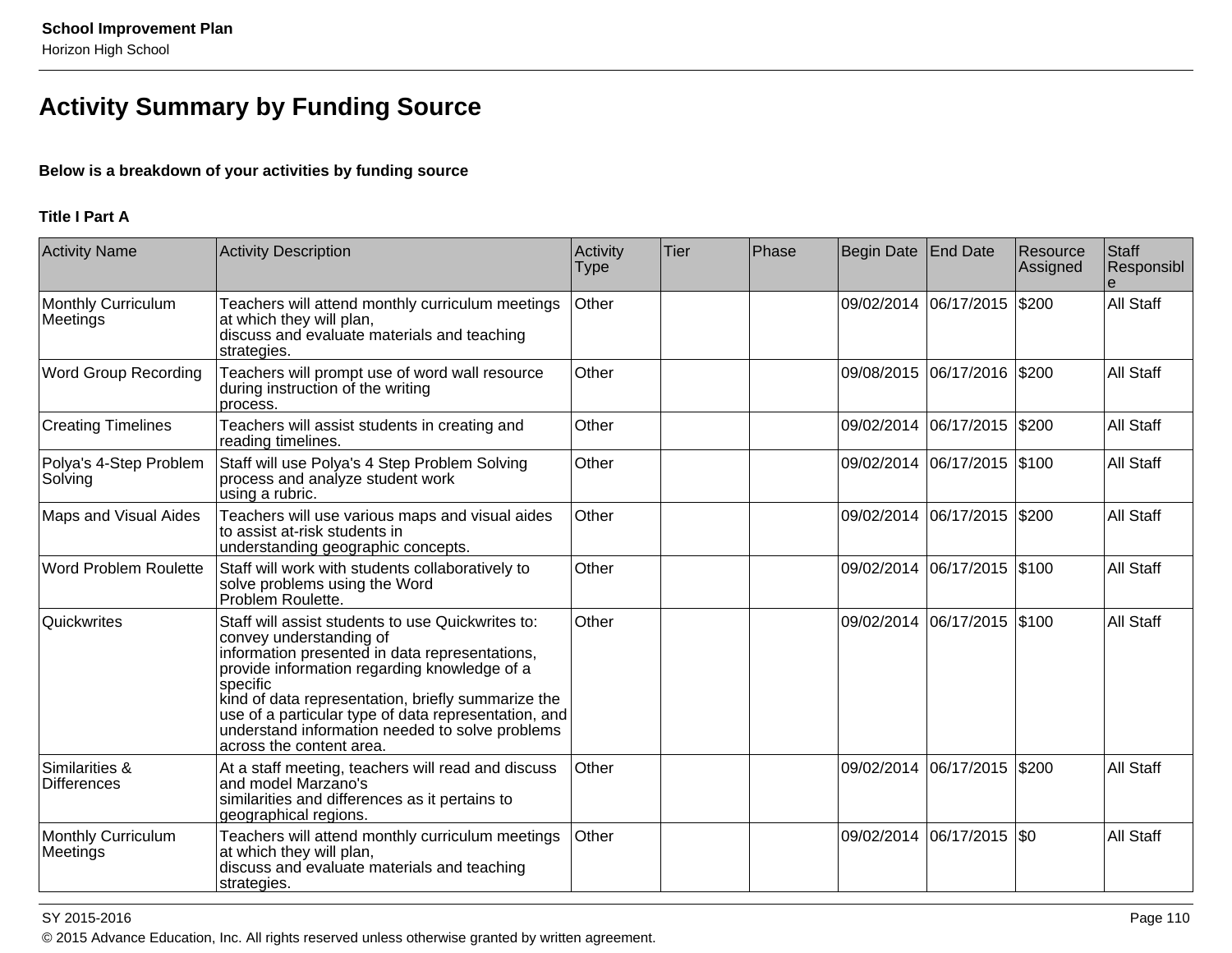Horizon High School

| Peer Tutoring                           | Staff will assist students in tutoring their<br>classmates to achieve academic success.                                                                                                                                                                                | Other                     |  | 09/02/2014 06/01/2015 \$100 |       | All Staff |
|-----------------------------------------|------------------------------------------------------------------------------------------------------------------------------------------------------------------------------------------------------------------------------------------------------------------------|---------------------------|--|-----------------------------|-------|-----------|
| Collaborative<br><b>Discussions</b>     | Teachers will have collaborative discussions on<br>how to incorporate current events<br>into increasing students' awareness of science in<br>the real world.                                                                                                           | Other                     |  | 09/02/2014 06/17/2015 \$200 |       | All Staff |
| Use of Metaphors in 9-<br>12 Curriculum | Teachers will instruct the students to recognize<br>the different forms. Help students<br>recognize when they are classifying, comparing, or<br>creating analogies or metaphors. As students<br>encounter metaphors in reading, or speaking,<br>generate a class list. | Other                     |  | 09/08/2015 06/17/2016 \$100 |       | All Staff |
| Literacy Coach/Teacher<br>Dialogues     | Literacy Coach and classroom teacher will meet to Professiona<br>discuss observed effectiveness<br>of implemented strategies.                                                                                                                                          | I Learning                |  | 09/08/2015 06/17/2016 \$0   |       | All Staff |
| <b>Guided Reading</b>                   | Teachers will assist students in guided reading of<br>science material by using text<br>features.                                                                                                                                                                      | Other                     |  | 09/02/2014 06/17/2015 \$200 |       | All Staff |
| RTI-Response to<br>Intervention         | Teachers will be trained in RTI-Response to<br>Intervention to assist students in<br>achieving academic success.                                                                                                                                                       | Professiona<br>Learning   |  | 09/02/2014 06/15/2015 \$500 |       | All Staff |
| Math Warm-Up                            | Teachers will preview/review activity to generate<br>readiness with students prior to<br>the daily lesson. (BBC-Do Now, Problem of the<br>Day, Half Sheets)                                                                                                            | Other                     |  | 09/02/2014 06/17/2015 \$100 |       | All Staff |
| Monthly Curriculm<br>Meetings           | Teachers will attend monthly curriculum meetings<br>at which they will plan,<br>discuss and evaluate materials and teaching<br>strategies.                                                                                                                             | Other                     |  | 09/02/2014 06/17/2015       | \$500 | All Staff |
| Concept Circles                         | Staff will present information and samples of<br>Concept Circles to the staff who<br>will then model it for the students for the purpose<br>of helping students develop their understanding of<br>subject appropriate vocabulary concepts.                             | Other                     |  | 09/02/2014 06/17/2015       | \$0   | All Staff |
| KWL                                     | Staff will work with students independently and<br>collaboratively to complete KWL<br>(for word problems) graphic organizers.                                                                                                                                          | Other                     |  | 09/02/2014 06/17/2015       | \$100 | All Staff |
| Hands-On Experiments                    | Teachers will conduct several Science Kit hands-<br>on experiments providing extra<br>assistance to at-risk students.                                                                                                                                                  | Other                     |  | 09/02/2014 06/17/2015       | \$500 | All Staff |
| <b>Graphic Organizers</b>               | All teachers will guide students in completing<br>graphic organizers such as venn<br>diagrams or charts so students can compare and<br>classify information.                                                                                                           | Other                     |  | 09/02/2014 06/17/2015 \$500 |       | All Staff |
| <b>Best Practice</b>                    | Staff will read and discuss the Recommendations<br>for Teaching Reading from Best<br>Practice: Today's Standards for Teaching and<br>Learning in America's Schools by Zemelman.                                                                                        | Professiona<br>I Learning |  | 09/02/2014 06/17/2015 \$200 |       | All Staff |

en and the set of the set of the set of the set of the set of the set of the set of the set of the Page 111  $\,$ © 2015 Advance Education, Inc. All rights reserved unless otherwise granted by written agreement.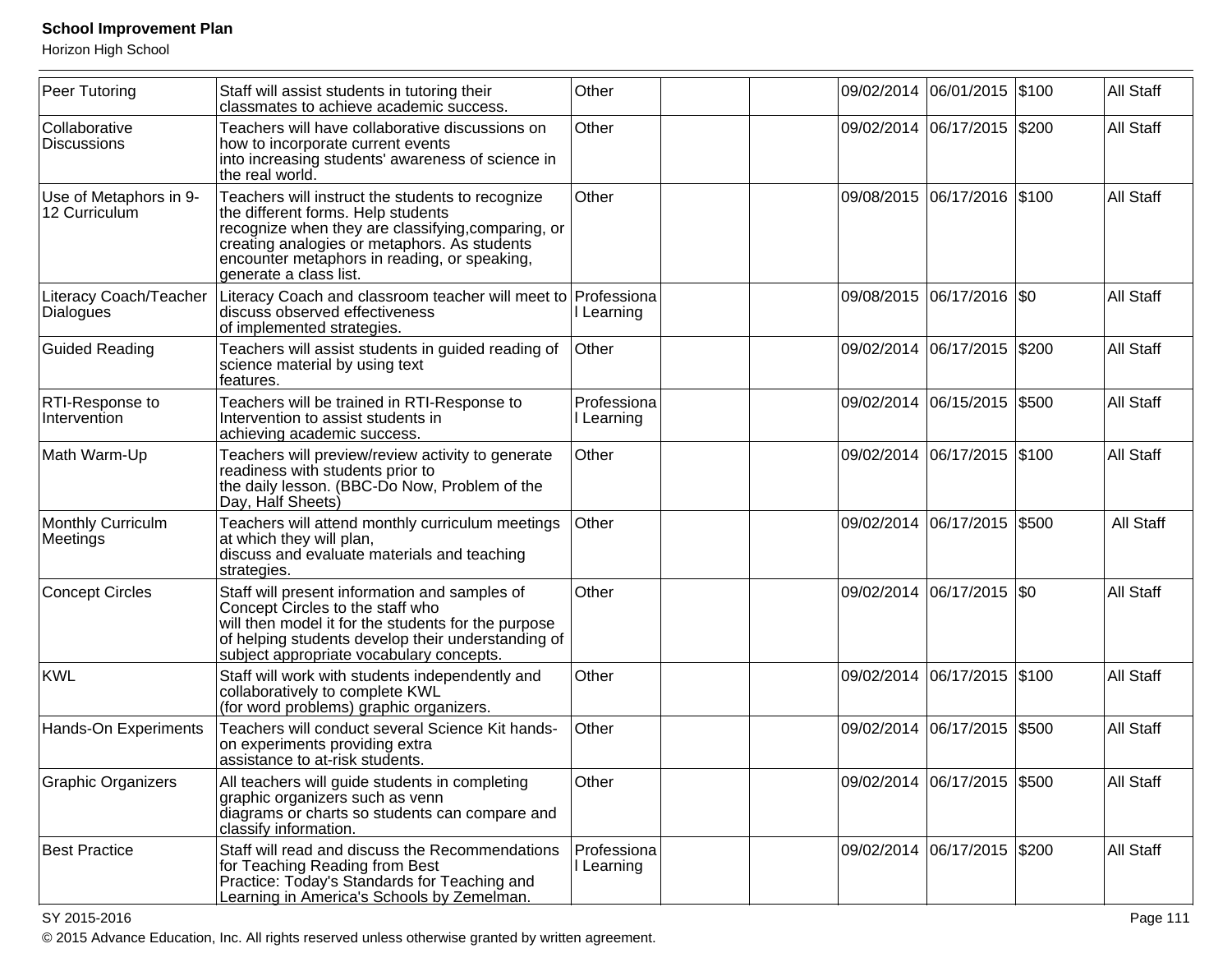Horizon High School

| Math Journals                           | All teachers will guide students to enter a new<br>math vocabulary word or concept<br>with definition, explanation and example into their<br>math journal.                                                                                                | Other                     |            | 09/02/2014 06/17/2015       | \$500 | All Staff        |
|-----------------------------------------|-----------------------------------------------------------------------------------------------------------------------------------------------------------------------------------------------------------------------------------------------------------|---------------------------|------------|-----------------------------|-------|------------------|
| RTI-Response to<br>Intervention/Writing | Staff member will be trained in RTI-Response to<br>Intervention to assist students<br>with academic achievement.                                                                                                                                          | Professiona<br>I Learning | 09/08/2015 | 06/17/2016 \$500            |       | All Staff        |
| Venn Diagrams                           | Teachers will model using a venn diagram to<br>assist students in determining<br>similarities and differences.                                                                                                                                            | Other                     |            | 09/08/2015 06/17/2016 \$100 |       | All Staff        |
| Constitution Day                        | Teachers will guide students in a Constitution Day<br>activity.                                                                                                                                                                                           | Other                     |            | 09/02/2014 06/17/2015       | \$100 | All Staff        |
| Differentiated Instruction              | Teachers will be trained in differentiated<br>instruction in order to assist at-risk<br>students in the classroom.                                                                                                                                        | Professiona<br>Learning   |            | 09/08/2015 06/17/2016 \$500 |       | All Staff        |
| KeyTrain                                | Staff will use KeyTrain in mathematics to prepare<br>them for work related<br>applications of data representation.                                                                                                                                        | Other                     |            | 09/03/2013 06/12/2014 \$100 |       | All Staff        |
| <b>Attend Science</b><br>Workshops      | All teachers will attend science workshops which<br>support teachers and students to<br>collaborate on inquiry based investigation of the<br>environment and the earth systems.                                                                           | Professiona<br>I Learning |            | 09/02/2014 06/17/2015       | \$500 | All Staff        |
| Math Word Wall                          | Teachers will place operation symbols and words<br>associated with those symbols<br>on the classroom wall for constant review and<br>reinforcement.                                                                                                       | Other                     |            | 09/02/2014 06/17/2015 \$100 |       | All Staff        |
| Peer Tutoring                           | Teachers will form groups within the classroom<br>structure by ability for students to<br>reinforce student learning. This form of<br>cooperative learning will be used to promote<br>student growth<br>through one another within the classroom setting. | Other                     |            | 09/02/2014 06/17/2015 \$500 |       | All Staff        |
| Maps and Globes                         | Teachers will assist students in reading and<br>understanding maps and globes.                                                                                                                                                                            | Other                     |            | 09/02/2014 06/17/2015       | \$400 | <b>All Staff</b> |
| Peer Tutoring                           | Teachers will form groups within the classroom<br>structure by ability for students to<br>reinforce student learning. This form of<br>cooperative learning will be used to promote<br>student growth<br>through one another within the classroom setting. | Other                     |            | 09/02/2014 06/17/2015 \$100 |       | All Staff        |
| <b>Restorative Practices</b>            | All staff will receive professional development in<br>Restorative Practices.                                                                                                                                                                              | Professiona<br>I Learning |            | 09/02/2014 06/17/2015 \$100 |       | All Staff        |
| Writer's Workshop                       | Teachers will receive training utilizing Lucy<br>Calkin's Writers' Workshop.                                                                                                                                                                              | Professiona<br>I Learning |            | 09/08/2015 06/17/2016 \$500 |       | All Staff        |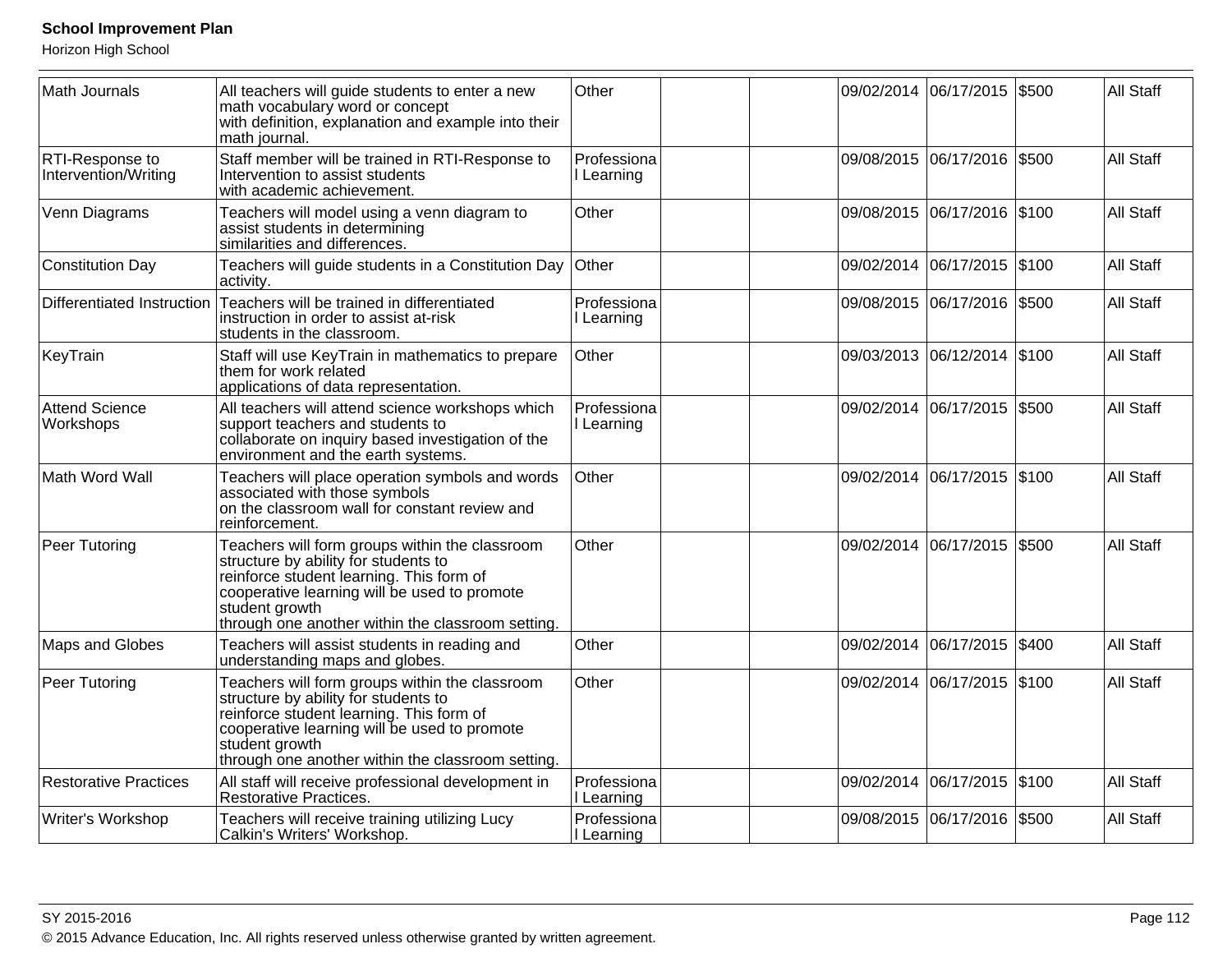Horizon High School

| Monthly Curriculum<br>Meetings                                          | Teachers will attend monthly curriculum meetings<br>at which they will plan,<br>discuss and evaluate materials and teaching<br>strategies.                                                                                                                | Other                     |            | 09/02/2014 06/17/2015 \$0   |       | <b>All Staff</b> |
|-------------------------------------------------------------------------|-----------------------------------------------------------------------------------------------------------------------------------------------------------------------------------------------------------------------------------------------------------|---------------------------|------------|-----------------------------|-------|------------------|
| Model Identifying<br>Similarities and<br><b>Differiences</b>            | All teachers will model identifying similarities and<br>differences during lessons                                                                                                                                                                        | Professiona<br>I Learning |            | 09/02/2014 06/17/2015 \$500 |       | <b>All Staff</b> |
| Word Wall                                                               | Teachers will use word walls while instructing the<br>writing process.                                                                                                                                                                                    | Other                     |            | 09/08/2015 06/17/2016 \$200 |       | All Staff        |
| Verbal Visual Word<br>Association                                       | Staff will present information and samples on<br>Verbal Visual Word Association.<br>Teachers will model its usage and students will<br>practice.                                                                                                          | Other                     | 09/02/2014 | 06/17/2015                  | \$200 | All Staff        |
| Data Representations                                                    | Staff will create data representations appropriate<br>and specific to content areas.                                                                                                                                                                      | Other                     |            | 09/03/2013 06/12/2014       | \$100 | <b>All Staff</b> |
| Modeling                                                                | Teachers will observe the literacy coach modeling<br>strategies in a classroom.                                                                                                                                                                           | Other                     |            | 09/02/2014 06/17/2015 \$0   |       | <b>All Staff</b> |
| Literacy Implementation                                                 | The Literacy Coach will observe the classroom<br>teacher implementing literacy<br>strategies.                                                                                                                                                             | Other                     |            | 09/02/2014 06/01/2015 \$0   |       | <b>All Staff</b> |
| <b>Teacher Training</b><br>Historical and<br><b>Geographical Skills</b> | Teachers will be trained in historical and<br>geographical skills.                                                                                                                                                                                        | Professiona<br>Learning   | 09/02/2014 | 06/17/2015                  | \$300 | <b>All Staff</b> |
| Cause and Effect                                                        | Teachers will assist students in finding cause and<br>effect relationships.                                                                                                                                                                               | Other                     | 09/02/2014 | 06/17/2015                  | \$100 | All Staff        |
| <b>Guided Reading</b>                                                   | Teachers will assist students in guided reading of<br>informational texts by using text<br>features.                                                                                                                                                      | Other                     |            | 09/08/2015 06/17/2016 \$100 |       | All Staff        |
| Peer Tutoring                                                           | Teachers will form groups within the classroom<br>structure by ability for students to<br>reinforce student learning. This form of<br>cooperative learning will be used to promote<br>student growth<br>through one another within the classroom setting. | Other                     |            | 09/08/2015 06/17/2016 \$100 |       | All Staff        |
| <b>Best Practice</b>                                                    | Staff will read and discuss the Recommendations<br>for Teaching Reading from Best<br>Practice: Today's Standards for Teaching and<br>Learning in America's Schools by Zemelman.                                                                           | Professiona<br>I Learning |            | 09/08/2015 06/17/2016 \$200 |       | <b>All Staff</b> |
| <b>Visual Materials</b>                                                 | Teachers will use pictures, videos, trade books<br>and other visual or tactical aids to<br>support at-risk students.                                                                                                                                      | Other                     | 09/02/2014 | 06/17/2015 \$100            |       | <b>All Staff</b> |
| <b>Frayer Model</b>                                                     | Staff will present information and samples of the<br>Frayer Model. Teachers will use<br>the Frayer Model with students to develop an<br>understanding of new key concepts and<br>vocabulary.                                                              | Other                     | 09/02/2014 | 06/17/2015                  | \$300 | <b>All Staff</b> |